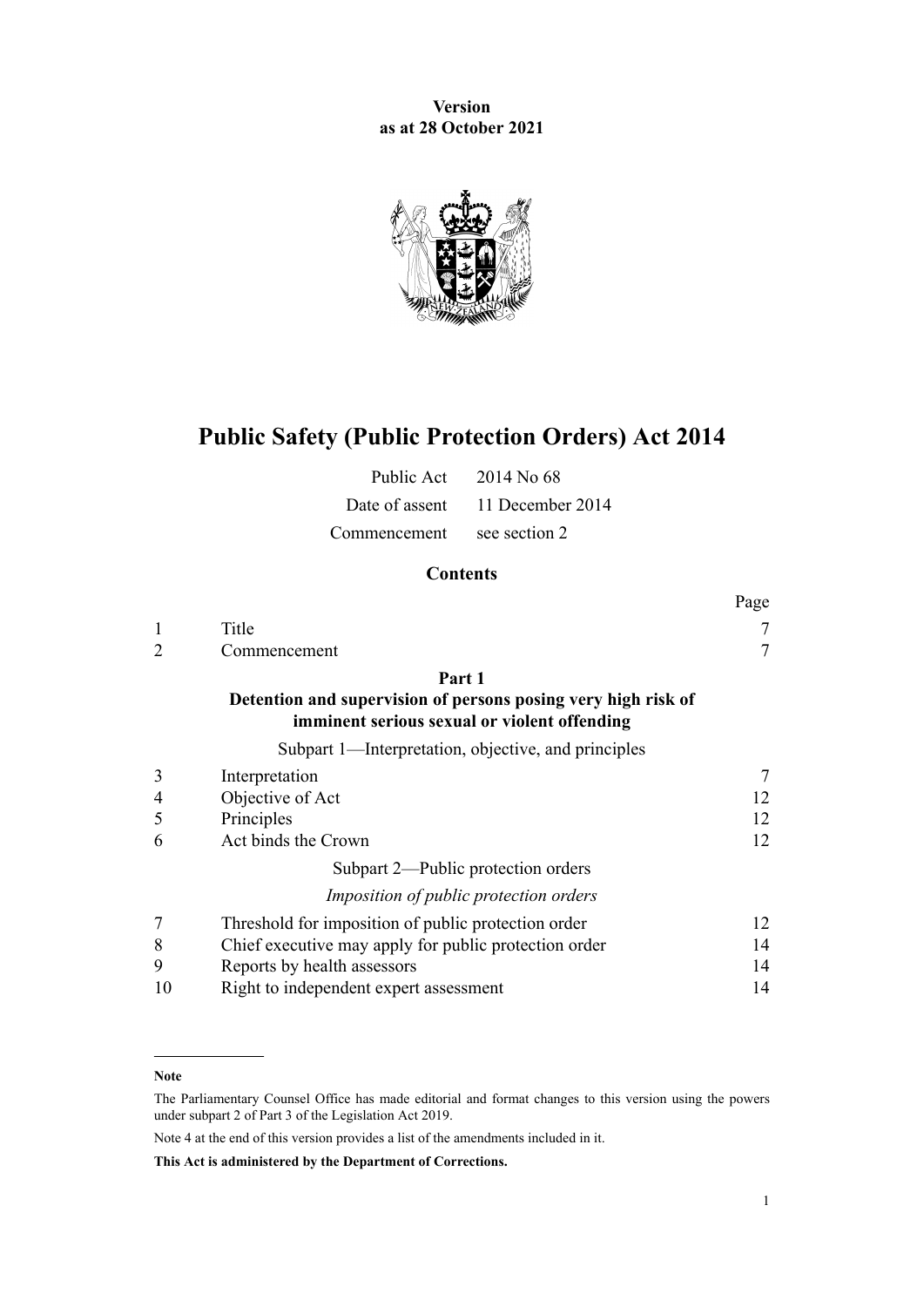|    | <b>Public Safety (Public Protection Orders) Act 2014</b>                        | Version as at<br>28 October 2021 |
|----|---------------------------------------------------------------------------------|----------------------------------|
| 11 | Issue of summons to attend hearing                                              | 14                               |
| 12 | Assessment whether respondent mentally disordered or<br>intellectually disabled | 15                               |
| 13 | Court may make public protection order                                          | 15                               |
| 14 | Notification of victims                                                         | 16                               |
|    | Review by review panel                                                          |                                  |
| 15 | Review of public protection order by review panel                               | 16                               |
|    | Review by court                                                                 |                                  |
| 16 | Application by chief executive for review of public protection<br>order         | 16                               |
| 17 | Application for review by person subject to public protection order             | 17                               |
| 18 | Review of public protection order                                               | 17                               |
| 19 | Review of management plan                                                       | 18                               |
|    | Subpart 3—Status of residents                                                   |                                  |
| 20 | Detention of residents                                                          | 18                               |
| 21 | Legal custody of residents                                                      | 18                               |
| 22 | Residents must obey lawful directions                                           | 18                               |
| 23 | Residents may not possess prohibited items                                      | 18                               |
| 24 | Transfers between residences                                                    | 19                               |
| 25 | Information to be given to residents about transfers                            | 19                               |
| 26 | Leave                                                                           | 20                               |
|    | Rights of residents                                                             |                                  |
| 27 | Rights of residents                                                             | 20                               |
| 28 | Earnings from work                                                              | 21                               |
| 29 | Right to legal advice                                                           | 21                               |
| 30 | Right to vote                                                                   | 22                               |
| 31 | Recreational and cultural activities                                            | 22                               |
| 32 | Right to receive and send written communications                                | 22                               |
| 33 | Access to media                                                                 | 22                               |
| 34 | Visitors and oral communications with people outside residence                  | 22                               |
| 35 | Right to medical treatment                                                      | 22                               |
| 36 | Right to rehabilitative treatment                                               | 23                               |
| 37 | Right to information                                                            | 23                               |
| 38 | Respect for cultural identity                                                   | 23                               |
| 39 | Right to benefits                                                               | 23                               |
| 40 | Receipts for residents to be paid into trust accounts                           | 23                               |
|    | Subpart 4—Management of residents                                               |                                  |
|    | Management plans                                                                |                                  |
| 41 | Needs assessment                                                                | 24                               |
| 42 | Management plans                                                                | 24                               |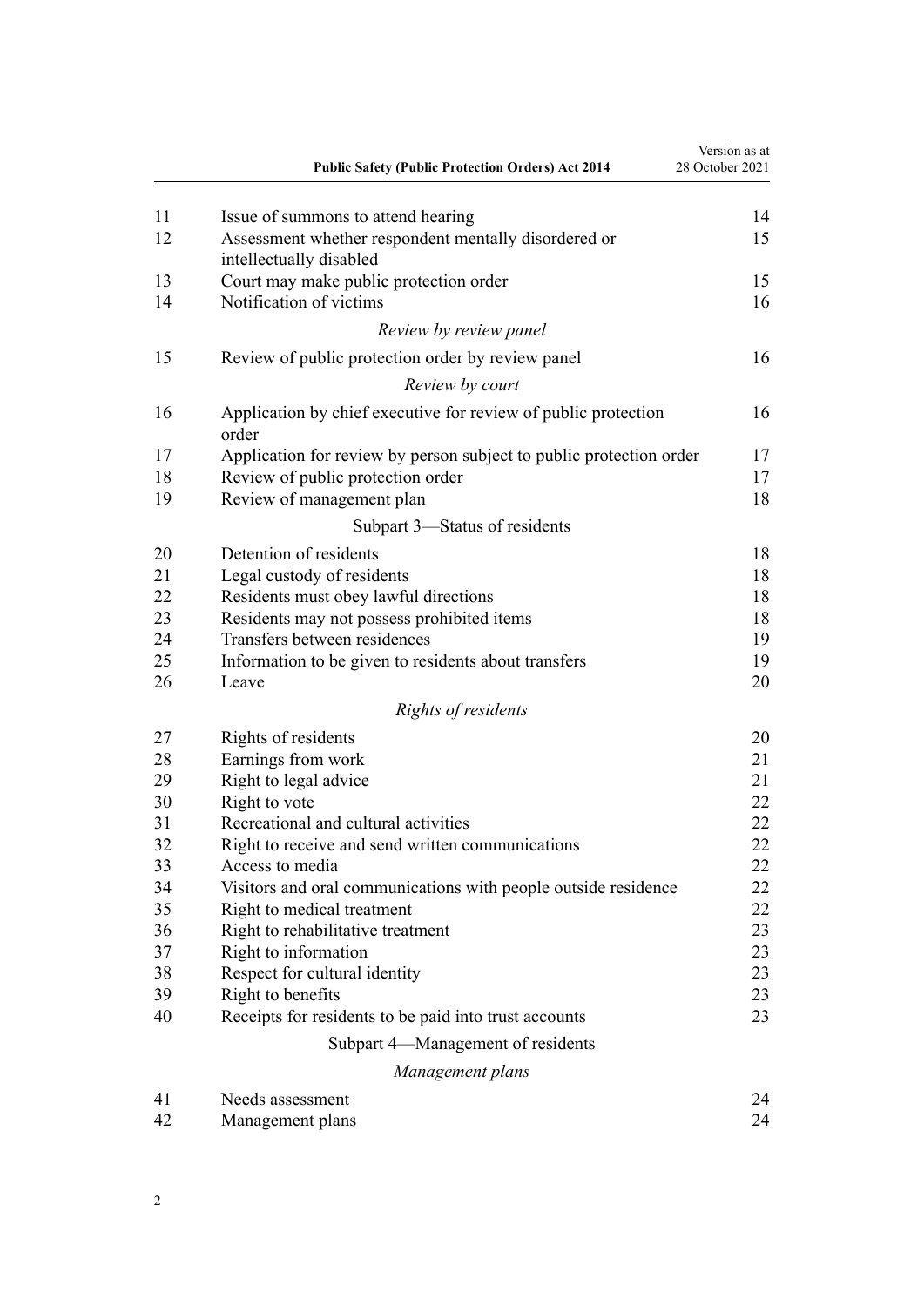| Version as at | <b>Public Safety (Public Protection Orders) Act 2014</b><br>28 October 2021      |    |
|---------------|----------------------------------------------------------------------------------|----|
| 43            | Management plan may bar communications between resident and<br>specified persons | 25 |
| 44            | Reviews and variations of management plan                                        | 25 |
|               | Monitoring of written communications                                             |    |
| 45            | Checking and withholding of written communications in certain<br>cases           | 26 |
| 46            | Written communications not to be withheld if sent by or to certain<br>persons    | 26 |
|               | Approval and inspection of items                                                 |    |
| 47            | Delivery of items must be approved                                               | 27 |
| 48            | Items intended for, or intended to be sent by, resident may be<br>inspected      | 27 |
|               | Written communications or items withheld or not sent                             |    |
| 49            | Procedure where written communication or item withheld or not<br>sent            | 27 |
|               | Telephone calls may be monitored                                                 |    |
| 50            | Interpretation                                                                   | 28 |
| 51            | Purposes of monitoring resident calls                                            | 29 |
| 52            | Resident calls that may be monitored                                             | 29 |
| 53            | Certain resident calls must not be monitored                                     | 30 |
| 54            | Only certain persons may monitor resident calls                                  | 31 |
| 55            | Warnings                                                                         | 31 |
| 56            | Authorised disclosure of information                                             | 32 |
| 57            | Restrictions on disclosure of information                                        | 33 |
| 58            | Application of Privacy Act 2020                                                  | 33 |
| 59            | Destruction of recordings                                                        | 33 |
| 60            | Notice to be given of intention to produce evidence of recording                 | 35 |
| 61            | Privileged evidence                                                              | 35 |
|               | Restrictions on contacts with persons outside residence                          |    |
| 62            | Visits from, or oral communication with, certain persons may be<br>excluded      | 35 |
|               | <b>Searches</b>                                                                  |    |
| 63            | Search of residents and residence                                                | 36 |
| 64            | Search of persons other than residents                                           | 36 |
| 65            | Authority to search property                                                     | 37 |
| 66            | Use of dogs for searching                                                        | 37 |
| 67            | Taking and inspecting items appearing to be prohibited                           | 38 |
|               | Drug or alcohol tests                                                            |    |
| 68            | Resident may be required to submit to drug or alcohol test                       | 38 |
| 69            | Resident must be informed of results of test                                     | 38 |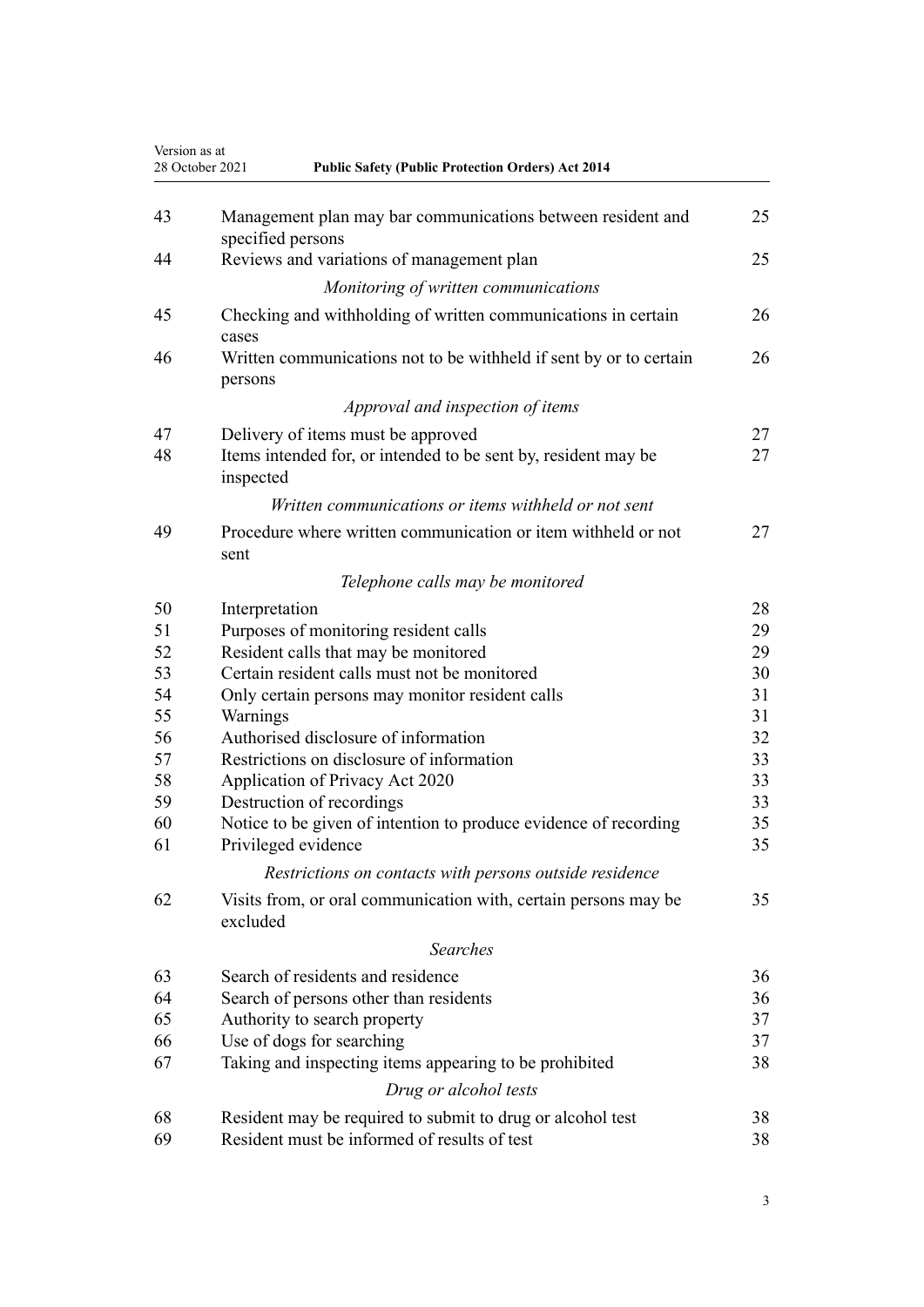|          | <b>Public Safety (Public Protection Orders) Act 2014</b>                                    | Version as at<br>28 October 2021 |
|----------|---------------------------------------------------------------------------------------------|----------------------------------|
| 70       | Restrictions on use of result of test                                                       | 39                               |
|          | Seclusion                                                                                   |                                  |
| 71       | Seclusion                                                                                   | 39                               |
|          | Restraint                                                                                   |                                  |
| 72       | Restraint of residents                                                                      | 40                               |
| 73       | Escort of persons subject to detention orders                                               | 40                               |
|          | Emergencies                                                                                 |                                  |
| 74       | Responses to security emergencies                                                           | 41                               |
| 75       | Assumption of control by manager of prison during civil defence<br>emergency                | 42                               |
| 76       | Relocation of residents to prison where residence becomes<br>uninhabitable                  | 42                               |
| 77       | <b>Transitional detention warrants</b>                                                      | 43                               |
|          | Subpart 5—Inspections and complaints into alleged breaches of<br>rights                     |                                  |
| 78       | Visits by inspectors                                                                        | 43                               |
| 79       | Inspectors' access to persons and documents                                                 | 44                               |
| 80       | Complaints about breaches of rights                                                         | 44                               |
| 81       | Investigation by inspectors                                                                 | 44                               |
| 82       | Resident to be informed of outcome of investigation                                         | 44                               |
| 83<br>84 | Inquiries by inspector                                                                      | 45<br>45                         |
|          | Duty of manager to correct deficiencies                                                     |                                  |
|          | Subpart 6-Prison detention orders                                                           |                                  |
| 85       | Order for detention in prison                                                               | 45                               |
| 86       | Rights and obligations of person subject to prison detention order                          | 46                               |
|          | Review by review panel                                                                      |                                  |
| 87       | Review of prison detention orders by review panel                                           | 46                               |
|          | Review by court                                                                             |                                  |
| 88       | Application by chief executive for review of prison detention order                         | 46                               |
| 89       | Application for cancellation by person subject to prison detention<br>order                 | 47                               |
| 90       | Court must be provided with relevant reports on person subject to<br>prison detention order | 47                               |
| 91       | Cancellation of prison detention order                                                      | 47                               |
| 92       | Consequence of cancellation of prison detention order                                       | 47                               |
|          | Subpart 7-Protective supervision                                                            |                                  |
| 92A      | Interpretation                                                                              | 47                               |
| 93       | Replacement of public protection order with protective supervision<br>order                 | 48                               |
| 94       | Requirements may be included in protective supervision order                                | 49                               |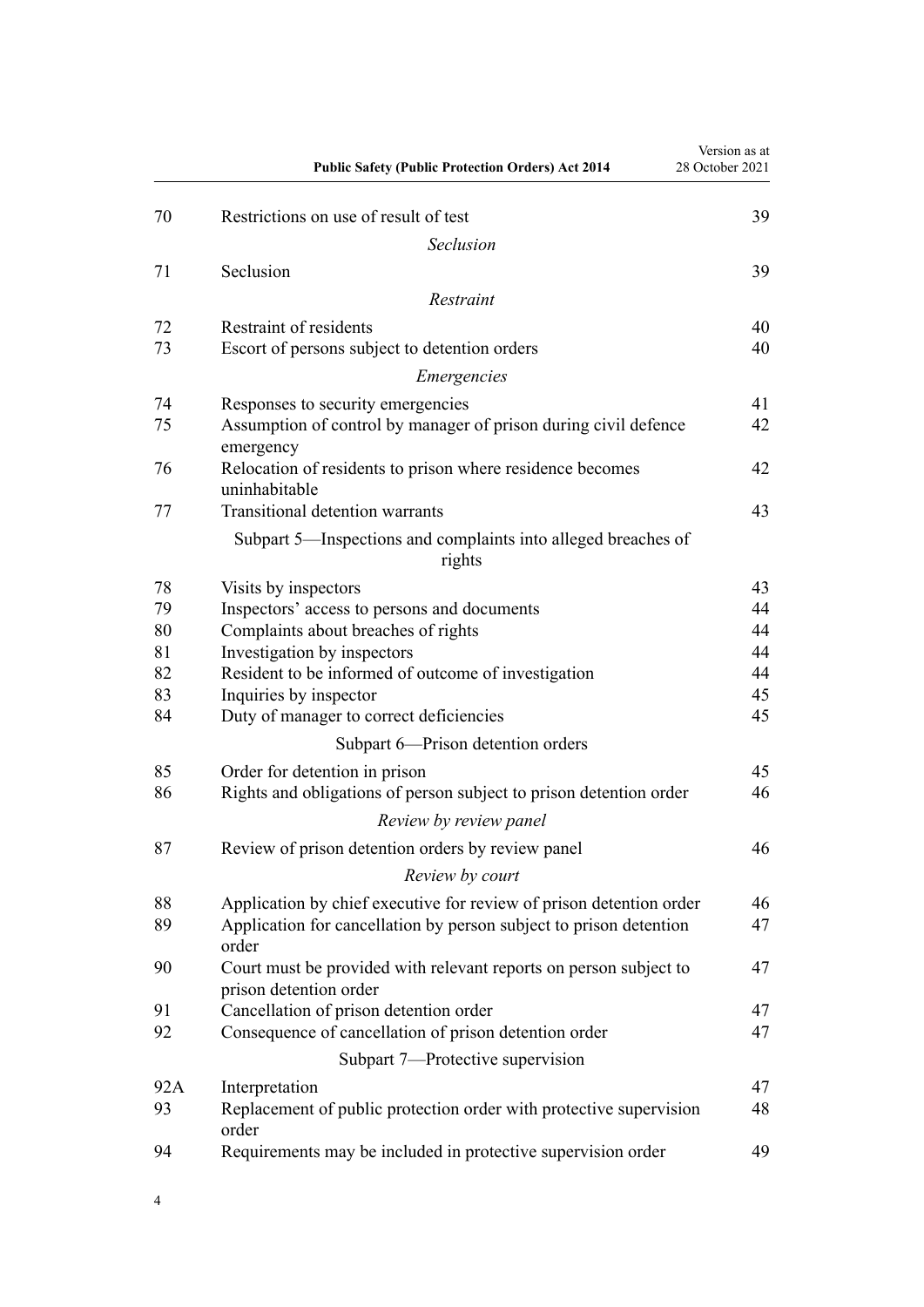| 28 October 2021 | <b>Public Safety (Public Protection Orders) Act 2014</b>                                    |    |
|-----------------|---------------------------------------------------------------------------------------------|----|
| 95              | Notification of requirements                                                                | 49 |
|                 | Drug or alcohol requirements                                                                |    |
| 95A             | Imposition, and effect, of drug or alcohol requirement                                      | 49 |
| 95 <sub>B</sub> | Person with drug or alcohol requirement may be directed to                                  | 50 |
|                 | undergo testing or submit to continuous monitoring                                          |    |
| 95C             | How notice of direction to undergo testing or to submit to                                  | 51 |
|                 | continuous monitoring may be given                                                          |    |
| 95 <sub>D</sub> | Where prescribed testing procedure may be carried out                                       | 52 |
| 95E             | Information obtained from drug and alcohol testing or monitoring                            | 52 |
|                 | Variation of requirements                                                                   |    |
| 96              | Court may vary requirements of protective supervision order                                 | 53 |
| 97              | Review panel may modify requirements to render them less                                    | 53 |
|                 | restrictive                                                                                 |    |
| 98              | Notification of changes                                                                     | 53 |
|                 | Review of order                                                                             |    |
| 99              | Application by chief executive for review of protective supervision                         | 54 |
|                 | order                                                                                       |    |
| 100             | Application for review by person subject to protective supervision                          | 54 |
|                 | order                                                                                       |    |
| 101             | Review of protective supervision order                                                      | 54 |
| 102             | Cancellation of protective supervision order                                                | 54 |
|                 | <i><b>Offences</b></i>                                                                      |    |
| 103             | Offence to breach protective supervision order                                              | 55 |
| 103A            | Offences related to drug or alcohol requirements                                            | 55 |
| 103B            | Offence to refuse authorised person entry to residential address                            | 56 |
|                 | Rules                                                                                       |    |
| 103C            | Rules about testing and monitoring of persons with drug or alcohol                          | 57 |
|                 | requirements                                                                                |    |
| 103D            | Further provisions concerning rules made under section 103C                                 | 58 |
| 103E            | Availability of rules made under section 103C and status under                              | 58 |
|                 | Legislation Act 2012 [Repealed]                                                             |    |
|                 | Part 2                                                                                      |    |
|                 | Procedural, administrative, and miscellaneous matters                                       |    |
|                 | Subpart 1-Procedural matters                                                                |    |
|                 | Procedure governing applications to court                                                   |    |
| 104             | Applications to be made by originating application                                          | 59 |
| 105             | Service of applications                                                                     | 59 |
| 106             | Respondent who fails to appear may be brought to court                                      | 59 |
| 107             | Court may order interim detention of, or interim imposition of<br>conditions on, respondent | 60 |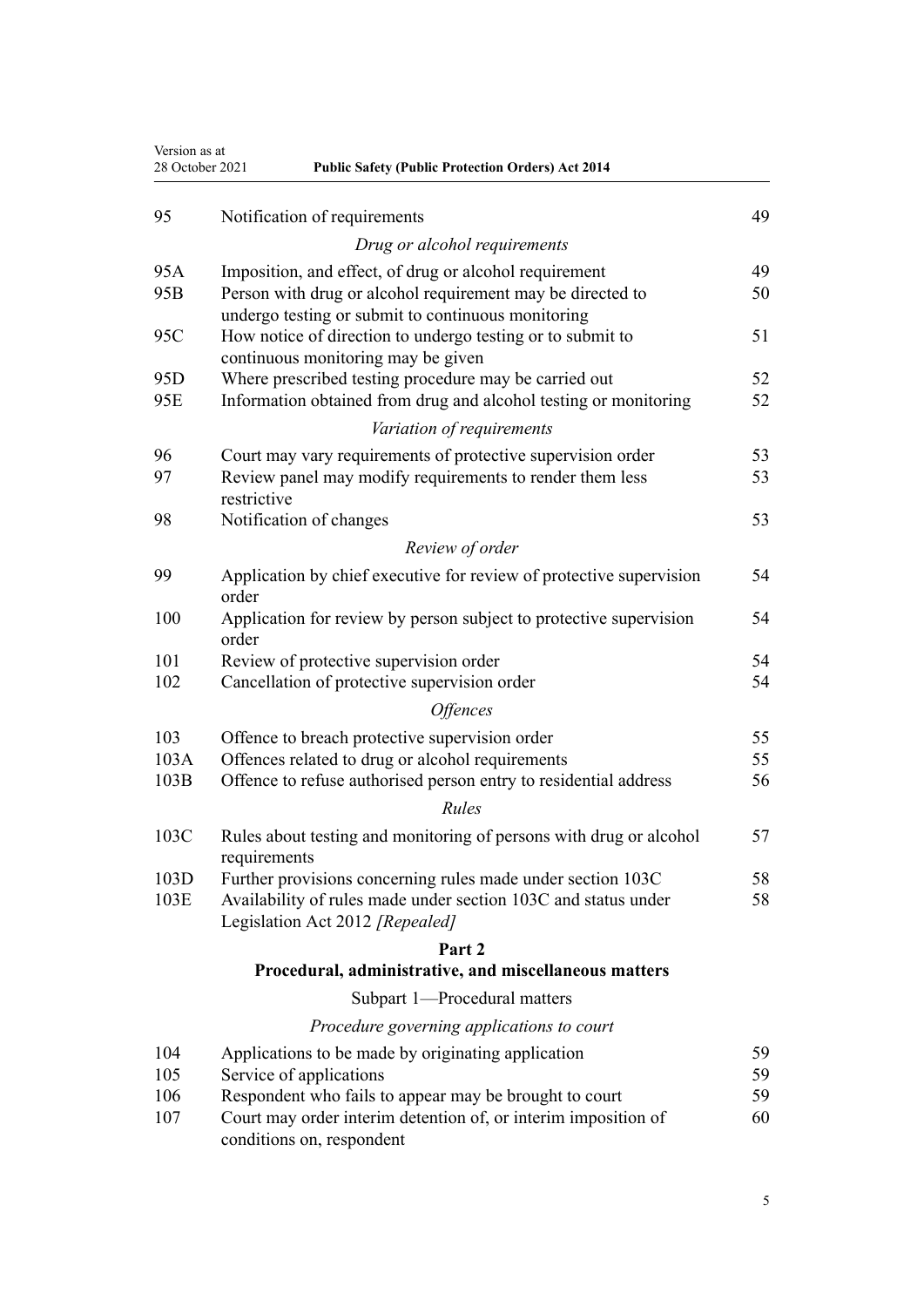|     | <b>Public Safety (Public Protection Orders) Act 2014</b>                 | Version as at<br>28 October 2021 |
|-----|--------------------------------------------------------------------------|----------------------------------|
| 108 | Evidence in proceedings under this Act                                   | 60                               |
| 109 | Court may determine whether hearings are held in open or closed<br>court | 60                               |
| 110 | Court may suppress evidence and submissions                              | 60                               |
| 111 | Suspension of proceedings in certain cases                               | 61                               |
|     | Matters governing reviews by review panel                                |                                  |
| 112 | Reports to be provided to review panel                                   | 61                               |
| 113 | Interview of person                                                      | 62                               |
|     | Subpart 2—Matters relating to management or administration               |                                  |
| 114 | Establishment of residences                                              | 62                               |
| 115 | Appointment of residence manager                                         | 62                               |
| 116 | Powers and functions of residence managers                               | 63                               |
| 117 | Manager of residence may delegate powers and functions                   | 64                               |
| 118 | Status of delegations                                                    | 64                               |
| 119 | Manager may make rules for residence                                     | 64                               |
| 120 | Chief executive may provide guidelines or instructions                   | 65                               |
| 121 | Matters to be included in annual report of department                    | 66                               |
|     | Review panel                                                             |                                  |
| 122 | Establishment and constitution of review panel                           | 67                               |
| 123 | Meetings of review panel                                                 | 67                               |
| 124 | Term of appointment, and reappointment                                   | 67                               |
| 125 | Remuneration and expenses of members                                     | 68                               |
| 126 | Immunity of members                                                      | 68                               |
|     | Appointment of inspectors                                                |                                  |
| 127 | Inspectors                                                               | 68                               |
|     | Visits by specified office holders                                       |                                  |
| 128 | Right of specified office holders to visit residences                    | 69                               |
| 129 | Crimes of Torture Act 1989 not limited                                   | 69                               |
|     | Residence management contracts                                           |                                  |
| 130 | Management of residences under contract                                  | 69                               |
| 131 | Requirements of residence management contracts                           | 70                               |
| 132 | Delegation of powers and functions of contractor                         | 71                               |
| 133 | Liability of contractor                                                  | 71                               |
| 134 | Control of contract residence in emergency                               | 71                               |
| 135 | Residence management contracts to be presented to House of               | 72                               |
|     | Representatives                                                          |                                  |
| 136 | Release of resident information to and by contract residences            | 72                               |
|     | Subpart 3—Miscellaneous matters                                          |                                  |
| 137 | Regulations                                                              | 73                               |
| 138 | Sentence of preventive detention not affected by this Act                | 74                               |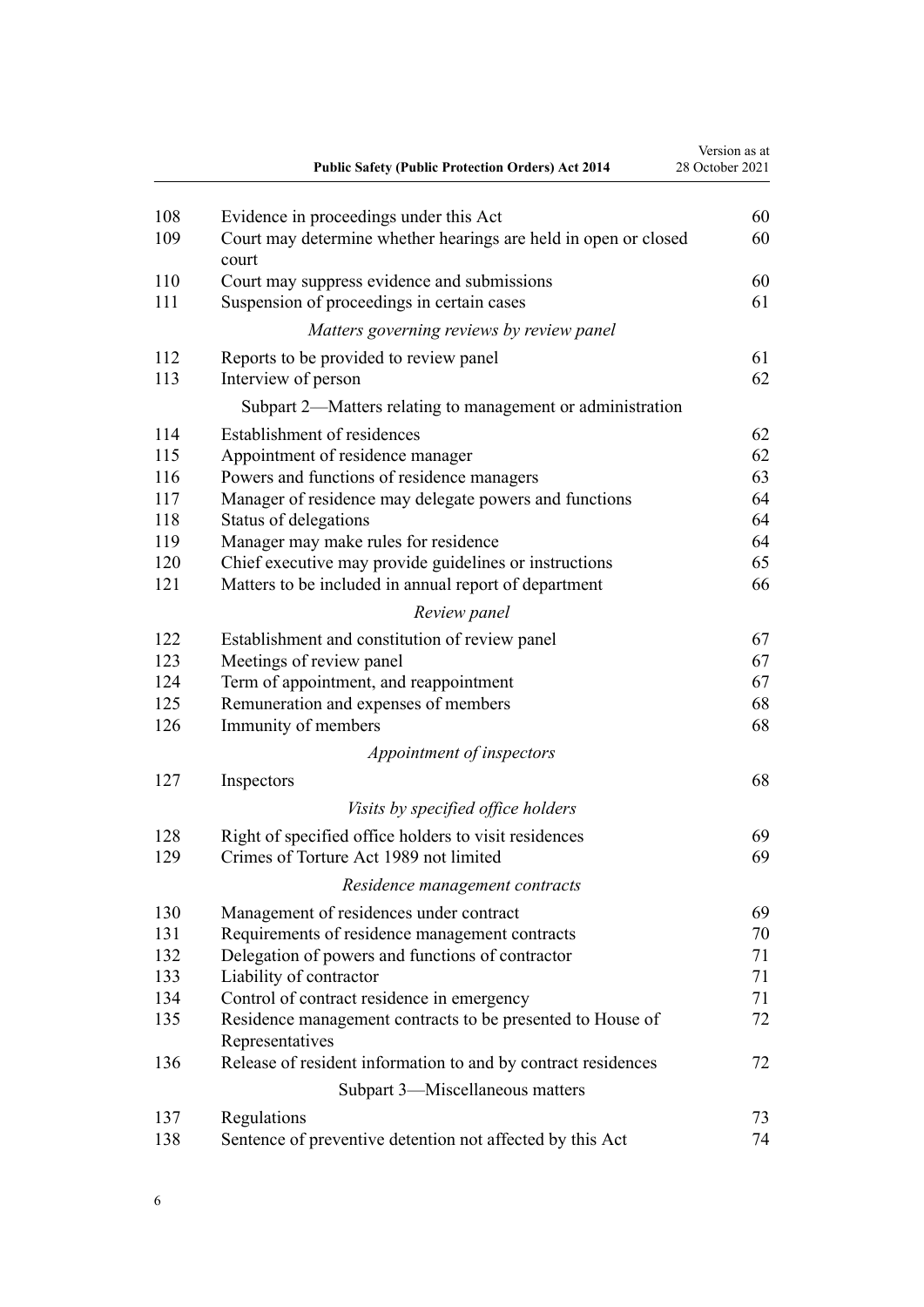<span id="page-6-0"></span>

| Version as at | 28 October 2021<br><b>Public Safety (Public Protection Orders) Act 2014</b> | Part 1 s 3 |
|---------------|-----------------------------------------------------------------------------|------------|
|               |                                                                             |            |
| 139           | Suspension of orders in certain cases                                       | 74         |
| 140           | Claims by persons subject to orders under this Act not affected by          | 74         |
|               | Prisoners' and Victims' Claims Act 2005                                     |            |
|               | Escaping from residence                                                     |            |
| 141           | Amendment to Crimes Act 1961                                                | 74         |
|               | Legal aid                                                                   |            |
| 142           | Amendment to Legal Services Act 2011                                        | 74         |
|               | Access to protection orders and restraining orders                          |            |
| 143           | Amendments to Privacy Act 1993                                              | 75         |
| 144           | Consequential amendments                                                    | 75         |
|               | <b>Schedule</b>                                                             | 76         |
|               | <b>Consequential amendments</b>                                             |            |

# **The Parliament of New Zealand enacts as follows:**

#### **1 Title**

This Act is the Public Safety (Public Protection Orders) Act 2014.

# **2 Commencement**

This Act comes into force on the day after the date on which it receives the Royal assent.

# **Part 1**

# **Detention and supervision of persons posing very high risk of imminent serious sexual or violent offending**

Subpart 1—Interpretation, objective, and principles

# **3 Interpretation**

In this Act, unless the context otherwise requires,—

**chief executive** means the chief executive of the department that is, with the authority of the Prime Minister, for the time being responsible for the adminis‐ tration of this Act

# **coercive power**—

- (a) means a power that authorises a residence manager, staff member of a residence, or a corrections officer to use force; and
- (b) includes the powers conferred by any of [sections 63 to 68](#page-35-0) and [71 to 74](#page-38-0)

**contract residence** means a residence that is for the time being managed under a residence management contract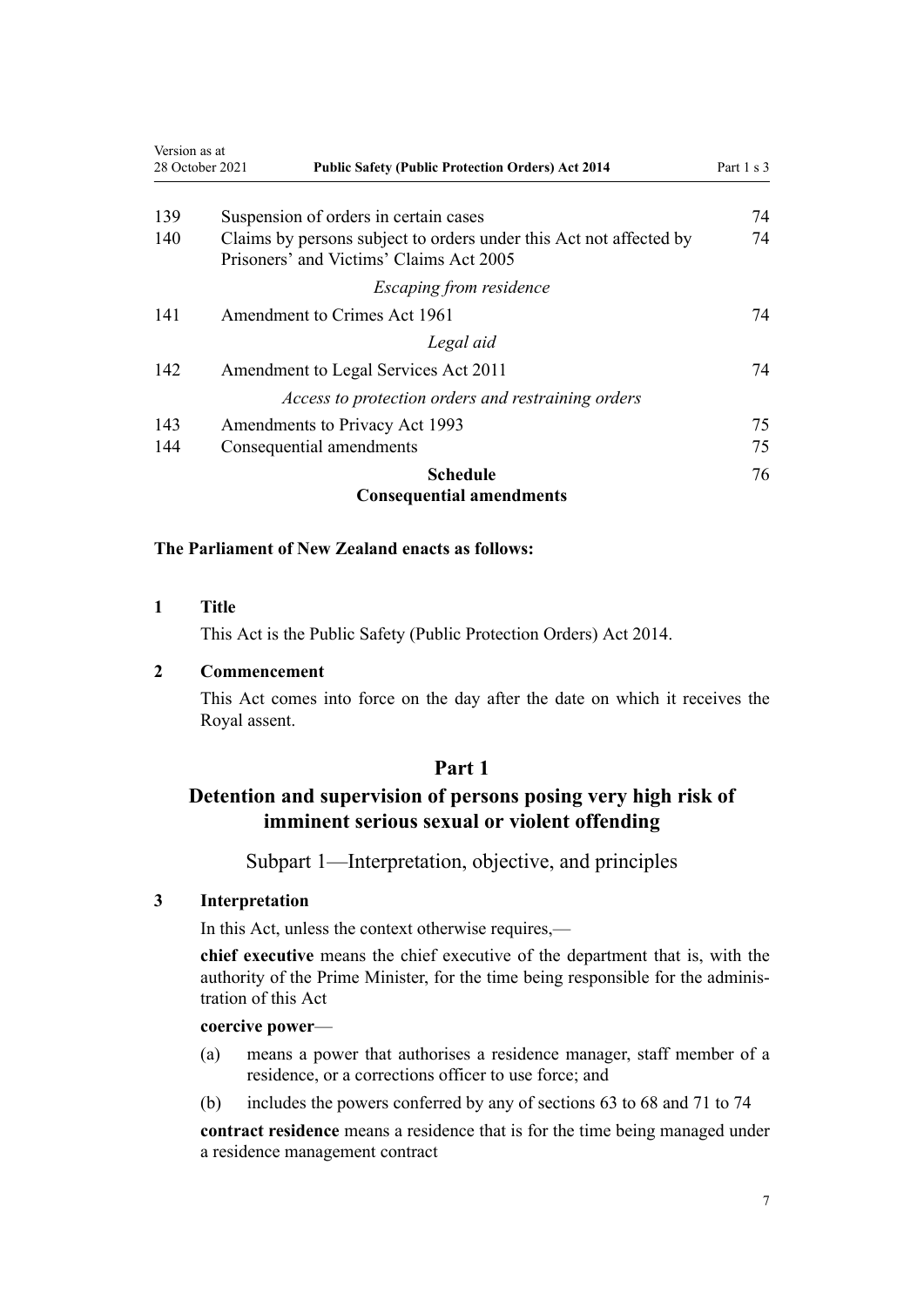**controlled drug** has the same meaning as in [section 2\(1\)](http://legislation.govt.nz/pdflink.aspx?id=DLM436106) of the Misuse of Drugs Act 1975

**corrections officer** has the same meaning as the term officer in [section 3\(1\)](http://legislation.govt.nz/pdflink.aspx?id=DLM294857) of the Corrections Act 2004

**court** means the High Court

**department** means the department that is, with the authority of the Prime Min‐ ister, for the time being responsible for the administration of the [Corrections](http://legislation.govt.nz/pdflink.aspx?id=DLM294848) [Act 2004](http://legislation.govt.nz/pdflink.aspx?id=DLM294848)

**deputy residence manager** means a person appointed or engaged as the deputy manager of a residence under [section 115](#page-61-0)

**determinate sentence** has the same meaning as determinate sentence of imprisonment in [section 4\(1\)](http://legislation.govt.nz/pdflink.aspx?id=DLM135350) of the Sentencing Act 2002

#### **electronic communication device**—

- (a) means an electronic communication device (other than a device used to assist with a disability) that is capable of any or all of the following actions:
	- (i) transmitting sound:
	- (ii) computing information:
	- (iii) functioning as a telephone:
	- (iv) communicating in any other way using any technology (including telecommunication, radiocommunication, Internet, and broadcasting technology); and
- (b) includes any part of an electronic communication device (for example, a SIM card) regardless of whether the part—
	- (i) is capable of any of the actions specified in paragraph (a); and
	- (ii) is detachable and may be used in other electronic communication devices; and
- (c) includes any device that enables or facilitates the functioning of an elec‐ tronic communication device (for example, a recharger or charging device)

**guidelines or instructions** means guidelines or instructions provided under [section 120](#page-64-0)

**health assessor** means a health practitioner who—

- (a) is, or is deemed to be, registered with the Medical Council of New Zealand continued by section  $114(1)(a)$  of the Health Practitioners Competence Assurance Act 2003 as a practitioner of the profession of medi‐ cine, and who is a practising psychiatrist; or
- (b) is a registered psychologist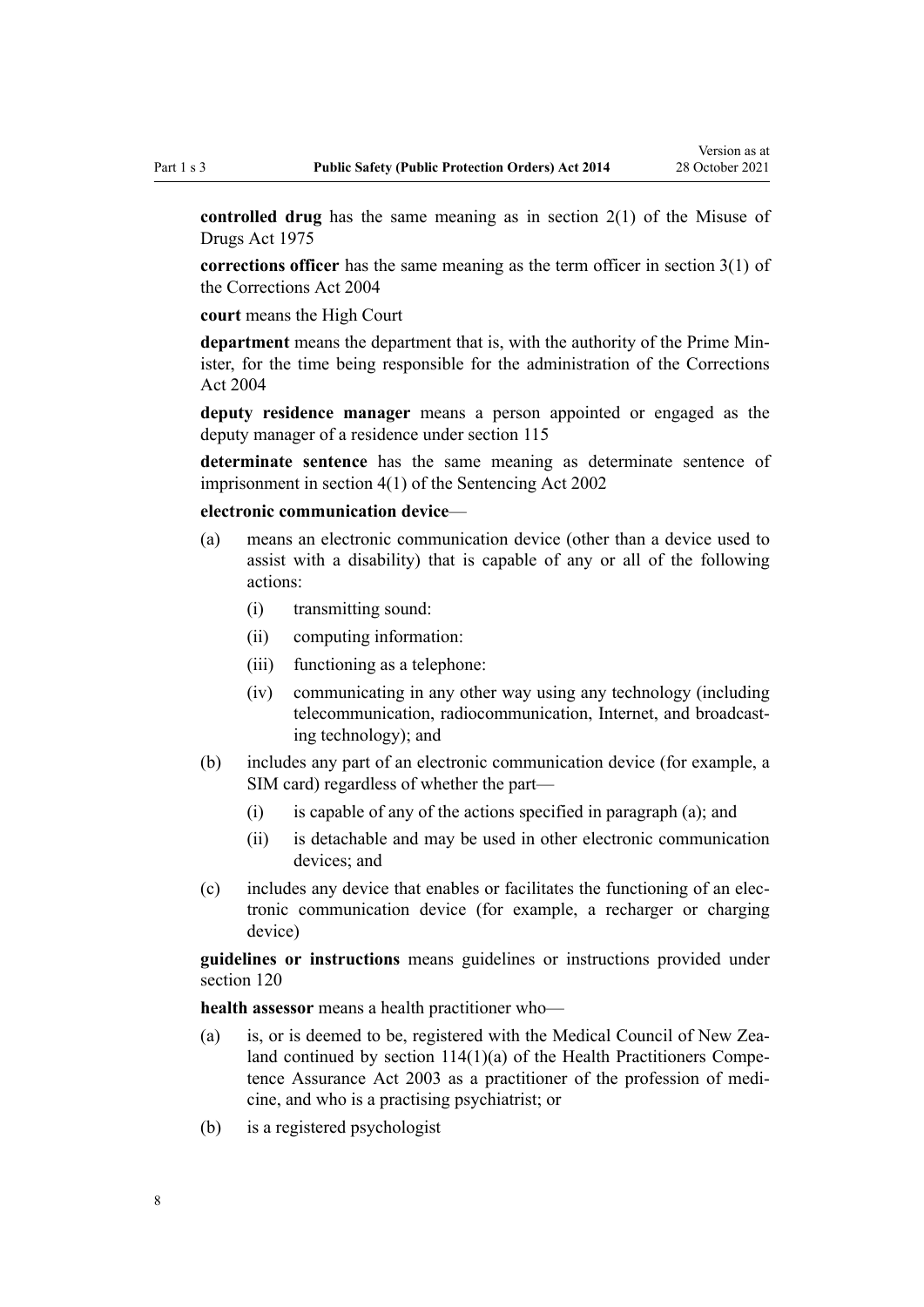**imminent**, in relation to the commission of serious sexual or violent offences by a person, means that the person is expected to commit such an offence as soon as he or she has a suitable opportunity to do so

**inspector** means an inspector appointed under [section 127](#page-67-0)

**interim detention order** means an order made under [section 107](#page-59-0)

**Judge** means a Judge of the High Court

**lawyer** has the meaning given to it by [section 6](http://legislation.govt.nz/pdflink.aspx?id=DLM364948) of the Lawyers and Convey‐ ancers Act 2006

**management plan**, in relation to a resident, means the plan prepared for the resident, under [section 42](#page-23-0), as varied from time to time under this Act

**medical practitioner** means a health practitioner who is, or is deemed to be, registered with the Medical Council of New Zealand continued by [section](http://legislation.govt.nz/pdflink.aspx?id=DLM204329) [114\(1\)\(a\)](http://legislation.govt.nz/pdflink.aspx?id=DLM204329) of the Health Practitioners Competence Assurance Act 2003 as a practitioner of the profession of medicine

**mentally disordered** has the same meaning as in the [Mental Health \(Compul‐](http://legislation.govt.nz/pdflink.aspx?id=DLM262175) [sory Assessment and Treatment\) Act 1992](http://legislation.govt.nz/pdflink.aspx?id=DLM262175)

**Minister** means the Minister of the Crown for the time being responsible for the department

**precursor substance** has the same meaning as in [section 2\(1\)](http://legislation.govt.nz/pdflink.aspx?id=DLM436106) of the Misuse of Drugs Act 1975

**prison** has the same meaning as in [section 3\(1\)](http://legislation.govt.nz/pdflink.aspx?id=DLM294857) of the Corrections Act 2004

**prison detention order** means an order made under [section 85](#page-44-0)

**probation officer** means an officer appointed by the chief executive in accordance with [section 24](http://legislation.govt.nz/pdflink.aspx?id=DLM295423) of the Corrections Act 2004

**prohibited item**, in relation to a resident, means—

- (a) any article that could, while in the possession of the resident, be harmful to that resident or to any other person:
- (b) any medicines (within the meaning of [section 3](http://legislation.govt.nz/pdflink.aspx?id=DLM54687) of the Medicines Act 1981), except for medicines prescribed for the resident under that Act:
- (c) any controlled drugs and precursor substances, except for medicines pre‐ scribed for the resident under the [Medicines Act 1981](http://legislation.govt.nz/pdflink.aspx?id=DLM53789):
- (d) any psychoactive substance:
- (e) any alcohol:
- (f) any other intoxicating substance:
- (g) any tobacco:
- (h) any equipment used for smoking tobacco or any other substance:
- (i) any electronic or non-electronic material that the residence manager reasonably considers to be pornographic: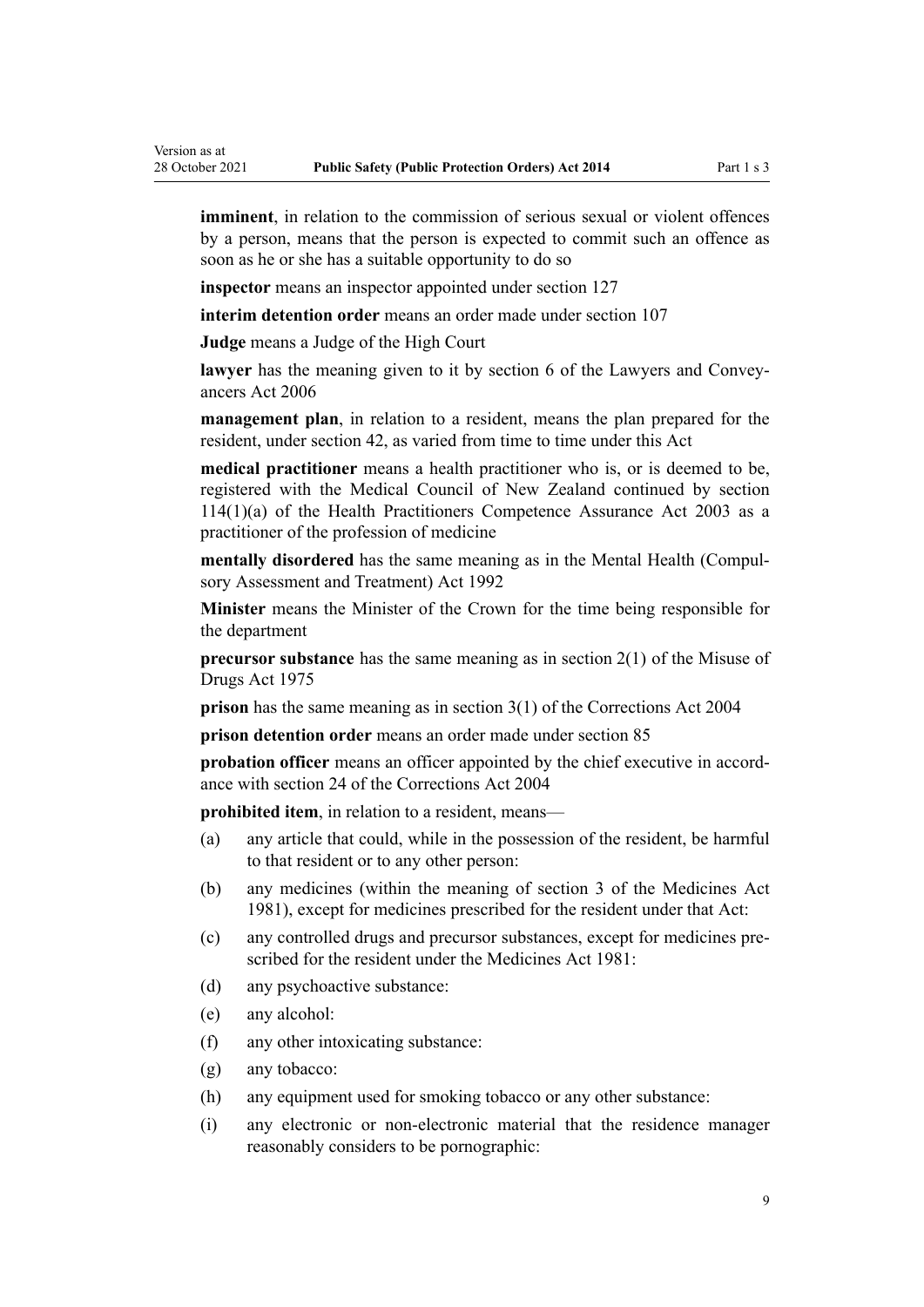- (j) any electronic or non-electronic representation, which the residence manager reasonably considers to be inappropriate, of a naked or partially naked person who is or appears to be under 18 years of age:
- (k) any computer or other electronic device on which a prohibited item is stored:
- (l) any electronic communication device:
- (m) any thing that could be used for the purpose of facilitating the escape from lawful custody of any person:
- (n) any article or substance that could be used for the purpose of altering the results of a drug or alcohol test:
- (o) any live animal:
- (p) any other article or substance that the resident is not permitted to possess under rules made under [section 119](#page-63-0)

**protective supervision order** means an order made under [section 93](#page-47-0)

**psychoactive substance** has the same meaning as in [section 9](http://legislation.govt.nz/pdflink.aspx?id=DLM5278431) of the Psychoactive Substances Act 2013

**public protection order** means an order made under [section 13](#page-14-0)

**registered psychologist** means a health practitioner who is, or is deemed to be, registered with the Psychologists Board continued by [section 114\(1\)\(a\)](http://legislation.govt.nz/pdflink.aspx?id=DLM204329) of the Health Practitioners Competence Assurance Act 2003 as a practitioner of the profession of psychology

**residence** means a residence established under [section 114](#page-61-0)

**residence management contract** means a contract for the management of a residence entered into under [section 130](#page-68-0)

**residence manager** or **manager** means a person appointed or engaged as the manager of a residence under [section 115,](#page-61-0) and includes a deputy residence manager appointed under that section

**resident** means a person subject to a public protection order but not to a prison detention order

**respondent**, in relation to an application for a public protection order, means the person against whom the order is sought

**review panel** means the review panel established by [section 122](#page-66-0)

**rub-down search** has the same meaning as in [section 89](http://legislation.govt.nz/pdflink.aspx?id=DLM296026) of the Corrections Act 2004

**scanner search** has the same meaning as in [section 91](http://legislation.govt.nz/pdflink.aspx?id=DLM296029) of the Corrections Act 2004

**serious sexual or violent offence** means an act committed before, on, or after the commencement of this section that—

(a) is committed in New Zealand and is—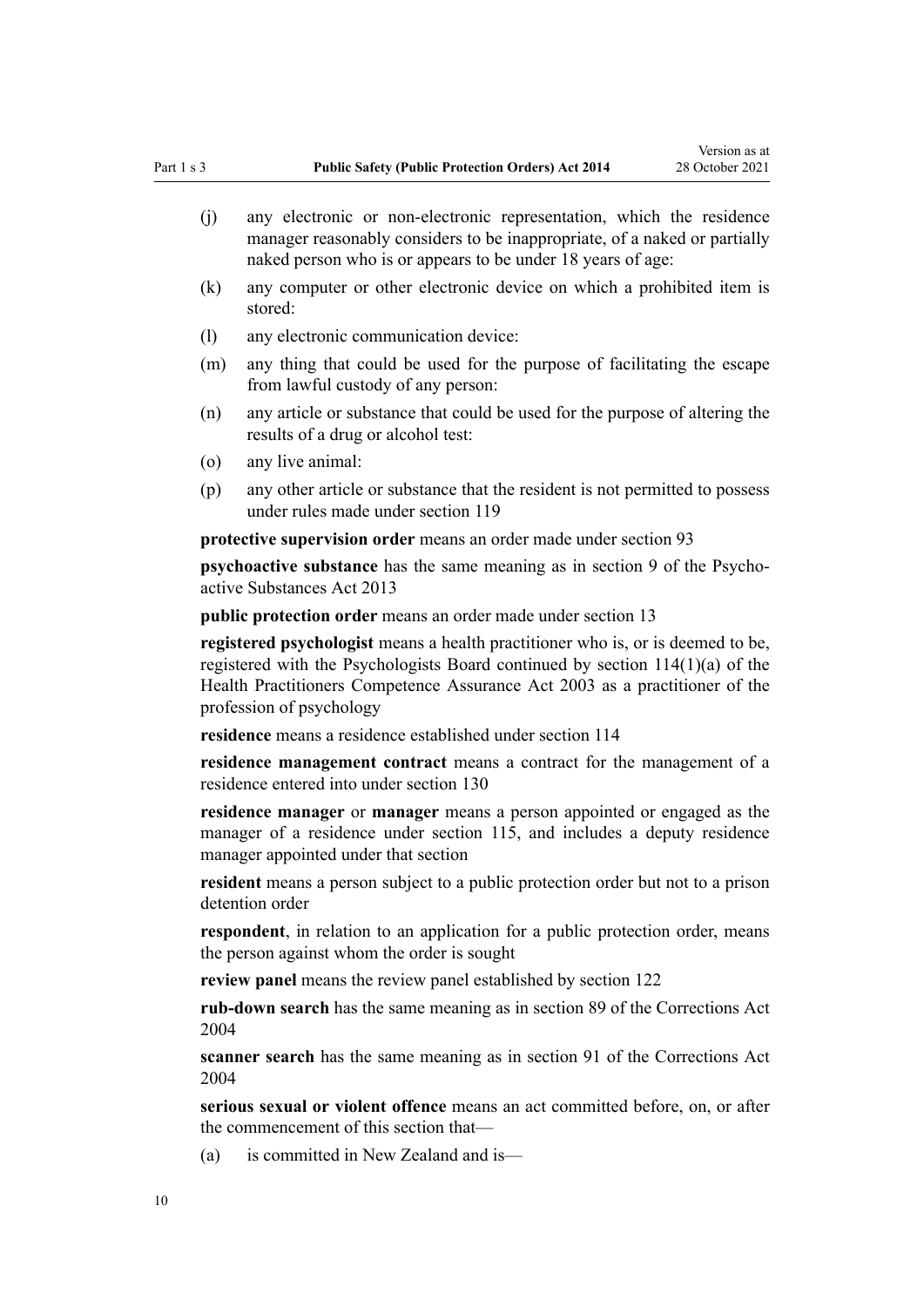- (i) a sexual crime under [Part 7](http://legislation.govt.nz/pdflink.aspx?id=DLM329034) of the Crimes Act 1961 punishable by 7 or more years' imprisonment, including a crime under [section](http://legislation.govt.nz/pdflink.aspx?id=DLM329264) [144A](http://legislation.govt.nz/pdflink.aspx?id=DLM329264) or [144C](http://legislation.govt.nz/pdflink.aspx?id=DLM329270) of that Act; or
- (ii) an offence against any of sections  $172$  to  $177$ ,  $188$ ,  $189(1)$ ,  $191$ , [198 to 199](http://legislation.govt.nz/pdflink.aspx?id=DLM329389), [208 to 210](http://legislation.govt.nz/pdflink.aspx?id=DLM329771), [234](http://legislation.govt.nz/pdflink.aspx?id=DLM330250), [235](http://legislation.govt.nz/pdflink.aspx?id=DLM330254), and [236](http://legislation.govt.nz/pdflink.aspx?id=DLM330259) of the Crimes Act 1961; or
- (b) is committed overseas and would come within the description of paragraph (a) if it had been committed in New Zealand

**serious sexual or violent offending** means the commission of 1 or more serious sexual or violent offences

staff member, in relation to a residence, means a person appointed under section  $115(1)(c)$  or  $(2)(c)$ 

**strip search** has the same meaning as in [section 90](http://legislation.govt.nz/pdflink.aspx?id=DLM296027) of the Corrections Act 2004

**threshold**, in relation to a public protection order, has the meaning given to it by [section 7](#page-11-0)

**victim** means a person—

Version as at

- (a) who is a victim of a serious sexual or violent offence committed by a person—
	- (i) who is a respondent to an application made by the chief executive under this Act; or
	- (ii) who is subject to an order made under this Act; and
- (b) who has asked for notice or advice of matters or decisions or directions, and copies of orders and conditions, and has given his or her current address, under [section 31](http://legislation.govt.nz/pdflink.aspx?id=DLM157897) of the Victims' Rights Act 2002

**x-ray search** has the same meaning as in [section 92](http://legislation.govt.nz/pdflink.aspx?id=DLM296031) of the Corrections Act 2004.

Section 3 **controlled drug**: inserted, on 15 May 2017, by [section 4\(1\)](http://legislation.govt.nz/pdflink.aspx?id=DLM7017309) of the Public Safety (Public Protection Orders) (Drug and Alcohol Testing) Amendment Act 2016 (2016 No 86).

Section 3 **medical practitioner**: inserted, on 15 May 2017, by [section 4\(1\)](http://legislation.govt.nz/pdflink.aspx?id=DLM7017309) of the Public Safety (Public Protection Orders) (Drug and Alcohol Testing) Amendment Act 2016 (2016 No 86).

Section 3 **precursor substance**: inserted, on 15 May 2017, by [section 4\(1\)](http://legislation.govt.nz/pdflink.aspx?id=DLM7017309) of the Public Safety (Pub‐ lic Protection Orders) (Drug and Alcohol Testing) Amendment Act 2016 (2016 No 86).

Section 3 **prohibited item** paragraph (c): replaced, on 15 May 2017, by [section 4\(2\)](http://legislation.govt.nz/pdflink.aspx?id=DLM7017309) of the Public Safety (Public Protection Orders) (Drug and Alcohol Testing) Amendment Act 2016 (2016 No 86).

Section 3 **prohibited item** paragraph (d): replaced, on 15 May 2017, by [section 4\(2\)](http://legislation.govt.nz/pdflink.aspx?id=DLM7017309) of the Public Safety (Public Protection Orders) (Drug and Alcohol Testing) Amendment Act 2016 (2016 No 86).

Section 3 **psychoactive substance**: inserted, on 15 May 2017, by [section 4\(1\)](http://legislation.govt.nz/pdflink.aspx?id=DLM7017309) of the Public Safety (Public Protection Orders) (Drug and Alcohol Testing) Amendment Act 2016 (2016 No 86).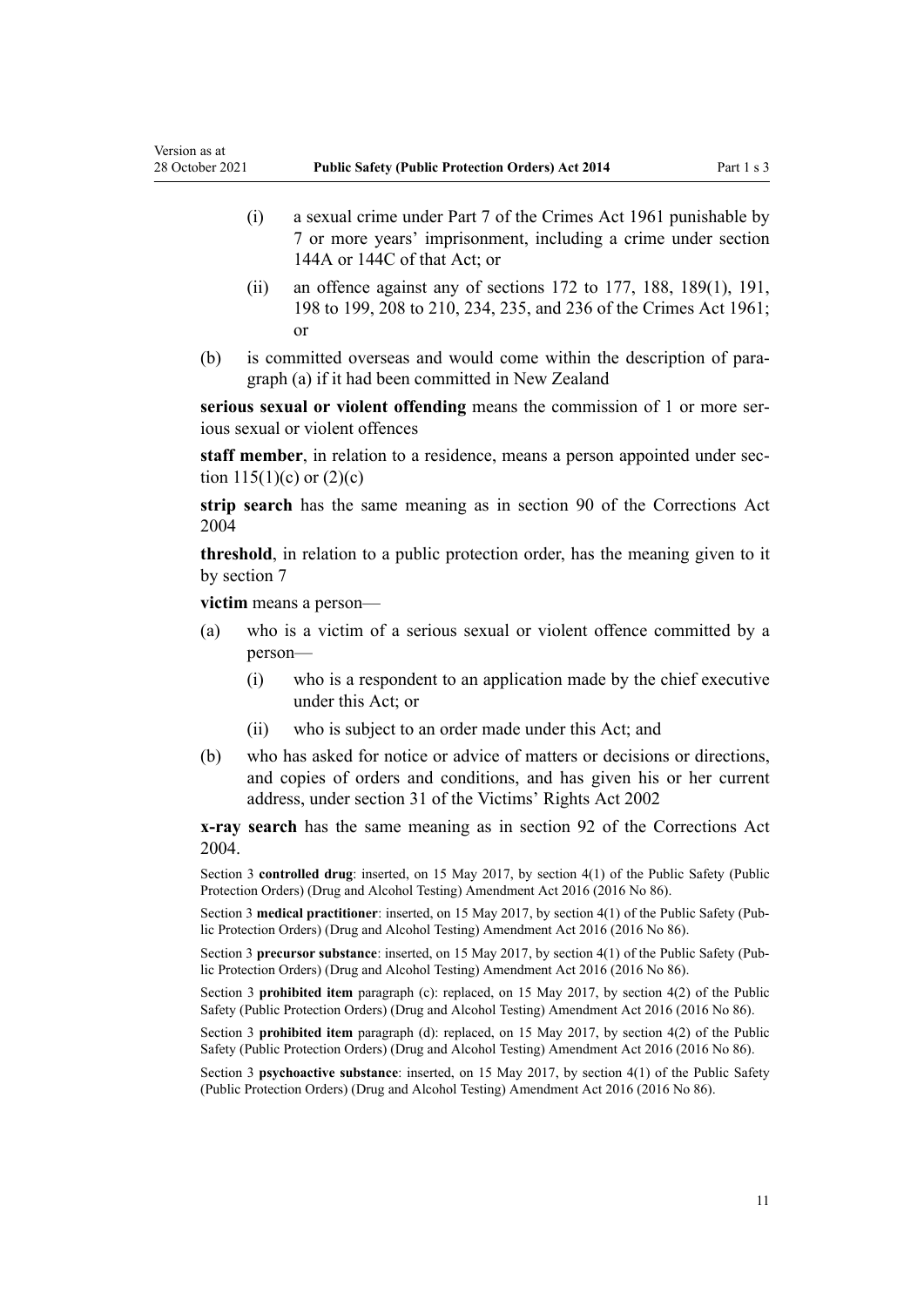#### <span id="page-11-0"></span>**4 Objective of Act**

- (1) The objective of this Act is to protect members of the public from the almost certain harm that would be inflicted by the commission of serious sexual or violent offences.
- (2) It is not an objective of this Act to punish persons against whom orders are made under this Act.

#### **5 Principles**

Every person or court exercising a power under this Act must have regard to the following principles:

- (a) orders under this Act are not imposed to punish persons and the previous commission of an offence is only 1 of several factors that are relevant to assessing whether there is a very high risk of imminent serious sexual or violent offending by a person:
- (b) a public protection order should only be imposed if the magnitude of the risk posed by the respondent justifies the imposition of the order:
- (c) a public protection order should not be imposed on a person who is eli‐ gible to be detained under the [Mental Health \(Compulsory Assessment](http://legislation.govt.nz/pdflink.aspx?id=DLM262175) [and Treatment\) Act 1992](http://legislation.govt.nz/pdflink.aspx?id=DLM262175) or the [Intellectual Disability \(Compulsory Care](http://legislation.govt.nz/pdflink.aspx?id=DLM224577) [and Rehabilitation\) Act 2003](http://legislation.govt.nz/pdflink.aspx?id=DLM224577):
- (d) persons who are detained in a residence under a public protection order should have as much autonomy and quality of life as possible, while ensuring the orderly functioning and safety within the residence.

### **6 Act binds the Crown**

This Act binds the Crown.

Subpart 2—Public protection orders

*Imposition of public protection orders*

# **7 Threshold for imposition of public protection order**

- (1) A person aged 18 years or older meets the threshold for the imposition of a public protection order if—
	- (a) the person—
		- (i) is detained in a prison under a determinate sentence for a serious sexual or violent offence; and
		- (ii) must be released from detention not later than 6 months after the date on which the chief executive applies for a public protection order against the person; or
	- (b) the person is subject to an extended supervision order and—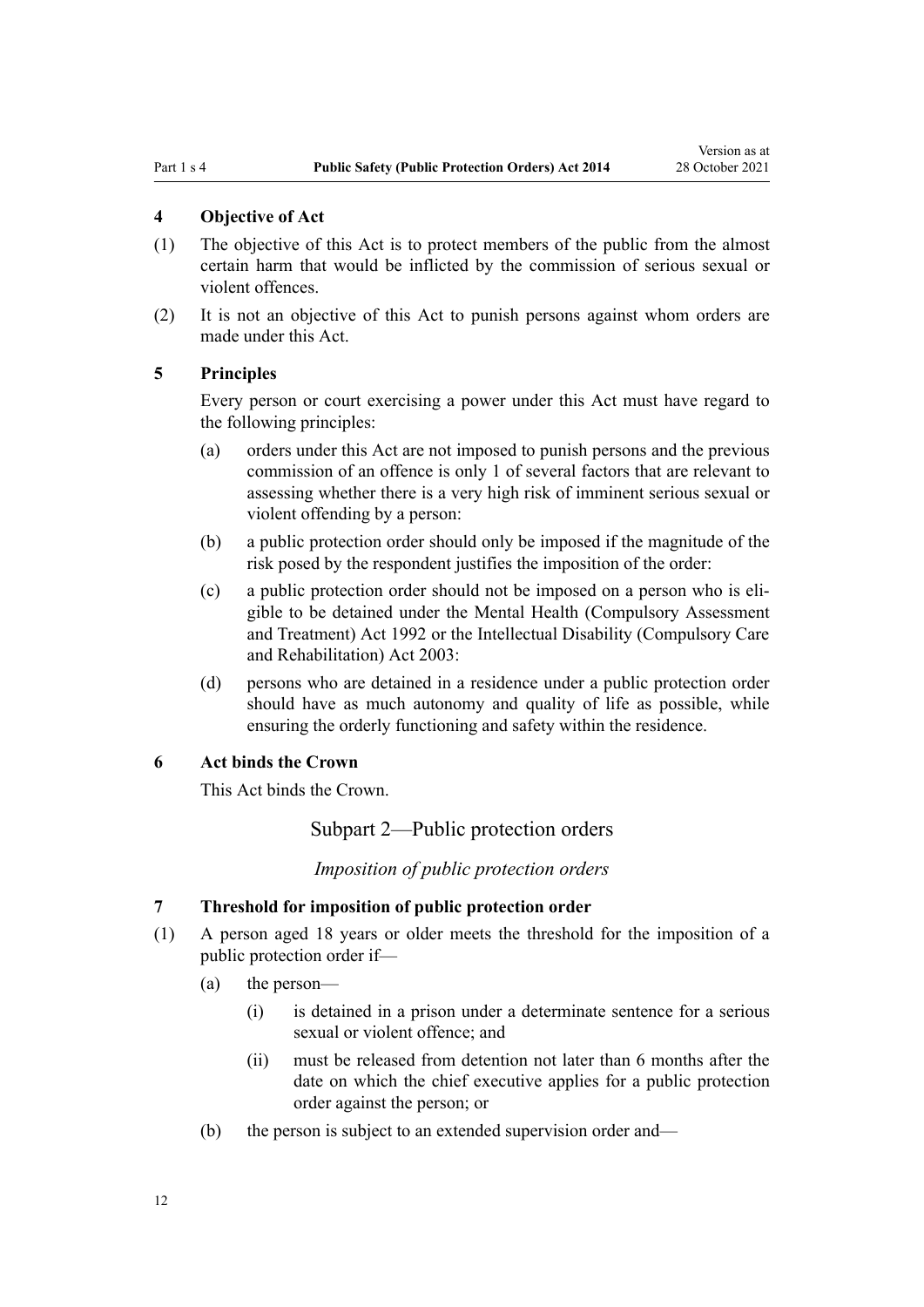- (i) is, or has been, subject to a condition of full-time accompaniment and monitoring imposed under [section 107K](http://legislation.govt.nz/pdflink.aspx?id=DLM139638) of the Parole Act 2002; or
- (ii) is subject to a condition of long-term full-time placement in the care of an appropriate agency, person, or persons for the purposes of a programme under [sections 15\(3\)\(b\)](http://legislation.govt.nz/pdflink.aspx?id=DLM138471) and [16\(c\)](http://legislation.govt.nz/pdflink.aspx?id=DLM138475) of the Parole Act 2002; or
- (c) the person is subject to a protective supervision order; or
- (d) the person—
	- (i) has arrived in New Zealand within 6 months of ceasing to be sub‐ ject to any sentence, supervision conditions, or order imposed on the person for a serious sexual or violent offence by an overseas court; and
	- (ii) has, since that arrival, been in New Zealand for less than 6 months; and
	- (iii) resides or intends to reside in New Zealand; or
- (e) the person—
	- (i) has committed a serious sexual or violent offence; and
	- (ii) in respect of that offence,—
		- (A) has been determined to be a returning prisoner under the [Returning Offenders \(Management and Information\) Act](http://legislation.govt.nz/pdflink.aspx?id=DLM6660002) [2015](http://legislation.govt.nz/pdflink.aspx?id=DLM6660002); or
		- (B) is a returning offender to whom [subpart 3](http://legislation.govt.nz/pdflink.aspx?id=DLM6660097) of Part 2 of that Act applies; and
	- (iii) is subject to release conditions under the [Returning Offenders](http://legislation.govt.nz/pdflink.aspx?id=DLM6660002) [\(Management and Information\) Act 2015.](http://legislation.govt.nz/pdflink.aspx?id=DLM6660002)
- (2) For the purposes of this Act, a person meets the threshold for a public protec‐ tion order if the person meets the threshold at the time that the chief executive applies for that order against the person.
- (3) In this section, **extended supervision order** means an order imposed, whether before, on, or after the commencement of this section, under [section 107I](http://legislation.govt.nz/pdflink.aspx?id=DLM139630) of the Parole Act 2002 on a person who was an eligible offender (within the meaning of [section 107C\(1\)](http://legislation.govt.nz/pdflink.aspx?id=DLM139611) of that Act) because the person had been sentenced to imprisonment for a relevant offence (within the meaning of that section) that is also a serious sexual or violent offence (within the meaning of [section 3\)](#page-6-0).

Section 7(1)(d)(iii): amended, on 18 November 2015, by [section 36\(2\)](http://legislation.govt.nz/pdflink.aspx?id=DLM6660105) of the Returning Offenders (Management and Information) Act 2015 (2015 No 112).

Section 7(1)(e): inserted, on 18 November 2015, by [section 36\(3\)](http://legislation.govt.nz/pdflink.aspx?id=DLM6660105) of the Returning Offenders (Management and Information) Act 2015 (2015 No 112).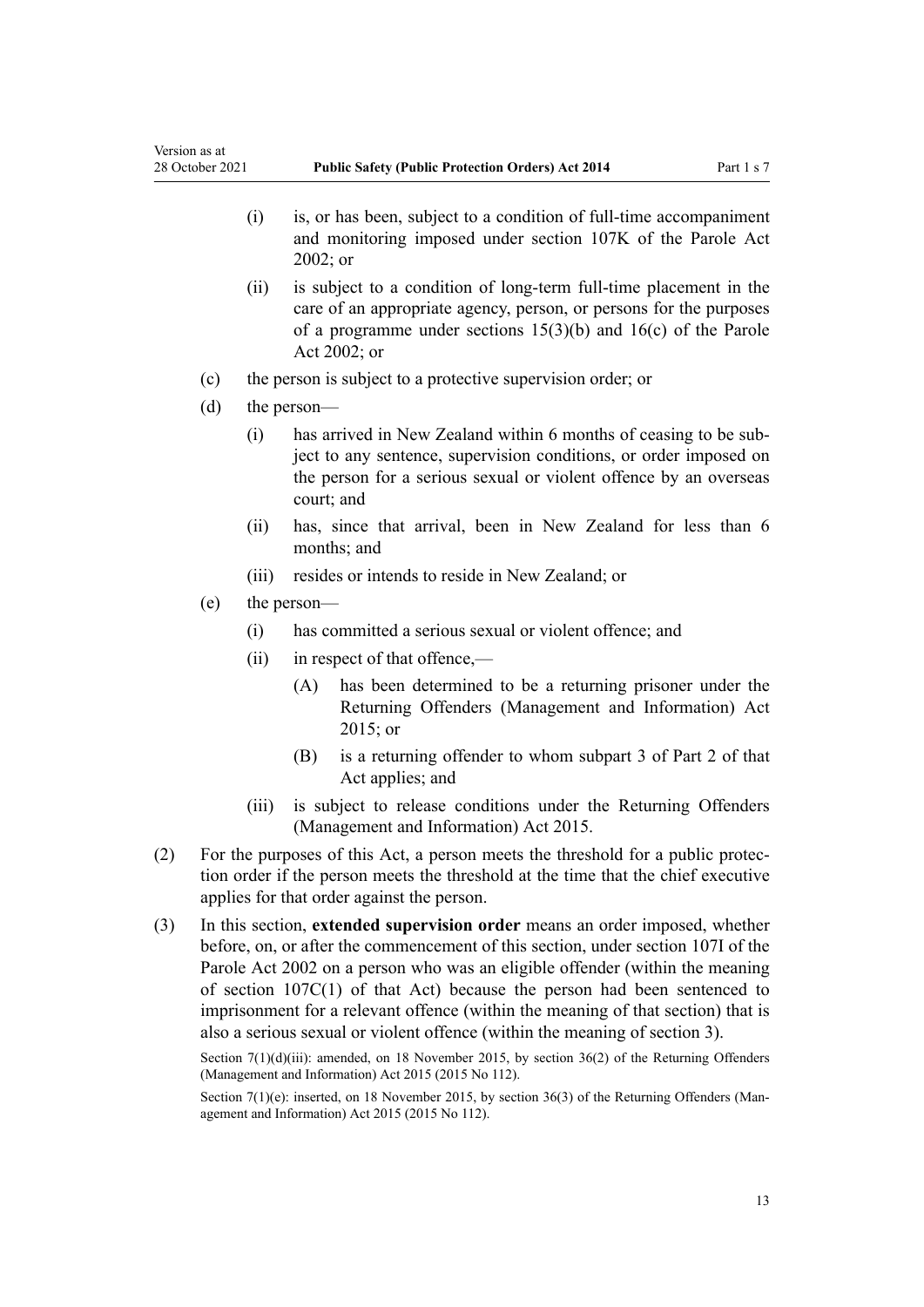#### <span id="page-13-0"></span>**8 Chief executive may apply for public protection order**

- (1) The chief executive may apply to the court for a public protection order against a person who meets the threshold for such an order on the ground that there is a very high risk of imminent serious sexual or violent offending by the person.
- (2) As soon as practicable after an application is made under subsection (1), the chief executive must advise every victim of the respondent that the application has been made.

#### **9 Reports by health assessors**

The application under section 8 must be accompanied by at least 2 reports that—

- (a) have been separately prepared by health assessors, at least one of whom is a registered psychologist; and
- (b) address the questions whether—
	- (i) the respondent exhibits to a high level each of the 4 characteristics described in [section 13\(2\)](#page-14-0); and
	- (ii) there is a very high risk of imminent serious sexual or violent offending by the respondent.

#### **10 Right to independent expert assessment**

- (1) The court may, on its own initiative, direct a health assessor selected by the court to assess the respondent.
- (2) The respondent may request a health assessor selected by the respondent to assess the respondent.
- (3) A health assessor who assesses a respondent in accordance with a direction or request under this section must prepare a report that addresses the questions stated in section 9(b).
- (4) The report may also comment on the reports of health assessors that the chief executive has served on the respondent.
- (5) Where the respondent has been granted legal aid for responding to the applica‐ tion for the public protection order, the fees and expenses of preparing the assessment report under this section must be met out of the grant of legal aid.
- (6) Where the court directs a health assessor under this section in a case where the respondent has not been granted legal aid, the fees and expenses of preparing the assessment report must be met out of public money appropriated by Parliament for the purpose.

# **11 Issue of summons to attend hearing**

A Judge or the Registrar of the High Court may from time to time issue a sum‐ mons requiring the respondent to an application for a public protection order to attend at a specified date and time for the hearing of the application.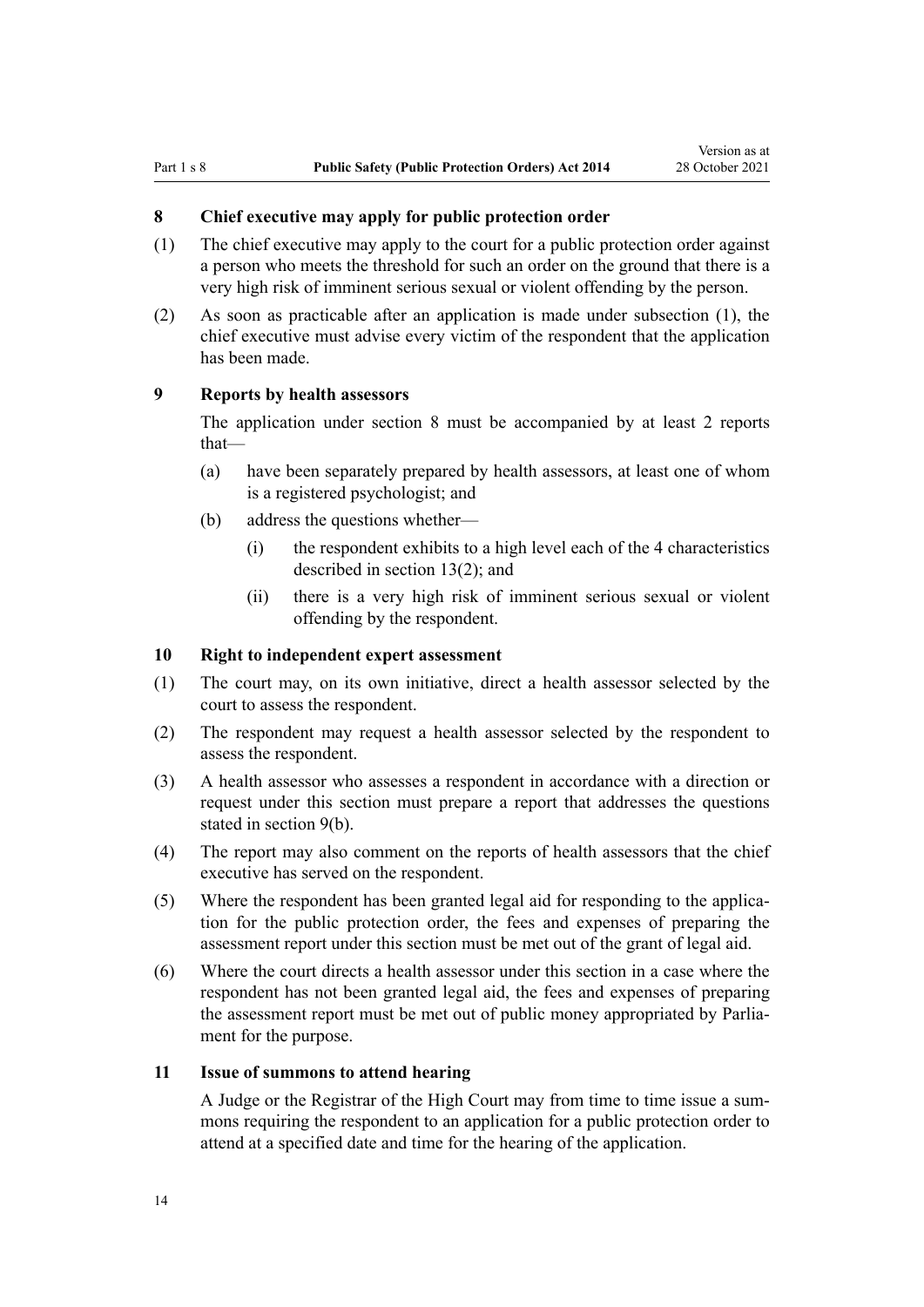# **12 Assessment whether respondent mentally disordered or intellectually disabled**

- (1) This section applies where a court is satisfied that it could make a public pro‐ tection order against a respondent and it appears to the court that the respond‐ ent may be mentally disordered or intellectually disabled.
- (2) The court may, instead of making a public protection order, direct the chief executive to consider the appropriateness of an application in respect of the respondent under [section 45](http://legislation.govt.nz/pdflink.aspx?id=DLM263090) of the Mental Health (Compulsory Assessment and Treatment) Act 1992 or under [section 29](http://legislation.govt.nz/pdflink.aspx?id=DLM225412) of the Intellectual Disability (Compulsory Care and Rehabilitation) Act 2003.
- (3) Where the court gives a direction under subsection (2), the court must, if the respondent is not then detained under [section 107,](#page-59-0) order the interim detention of the respondent under that section.
- (4) For the purposes of any application under [section 45](http://legislation.govt.nz/pdflink.aspx?id=DLM263090) of the Mental Health (Compulsory Assessment and Treatment) Act 1992 or under [section 29](http://legislation.govt.nz/pdflink.aspx?id=DLM225412) of the Intellectual Disability (Compulsory Care and Rehabilitation) Act 2003 made as a result of the consideration directed under subsection (2) and for any deter‐ mination arising out of such an application, the respondent is taken to be detained in a prison under an order of committal.

#### **13 Court may make public protection order**

<span id="page-14-0"></span>Version as at

- (1) After considering all of the evidence offered in a proceeding on an application for a public protection order, and, in particular, the evidence given by 2 or more health assessors, including at least 1 registered psychologist, the court may make a public protection order against the respondent if the court is satisfied, on the balance of probabilities, that—
	- (a) the respondent meets the threshold for a public protection order; and
	- (b) there is a very high risk of imminent serious sexual or violent offending by the respondent if,—
		- (i) where the respondent is detained in a prison, the respondent is released from prison into the community; or
		- (ii) in any other case, the respondent is left unsupervised.
- (2) The court may not make a finding of the kind described in subsection (1)(b) unless satisfied that the respondent exhibits a severe disturbance in behavioural functioning established by evidence to a high level of each of the following characteristics:
	- (a) an intense drive or urge to commit a particular form of offending:
	- (b) limited self-regulatory capacity, evidenced by general impulsiveness, high emotional reactivity, and inability to cope with, or manage, stress and difficulties: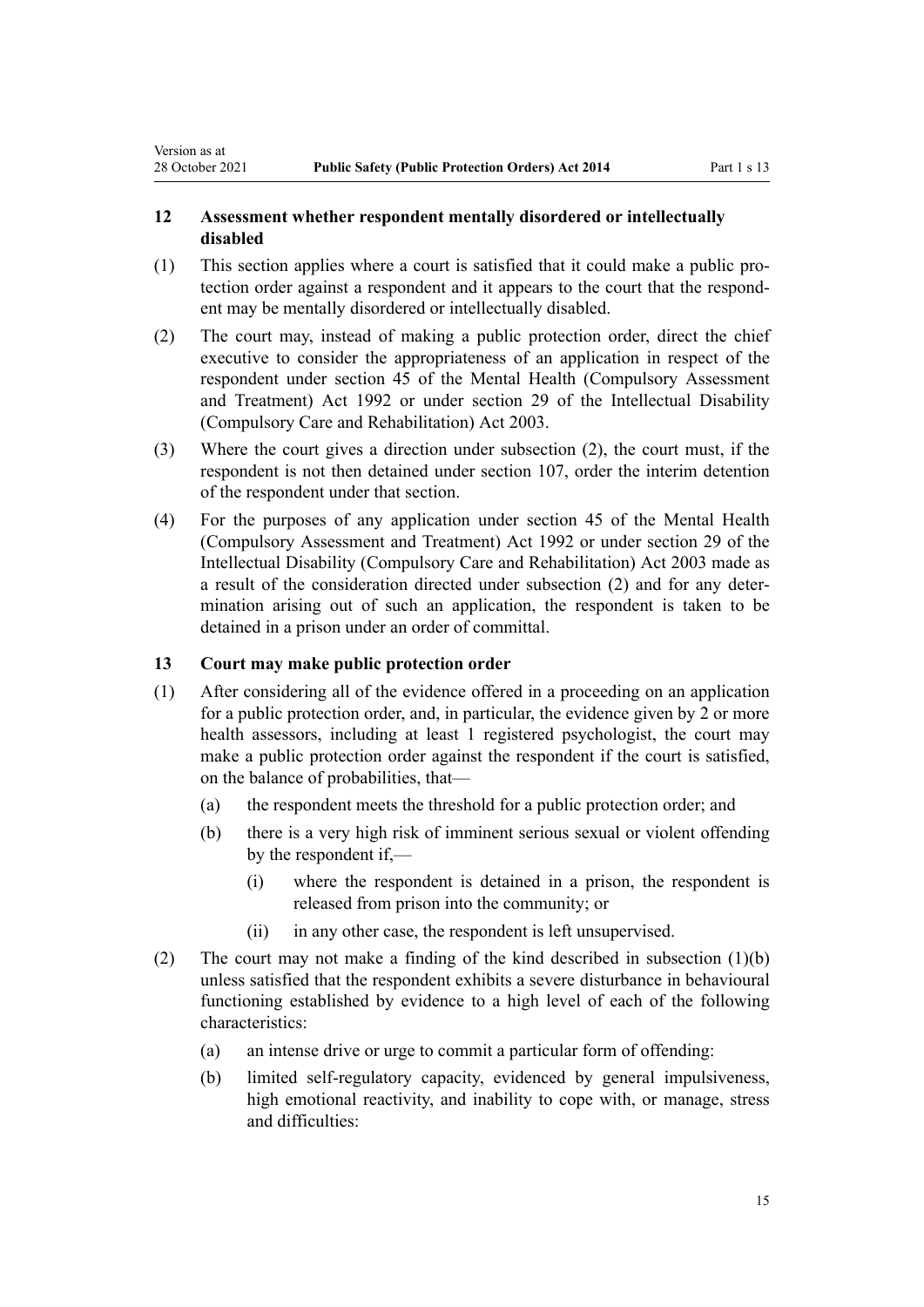- <span id="page-15-0"></span>(c) absence of understanding or concern for the impact of the respondent's offending on actual or potential victims (within the general sense of that term and not merely as defined in [section 3\)](#page-6-0):
- (d) poor interpersonal relationships or social isolation or both.

#### **14 Notification of victims**

As soon as practicable after an application for a public protection order is determined or suspended, the chief executive must advise every victim of the respondent of the outcome of the application.

# *Review by review panel*

# **15 Review of public protection order by review panel**

- (1) During the currency of a public protection order, the review panel must review the continuing justification of the order-
	- (a) within 1 year after the order is made; and
	- (b) then—
		- (i) within every succeeding year after the most recent previous review of the order by the review panel; but
		- (ii) if an application (other than an application for leave) under section 16 or [17](#page-16-0) is pending before the court, within 1 year after the date on which the application is determined or withdrawn.
- (2) If the review panel considers that there may no longer be a very high risk of imminent serious sexual or violent offending by the person subject to the public protection order, the review panel may direct the chief executive to apply to the court for a review of the order under section 16.
- (3) Where, in the case of a resident, the review panel does not give a direction under subsection (2), the review panel—
	- (a) must review the management plan of the resident to ascertain whether the plan continues to be appropriate; and
	- (b) may make any recommendations to the manager of the residence in which the resident is required to stay.

#### *Review by court*

#### **16 Application by chief executive for review of public protection order**

- (1) During the currency of a public protection order, the chief executive must apply to the court for a review of the continuing justification of the order—
	- (a) within 5 years after the order is made; and
	- (b) then, within 5 years after the first review; and
	- (c) then, at intervals of not more than 5 years; and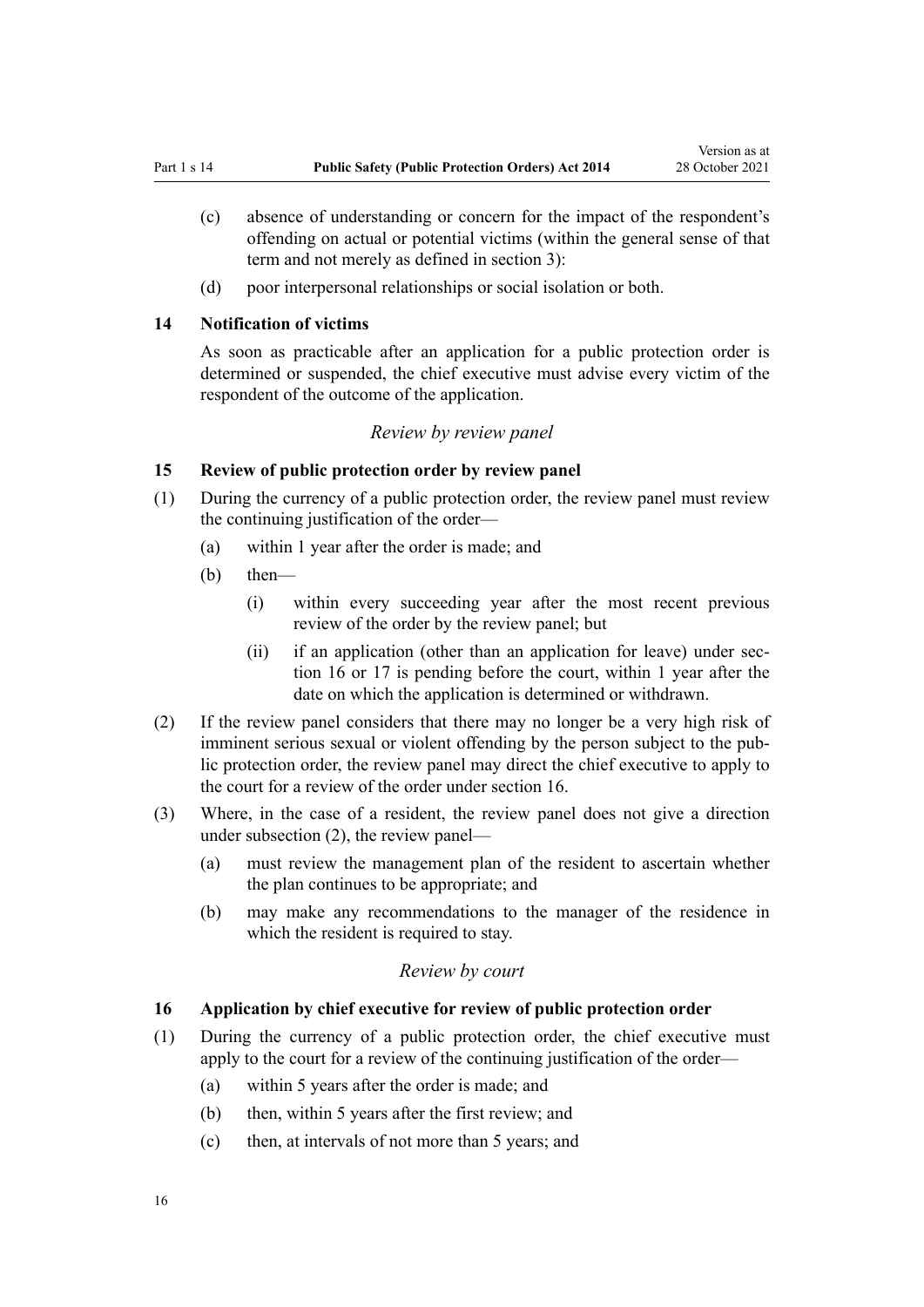- (d) whenever the review panel directs the chief executive to apply.
- (2) Despite subsection (1)(c), the court may direct that the chief executive apply for any subsequent reviews at intervals of not more than 10 years.
- (3) For the purpose of calculating any period specified in subsection (1) or (2), if the court grants leave for an application under section 17, the period is suspended until the application is determined or withdrawn.
- (4) As soon as practicable after an application is made under subsection (1), the chief executive must advise every victim of the person subject to the public protection order that the application has been made.

#### **17 Application for review by person subject to public protection order**

- (1) A person who is subject to a public protection order may, with the leave of the court, apply to the court for a review of the order.
- (2) As soon as practicable after an application is made under subsection (1), the chief executive must advise every victim of the person subject to the public protection order that the application has been made.

#### **18 Review of public protection order**

<span id="page-16-0"></span>Version as at

- (1) On a review of a public protection order, the court must be provided with all reports provided to the review panel and may call for any further or supplementary reports from any person, including, without limitation, from—
	- (a) the chief executive:
	- (b) if the person subject to the order is required to stay in a residence, the manager of the residence:
	- (c) if the person subject to the order is detained in a prison, the manager of the prison:
	- (d) any health assessor.
- (2) The court must consider whether there still is a very high risk of imminent serious sexual or violent offending by the person subject to the public protection order.
- (3) In its consideration under subsection (2), the court must take into account whether the reports provided to the court indicate that the person continues to exhibit a severe disturbance in behavioural functioning of the kind described in [section 13\(2\).](#page-14-0)
- (4) If, following its consideration under subsection (2), the court is satisfied, on the balance of probabilities, that there no longer is a very high risk of imminent serious sexual or violent offending by the person subject to the public protection order, the court must make a finding to that effect.
- (5) The chief executive must advise every victim of the person subject to the pub‐ lic protection order of the outcome of the review.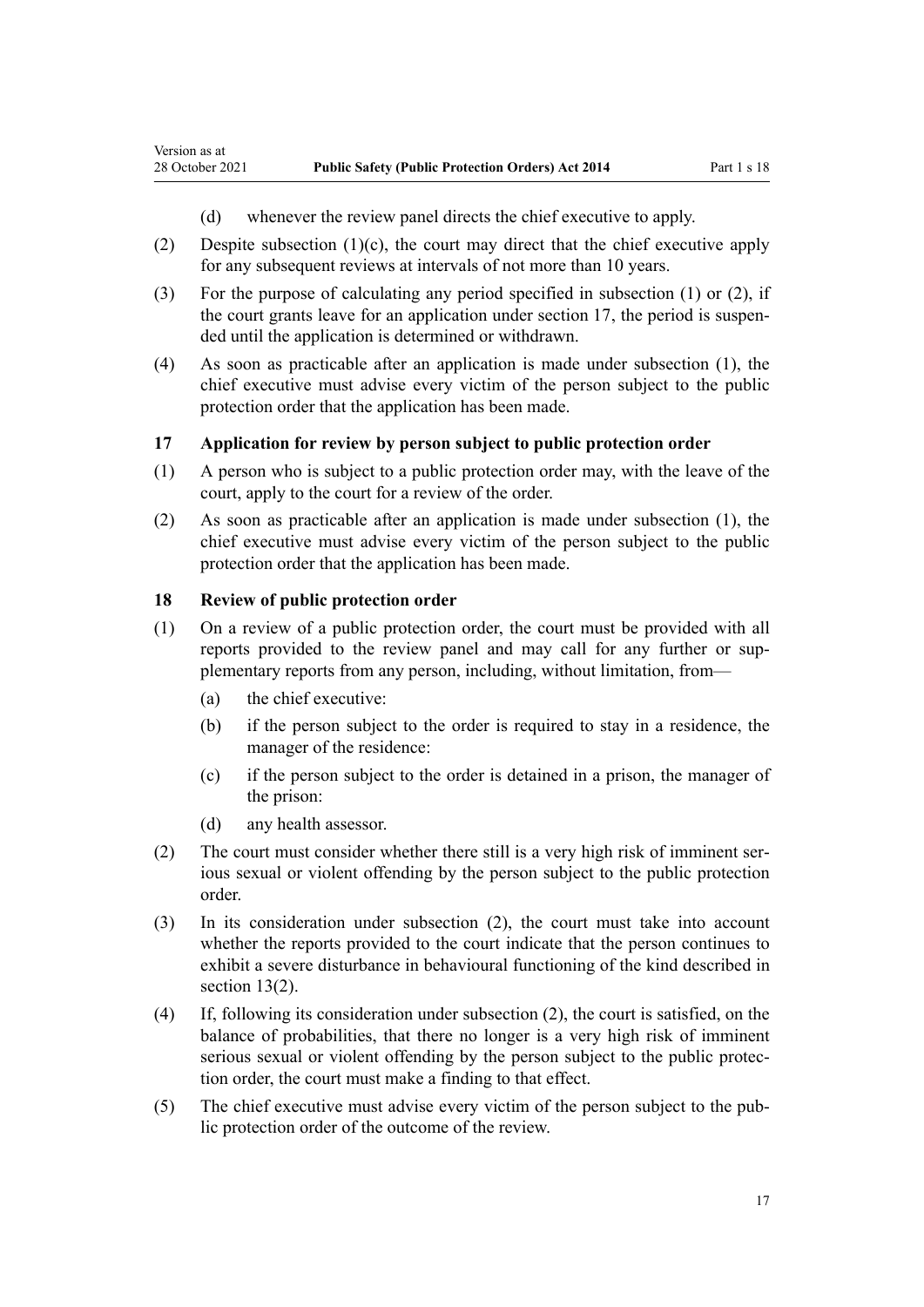# <span id="page-17-0"></span>**19 Review of management plan**

If, on a review of a public protection order relating to a resident, the court does not make a finding under [section 18\(4\)](#page-16-0), the court—

- (a) must review the management plan of the resident to ascertain whether the plan continues to be appropriate; and
- (b) may make any recommendations to the manager of the residence in which the resident is required to stay.

# Subpart 3—Status of residents

#### **20 Detention of residents**

A resident must stay in the residence that the chief executive designates by written notice given to the resident and to the manager of that residence.

# **21 Legal custody of residents**

- (1) The chief executive has the legal custody of every resident.
- (2) Legal custody under subsection (1) of a resident commences as soon as a Judge pronounces an interim detention order or a public protection order and continues while the resident—
	- (a) is detained in a residence; or
	- (b) is for any reason outside the residence under the control or supervision of any of the following persons who is acting under the authority of the Act:
		- (i) the manager:
		- (ii) a staff member of the residence:
		- (iii) a corrections officer or Police employee acting under [section](#page-39-0) [73\(1\)](#page-39-0).

Compare: 2004 No 50 [s 38\(1\)](http://legislation.govt.nz/pdflink.aspx?id=DLM295445)

#### **22 Residents must obey lawful directions**

A resident must comply with every lawful direction given to him or her by—

- (a) the residence manager; or
- (b) a staff member of the residence; or
- (c) a corrections officer or Police employee acting under section 73(1).

Compare: 2004 No 50 [s 40](http://legislation.govt.nz/pdflink.aspx?id=DLM295447)

#### **23 Residents may not possess prohibited items**

- (1) A resident may not possess a prohibited item.
- (2) If the residence manager is satisfied that an item found in, or sent or delivered to, the residence, or found in the course of a search under [section 63](#page-35-0) or [64](#page-35-0), is a prohibited item, the manager must take possession of, and retain, the item.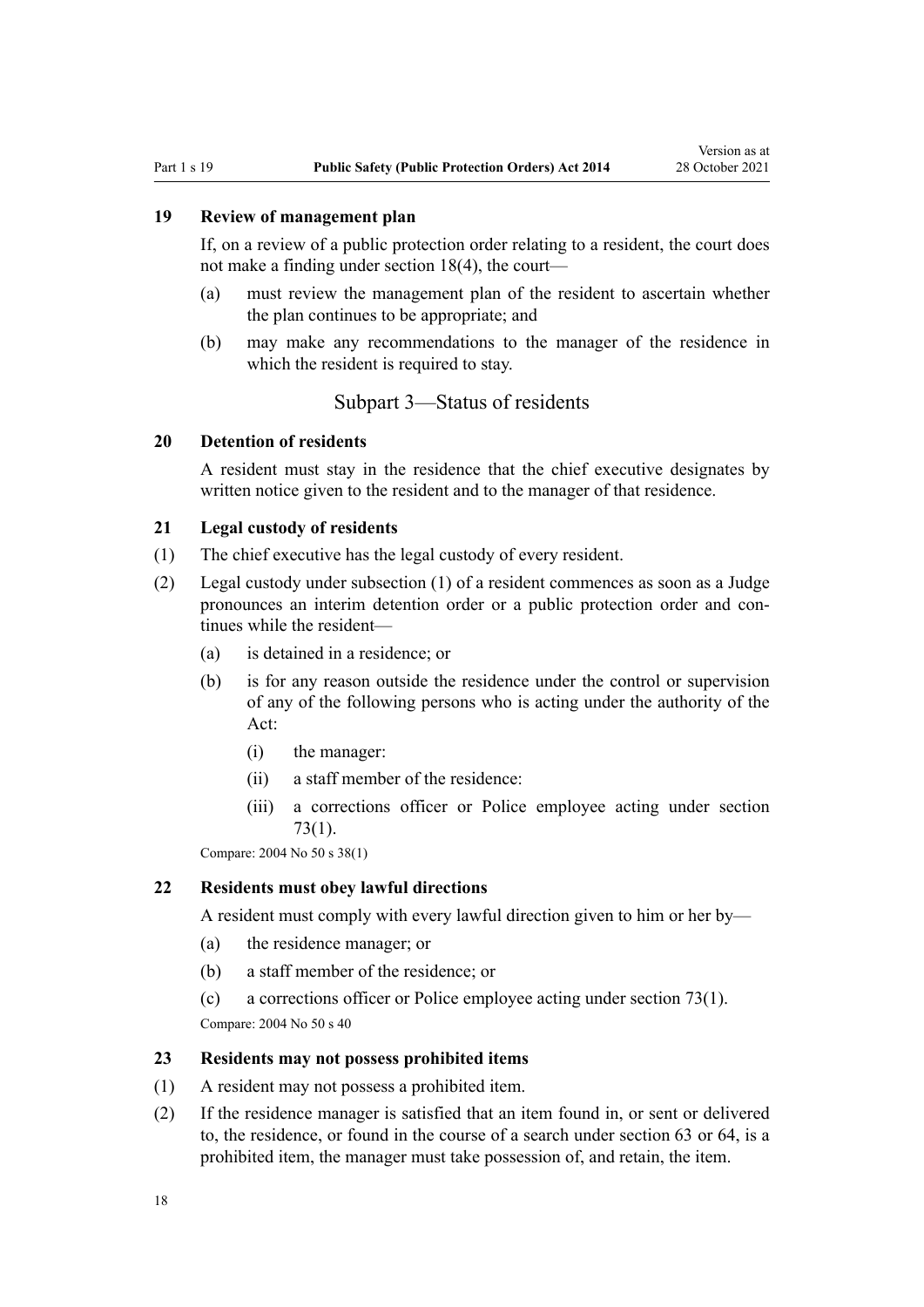- (3) The residence manager may deal with any item taken and retained under sub‐ section (2) as the manager considers appropriate, including by—
	- (a) giving it to the Police; or
	- (b) giving it to a person (other than a resident) who appears to be entitled to it; or
	- (c) destroying it.

<span id="page-18-0"></span>Version as at

(4) This section does not apply to any item that is in the possession of, or that is delivered to, a resident who is permitted to possess the item in accordance with a permission given under rules made under [section 119](#page-63-0).

# **24 Transfers between residences**

A resident may be transferred, on the direction of the chief executive given after considering the advice of the manager of the residence and any other advice the chief executive considers appropriate, from a residence to any other residence for 1 or more of the following reasons:

- (a) to ensure the safety of the resident or of other persons who are in, or who visit, the residence:
- (b) where the residence in which the resident lived has been destroyed or has become uninhabitable:
- (c) where the risk posed by the resident has lessened, to allow the resident to live in a residence with fewer restrictions:
- (d) to place the resident in a residence closer to his or her family:
- (e) to respond to the needs of that resident, as identified in the management plan:
- (f) to facilitate medical or psychiatric care for the resident:
- (g) to reduce the risk of self-harm by the resident if he or she is identified as being at risk:
- (h) to reduce the risk to the resident if he or she is identified as being vulner‐ able to mistreatment by other residents:
- (i) to grant a request by a resident for a transfer.

Compare: 2004 No 50 [s 54](http://legislation.govt.nz/pdflink.aspx?id=DLM295467)

#### **25 Information to be given to residents about transfers**

- (1) A resident must, at least 7 days before a proposed transfer, be informed of the location of the new residence to which the resident is to be transferred, and the reasons for the proposed transfer.
- (2) Subsection (1) does not apply if—
	- (a) there are reasonable grounds to believe the resident to be transferred will create a management difficulty before the transfer is made or as a result of the transfer; or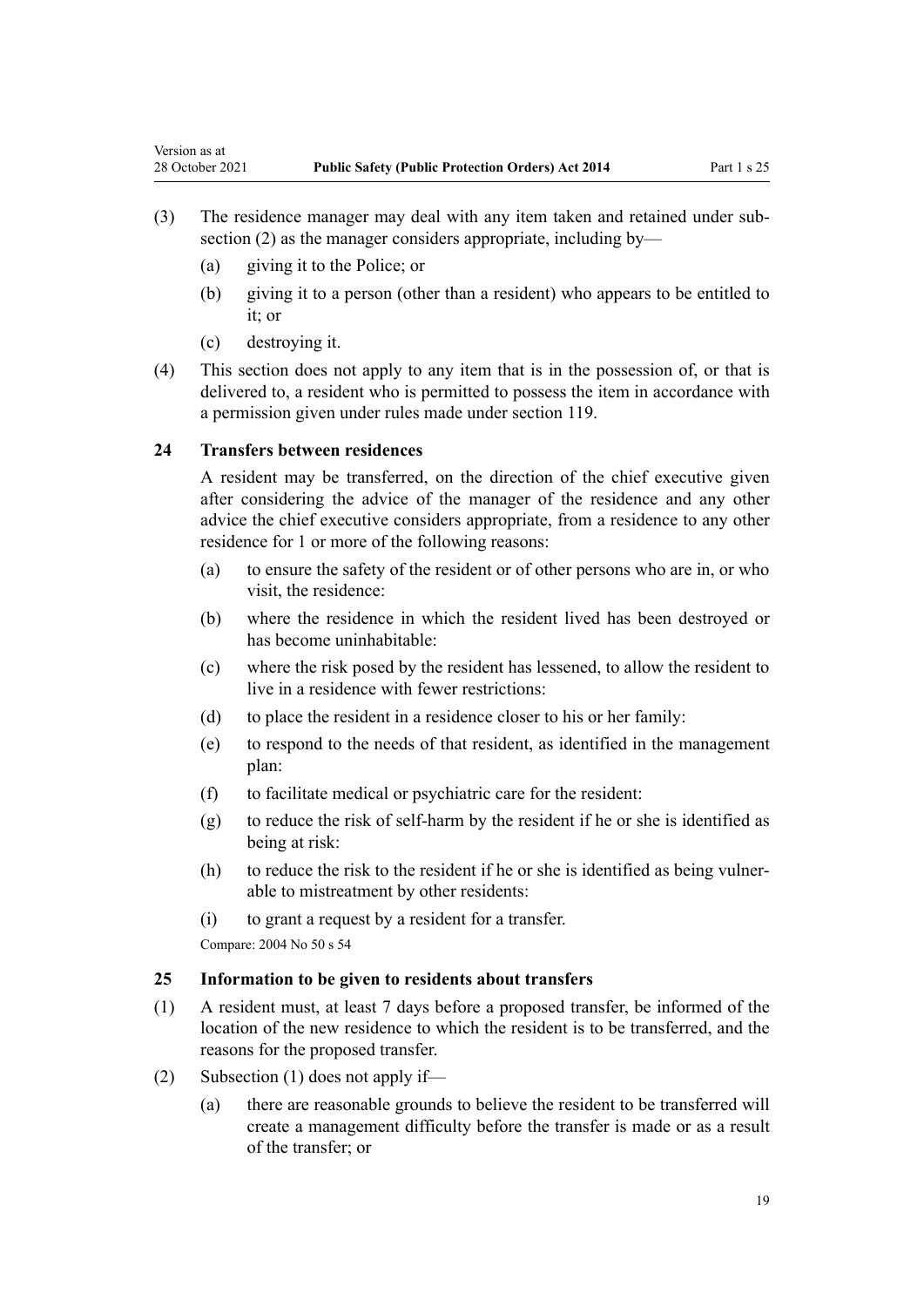- <span id="page-19-0"></span>(b) the transfer is being made because there are reasonable grounds to believe that the safety of the resident or others at the residence within which the resident currently resides is at risk.
- (3) If the resident has been transferred to a new residence without having been informed of the reasons beforehand, the resident must be informed of those reasons as soon as practicable after he or she is transferred to the new residence.
- (4) The resident may, not later than 1 month after he or she is transferred to a new residence, request the chief executive in writing to review the decision to trans‐ fer the resident.
- (5) On receiving a request under subsection (4), the chief executive must review the decision to transfer the resident and inform the resident of the outcome of the review.

# **26 Leave**

- (1) The chief executive may grant a resident leave of absence from the residence in which he or she is detained for a specified time for any of the following purposes:
	- (a) to undergo or receive medical or dental examinations or treatment:
	- (b) to attend hearings in proceedings under this Act to which the resident is a party:
	- (c) to attend any other hearings in a proceeding if the attendance of the resi‐ dent is required by the court or under an enactment:
	- (d) to attend a rehabilitation programme identified in the resident's management plan:
	- (e) for humanitarian reasons.
- (2) In deciding whether to grant leave under subsection  $(1)(d)$  and  $(e)$ , the chief executive must have regard to—
	- (a) whether the risk of serious sexual or violent offending during the dura‐ tion of the leave is reasonably manageable; and
	- (b) the extent to which the resident must be supervised while absent; and
	- (c) the benefit of the proposed leave to the resident and others.
- (3) During the resident's absence from the residence, the resident must be escorted and supervised by a person who has been directed to do so under [section 73\(1\).](#page-39-0)

# *Rights of residents*

#### **27 Rights of residents**

- (1) A resident has the rights of a person of full capacity who is not subject to a public protection order except to the extent that those rights are limited by—
	- (a) this Act; or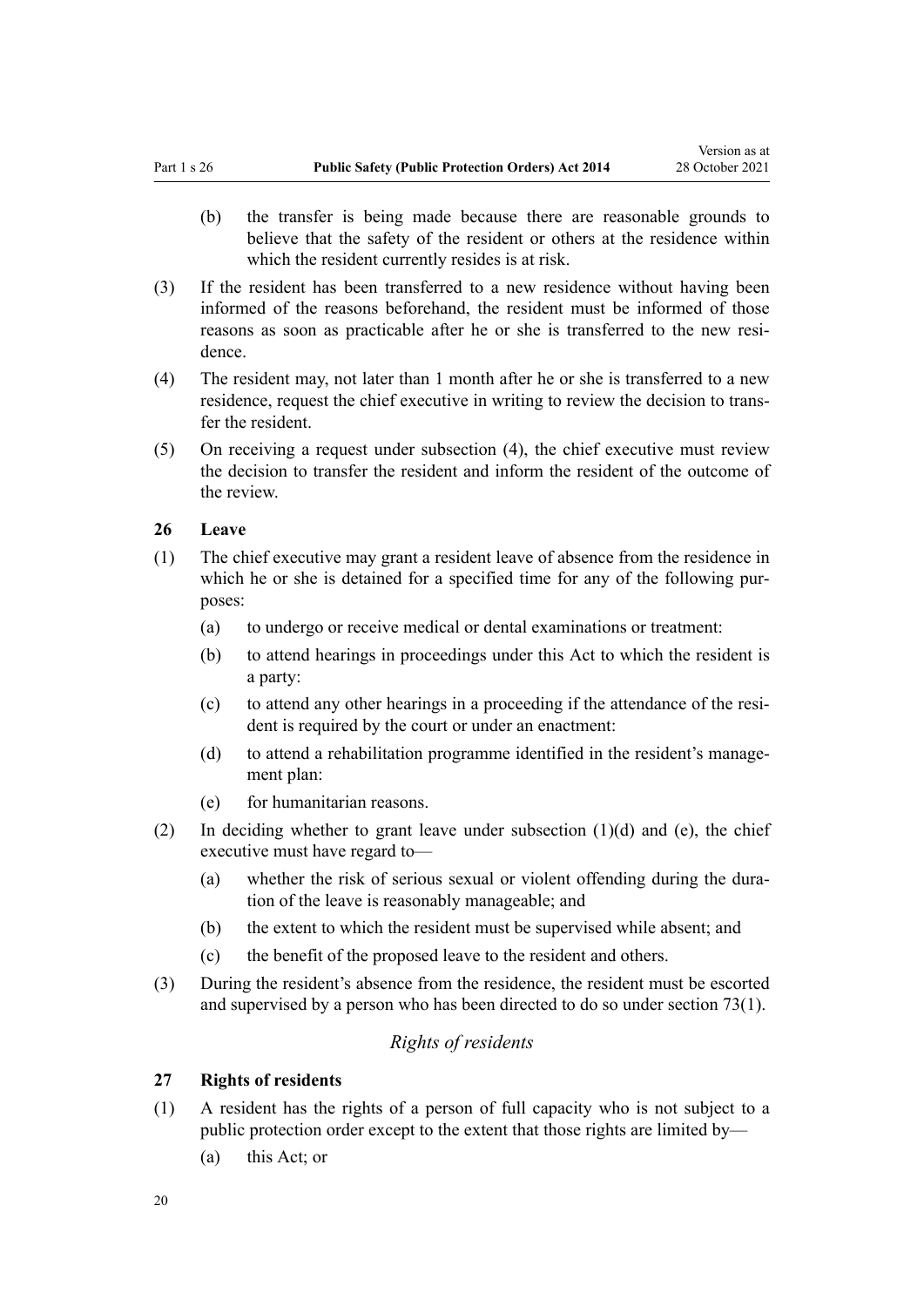- (b) any rules, guidelines or instructions, or regulations made under this Act; or
- (c) a decision of the manager taken in accordance with this section.
- (2) Without limiting the generality of subsection (1), the rights of a resident include the rights set out in sections 28 to 40.
- (3) The manager may limit the rights of a resident to the extent reasonably necessary to prevent the resident from harming himself or herself or any other person or from disrupting the orderly functioning of the residence.
- (4) In making a decision that affects a resident, the manager must be guided by the following principles:
	- (a) a resident must be given as much autonomy and quality of life as is com‐ patible with the health and safety and well-being of the resident and other persons and the orderly functioning of the residence:
	- (b) a decision that adversely affects a resident must be reasonable and pro‐ portionate to the objective sought to be achieved.
- (5) Residents must be given the opportunity to provide input into the making of rules for the residence and into the running of the residence for the purpose of the orderly functioning of the residence and the creation and maintenance of a residence community.

#### **28 Earnings from work**

<span id="page-20-0"></span>Version as at

- (1) A resident who is able to earn money by working in the residence or in a prison, whether in a self-employed capacity or as an employee or a contractor, may perform that work—
	- (a) in the residence, with the approval of the manager; or
	- (b) in the prison in which the residence is physically located, with the approval of the manager of that prison and the manager of the residence.
- (2) A resident to whom subsection (1) applies may retain any money earned from that work, subject to section 40.

# **29 Right to legal advice**

- (1) A resident is entitled to obtain legal advice on his or her status as a resident and on any other relevant legal question.
- (2) A residence manager must, so far as is reasonably practicable and consistent with the safety and security of the residence.—
	- (a) ensure that a resident is provided with adequate facilities to prepare for legal proceedings to which the resident is a party; and
	- (b) facilitate contact between the resident and any person (other than another resident) who provides advice or other assistance to help the resident prepare for those proceedings.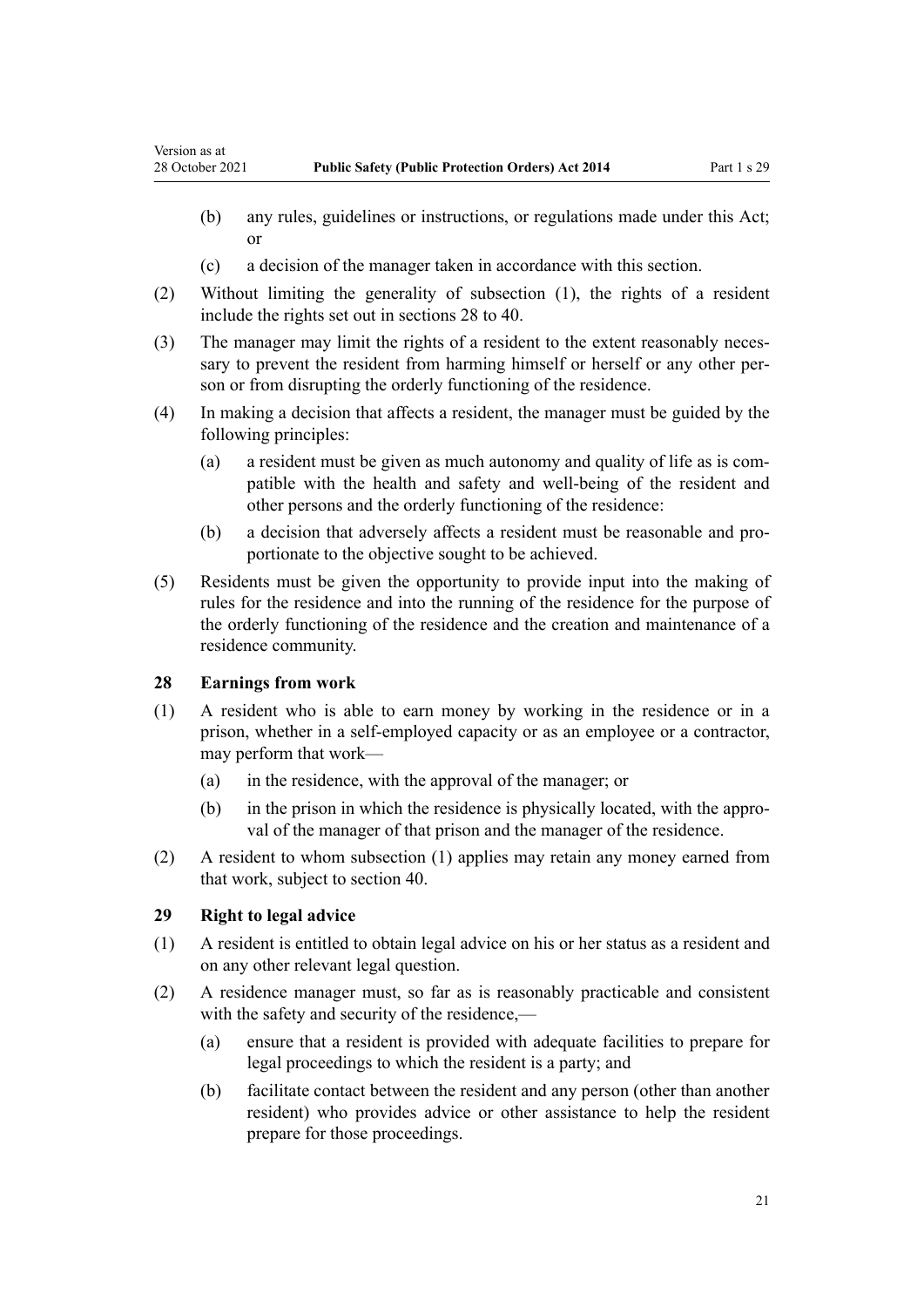# <span id="page-21-0"></span>**30 Right to vote**

A resident may be registered as an elector in accordance with the [Electoral Act](http://legislation.govt.nz/pdflink.aspx?id=DLM307518) [1993](http://legislation.govt.nz/pdflink.aspx?id=DLM307518) and may vote, within the residence, at elections in accordance with that Act, the [Local Electoral Act 2001,](http://legislation.govt.nz/pdflink.aspx?id=DLM93300) or any enactment under which a referendum is held.

#### **31 Recreational and cultural activities**

A resident may participate in recreational, educational, and cultural activities within the residence.

#### **32 Right to receive and send written communications**

Subject to [section 45](#page-25-0), every resident is entitled to be promptly given any written communications received for the resident and to the prompt dispatch of any written communications put out by the resident for posting.

# **33 Access to media**

- (1) A resident must be given access to news media (for example, newspapers, tele‐ vision, or radio) and, if Internet facilities are available in the residence, to Inter‐ net sites approved by the manager.
- (2) Subsection (1) does not entitle a resident to unsupervised access to the Internet or to the use of email.

### **34 Visitors and oral communications with people outside residence**

- (1) A resident may, subject to any conditions or restrictions imposed by the resi‐ dence manager, receive visits from persons who are for the time being permitted by the manager to visit the resident.
- (2) All visits to residents must be supervised unless the residence manager permits a particular visit to be unsupervised in order to meet the resident's rehabilitative needs.
- (3) Subsection (2) does not apply to a visit to a resident by an inspector, or a speci‐ fied office holder within the meaning of [section 128\(4\)](#page-68-0), or a lawyer of the resident.
- (4) A resident must be allowed access to a telephone or other electronic communi‐ cation device to communicate with persons with whom such communications are permitted by the manager.
- (5) Subsection (4) is subject to [sections 50 to 62](#page-27-0). Compare: SR 2005/53 [r 112\(1\)](http://legislation.govt.nz/pdflink.aspx?id=DLM316269)

#### **35 Right to medical treatment**

(1) A resident is entitled to medical treatment and other health care appropriate to his or her condition.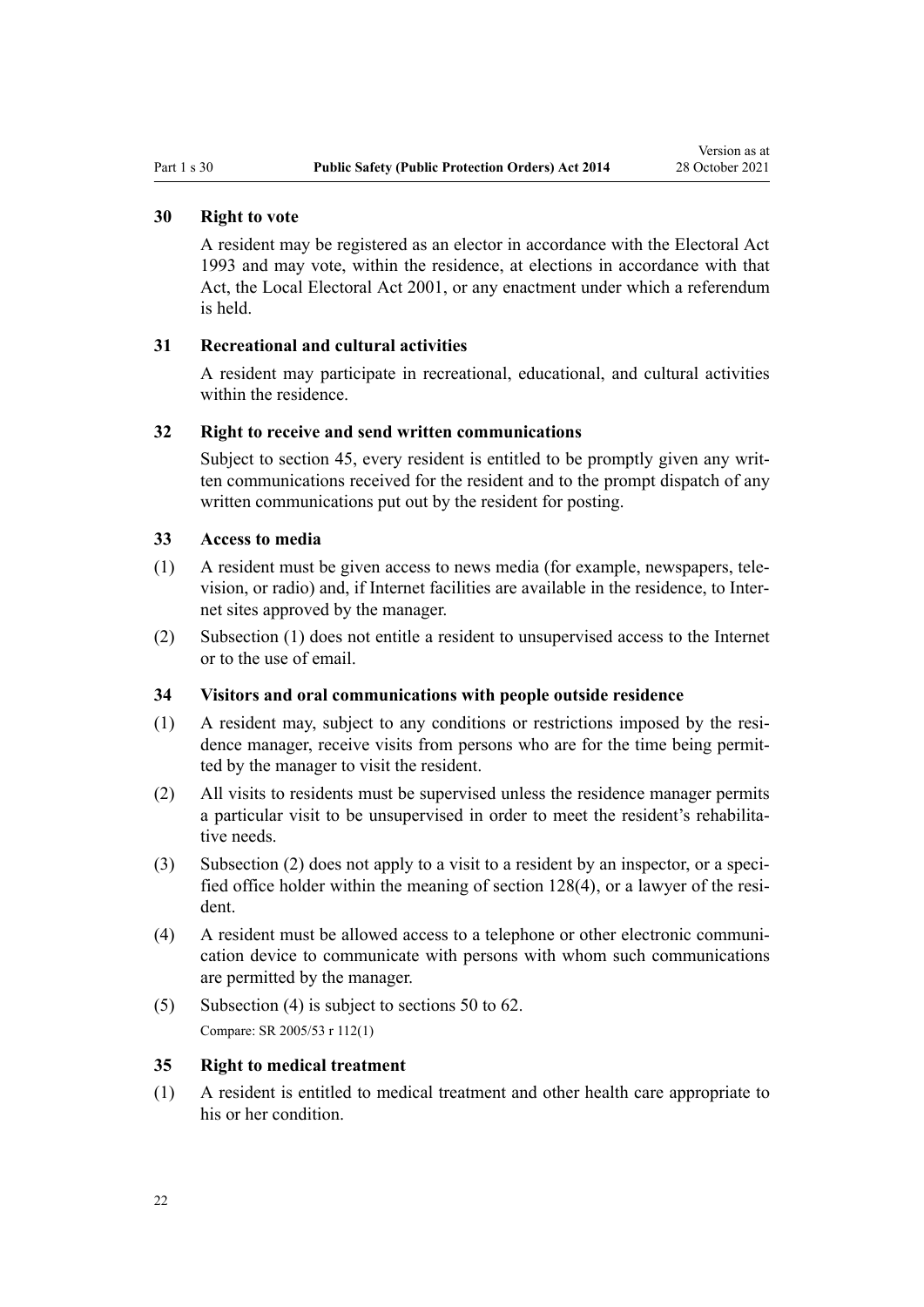- (2) The standard of health care that is available to residents must be reasonably equivalent to the standard of health care available to the public.
- (3) The manager must ensure that—

<span id="page-22-0"></span>Version as at

- (a) an adequate record of the care or treatment provided to a resident is maintained; and
- (b) full medical records (including dental records) of residents or former residents are kept securely; and
- (c) the medical record of any resident or former resident is kept separate from other information relating to the resident.

#### **36 Right to rehabilitative treatment**

A resident is entitled to receive rehabilitative treatment if the treatment has a reasonable prospect of reducing the risk to public safety posed by the resident.

#### **37 Right to information**

A resident is entitled to be informed about rules, guidelines or instructions, entitlements, obligations, and decisions that affect the resident.

# **38 Respect for cultural identity**

A resident is entitled to be dealt with in a manner that respects the resident's cultural and ethnic identity, language, and religious or ethical beliefs.

# **39 Right to benefits**

- (1) A resident is not disentitled from obtaining a benefit (as defined in [Schedule 2](http://legislation.govt.nz/pdflink.aspx?id=DLM6784375) of the Social Security Act 2018).
- (2) For the purpose of calculating the benefit, the resident is taken to be a patient in a hospital (within the meaning of, as the case requires, [sections 206](http://legislation.govt.nz/pdflink.aspx?id=DLM6783545) and [207](http://legislation.govt.nz/pdflink.aspx?id=DLM6783547) and [Schedule 2](http://legislation.govt.nz/pdflink.aspx?id=DLM6784375) of that Act, or [section 19\(1\)](http://legislation.govt.nz/pdflink.aspx?id=DLM114237) of the New Zealand Superannuation and Retirement Income Act 2001) for more than 13 weeks.

Section 39: replaced, on 26 November 2018, by [section 459](http://legislation.govt.nz/pdflink.aspx?id=DLM6784038) of the Social Security Act 2018 (2018 No 32).

#### **40 Receipts for residents to be paid into trust accounts**

- (1) All money earned by a resident or due to the resident as a benefit must be paid into a trust account operated by the residence manager for the resident.
- (2) Where any money that a resident earns from work is paid into the resident's trust account, the manager must deduct from that money any amount required to be deducted under guidelines or instructions to offset the cost of the resident's care.
- (3) Residents may have access to funds held on their behalf in the trust account to dispose of as they see fit, subject to any reasonable limitation imposed in accordance with this Act.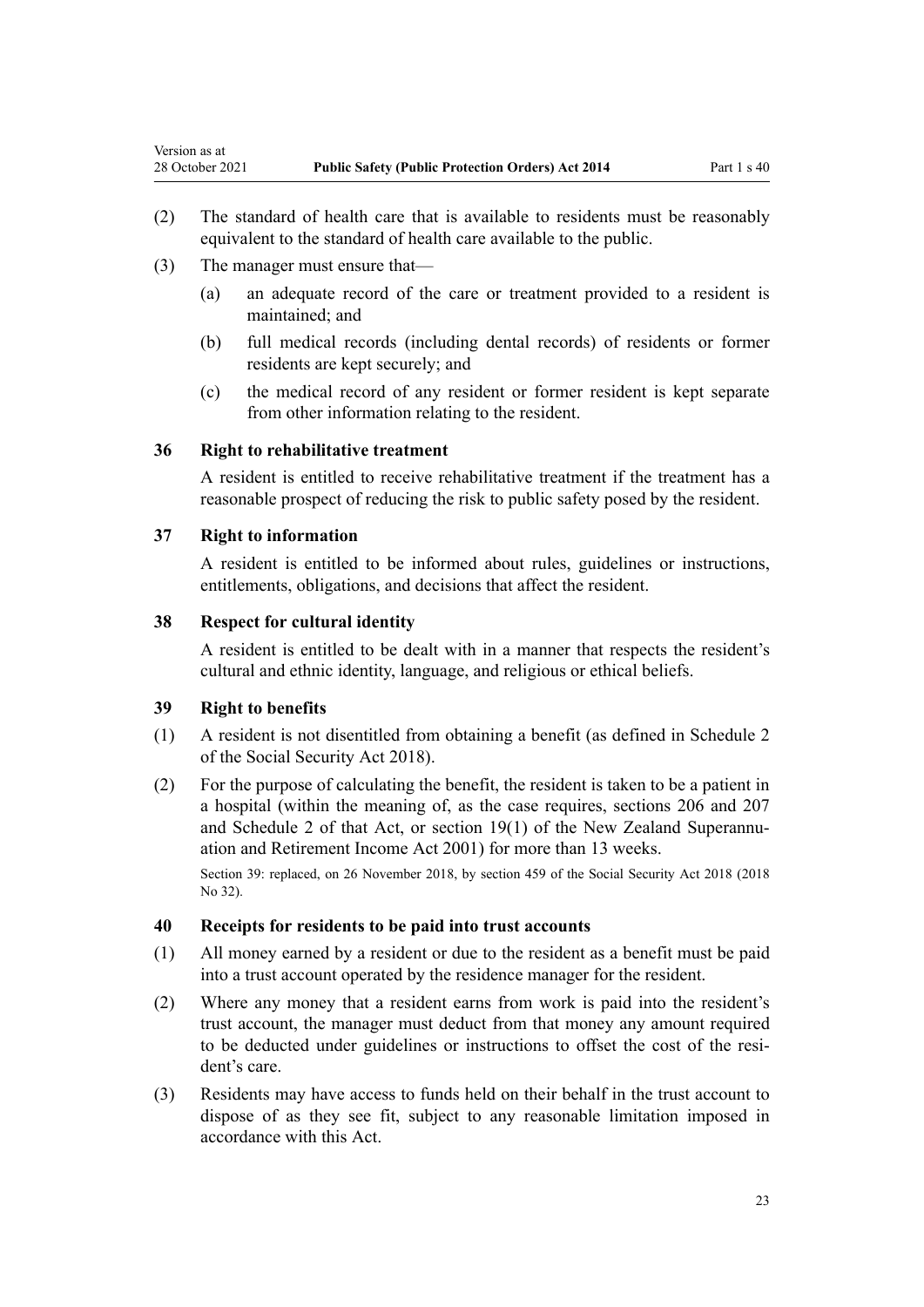<span id="page-23-0"></span>(5) If a resident dies while in legal custody, any money held for that resident in the trust account must be paid to the executor or administrator of the resident's estate.

# Subpart 4—Management of residents

# *Management plans*

#### **41 Needs assessment**

- (1) As soon as practicable after a resident first commences to stay in a residence, the manager of the residence must assess the needs of the resident in consultation with the resident.
- (2) The assessment must identify—
	- (a) any special medical requirements of the resident:
	- (b) any cultural or religious needs of the resident:
	- (c) any skills or capacities of the resident:
	- (d) any educational needs of the resident:
	- (e) steps to be taken to facilitate the resident's rehabilitation and reintegra‐ tion into the community.
- (3) The assessment must have regard to the resident's aspirations for his or her per‐ sonal development, so far as those aspirations are compatible with his or her detention in the residence.

# **42 Management plans**

- (1) As soon as practicable after completion of the assessment under section 41, the manager must prepare a management plan for the resident.
- (2) The plan must be prepared in accordance with any relevant guidelines or instructions.
- (3) The plan must set out—
	- (a) the reasonable needs of the resident based on the assessment completed under section 41:
	- (b) the extent to which, and manner in which, those needs can reasonably be met within the residence:
	- (c) a personalised management programme for the goals of the resident that will contribute towards his or her eventual release from the residence and reintegration into the community:
	- (d) the nature and extent of supervision required to protect the health and safety of the resident and others within the residence, including staff: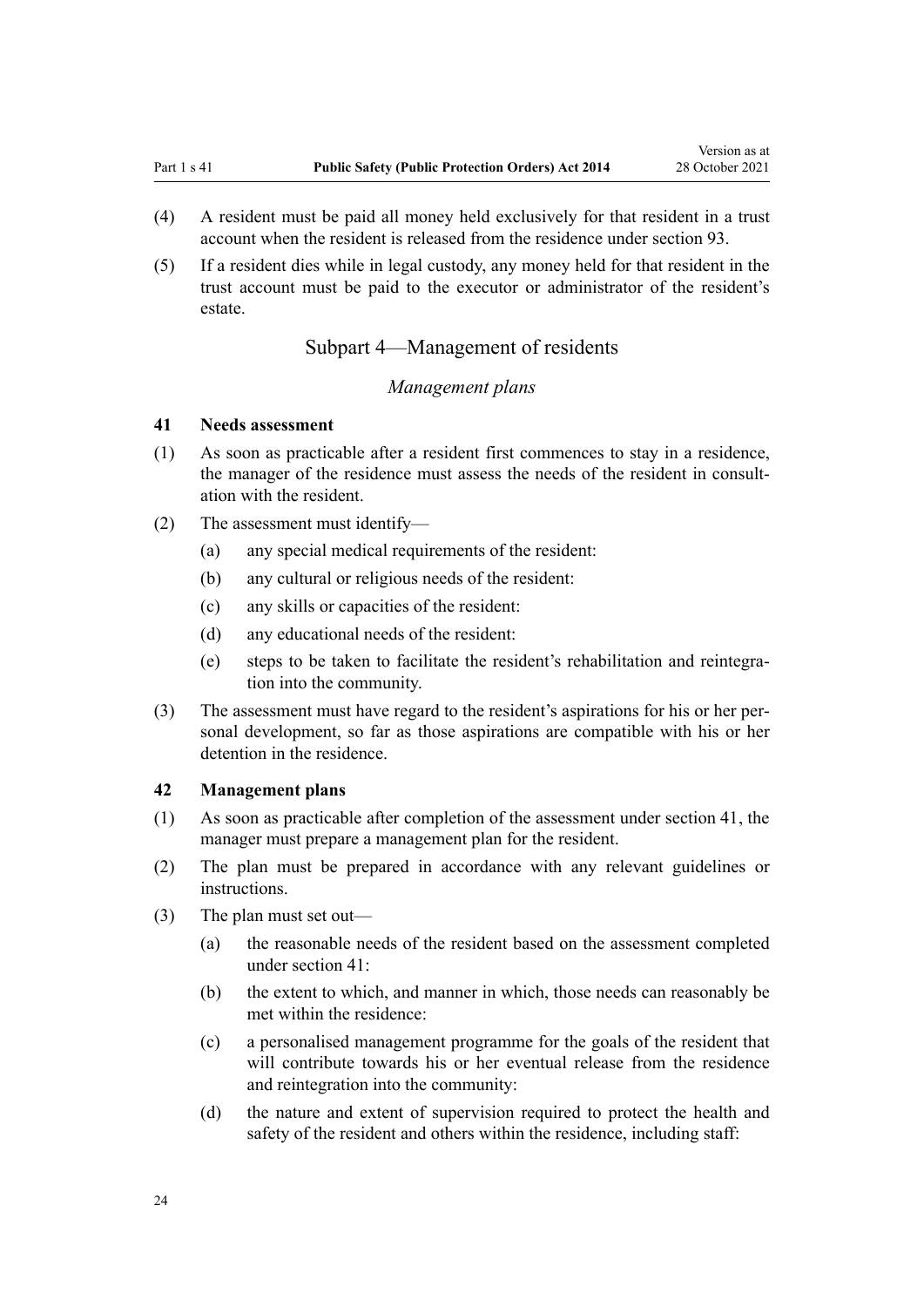- <span id="page-24-0"></span>(e) where any right of the resident is to be limited, the nature of, and the rea‐ sons for, the limit:
- (f) any treatment and programmes that may be offered to the resident in accordance with [section 36,](#page-22-0) and that the resident elects to receive or par‐ ticipate in:
- (g) the intervals at which the manager must review the plan, which must not exceed 12 months:
- (h) any other matter required to be included in guidelines or instructions:
- (i) any matters, consistent with this Act and any regulations, rules, or guide‐ lines or instructions made under it, that the manager considers necessary to meet the needs of the resident.

# **43 Management plan may bar communications between resident and specified persons**

- (1) A provision in a resident's management plan may state that the resident—
	- (a) is not to send written communications or items to a named person or a class of persons:
	- (b) is not to receive written communications or items from a named person or a class of persons.
- (2) However, no provision in a resident's management plan may bar the resident from communicating in writing with a person described in [section 46\(3\).](#page-25-0)

# **44 Reviews and variations of management plan**

- (1) The manager must review a resident's management plan—
	- (a) at the intervals stated in the management plan; and
	- (b) whenever the court, the review panel, an inspector, or an Ombudsman recommends that the management plan be reviewed or changed; and
	- (c) whenever the manager receives a request, made by or on behalf of the resident, that the management plan be changed, unless the manager is satisfied that the request is frivolous or vexatious or is not made in good faith; and
	- (d) whenever the manager considers that a change in the circumstances of the resident is likely to require a change to the management plan.
- (2) If, following a review under subsection (1), the manager proposes to make a change to the management plan, the manager must consult the resident about the proposed change.
- (3) Where the review has been requested under subsection (1)(c) on behalf of the resident by another person, the consultation under subsection (2) must also include that other person.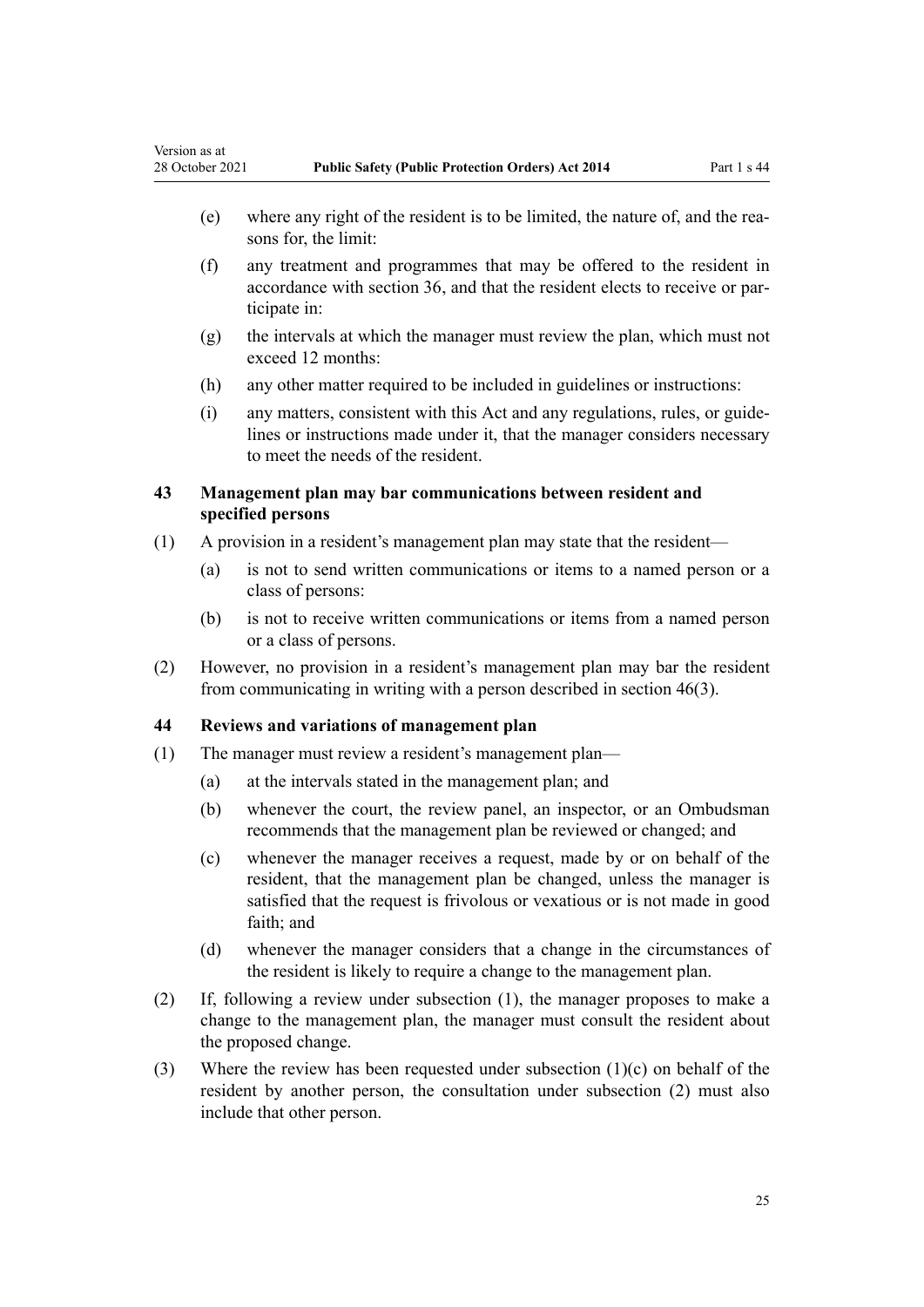<span id="page-25-0"></span>(4) After taking into account any views expressed in the course of the consultation under subsection (2), the manager may change any matter in the management plan that was the subject of that consultation.

*Monitoring of written communications*

#### **45 Checking and withholding of written communications in certain cases**

- (1) If there are reasonable grounds for believing that the receipt by, or the dispatch on behalf of, a resident of any written communication may contravene the resident's management plan or may otherwise be detrimental to the interests and treatment of the resident or of other persons, the manager of the residence may direct that the communication be checked.
- (2) If, on checking a written communication under subsection (1), the manager considers that the receipt or dispatch of the communication contravenes the resident's management plan or may otherwise be detrimental to the interests of the resident or of other persons, the manager may direct that the communication be withheld from the resident or not be dispatched, as the case requires. Compare: 1992 No 46 [ss 123\(1\), \(2\),](http://legislation.govt.nz/pdflink.aspx?id=DLM264226) [124\(1\)–\(3\)](http://legislation.govt.nz/pdflink.aspx?id=DLM264227)

# **46 Written communications not to be withheld if sent by or to certain persons**

- (1) Despite section 45, a written communication must not be checked or withheld from a resident if it is sent by, or on behalf of, any of the persons described in subsection (3).
- (2) Despite section 45, a written communication must be dispatched, without being checked, if it is addressed to any of the persons described in subsection (3).
- (3) The persons referred to in subsections (1) and (2) are—
	- (a) a member of Parliament:
	- (b) a Judge or an officer of the court, or a member or an officer of another judicial body:
	- (c) an Ombudsman:
	- (d) the Privacy Commissioner:
	- (e) the Health and Disability Commissioner:
	- (f) a Human Rights Commissioner:
	- (g) an inspector:
	- (h) a lawyer:
	- (i) a health professional:
	- (j) a minister of religion.

Compare: 1992 No 46 [s 123\(3\)](http://legislation.govt.nz/pdflink.aspx?id=DLM264226)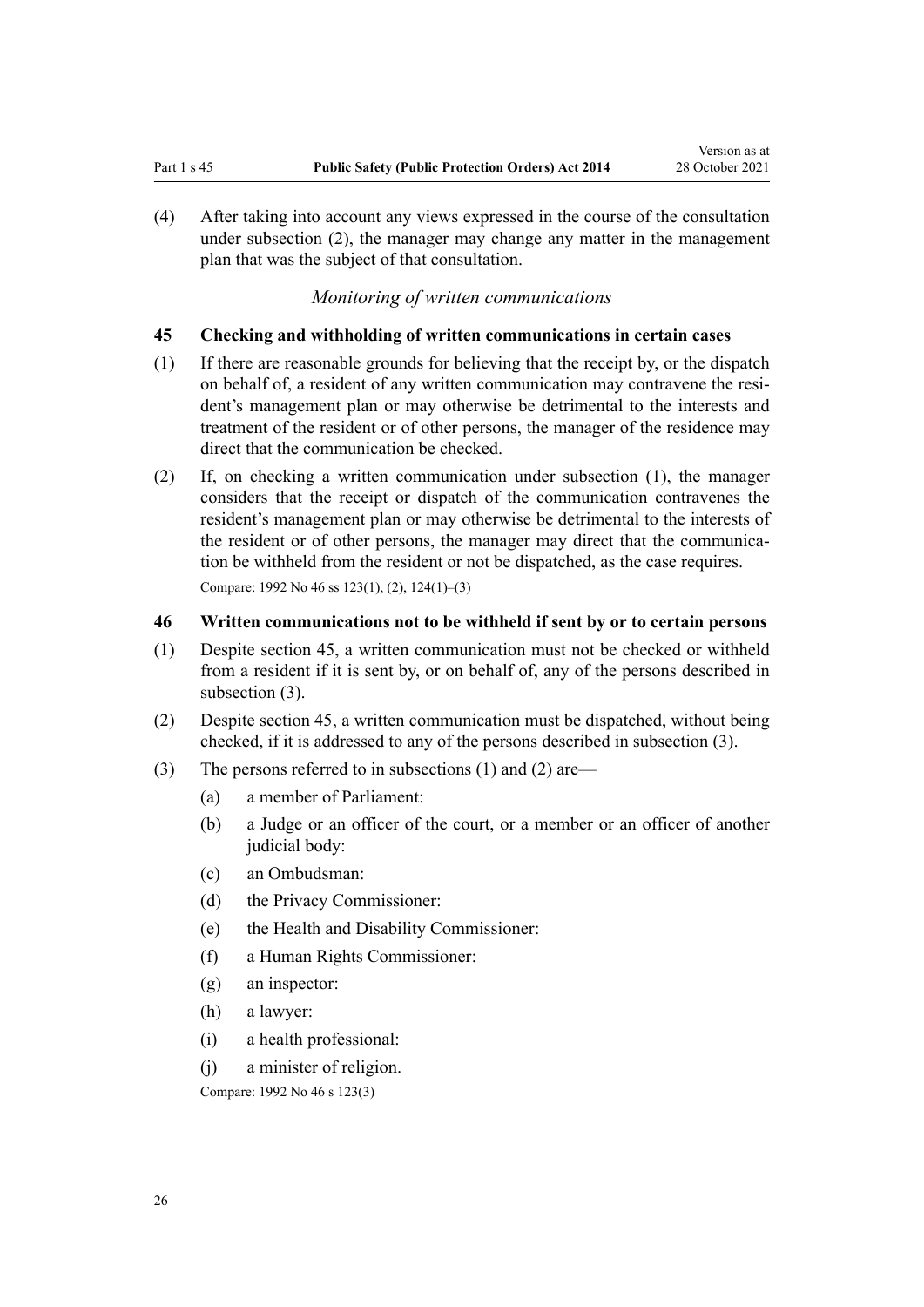# *Approval and inspection of items*

#### <span id="page-26-0"></span>**47 Delivery of items must be approved**

An item may not be delivered to a residence for a resident unless the delivery is approved by the residence manager.

# **48 Items intended for, or intended to be sent by, resident may be inspected**

- (1) The residence manager may inspect any item that is—
	- (a) sent or delivered to the residence for a resident; or
	- (b) intended to be sent by the resident.
- (2) The purpose of an inspection under subsection (1) is to ascertain whether—
	- (a) the item is a prohibited item; or
	- (b) the receipt of the item by, or the dispatch of the item on behalf of, the resident concerned may—
		- (i) contravene the resident's management plan; or
		- (ii) be otherwise detrimental to the interests and treatment of the resident or of other persons.
- (3) If the manager is satisfied, under subsection (2), that an item inspected is a pro‐ hibited item (other than an item that the resident concerned is permitted to possess under rules made under [section 119](#page-63-0)), the manager must deal with the item in accordance with [section 23\(2\) and \(3\)](#page-17-0).
- (4) If the manager considers that subsection (2)(b) applies to the item, the manager may direct that the item be withheld from the resident or not be dispatched, as the case requires.

#### *Written communications or items withheld or not sent*

# **49 Procedure where written communication or item withheld or not sent**

- (1) If, under [section 45,](#page-25-0) the residence manager withholds from a resident a written communication or, under section 48(4), withholds an item from a resident, the communication or item must be dealt with as follows:
	- (a) if the address of the sender is known to the manager, it must be returned to the sender:
	- (b) if the address of the sender is not known to the manager, it must either be—
		- (i) sent to an inspector; or
		- (ii) produced to the inspector when he or she next visits the residence after the receipt of the communication or item.
- (2) If the manager directs, under [section 45](#page-25-0) or 48(4), that a written communication or an item not be dispatched, the communication or the item must either be—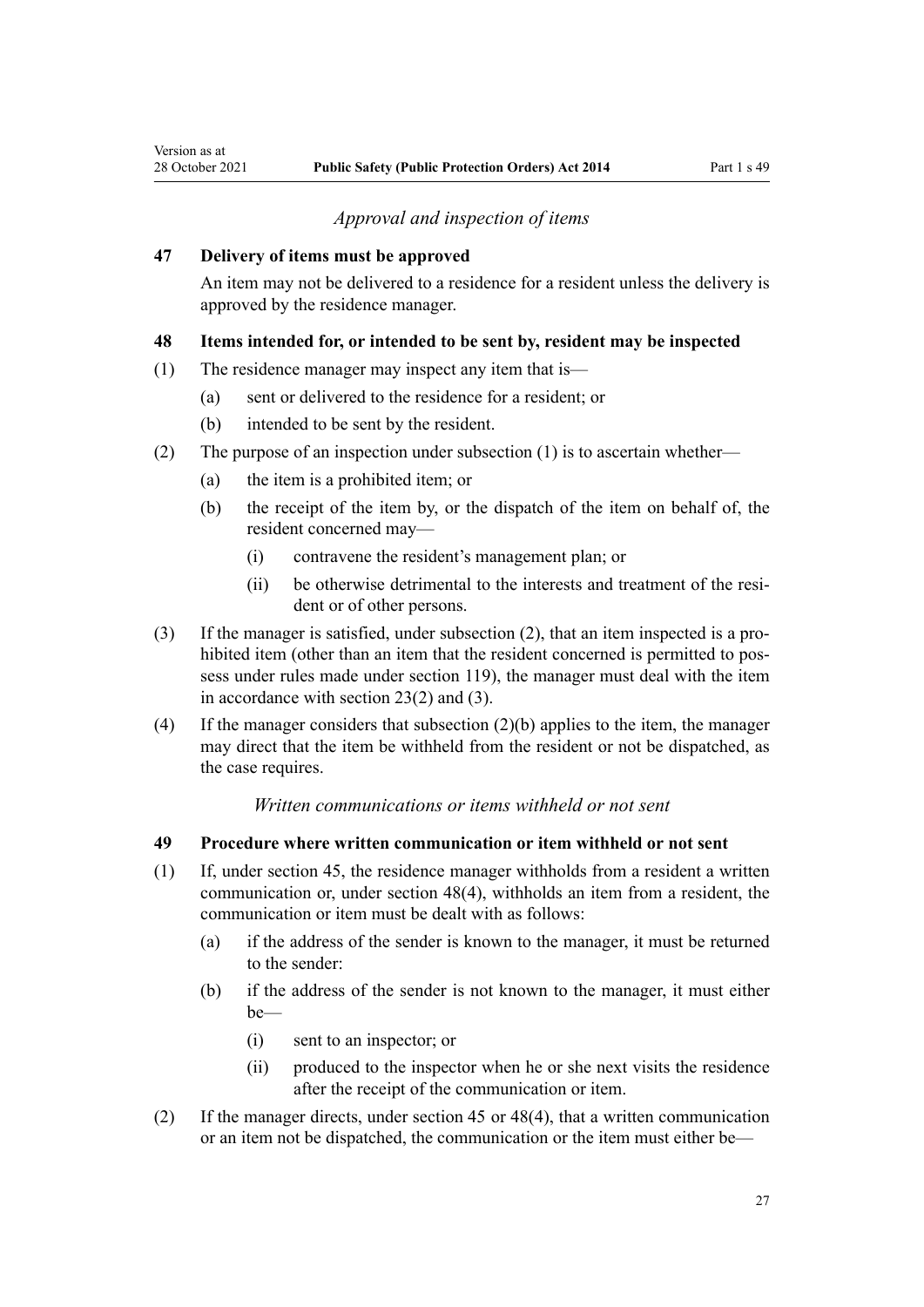- <span id="page-27-0"></span>(a) sent to an inspector; or
- (b) produced to the inspector when he or she next visits the residence following the manager's direction.
- (3) The manager must inform the resident that a written communication or an item has been withheld or has not been dispatched unless the manager is satisfied that to do so would be detrimental to the interests of the resident or of another person.

#### *Telephone calls may be monitored*

#### **50 Interpretation**

In this section and in [sections 51 to 61,](#page-28-0) unless the context otherwise requires,—

**completely erased** means erased so that it is not retrievable

**contracted provider** means a person engaged by the chief executive to provide services in connection with telephone monitoring

device, in relation to a telephone call, includes any answering machine, computer, fax, printer, tape recorder, or telephone

**disclose a resident call** means to disclose the substance, meaning, or purport of a resident call, or of any part of it; and includes—

(a) to allow any person to listen to or read a recording of a resident call; and

(b) to give or lend to any person a recording of a resident call

**eligible employee** means a person who is an employee of the chief executive, an employee of a contractor, an employee of a contracted provider, or a contracted provider

**exempt call** means a resident call to which [section 53](#page-29-0) applies

**information** includes data in digital form

**monitor** means to do any or all of the following:

- (a) listen to, record, and take notes from:
- (b) listen to, read, and take notes from a recording of

**recording**, in relation to a resident call, means any means by which all or any part of the call has been captured; and includes—

- (a) a copy or printout of such a means:
- (b) a transcript, written translation, or written translation of a transcript, of the call:
- (c) a copy of a recording of a transcript, written translation, or written trans‐ lation of a transcript, of the call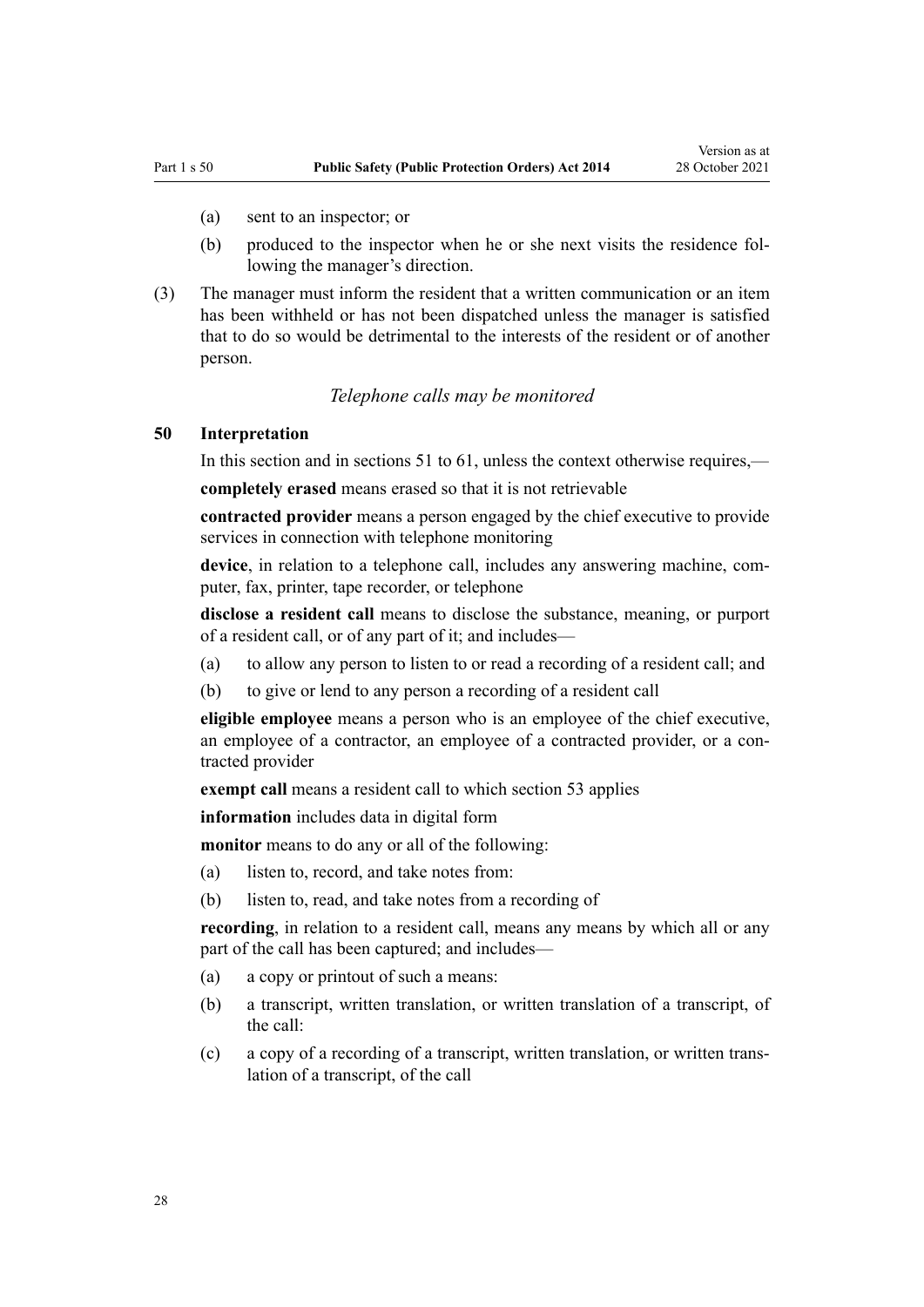#### **resident call**—

<span id="page-28-0"></span>Version as at

- (a) means any information transmitted by means of a telephone call to which a resident is a party that is conducted while the resident is in the residence; and
- (b) includes part of a resident call

**telephone call** means a call made, using any part or parts of 1 or more tele‐ phone systems, between a device and any other device or devices

**telephone system** includes a telephone network

**translate** includes to decode and decrypt; and **translation** has a corresponding meaning.

Compare: 2004 No 50 [s 111](http://legislation.govt.nz/pdflink.aspx?id=DLM296055)

# **51 Purposes of monitoring resident calls**

- (1) The principal purpose of monitoring resident calls is to increase the safety of the community by making it easier to—
	- (a) prevent and discourage the commission of offences by, for the benefit of, or with the help or encouragement of, residents; and
	- (b) detect and investigate offences committed by, for the benefit of, or with the help or encouragement of, residents; and
	- (c) prosecute, convict, and punish—
		- (i) residents who commit offences, or who help or encourage other people to commit offences; and
		- (ii) people who commit offences for the benefit of, or with the help or encouragement of, residents; and
	- (d) prevent and discourage escapes from residences.
- (2) Monitoring resident calls also has the purpose of making it easier to—
	- (a) maintain the security, good order, and discipline of residences; and
	- (b) protect the safety of residents.

Compare: 2004 No 50 [s 112](http://legislation.govt.nz/pdflink.aspx?id=DLM296083)

#### **52 Resident calls that may be monitored**

- (1) Any resident call that is not an exempt call may be monitored under this Act.
- (2) An exempt call may be monitored under this Act if the person undertaking the monitoring does not have reasonable grounds to believe that it is an exempt call.
- (3) A person listening to a resident call or a recording of a resident call under this Act who forms the view that there are reasonable grounds to believe that it is an exempt call—
	- (a) must promptly stop listening to it; and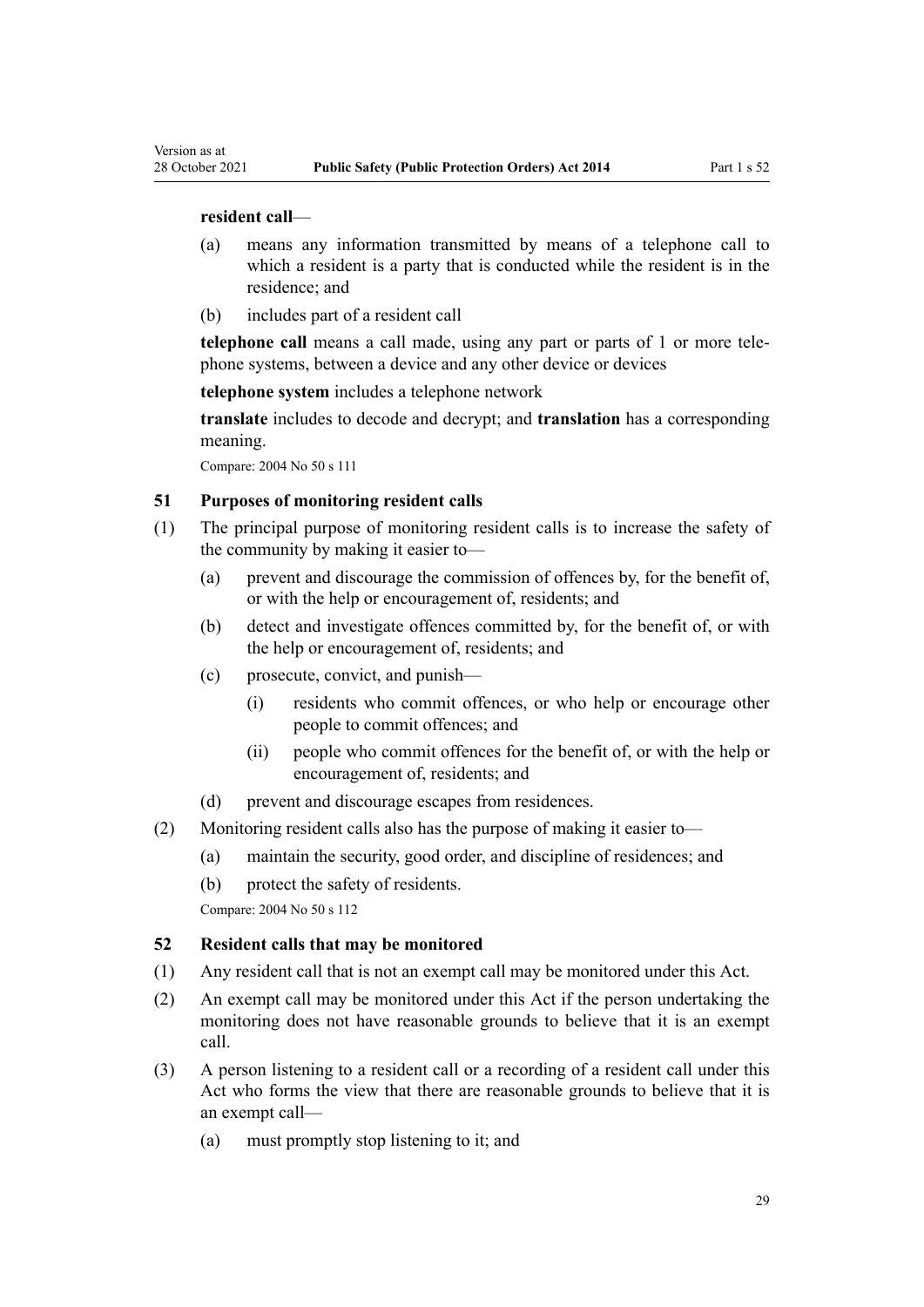- <span id="page-29-0"></span>(b) must take all practicable steps to ensure that every recording of it is destroyed or completely erased.
- (4) Subsection (2) is subject to subsection (3). Compare: 2004 No 50 [s 113](http://legislation.govt.nz/pdflink.aspx?id=DLM296084)

#### **53 Certain resident calls must not be monitored**

- (1) A resident call to which subsection (2) applies is exempt from monitoring under this Act.
- (2) This subsection applies to a resident call if, and only if, it is—
	- (a) a call between a resident and a member of Parliament; or
	- (b) a call, relating to the resident's legal affairs, between a resident and a lawyer—
		- (i) who acts for the resident; or
		- (ii) with whom the resident is discussing the possibility of the per‐ son's acting for the resident; or
	- (c) a call between a resident and a person acting, in respect of the resident, in an official capacity as—
		- (i) an Ombudsman; or
		- (ii) an inspector; or
		- (iii) the Health and Disability Commissioner; or
		- (iv) the Privacy Commissioner; or
		- (v) a member of the Human Rights Commission continued by [section](http://legislation.govt.nz/pdflink.aspx?id=DLM304269) [4](http://legislation.govt.nz/pdflink.aspx?id=DLM304269) of the Human Rights Act 1993, or an employee of the Commis‐ sion; or
		- (vi) a member of the Independent Police Conduct Authority; or
		- (vii) the Children's Commissioner; or
		- (viii) a Justice of the Peace; or
	- (d) a call between a resident and a person acting, in his or her official capacity, on behalf of the International Criminal Court; or
	- (e) a call between a resident and a person (other than a resident) who—
		- (i) is a person of a kind or description for the time being exempted from monitoring under this Act by the Governor-General by Order in Council (being an order specifying a purpose or purposes for which the exemption is granted); and
		- (ii) is acting for a purpose specified in the order; or
	- (f) a call between a resident and a person (other than a resident) for the time being exempted from monitoring under this Act by the chief executive.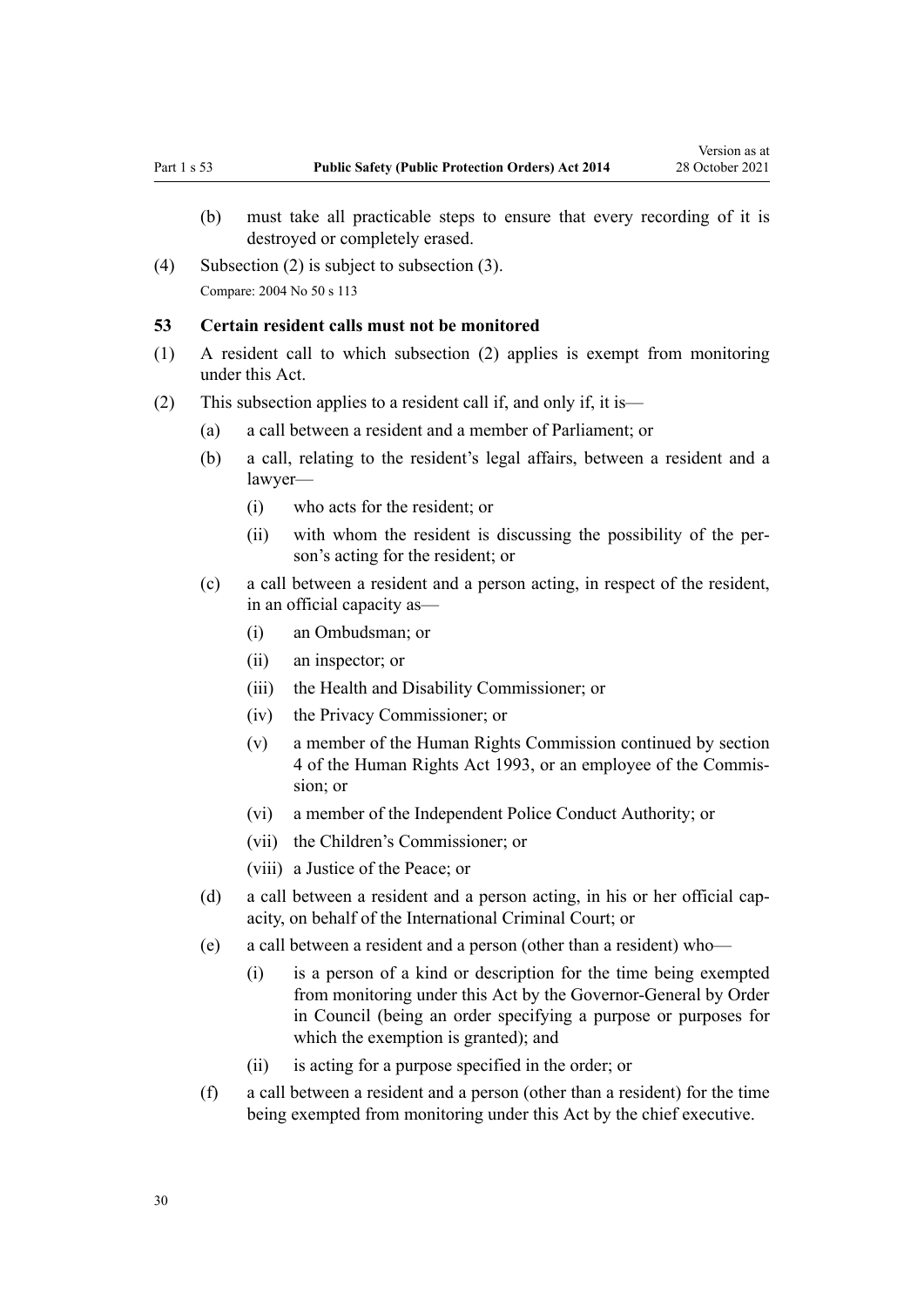<span id="page-30-0"></span>(3) An order under subsection (2)(e)(i) is secondary legislation (*see* [Part 3](http://legislation.govt.nz/pdflink.aspx?id=DLM7298343) of the Legislation Act 2019 for publication requirements).

Compare: 2004 No 50 [s 114](http://legislation.govt.nz/pdflink.aspx?id=DLM296085)

| Legislation Act 2019 requirements for secondary legislation made under this section |                                                                                                                                                                                                                     |                                    |  |
|-------------------------------------------------------------------------------------|---------------------------------------------------------------------------------------------------------------------------------------------------------------------------------------------------------------------|------------------------------------|--|
| <b>Publication</b>                                                                  | PCO must publish it on the legislation website and notify LA19 s $69(1)(c)$<br>it in the Gazette                                                                                                                    |                                    |  |
| <b>Presentation</b>                                                                 | The Minister must present it to the House of<br>Representatives, unless it relates exclusively to an<br>individual (in which case a transitional exemption applies<br>under Schedule 1 of the Legislation Act 2019) | LA19 s 114, Sch 1<br>cl $32(1)(a)$ |  |
| <b>Disallowance</b>                                                                 | It may be disallowed by the House of Representatives                                                                                                                                                                | LA19 ss 115, 116                   |  |
| This note is not part of the Act.                                                   |                                                                                                                                                                                                                     |                                    |  |

Section 53(3): inserted, on 28 October 2021, by [section 3](http://legislation.govt.nz/pdflink.aspx?id=LMS268932) of the Secondary Legislation Act 2021 (2021 No 7).

#### **54 Only certain persons may monitor resident calls**

- (1) No person other than the chief executive or a person who is an eligible employee authorised by the chief executive to monitor resident calls (in subsection (2), and [sections 56](#page-31-0), [57,](#page-32-0) and [59](#page-32-0) referred to as an **authorised person**) may monitor a resident call under this Act.
- (2) A person authorised to monitor resident calls under subsection (1) ceases to be an authorised person if—
	- (a) the chief executive cancels the authority; or
	- (b) the person ceases to be an eligible employee.
- (3) A person to whom subsection (4) applies may listen to a resident call or a recording of a resident call, or read a transcript of a resident call, if doing so is necessary for, or incidental to any other action or process necessary for, the effective undertaking of the work concerned.
- (4) This subsection applies to a person who is undertaking, with the chief executive's authority, work comprising the administration, installation, maintenance, repair, testing, or upgrading of a system—
	- (a) by or from which recordings of resident calls are made; or
	- (b) in which recordings of resident calls are stored.
- (5) Subsection (1) is subject to subsection (2) and to section  $56(4)$  to (6). Compare: 2004 No 50 [s 115](http://legislation.govt.nz/pdflink.aspx?id=DLM296086)

#### **55 Warnings**

The chief executive must take all practicable steps to ensure that,—

- (a) on or reasonably promptly after being admitted to a residence, residents are informed in writing—
	- (i) that some of their telephone calls may be monitored; and
	- (ii) which types of call are exempt from monitoring; and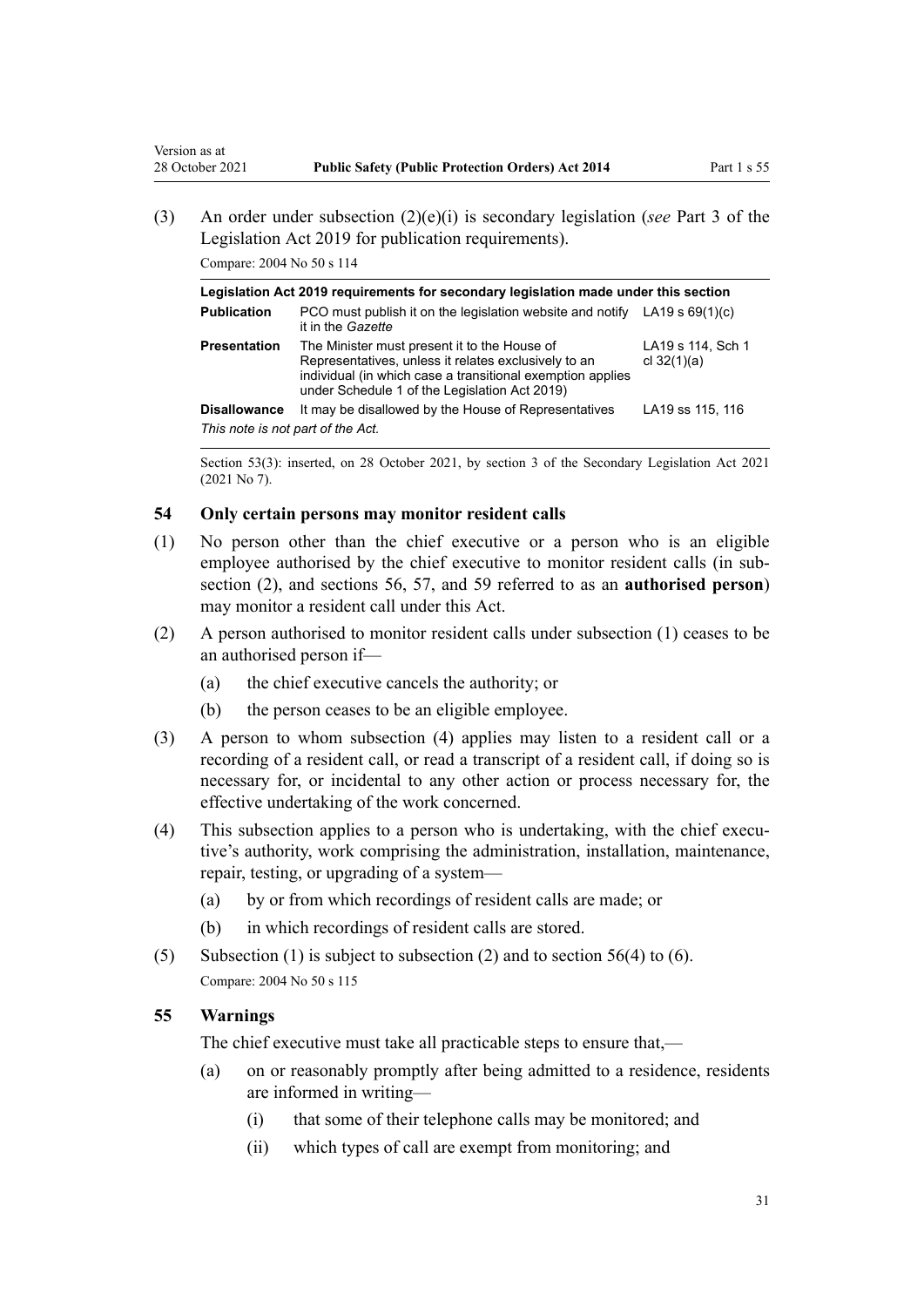- <span id="page-31-0"></span>(iii) the purposes for which information obtained from monitoring may be used; and
- (b) there are prominently placed in every residence, near telephones that residents are authorised to use, written notices—
	- (i) warning residents that their telephone calls (other than exempt calls) may be monitored; and
	- (ii) stating in general terms the purposes for which information obtained from monitoring may be used; and
- (c) at the start of every outward resident call that is being or is to be moni‐ tored, the resident hears, and there is transmitted to the device to which the call is made, a message to the effect that the call may be monitored. Compare: 2004 No 50 [s 116](http://legislation.govt.nz/pdflink.aspx?id=DLM296088)

#### **56 Authorised disclosure of information**

- (1) An authorised person may disclose a resident call for a purpose set out in [sec‐](#page-28-0) [tion 51](#page-28-0) as a purpose of monitoring resident calls.
- (2) An authorised person may disclose a resident call if the authorised person believes on reasonable grounds that the disclosure—
	- (a) is necessary to avoid prejudice to the maintenance of the law by a public sector agency (within the meaning of the [Privacy Act 2020\)](http://legislation.govt.nz/pdflink.aspx?id=LMS23193), including the prevention, detection, investigation, prosecution, and punishment of offences; or
	- (b) is necessary for the conduct of proceedings (already commenced or reasonably in contemplation) before a court or tribunal; or
	- (c) is necessary to prevent or lessen a serious and imminent threat to public health, public safety, or the life or health of any person; or
	- (d) has been authorised by the Privacy Commissioner under [section 30](http://legislation.govt.nz/pdflink.aspx?id=LMS23350) of the Privacy Act 2020.
- (3) An authorised person may disclose a resident call to the resident concerned.
- (4) An authorised person who is listening to a resident call may allow any eligible employee to listen to the call for the purpose of interpreting it.
- (5) An authorised person may allow any eligible employee to listen to a recording of a resident for the purpose of providing a transcript, a written translation, or both.
- (6) An authorised person may allow any eligible employee to read a transcript of a resident call for the purpose of providing a written translation.

Compare: 2004 No 50 [s 117](http://legislation.govt.nz/pdflink.aspx?id=DLM296089)

Section 56(2)(a): amended, on 1 December 2020, by [section 217](http://legislation.govt.nz/pdflink.aspx?id=LMS23706) of the Privacy Act 2020 (2020) No 31).

Section 56(2)(d): amended, on 1 December 2020, by [section 217](http://legislation.govt.nz/pdflink.aspx?id=LMS23706) of the Privacy Act 2020 (2020) No 31).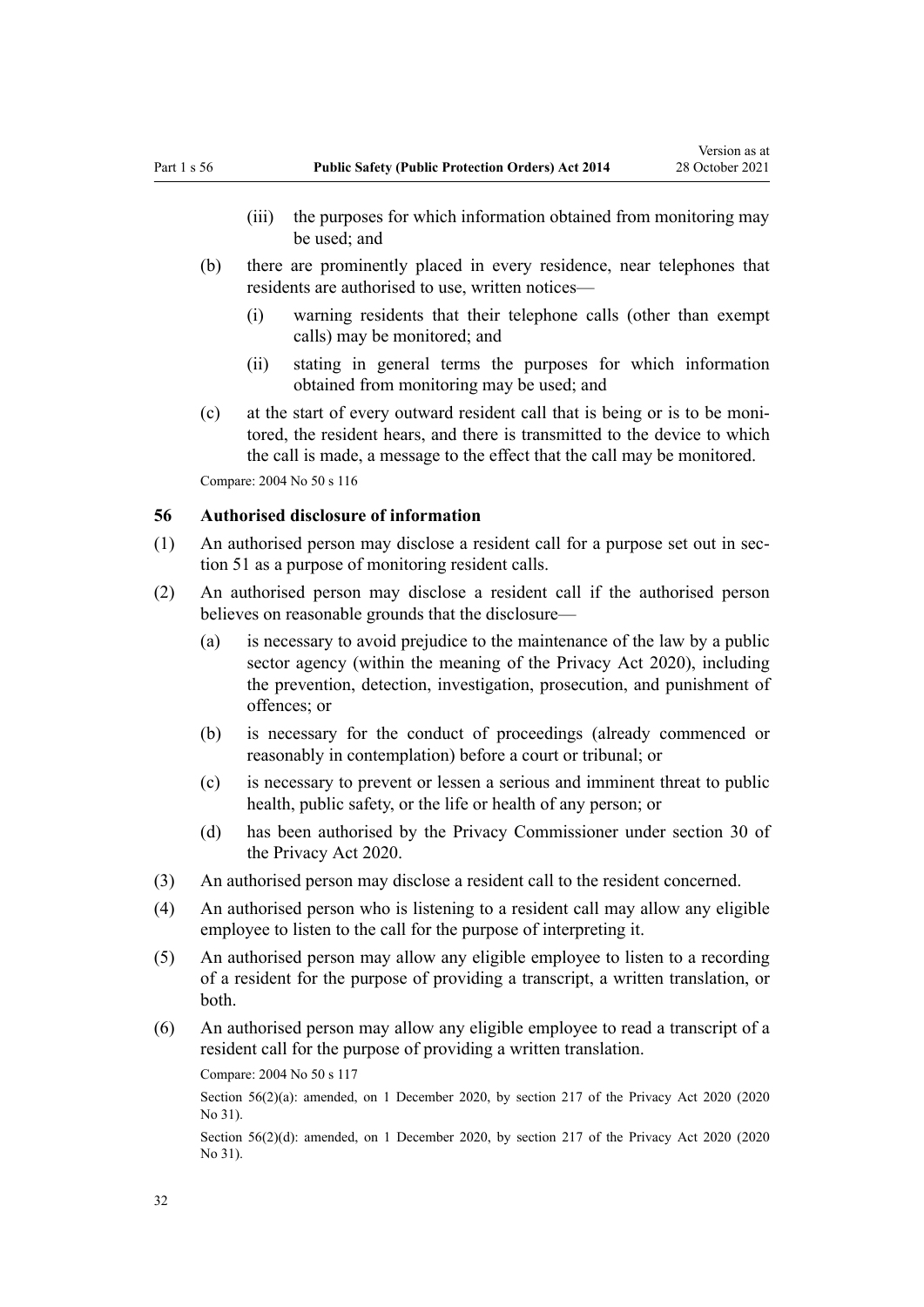#### **57 Restrictions on disclosure of information**

<span id="page-32-0"></span>Version as at

- (1) An authorised person must not knowingly disclose a resident call otherwise than under [section 56](#page-31-0) or in accordance with the [Privacy Act 2020](http://legislation.govt.nz/pdflink.aspx?id=LMS23193).
- (2) An authorised person who is listening to a resident call must not knowingly allow any other person to listen to it, except under [section 56.](#page-31-0)
- (3) An eligible employee (other than an authorised person) who, under [section 56](#page-31-0), has been allowed to listen to a resident call or a recording of a resident call, or to read a transcript of a resident call, must not knowingly disclose the call except to an authorised person.
- (4) A person who, under [section 56\(2\),](#page-31-0) has heard a resident call or a recording of a resident call, or read a transcript of a resident call, must not knowingly disclose the call except to an authorised person.

Section 57(1): amended, on 1 December 2020, by [section 217](http://legislation.govt.nz/pdflink.aspx?id=LMS23706) of the Privacy Act 2020 (2020 No 31).

# **58 Application of Privacy Act 2020**

The [Privacy Act 2020](http://legislation.govt.nz/pdflink.aspx?id=LMS23193) applies to the monitoring of resident calls under [sections](#page-28-0) [51 to 61.](#page-28-0)

Section 58: replaced, on 1 December 2020, by [section 217](http://legislation.govt.nz/pdflink.aspx?id=LMS23706) of the Privacy Act 2020 (2020 No 31).

#### **59 Destruction of recordings**

- (1) The chief executive must take all practicable steps to ensure that every record‐ ing of a resident call held by the chief executive is destroyed, or completely erased,—
	- (a) on or before the expiration of the period of 6 months after the call was made; or
	- (b) as soon after that expiration as it appears that no information contained in it would be likely to be—
		- (i) required for the purposes of an investigation into an offence or possible offence; or
		- (ii) required for the purposes of an investigation into the possibility that an offence may be committed in the future; or
		- (iii) required for evidence in a prosecution or possible prosecution for an offence; or
		- (iv) required to be disclosed under the [Privacy Act 2020](http://legislation.govt.nz/pdflink.aspx?id=LMS23193).
- (2) Despite subsection (1), if the Privacy Commissioner has notified the chief executive in writing that a complaint has been made under the [Privacy Act](http://legislation.govt.nz/pdflink.aspx?id=LMS23193) [2020](http://legislation.govt.nz/pdflink.aspx?id=LMS23193) in relation to the recording, the recording must not be destroyed or erased in accordance with that subsection until the Privacy Commissioner has notified the chief executive in writing that the complaint has—
	- (a) not been proceeded with; or

Compare: 2004 No 50 s 118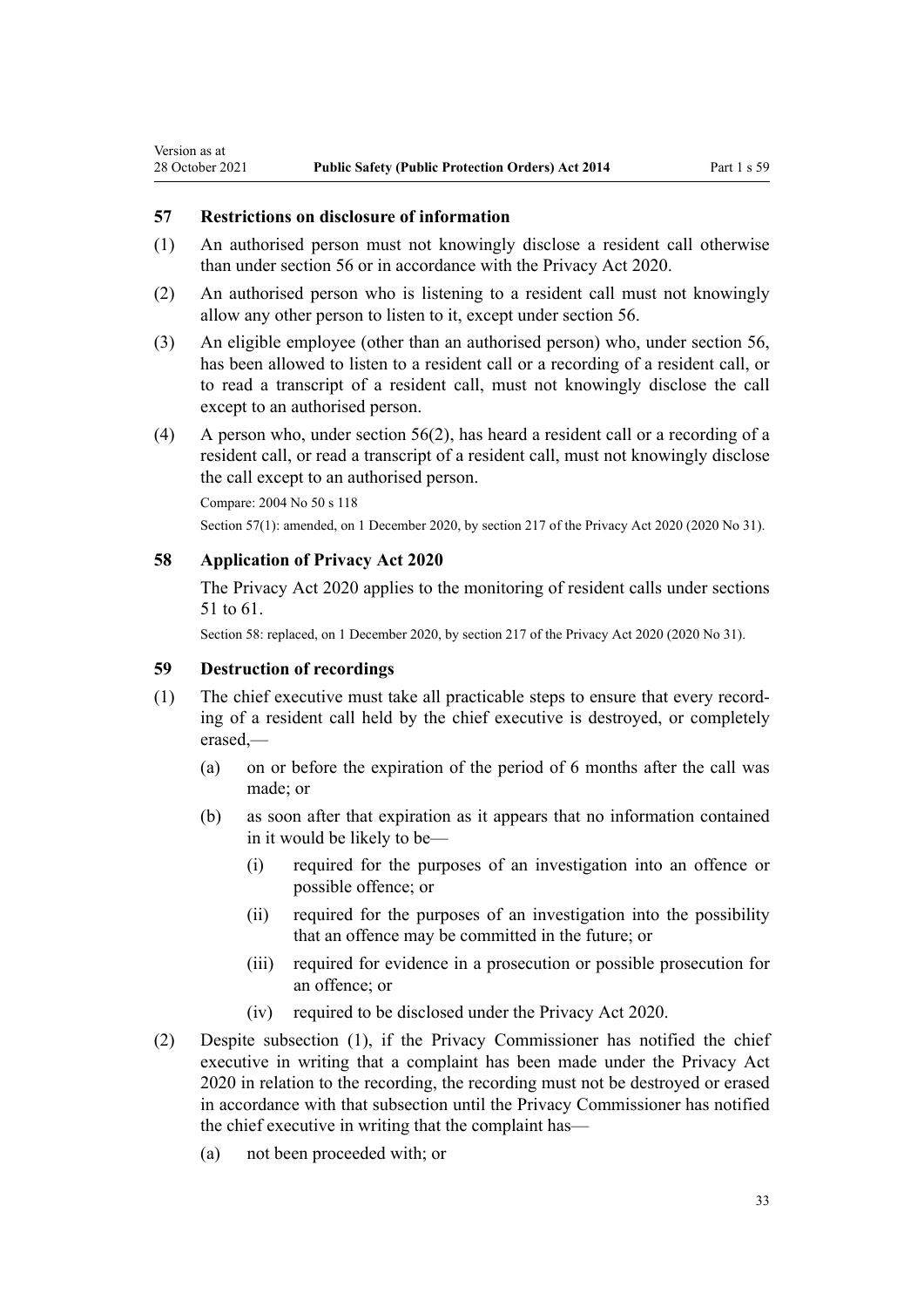- (b) been finally disposed of.
- (3) The Commissioner of Police or, as the case may be, the chief executive or board of a public service agency must take all practicable steps to ensure that every recording of a resident call held by the Police or that department that was obtained by the monitoring of the call under this Act is destroyed, or com‐ pletely erased, as soon as it appears that no proceedings (or no further proceed‐ ings) will be taken in which any information contained in it would be likely to be required to be produced in evidence.
- (4) Nothing in subsections (1) and (3) applies to any record of any information adduced in proceedings in any court or tribunal.
- (5) Subsection (6) applies if—
	- (a) 2 or more recordings of resident calls are stored in such a way that it is not practicable to destroy or completely erase one without destroying or completely erasing the others; and
	- (b) subsection (1) requires the destruction or complete erasure of 1 or more, but not all, of them.
- (6) If this subsection applies, an authorised person may arrange for the recording or recordings that are not required to be destroyed or completely erased to be copied, so that the copy or copies may be retained and all the recordings may be destroyed or completely erased.
- (7) Any copy made in accordance with subsection (6) is admissible in evidence to the same extent that the destroyed recording it is a copy of would have been.
- (8) For the purpose of subsection  $(3)$ ,—
	- (a) **public service agency** has the meaning given to it in [section 5](http://legislation.govt.nz/pdflink.aspx?id=LMS356868) of the Public Service Act 2020:
	- (b) if the recording referred to in subsection (3) is held by a departmental agency or an interdepartmental executive board (within the meaning of those terms in [section 5](http://legislation.govt.nz/pdflink.aspx?id=LMS356868) of the Public Service Act 2020), compliance with that subsection is the responsibility of its host department or, as the case may be, servicing department.

Compare: 2004 No 50 [s 120](http://legislation.govt.nz/pdflink.aspx?id=DLM296092)

Section 59(1)(b)(iv): amended, on 1 December 2020, by [section 217](http://legislation.govt.nz/pdflink.aspx?id=LMS23706) of the Privacy Act 2020 (2020) No 31).

Section 59(2): amended, on 1 December 2020, by [section 217](http://legislation.govt.nz/pdflink.aspx?id=LMS23706) of the Privacy Act 2020 (2020 No 31).

Section 59(3): amended, on 7 August 2020, by [section 135](http://legislation.govt.nz/pdflink.aspx?id=LMS176959) of the Public Service Act 2020 (2020 No 40).

Section 59(8): inserted, on 7 August 2020, by [section 135](http://legislation.govt.nz/pdflink.aspx?id=LMS176959) of the Public Service Act 2020 (2020 No 40).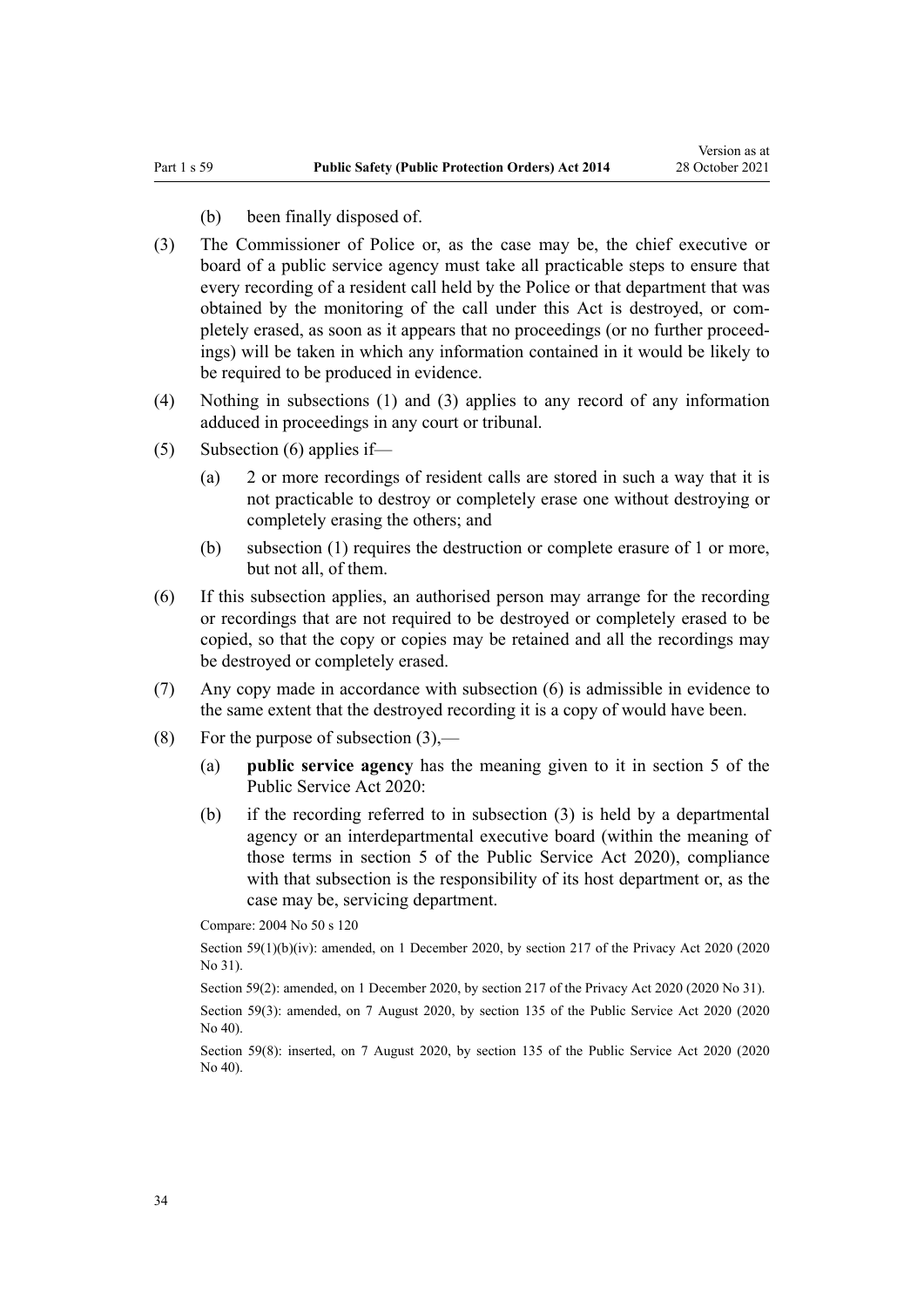# **60 Notice to be given of intention to produce evidence of recording**

Particulars of a recording of a resident call must not be received in evidence by any court against any person unless the party intending to offer it has given the person reasonable notice of the party's intention to do so, together with—

(a) either—

<span id="page-34-0"></span>Version as at

- (i) a transcript of the recording, if the party intends to offer it in the form of a recording; or
- (ii) a written statement setting out the full particulars of the recording, if the party intends to offer oral evidence of it; and
- (b) a statement of the time, place, and date of the call, and of the names and addresses of the parties to the call, if they are known.

Compare: 2004 No 50 [s 121](http://legislation.govt.nz/pdflink.aspx?id=DLM296093)

#### **61 Privileged evidence**

- (1) This subsection applies to evidence that—
	- (a) has been obtained by the monitoring of a resident call under [sections 51](#page-28-0) [to 60;](#page-28-0) and
	- (b) but for the monitoring, would have been privileged by virtue of—
		- (i) any provision of [subpart 8](http://legislation.govt.nz/pdflink.aspx?id=DLM393646) of Part 2 of the Evidence Act 2006; or
		- (ii) any rule of law governing legal professional privilege.
- (2) Evidence to which subsection (1) applies remains privileged, and must not be given in any court except with the consent of the person entitled to waive the privilege.

Compare: 2004 No 50 [s 122](http://legislation.govt.nz/pdflink.aspx?id=DLM296094)

*Restrictions on contacts with persons outside residence*

# **62 Visits from, or oral communication with, certain persons may be excluded**

- (1) The residence manager may decline to permit a resident to receive visits from any person or to communicate orally with any person if there are reasonable grounds for believing that such visits or communications are likely to be harm‐ ful to the resident or to any other person or to the orderly functioning of the residence.
- (2) The residence manager must not permit a person who is, or who appears to be, under the age of 18 years to visit a resident unless the manager considers that the visit is likely to meet the resident's rehabilitative needs.
- (3) Visits from, or oral communications with, a person specified in [section 46\(3\)](#page-25-0) may not be declined, but any visit that, in the opinion of the residence manager unduly interferes with the programme of the residence, may be rescheduled to a reasonable time and date agreed on by the manager, the visitor, and the resident.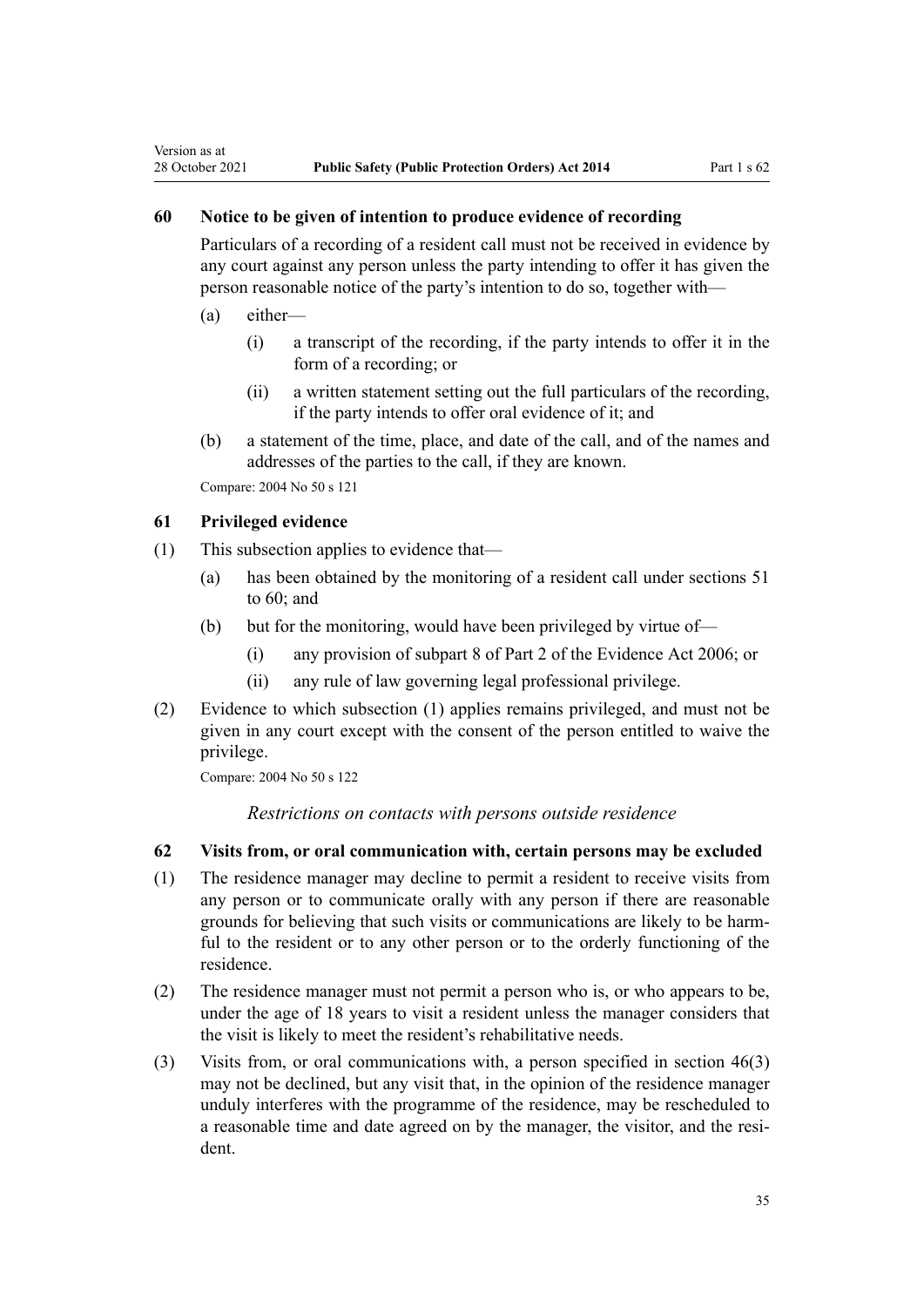<span id="page-35-0"></span>(4) Any decision taken under subsection (1) or (2) must be recorded in a register as prescribed in guidelines or instructions.

#### *Searches*

#### **63 Search of residents and residence**

- (1) For the purpose of detecting a prohibited item or an item that may endanger the health and safety of a resident or any other person, the residence manager, a staff member of the residence, or a corrections officer may conduct—
	- (a) a search of any resident:
	- (b) a search of any item carried by, or in the possession of, any resident:
	- (c) a search of the residence or any part of the residence:
	- (d) a search of any item that is in, or is taken or delivered to, the residence.
- (2) A search conducted under subsection (1) may take the form of a rub-down search, a scanner search, or an x-ray search, but may only include a strip search of the resident if the person conducting the search has reasonable grounds for believing that the resident has in his or her possession any prohibited item or an item that may endanger the health and safety of a resident or any other person.
- (3) Every resident may be strip searched by the residence manager, a staff member of the residence, or a corrections officer when the resident enters or leaves the residence or the prison within which the residence is physically located.
- (4) Despite subsections (1) and (2), a corrections officer may not search a resident while the resident is in the residence.
- (5) Despite subsection (2), a resident may not be strip searched under that subsec‐ tion by a person other than the residence manager without the prior approval of that manager.
- (6) Any search conducted under this section must comply with any guidelines or instructions issued that are relevant to the conduct of searches.

#### **64 Search of persons other than residents**

- (1) The residence manager or a staff member of the residence may, for the purpose of detecting any prohibited item, conduct a scanner search of any person who wishes to enter the residence or who is in the residence.
- (2) If the residence manager or a staff member of the residence has reasonable grounds to suspect that any person who wishes to enter a residence or who is in a residence has in his or her possession any prohibited item, the residence man‐ ager or the staff member may, with that person's consent, conduct a rub-down search of that person.
- (3) Any person who refuses to submit to a scanner search or to a rub-down search—
	- (a) must be refused admission to the residence: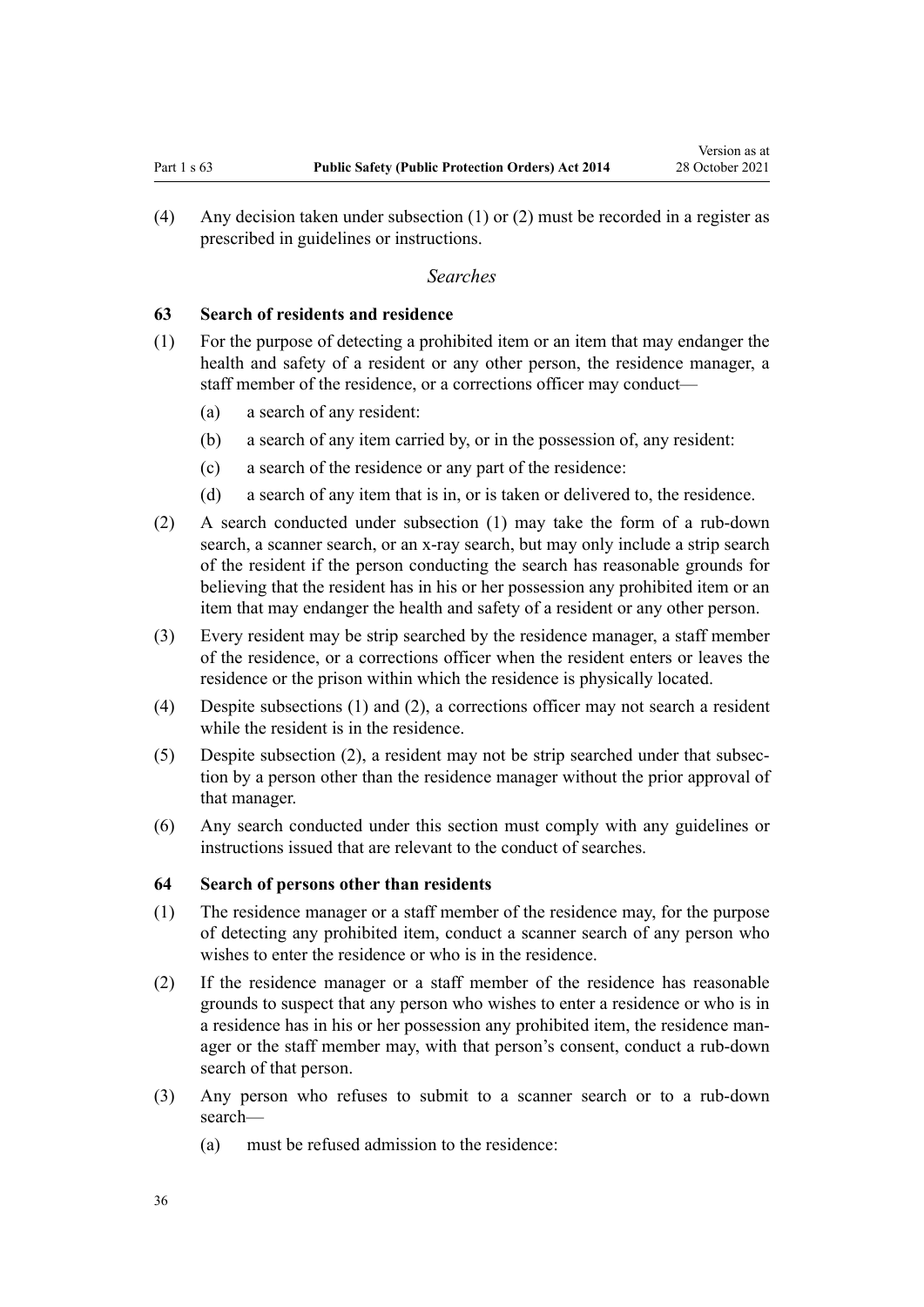(b) if the person is already inside the residence, may be required to leave the residence.

Compare: 2004 No 50 [s 99\(1\), \(3\), \(4\)](http://legislation.govt.nz/pdflink.aspx?id=DLM296039)

### **65 Authority to search property**

Version as at

- (1) Authority conferred by this Act to conduct a scanner search of any person includes the authority to search any item carried by, or in the possession of, that person.
- (2) Authority conferred by this Act to conduct a rub-down search of any person includes the authority to search—
	- (a) any item carried by, or in the possession of, that person:
	- (b) any outer clothing removed, raised, lowered, or opened for the purposes of the search:
	- (c) any head covering, gloves, or footwear (including socks or stockings) removed for the purposes of the search.
- (3) Authority conferred by this Act to conduct a strip search or x-ray search of any resident includes the authority to search—
	- (a) any item of clothing removed, raised, lowered, or opened for the purposes of the search:
	- (b) any item carried by, or in the possession of, that resident.
- (4) Authority conferred by this Act to search any item includes the authority to use any force that is reasonable in the circumstances for the purpose of breaking open that item.
- (5) Authority to search a residence or an item includes the authority to use an aid or aids such as a chemical substance or x-ray or imaging equipment or some other mechanical, electrical, or electronic device, or other similar aid. Compare: 2004 No 50 [s 96\(1\)–\(3\), \(6\), \(7\)](http://legislation.govt.nz/pdflink.aspx?id=DLM296036)

#### **66 Use of dogs for searching**

- (1) In exercising any power of search conferred by this Act, the residence manager, a staff member of the residence, or a corrections officer conducting the search may have with him or her, and use for the purposes of searching, any dog.
- (2) Any dog used for searching must be under the control of—
	- (a) the residence manager, a staff member of the residence, or a corrections officer conducting the search; or
	- (b) any other person (being a constable, an officer of Customs, or any mem‐ ber of the Armed Forces) who may accompany the person conducting the search for the purposes of that search.
- (3) When a dog is used for the purposes of searching any person, the person who has control of the dog must not allow that dog to come into physical contact with the person being searched.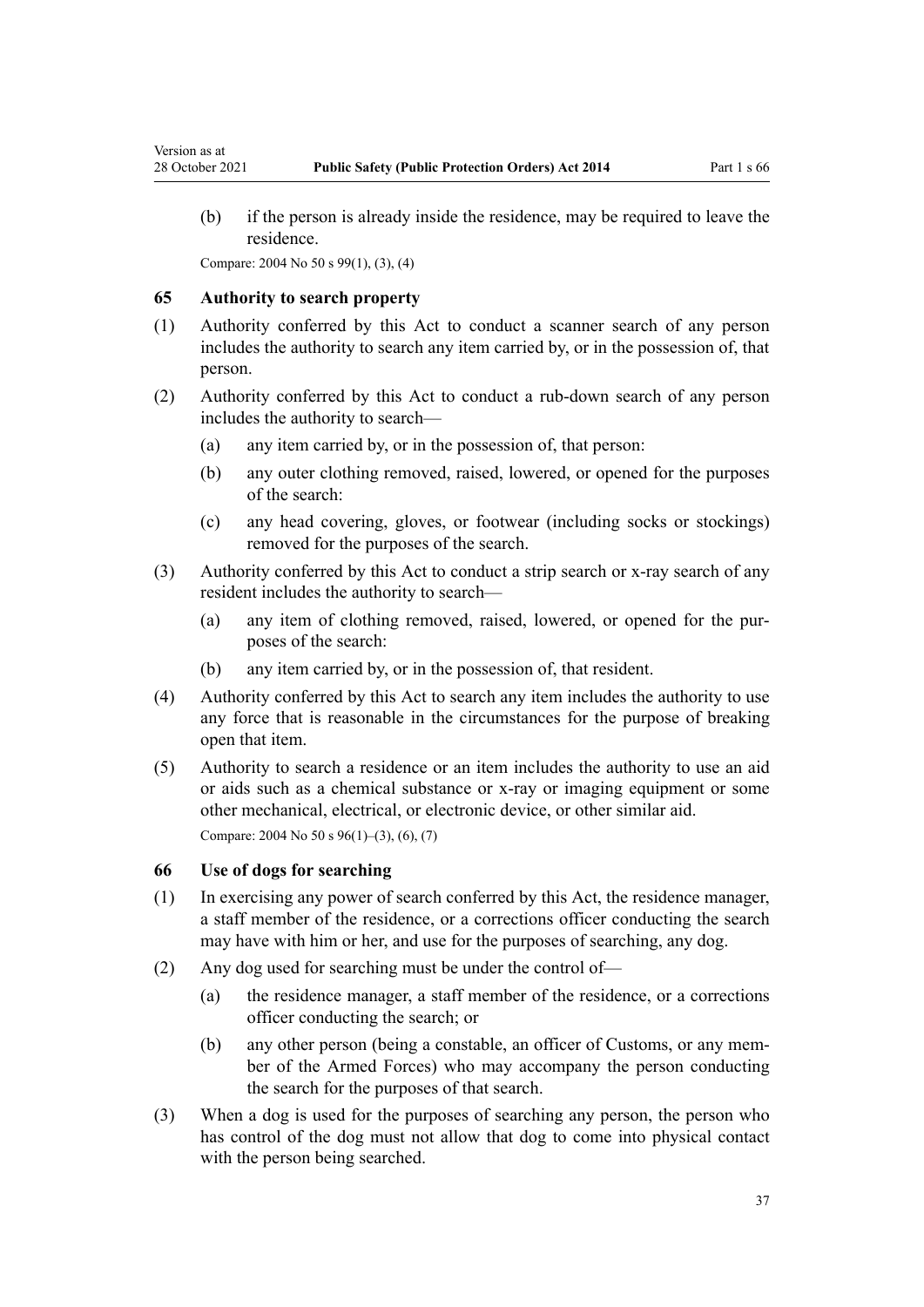<span id="page-37-0"></span>(4) The residence manager, staff member of the residence, or corrections officer who uses a dog for the purposes of searching a person must conduct the search with decency and sensitivity and in a manner that affords to the person being searched the greatest degree of dignity consistent with the purpose of the search.

Compare: 2004 No 50 [s 97](http://legislation.govt.nz/pdflink.aspx?id=DLM296037)

## **67 Taking and inspecting items appearing to be prohibited**

- $(1)$  If, in the course of a search under [section 63](#page-35-0) or [64](#page-35-0), the residence manager suspects on reasonable grounds that an item is a prohibited item, the manager may take possession of the item, by force if necessary.
- (2) The manager may retain any item taken under subsection (1) for the purpose of inspecting the item.
- (3) If the residence manager is not satisfied that an item taken under subsection (1) is a prohibited item, or considers that the resident concerned is permitted to possess the item in terms of a permission given under rules made under [section](#page-63-0) [119](#page-63-0), the residence manager must return the item to the person entitled to it.
- (4) If the residence manager is satisfied that the item is a prohibited item (other than an item that the resident concerned is permitted to possess in terms of a permission given under rules made under [section 119\)](#page-63-0), the residence manager must deal with the item in accordance with [section 23\(3\)](#page-17-0).

# *Drug or alcohol tests*

## **68 Resident may be required to submit to drug or alcohol test**

- (1) If the manager has reasonable grounds to believe that a resident has used any substance that falls within any of paragraphs (b) to (d) of the definition of prohibited item in [section 3,](#page-6-0) or consumed alcohol without permission, the manager may require the resident to submit to a test for the purpose of detecting whether the resident has used any of those substances or consumed alcohol, or both.
- (2) The tests administered under subsection (1) must comply with any guidelines or instructions that are relevant to the administration of such tests.
- (3) The guidelines or instructions may specify the kinds of sample that a resident may be required to supply (including, without limitation, a sample of saliva, hair, breath, or urine, or other bodily sample) and the circumstances and manner in which any sample is to be supplied.
- (4) However, in no case may a resident be required to supply a sample of his or her blood.

## **69 Resident must be informed of results of test**

If, under section 68, a resident submits to a test, the manager must ensure that the resident is informed, promptly and in writing, of the result of the procedure. Compare: 1954 No 51 s 36BC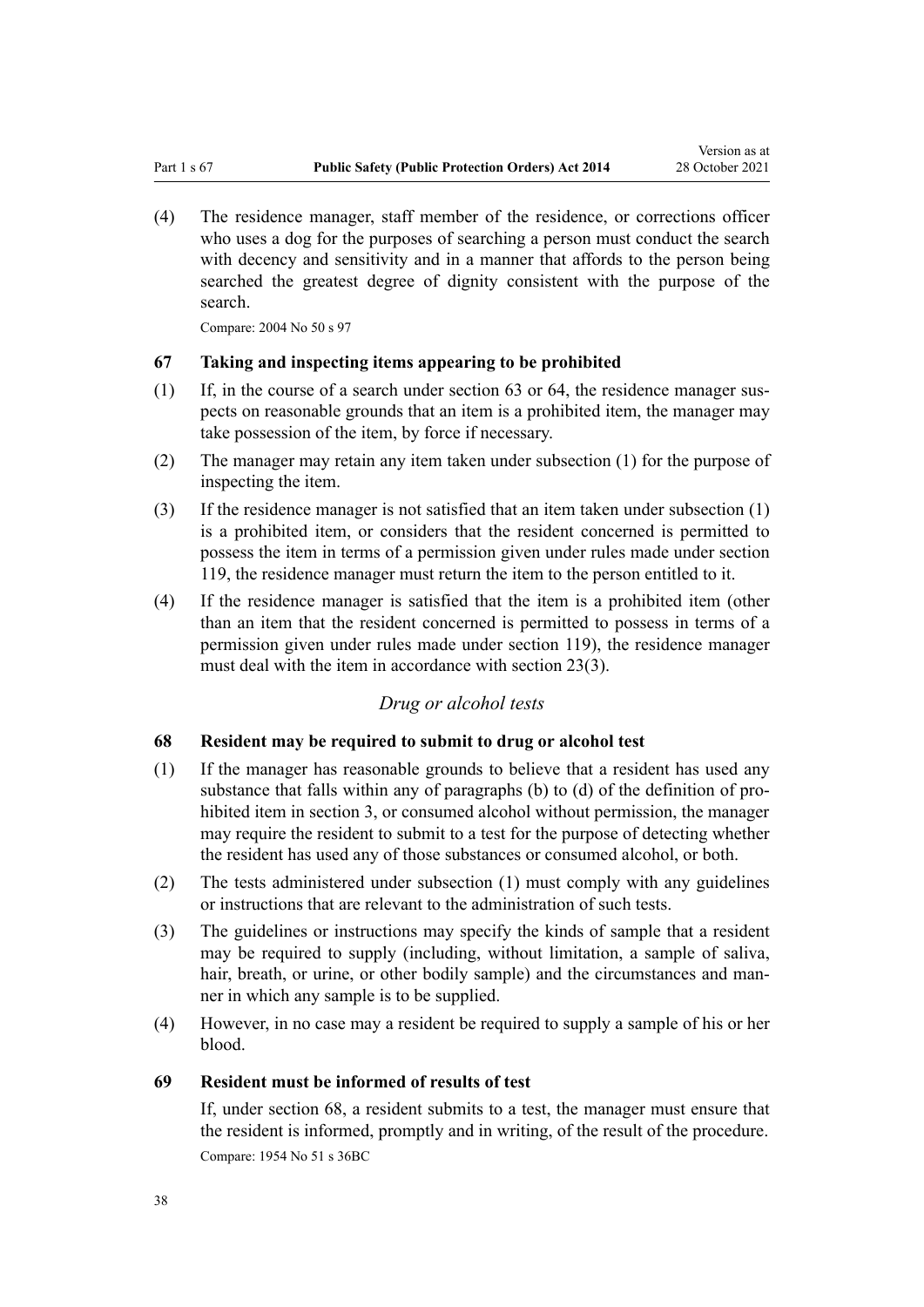## **70 Restrictions on use of result of test**

- (1) Neither the fact that a resident has been required, under [section 68](#page-37-0), to submit to a drug or alcohol test nor any information obtained from that test is admissible as evidence against any resident or any other person in any proceedings other than any application under [section 16](#page-15-0), [17,](#page-16-0) [85,](#page-44-0) [88](#page-45-0), or [89.](#page-46-0)
- (2) To avoid doubt, subsection (1) does not prevent any fact or information from being presented to, or considered by, the review panel.

# *Seclusion*

## **71 Seclusion**

Version as at

- (1) For the purposes of this section, **seclusion**, in relation to a resident, means plac‐ ing the resident without others in a room or other area that—
	- (a) provides a safe environment for the resident throughout the resident's stay in the room or area; but
	- (b) does not allow the resident to leave without help.
- (2) The manager may place a resident in seclusion if it is necessary to prevent the resident from doing 1 or more of the following:
	- (a) endangering the health or safety of the resident or of others:
	- (b) seriously compromising the care and well-being of other persons:
	- (c) significantly disrupting the orderly functioning of the residence.
- (3) The manager who places a resident in seclusion—
	- (a) must ensure that the resident is not placed in seclusion for longer than is necessary to achieve the purpose of placing the resident in seclusion; and
	- (b) must comply with guidelines or instructions that are relevant to placing the resident in seclusion.
- (4) The following provisions must be followed when a resident is placed in seclusion:
	- (a) in cases other than an emergency, seclusion must be authorised by the manager personally:
	- (b) in an emergency, a resident may be placed in seclusion, without the prior authority of the manager, by a person who, under a delegation given by the manager, has immediate responsibility for the resident, but that person must immediately bring the case to the attention of the manager:
	- (c) the duration and circumstances of each episode of seclusion must be recorded in a register kept in accordance with guidelines or instructions.

Compare: 2003 No 116 [s 60](http://legislation.govt.nz/pdflink.aspx?id=DLM225476)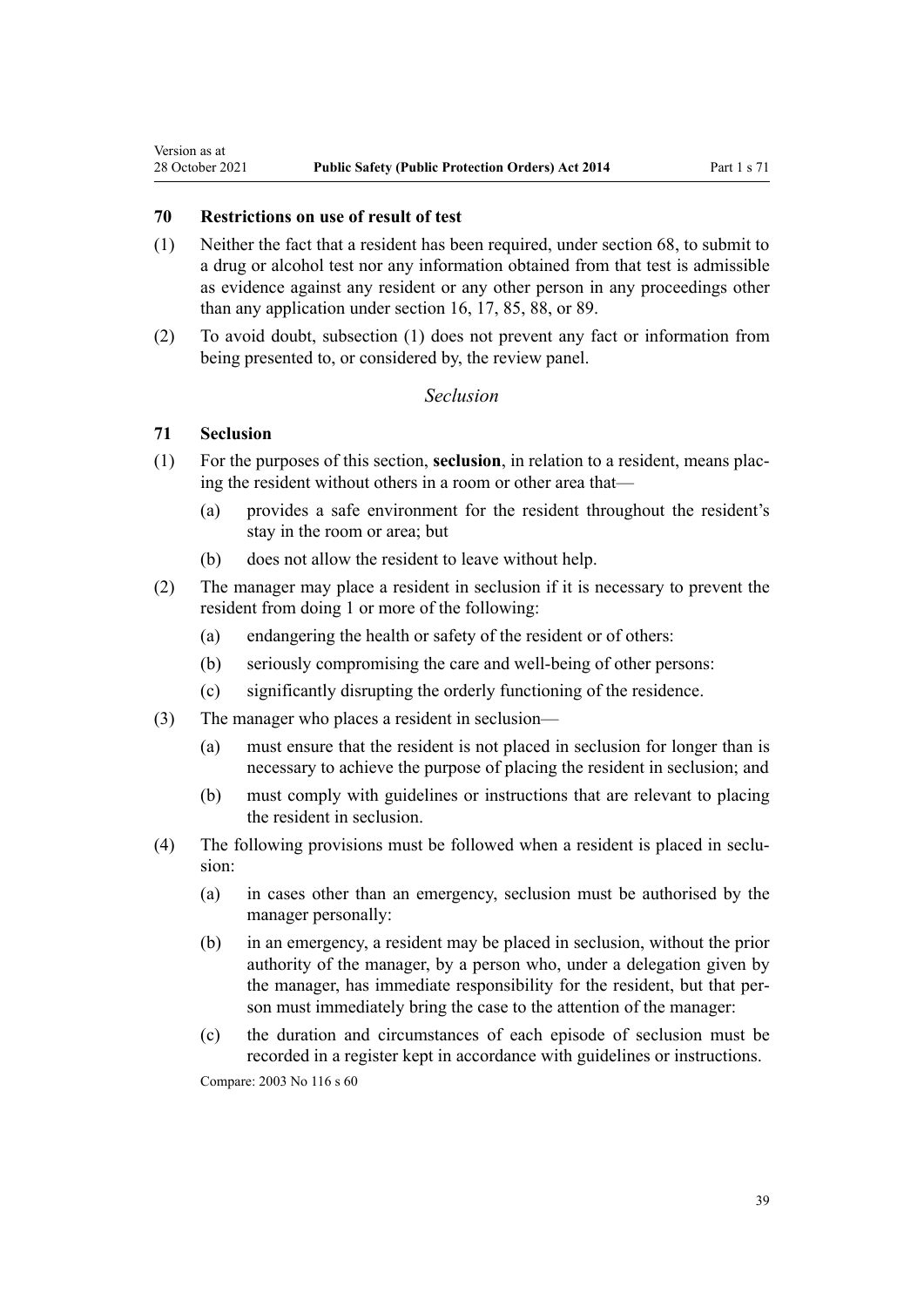### *Restraint*

### <span id="page-39-0"></span>**72 Restraint of residents**

- (1) A residence manager may restrain a resident if that is necessary to prevent the resident from doing 1 or more of the following:
	- (a) endangering the health or safety of the resident or of others:
	- (b) seriously damaging property:
	- (c) seriously compromising the care and well-being of the resident or of other persons:
	- (d) escaping from lawful custody.
- (2) The following provisions must be followed when a resident is restrained:
	- (a) a person exercising the power of restraint may not use a greater degree of force, and may not restrain the resident for longer, than is required to achieve the purpose for which the resident is restrained:
	- (b) no resident may be kept under mechanical restraint for more than 24 hours unless the restraint is approved in writing by a medical practitioner:
	- (c) a person exercising the power of restraint must comply with guidelines or instructions that are relevant to the restraint of the resident:
	- (d) in cases other than an emergency, the restraint of a resident must be authorised by the manager personally:
	- $(e)$  in an emergency, a resident may be restrained, without the prior authority of the manager, by a person who, under a delegation given by the res‐ ident's manager, has immediate responsibility for the resident, but that person must immediately bring the case to the attention of the manager:
	- (f) the duration and circumstances of each episode of restraint must be recorded in a register kept in accordance with guidelines or instructions.

Compare: 2003 No 116 [s 61](http://legislation.govt.nz/pdflink.aspx?id=DLM225477)

### **73 Escort of persons subject to detention orders**

- (1) A staff member of the residence, corrections officer, or Police employee who is directed by the chief executive or the residence manager to escort a person subject to an interim detention order or a public protection order to or from a place or to supervise that person while outside the residence or a prison has, in rela‐ tion to that person, all the powers and functions specified in subsections (2) and (3).
- (2) A person who may exercise any power under subsection (1) may use any force, and apply any mechanical restraint, that is reasonably necessary for that purpose.
- (3) The functions and powers, in relation to the person described in subsection (1), are—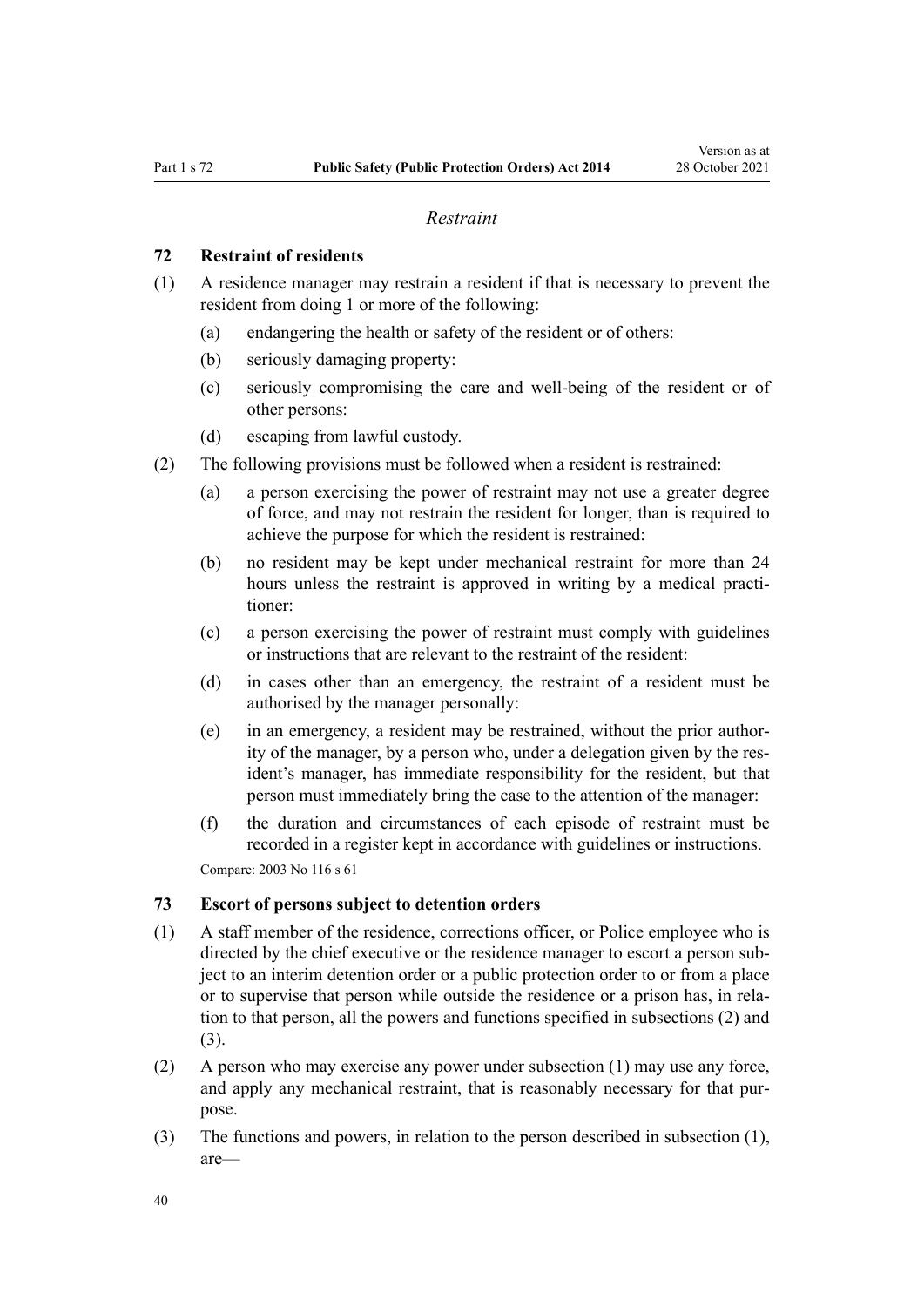- (a) preventing that person's escape from lawful custody:
- (b) preventing, or detecting and reporting on, the commission or attempted commission by that person of unlawful acts:
- (c) ensuring good order and discipline on that person's part:
- (d) attending to that person's well-being:
- (e) attending to the security of any property of that person that is in that per‐ son's possession.

### *Emergencies*

### **74 Responses to security emergencies**

Version as at

- (1) If there is a security emergency in a residence, the manager of the prison in which the residence is physically located may, on request by the residence manager, direct 1 or more corrections officers to assist in restoring order at the residence.
- (2) A corrections officer who is directed under subsection (1) may—
	- (a) apply any physical force that is reasonably necessary to prevent residents from—
		- (i) harming, or continuing to harm, themselves or others; or
		- (ii) damaging, or continuing to damage, property; and
	- (b) detain and take to a prison any resident who appears to pose such an unacceptably high risk to the resident or to others, or to both, that the resident cannot be safely managed in the residence.
- (3) An officer who uses physical force for any of the purposes referred to in subsection (2) may not use any more physical force than is reasonably necessary in the circumstances.
- (4) A resident who is taken to a prison under subsection  $(2)(b)$  may be detained in the prison, but if the resident's detention exceeds a period of 24 hours, the chief executive must, within the next working day after the day on which that period of 24 hours expires, apply to the court, in respect of the resident, for a prison detention order and an order under subsection (5).
- (5) If it appears to the court on the papers that the application for a prison deten‐ tion order against the resident is properly made, the court may make an order (an **interim prison detention order**) ordering that, while that application is pending, the resident continue to be detained in the prison.
- (6) [Section 86](#page-45-0) applies to a person who is taken to a prison under subsection (2)(b) or who is subject to an interim prison detention order as if the person were sub‐ ject to a prison detention order.
- (7) The interim prison detention order ceases to have effect when the application for the prison detention order is finally determined or is discontinued.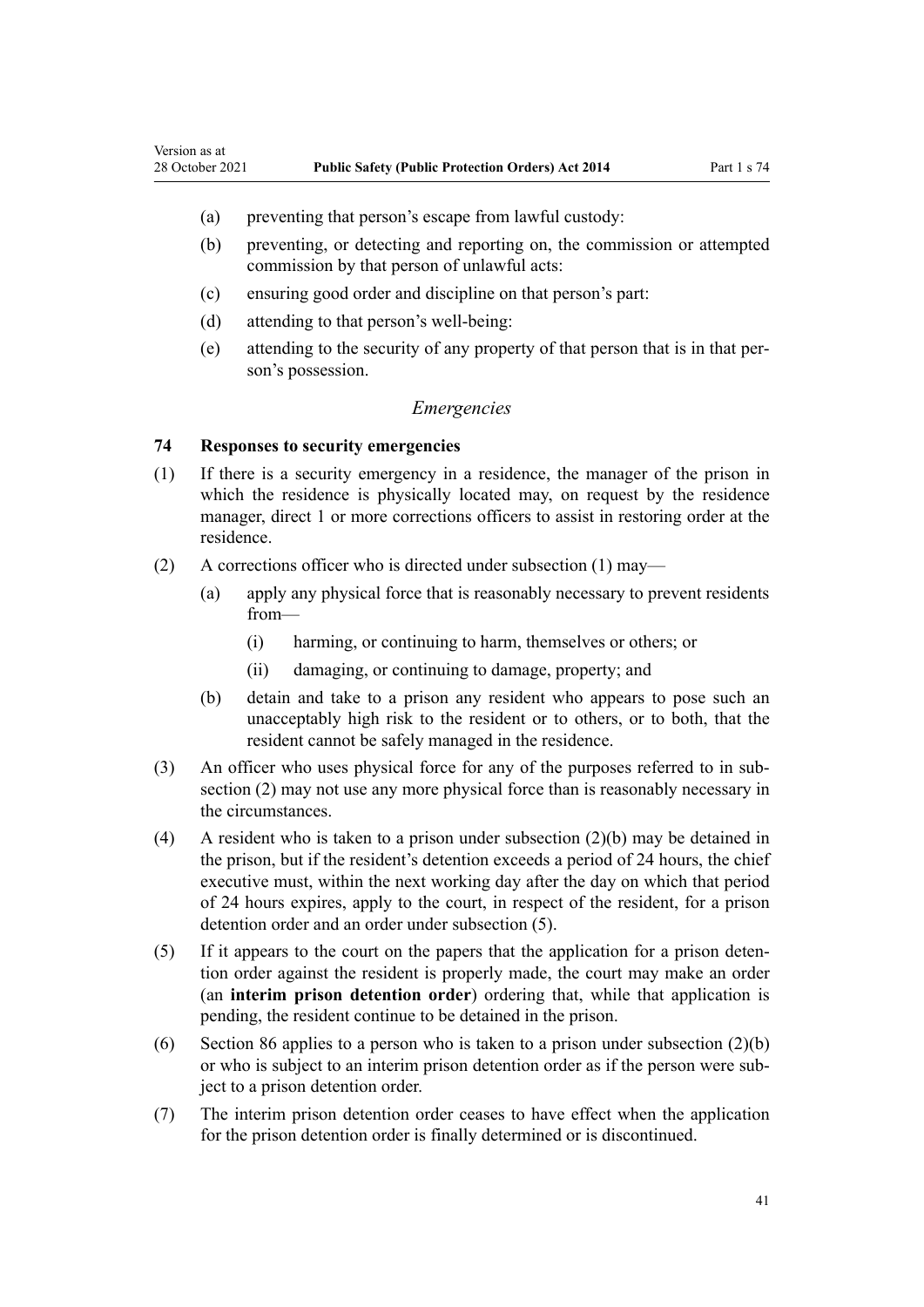<span id="page-41-0"></span>(9) In this section, **security emergency** means a state of affairs, brought about by the conduct of 1 or more persons in a residence, that leads the residence manager reasonably to believe that persons or property in the residence cannot be protected from harm or damage without assistance. Compare: 2004 No 50 [s 83\(2\)](http://legislation.govt.nz/pdflink.aspx?id=DLM296018)

# **75 Assumption of control by manager of prison during civil defence emergency**

- (1) If a civil defence emergency affects the area in which a prison and a residence are physically located, the manager of the prison may, by written notice to the manager of the residence, assume control over the residence and the residents in the residence.
- (2) Despite subsection (1), a notice under that subsection may be given orally if the manager of the prison considers that the notice is required as a matter of urgency and, in that case, the manager of the prison must provide the manager of the residence with a written record of the notice as soon as practicable.
- (3) As soon as a notice is given under subsection (1), the manager of the residence must exercise or perform his or her powers, duties, and functions under this Act subject to the direction of the manager of the prison.
- (4) A notice under subsection (1) ceases to have effect as soon as the manager of the prison informs the manager of the residence in writing that the notice is no longer required.
- (5) In this section, **civil defence emergency** means a situation that—
	- (a) is the result of any happening, whether natural or otherwise, including, without limitation, any explosion, earthquake, eruption, tsunami, land movement, flood, storm, tornado, cyclone, serious fire, leakage or spill‐ age of any dangerous gas or substance, technological failure, infestation, plague, epidemic, failure of or disruption to an emergency service or a lifeline utility, or actual or imminent attack or warlike act; and
	- (b) causes or may cause loss of life or injury or illness or distress or in any way endangers the safety of persons or property.

## **76 Relocation of residents to prison where residence becomes uninhabitable**

- (1) Where, for any reason, a residence is destroyed or becomes uninhabitable, the manager of the prison in which the residence is physically located may, on request by the residence manager, direct 1 or more corrections officers to detain and take the residents to the prison or, if that prison has also been destroyed or has become uninhabitable, to another prison.
- (2) Where 1 or more residents are taken to a prison under subsection  $(1)$ , the residents may be detained in the prison, but if the residents' detention exceeds a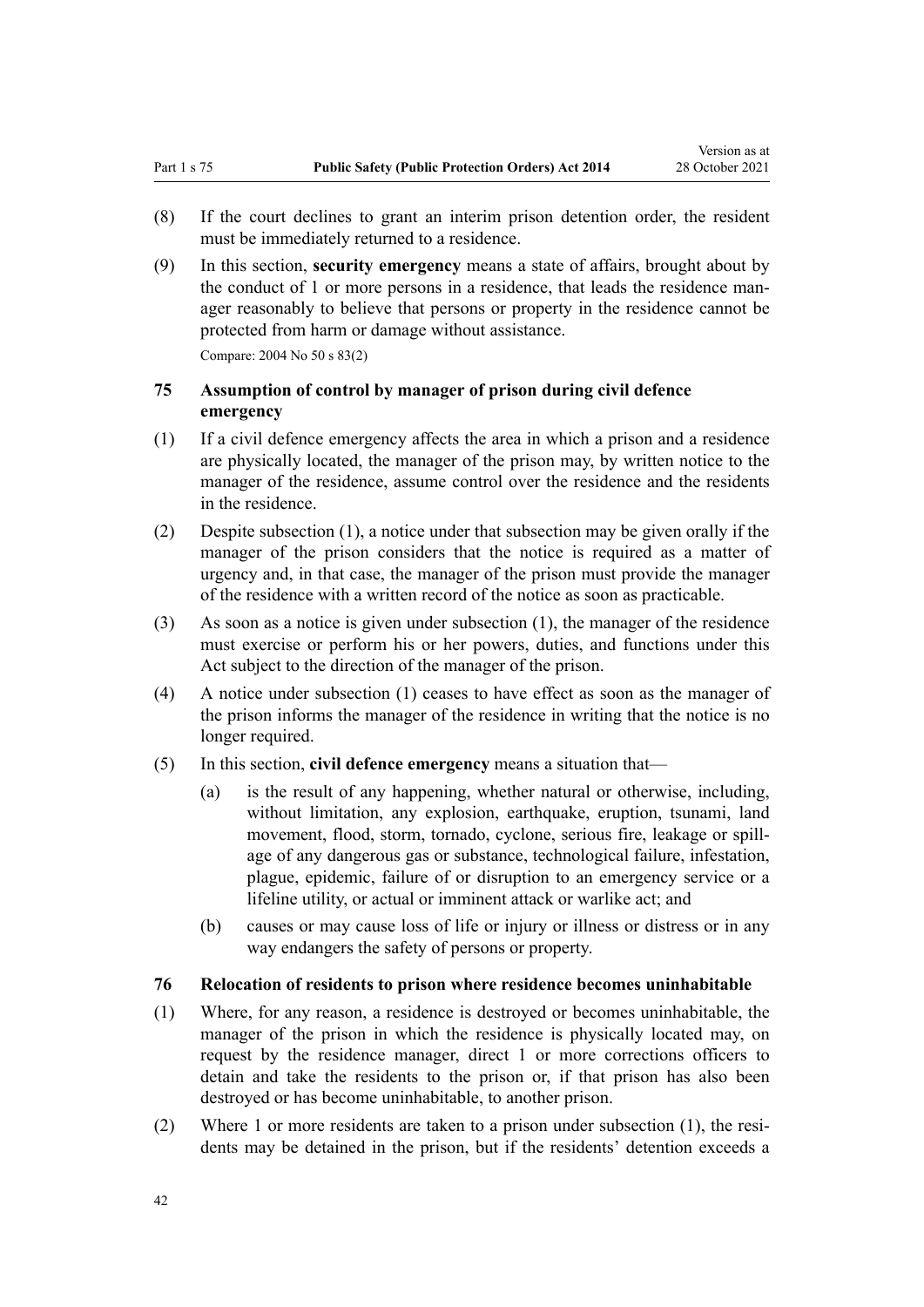period of 72 hours, the chief executive must, within the next working day after the day on which that period of 72 hours expires, apply to the court under section 77 for a transitional detention warrant authorising the continued detention of those residents.

- (3) Nothing in this section limits [section 75.](#page-41-0)
- (4) [Section 86](#page-45-0) applies to a person who is taken to a prison under subsection (1).

## **77 Transitional detention warrants**

Version as at

- (1) The chief executive may make 1 or more applications to the court for a transi‐ tional detention warrant in respect of 1, some, or all of the residents who have been taken to a prison under [section 76](#page-41-0).
- (2) An application for a transitional detention warrant must set out the following particulars:
	- (a) the names of the residents in respect of whom the application is made and details of the orders that have been made under this Act against each resident:
	- (b) the circumstances that led to the residents being taken to a prison under [section 76](#page-41-0):
	- (c) why it is currently impossible, or impracticable, or undesirable to trans‐ fer the residents to another residence.
- (3) The court may issue a transitional detention warrant in respect of 1 or more residents if satisfied that—
	- (a) the residence in which the residents previously resided has been destroyed or has become uninhabitable; and
	- (b) it is currently impossible, or impracticable, or undesirable to transfer the residents to another residence.
- (4) A transitional detention warrant expires on the close of the 90th day after the date on which it is issued, but the chief executive may apply for a further transitional detention warrant in respect of 1 or more residents who are subject to such a warrant.
- (5) [Section 86](#page-45-0) applies to a person to whom a transitional detention warrant applies.

Subpart 5—Inspections and complaints into alleged breaches of rights

#### **78 Visits by inspectors**

- (1) An inspector must visit each residence for which he or she is responsible at regular intervals in each year.
- (2) Each residence must be visited, under subsection (1), at least twice a year or on a greater number of occasions that the chief executive directs.
- (3) An inspector may, without previous notice, visit a residence as often as the inspector thinks fit.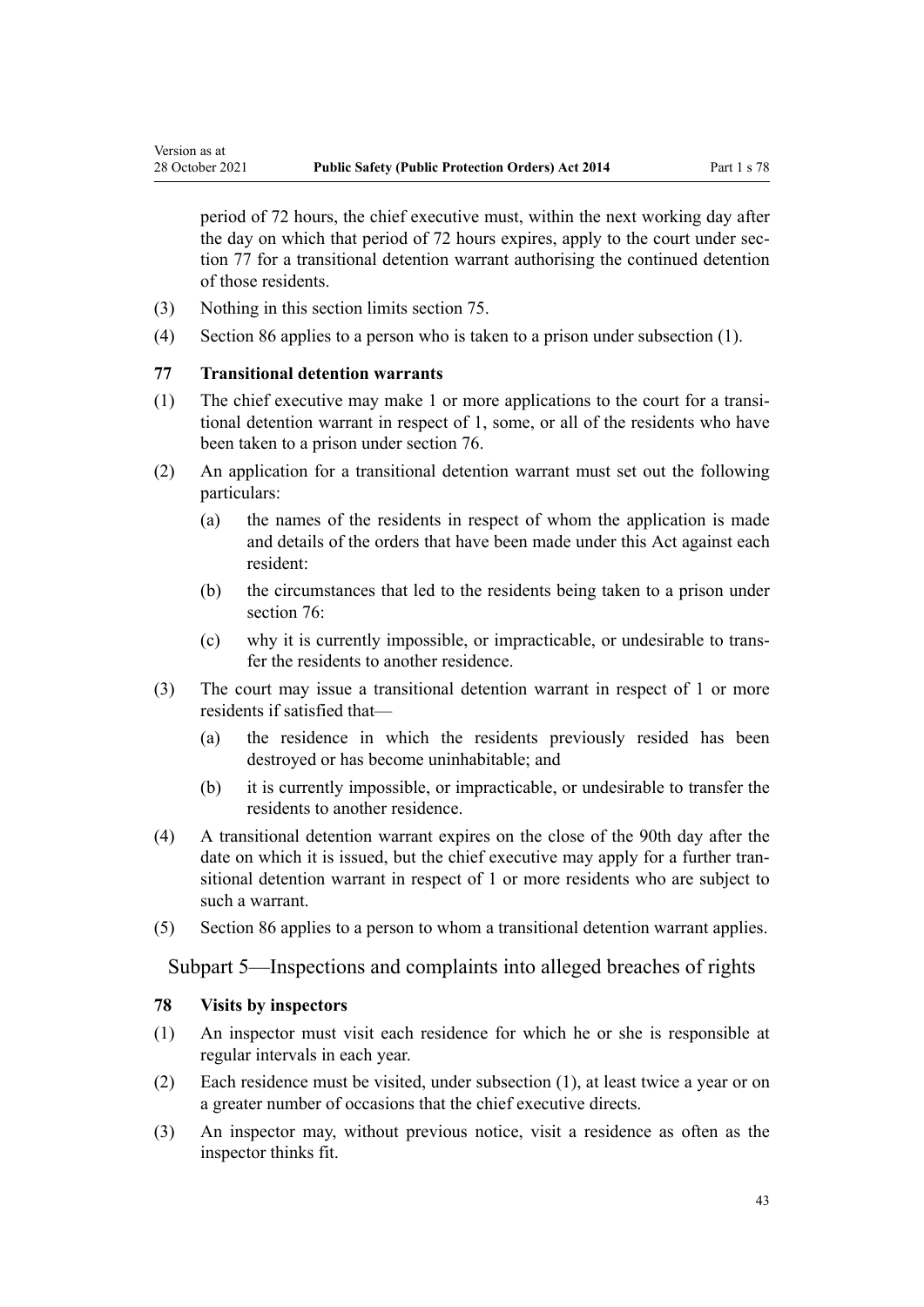<span id="page-43-0"></span>(4) An inspector may visit a residence at any time and for any length of time that the inspector thinks fit. Compare: 1992 No 46 [s 96](http://legislation.govt.nz/pdflink.aspx?id=DLM263843)

## **79 Inspectors' access to persons and documents**

- (1) An inspector who visits a residence for the purposes of this Act must be given access to every part of the residence and to every person in it, whether or not that person is a resident under this Act.
- (2) The manager must present to the inspector—
	- (a) every record relating to a resident, including the resident's court order and management plan; and
	- (b) every communication or item withheld by the manager under [section 45](#page-25-0) or [48\(4\).](#page-26-0)

Compare: 1992 No 46 [s 97](http://legislation.govt.nz/pdflink.aspx?id=DLM263847)

### **80 Complaints about breaches of rights**

- (1) Anyone may complain to an inspector about the breach of a resident's rights.
- (2) The manager or staff member of a residence who receives a complaint about a breach of the resident's rights must refer the complaint to an inspector.

### **81 Investigation by inspectors**

- (1) An inspector may, on his or her own initiative or on receipt of a complaint, commence an investigation into an alleged breach of this Act or of regulations made under this Act or of any guidelines or instructions.
- (2) As soon as is reasonable in the circumstances after an inspector receives an oral or written complaint made by or on behalf of a resident, the inspector must investigate the complaint unless satisfied that the complaint is frivolous or vexatious or is not made in good faith.
- (3) If, after investigating the complaint, the inspector is satisfied that the complaint has substance, the inspector must, as soon as is reasonable in the circumstances,—
	- (a) conduct an inquiry under section 83 into the complaint; or
	- (b) report the matter, together with any recommendations, to the manager.
- (4) The inspector must send a copy of any report prepared under subsection (3)(b) to the chief executive. Compare: 2003 No 116 [s 98](http://legislation.govt.nz/pdflink.aspx?id=DLM225935)

## **82 Resident to be informed of outcome of investigation**

- (1) On receiving a report on an investigation under section  $81(3)(b)$ , the manager must report in writing the outcome of the investigation to—
	- (a) the resident whose rights were in issue in the investigation; and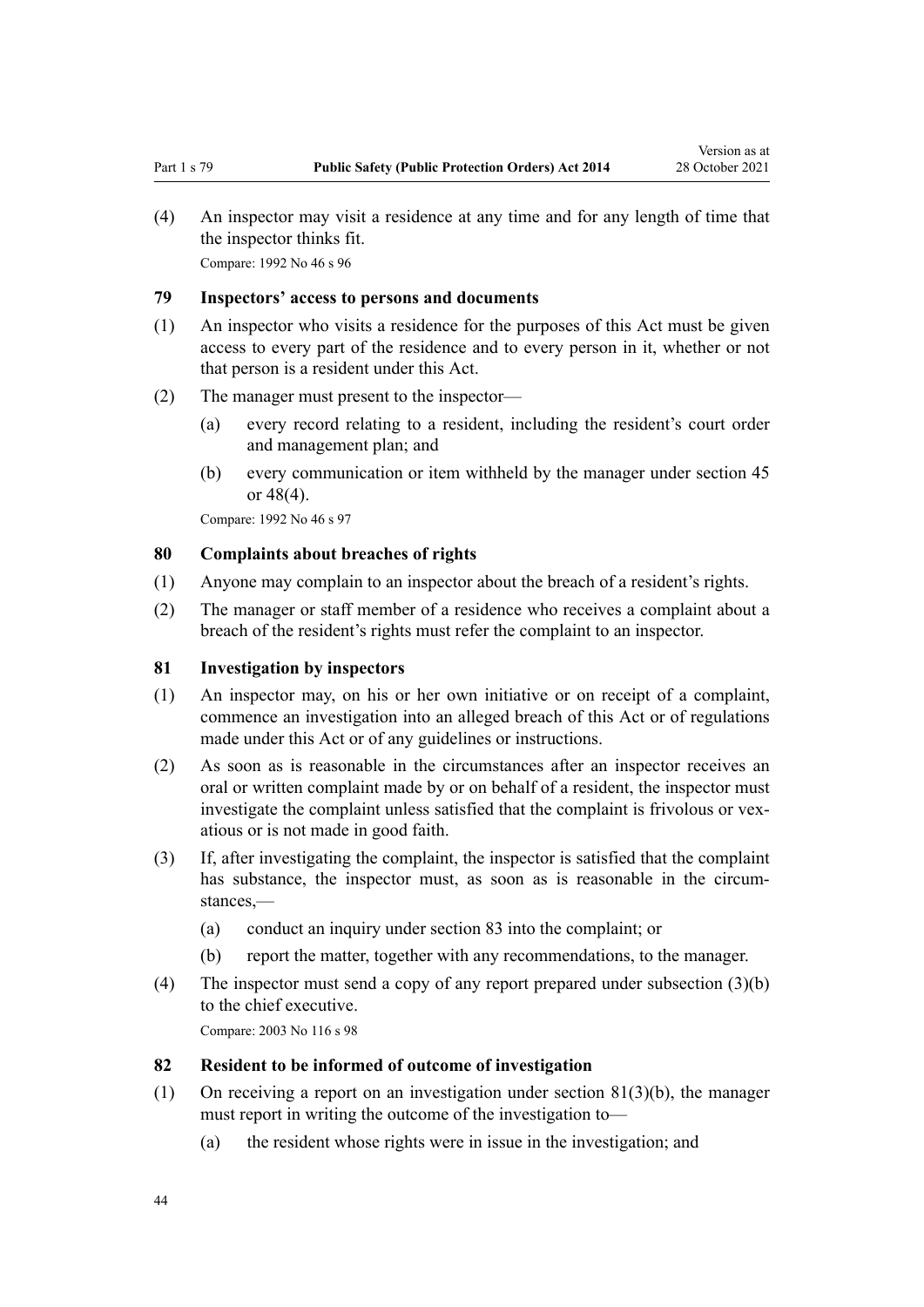- (b) any person who complained on behalf of the resident.
- (2) If the resident is not satisfied with the outcome of the complaint, he or she may request the chief executive to examine the complaint, and the chief executive must consider if further investigation is warranted.

Compare: 1992 No 46 [s 75](http://legislation.govt.nz/pdflink.aspx?id=DLM263473)

## **83 Inquiries by inspector**

<span id="page-44-0"></span>Version as at

- (1) Any inspector may inquire into an alleged breach of this Act or of regulations made under this Act or of any guidelines or instructions.
- (2) The chief executive may direct an inspector to conduct an inquiry under sub‐ section (1), and that inspector must comply with that direction as soon as is reasonable in the circumstances.
- (3) For the purpose of conducting an inquiry under this Act, an inspector has the same powers and authority to summon witnesses and receive evidence as are conferred on an inquiry by the [Inquiries Act 2013](http://legislation.govt.nz/pdflink.aspx?id=DLM1566100), and the provisions of that Act, except [section 28](#page-20-0) (which relates to costs), apply accordingly.
- (4) As soon as practicable after concluding an inquiry under this section, the inspector must send a full report of the inquiry to—
	- (a) the manager and to the chief executive; and
	- (b) if applicable, the resident whose rights were in issue in the investigation; and
	- (c) if applicable, any person who complained on behalf of the resident.

Compare: 1992 No 46 [s 95](http://legislation.govt.nz/pdflink.aspx?id=DLM263841)

## **84 Duty of manager to correct deficiencies**

On receiving a report under section  $81(3)(b)$  or  $83(4)(a)$ , the manager must take all steps reasonably necessary to correct every deficiency identified in the report.

Compare: 2003 No 116 [s 100](http://legislation.govt.nz/pdflink.aspx?id=DLM225937)

## Subpart 6—Prison detention orders

### **85 Order for detention in prison**

- (1) The court may, on the application of the chief executive, order that a person subject to a public protection order be detained in a prison instead of a residence.
- (2) The court may make an order under subsection (1) only if satisfied that—
	- (a) the person would, if detained or further detained in a residence, pose such an unacceptably high risk to himself or herself or to others, or to both, that the person cannot be safely managed in the residence; and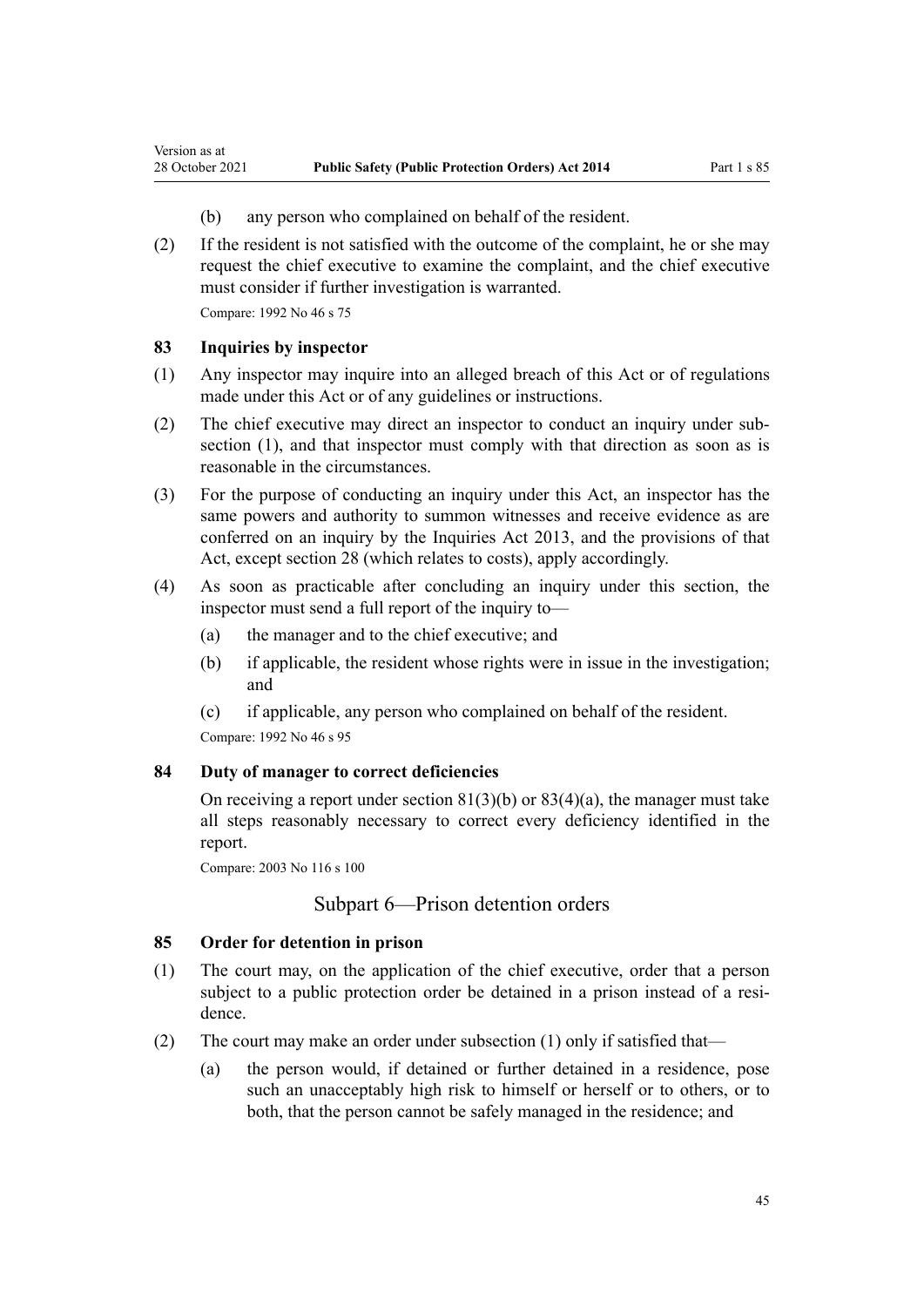- <span id="page-45-0"></span>(b) all less restrictive options for controlling the behaviour of the person have been considered and any appropriate options have been tried.
- (3) The court may make an order under subsection (1) against a person immedi‐ ately after making a public protection order against that person.
- (4) A prison detention order ceases to have effect if the person against whom it is made ceases to be subject to a public protection order.

### **86 Rights and obligations of person subject to prison detention order**

A person who is subject to a prison detention order, during the currency of that order,—

- (a) must be treated in the same way as a prisoner who is committed to prison solely because he or she is awaiting trial; and
- (b) has the rights and obligations of such a prisoner; and
- (c) has all the rights conferred on residents by this Act, to the extent that those rights are compatible with the provisions of the [Corrections Act](http://legislation.govt.nz/pdflink.aspx?id=DLM294848) [2004](http://legislation.govt.nz/pdflink.aspx?id=DLM294848) that apply to prisoners described in paragraph (a).

# *Review by review panel*

# **87 Review of prison detention orders by review panel**

- (1) During the currency of a prison detention order, the review panel must review the continuing justification of the order—
	- (a) within 1 month after the order is made; and
	- (b) then—
		- (i) within every succeeding 6 months after the most recent previous review of the order by the review panel; but
		- (ii) if an application (other than an application for leave) under section 88 or [89](#page-46-0) is pending before the court, within 6 months after the date on which the application is determined or withdrawn.
- (2) If the review panel considers that the person subject to the prison detention order is no longer eligible to have an order under [section 85](#page-44-0) imposed on him or her, the review panel may direct the chief executive to apply to the court for a review of the order under section 88.

# *Review by court*

### **88 Application by chief executive for review of prison detention order**

- (1) During the currency of a prison detention order, the chief executive must apply to the court for a review of the continuing justification of the order—
	- (a) within 1 year after the order is made; and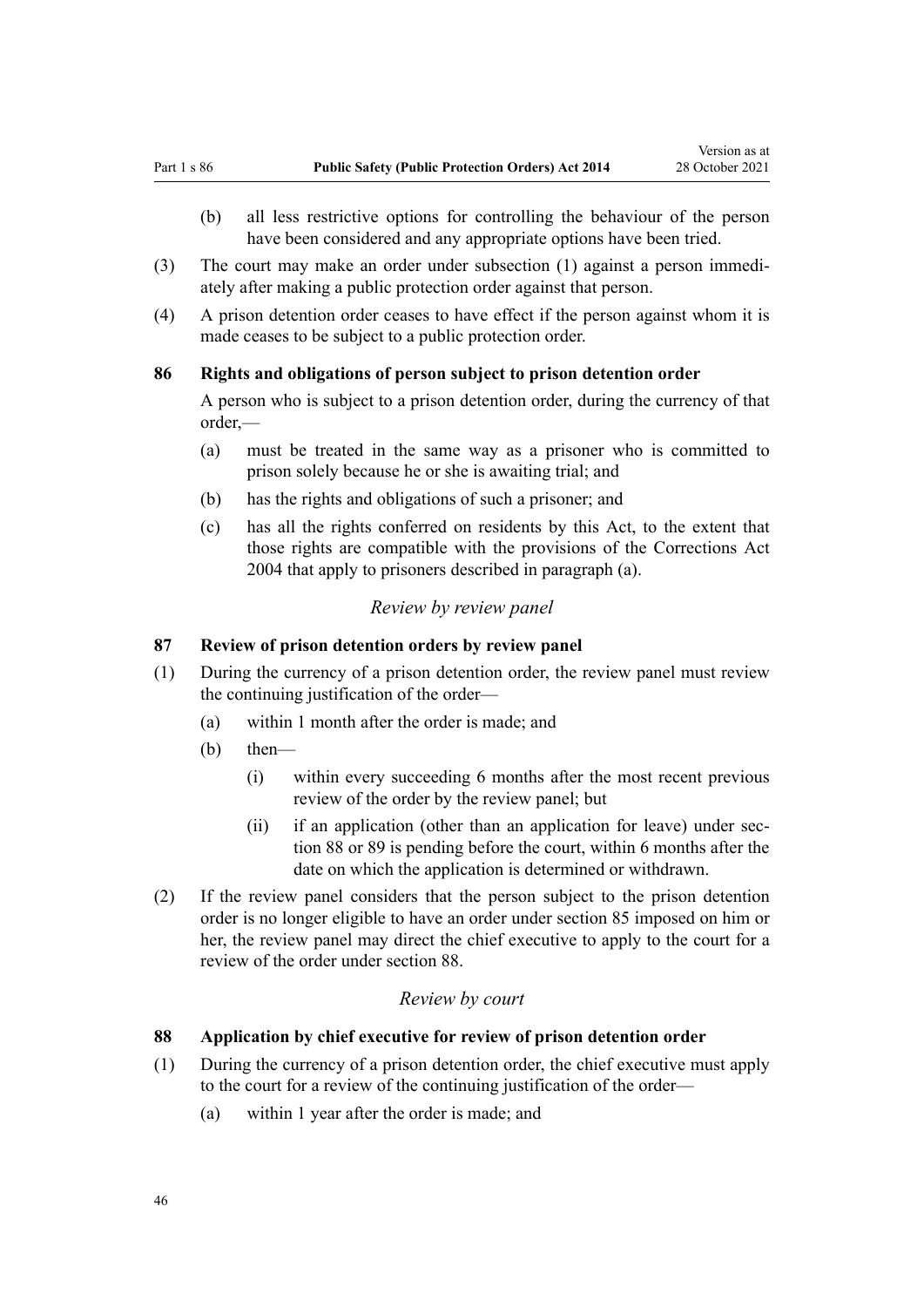- (b) then, after the first or any subsequent review, at intervals not exceeding 1 year after each previous review; and
- (c) whenever the review panel directs the chief executive to apply.
- (2) For the purpose of calculating any period specified in subsection (1), if the court grants leave for an application under section 89, the period is suspended until the application is determined or withdrawn.

## **89 Application for cancellation by person subject to prison detention order**

A person who is subject to a prison detention order may, with the leave of the court, apply to the court for the cancellation of the order.

# **90 Court must be provided with relevant reports on person subject to prison detention order**

On an application under [section 88](#page-45-0) or 89, the court must be provided with all reports provided to the review panel and may call for any further or supplementary reports by any person, including the chief executive, the manager of the prison in which the person subject to the prison detention order is detained, and any health assessor.

### **91 Cancellation of prison detention order**

The court may, on an application under [section 88](#page-45-0) or 89, cancel a prison detention order if satisfied that the person subject to the prison detention order is no longer eligible to have an order under [section 85](#page-44-0) imposed on him or her.

### **92 Consequence of cancellation of prison detention order**

Where, as a result of the cancellation under section 91, a person ceases to be subject to a prison detention order but continues to be subject to a public protection order, the person must be transferred from prison to a residence and then has the status, rights, and obligations of a resident under this Act.

Subpart 7—Protective supervision

# **92A Interpretation**

<span id="page-46-0"></span>Version as at

In this subpart, unless the context otherwise requires,—

### **bodily sample** means—

- (a) a sample of a person's blood, breath, hair, or urine; or
- (b) any other sample of a similar kind from the person

**drug or alcohol monitoring device** means a device, connected to a person's body, that is able to detect the presence in the person's body of 1 or more of the following:

- (a) a controlled drug used by the person:
- (b) a psychoactive substance used by the person: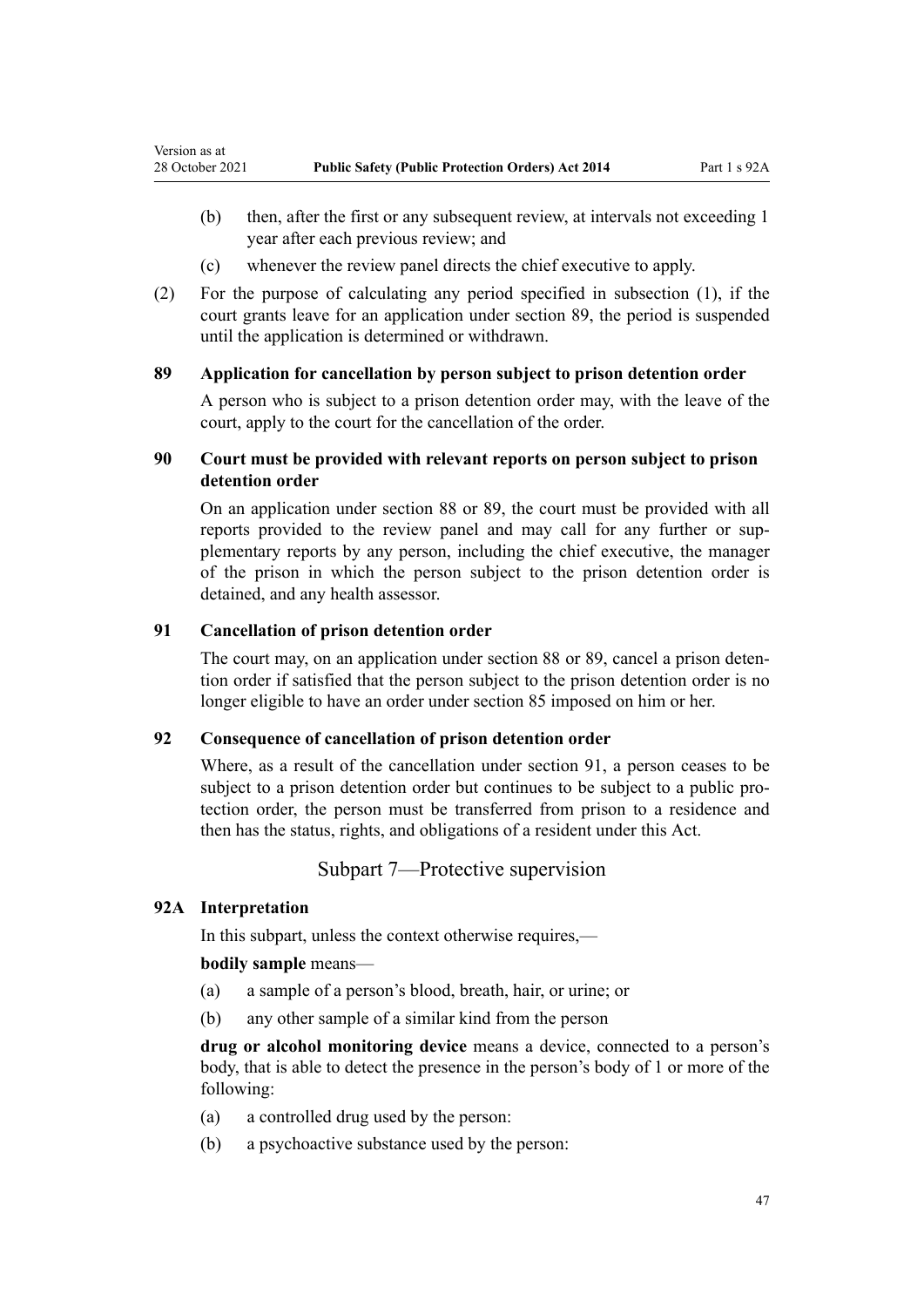<span id="page-47-0"></span>(c) alcohol consumed by the person

**drug or alcohol requirement** means a requirement imposed under [section 94](#page-48-0) on a person under a protective supervision order that prohibits the person from doing 1 or more of the following:

- (a) using a controlled drug (other than a medicine prescribed for the person under the [Medicines Act 1981](http://legislation.govt.nz/pdflink.aspx?id=DLM53789)):
- (b) using a psychoactive substance:
- (c) consuming alcohol

**medical laboratory technologist** means a health practitioner who is, or is deemed to be, registered with the Medical Sciences Council of New Zealand continued by section  $114(1)(a)$  of the Health Practitioners Competence Assurance Act 2003 as a practitioner of the profession of medical laboratory science

**medical officer** means—

- (a) a person acting in a hospital who, in the normal course of the person's duties, takes blood specimens; or
- (b) a nurse; or
- (c) a medical laboratory technologist

**nurse** means a health practitioner who is, or is deemed to be, registered with the Nursing Council of New Zealand continued by [section 114\(1\)\(a\)](http://legislation.govt.nz/pdflink.aspx?id=DLM204329) of the Health Practitioners Competence Assurance Act 2003 as a practitioner of the profession of nursing whose scope of practice permits the performance of general nursing functions

**testing** of a person for a controlled drug, a psychoactive substance, or alcohol includes, without limitation, the person's permitting the collection for analysis of a bodily sample

Section 92A: inserted, on 15 May 2017, by [section 5](http://legislation.govt.nz/pdflink.aspx?id=DLM7017319) of the Public Safety (Public Protection Orders) (Drug and Alcohol Testing) Amendment Act 2016 (2016 No 86).

### **93 Replacement of public protection order with protective supervision order**

- (1) Where, in the course of a proceeding under [section 16](#page-15-0) or [17](#page-16-0), the court makes a finding under [section 18\(4\)](#page-16-0) in respect of a person subject to a public protection order, the court must—
	- (a) cancel the public protection order; and
	- (b) impose a protective supervision order on the person.
- (2) Before the court makes the orders under subsection (1), the court must give each party an opportunity to make submissions on the requirements that should be included in the protective supervision order under [section 94](#page-48-0).
- (3) As soon as practicable after a protective supervision order is imposed on a per‐ son, the person must be released from detention in the residence or the prison, as the case may be.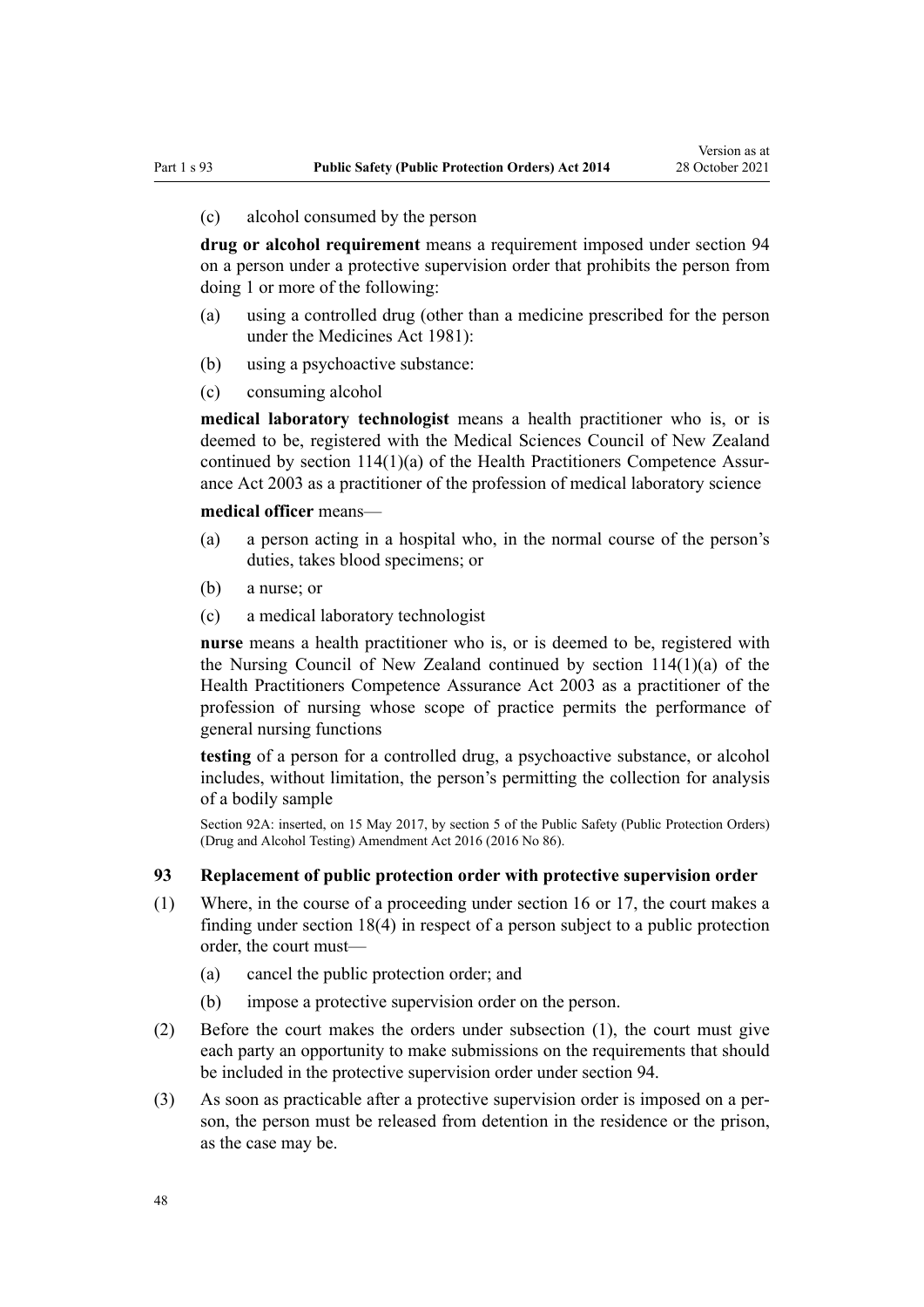(4) If the court imposes a protective supervision order on a person, the chief executive must notify every victim of the person of that order.

# **94 Requirements may be included in protective supervision order**

The court may include in any protective supervision order under [section 93](#page-47-0) any requirements that the court considers necessary to—

- (a) reduce the risk of reoffending by the person under protective supervision:
- (b) facilitate or promote the rehabilitation and reintegration into the commu‐ nity of the person under protective supervision:
- (c) provide for the reasonable concerns of victims (within the general sense of that term and not merely as defined in [section 3](#page-6-0)) of the person under protective supervision.

# **95 Notification of requirements**

<span id="page-48-0"></span>Version as at

Notice of any requirements imposed by the court on a person under a protective supervision order must be provided, in writing, to the following:

- (a) the person under protective supervision:
- (b) the chief executive:
- (c) the Police.

Compare: 2002 No 10 [s 107K\(8\)](http://legislation.govt.nz/pdflink.aspx?id=DLM139638)

# *Drug or alcohol requirements*

Heading: inserted, on 15 May 2017, by [section 6](http://legislation.govt.nz/pdflink.aspx?id=DLM7017335) of the Public Safety (Public Protection Orders) (Drug and Alcohol Testing) Amendment Act 2016 (2016 No 86).

## **95A Imposition, and effect, of drug or alcohol requirement**

- (1) This section applies if a court imposes a drug or alcohol requirement on a per‐ son subject to a protective supervision order.
- (2) The court cannot direct, indicate, or require that the person subject to the order undergo or submit to drug or alcohol testing or continuous monitoring, but the requirement means that the person must comply with all directions arising from an authorised person giving the person notice under [section 95B\(2\)](#page-49-0).
- (3) The court must advise the person that the person must do any 1 or more of the following things if directed to do so by notice given by an authorised person under [section 95B\(2\)](#page-49-0):
	- (a) undergo testing for a controlled drug, a psychoactive substance, or alcohol:
	- (b) submit to continuous monitoring of the person's compliance with the drug or alcohol requirement through a drug or alcohol monitoring device connected to the person's body: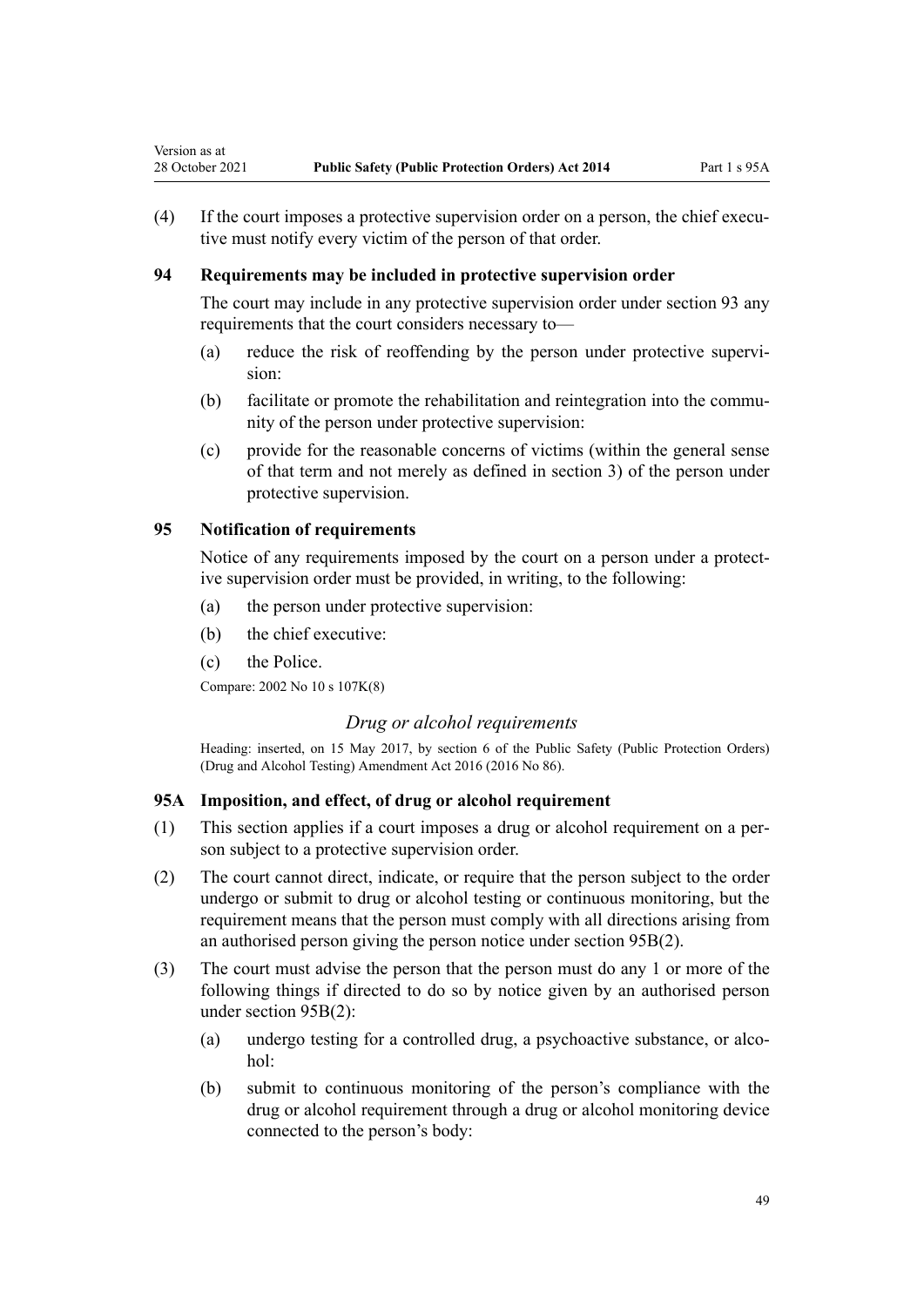<span id="page-49-0"></span>(c) contact an automated system, and undergo testing for a controlled drug, a psychoactive substance, or alcohol if required by a response notice given by the automated system.

Section 95A: inserted, on 15 May 2017, by [section 6](http://legislation.govt.nz/pdflink.aspx?id=DLM7017335) of the Public Safety (Public Protection Orders) (Drug and Alcohol Testing) Amendment Act 2016 (2016 No 86).

# **95B Person with drug or alcohol requirement may be directed to undergo testing or submit to continuous monitoring**

- (1) This section applies to a person who is subject to a protective supervision order with a drug or alcohol requirement.
- (2) An authorised person may, by notice given to a person to whom this section applies, direct the person to do any 1 or more of the following:
	- (a) undergo testing for a controlled drug, a psychoactive substance, or alcohol using a testing procedure prescribed in rules made under [section](#page-56-0) [103C\(a\):](#page-56-0)
	- (b) submit, during a reasonable period specified in the notice, to continuous monitoring of the person's compliance with the drug or alcohol requirement through a drug or alcohol monitoring device of a type prescribed in rules made under [section 103C\(d\)](#page-56-0):
	- (c) contact, in 1 or more specified reasonably practicable ways, during 1 or more specified periods on specified days, a specified automated system and, if required by a response notice given by the automated system, undergo testing for a controlled drug, a psychoactive substance, or alcohol, using a specified testing procedure prescribed in rules made under [section 103C\(a\)](#page-56-0).
- (3) An authorised person exercising that person's discretion under subsection (2)—
	- (a) must comply with any rules made under [section 103C](#page-56-0); and
	- (b) may—
		- (i) select a person to do what is specified in subsection  $(2)(a)$ ,  $(b)$ , or (c) in any manner (including randomly); and
		- (ii) make a determination in respect of the person with or without evidence that the person has breached the condition; and
	- (c) must, if directing the person to do what is specified in subsection  $(2)(a)$ or (c), determine the prescribed testing procedure to be used for the test‐ ing the person is directed to do under subsection  $(2)(a)$ , or required if the person is selected to undergo testing by an automated system that the person is directed to contact under subsection (2)(c).
- (4) A notice given to a person under subsection  $(2)(b)$  may include a direction that the person comply with instructions specified in the notice that are reasonably necessary for the effective administration of the continuous monitoring (for example, an instruction to charge the monitoring device regularly or protect it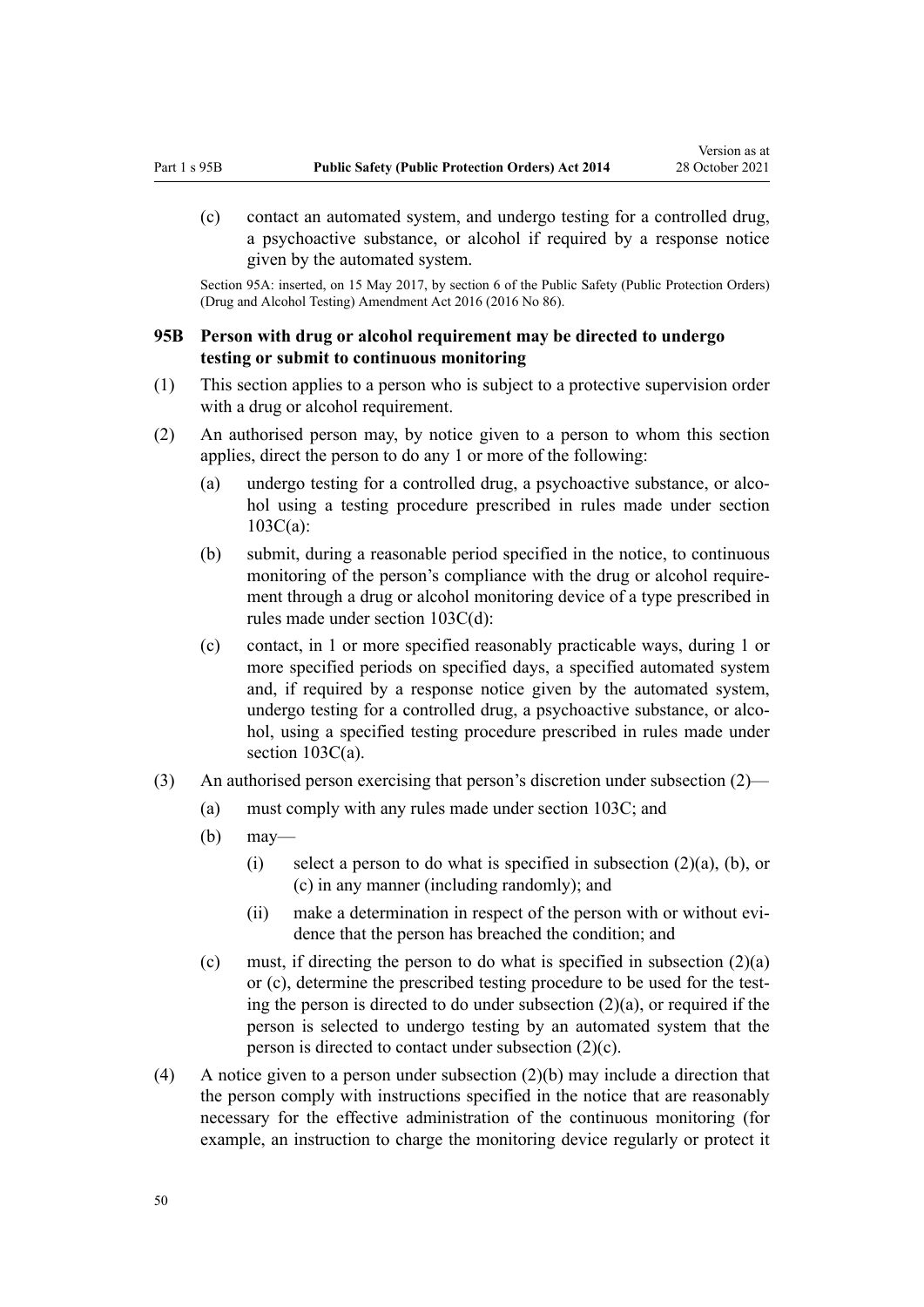<span id="page-50-0"></span>from events, such as submersion in water, that may damage it or interfere with its functioning).

- (5) An automated system specified in a notice given under subsection  $(2)(c)$  must include an automated selection method that determines, in any manner consistent with rules made under [section 103C\(b\)](#page-56-0) (including randomly), whether the person is required to undergo testing.
- (6) Only a medical practitioner or medical officer may collect a blood sample from a person under this section.
- (7) In this section and in sections 95C to 95E and [103A](#page-54-0), **authorised person** means a person who is—
	- (a) a constable; or
	- (b) an employee of the department authorised by the chief executive to direct persons to whom this section applies to undergo testing or monitoring.

Section 95B: inserted, on 15 May 2017, by [section 6](http://legislation.govt.nz/pdflink.aspx?id=DLM7017335) of the Public Safety (Public Protection Orders) (Drug and Alcohol Testing) Amendment Act 2016 (2016 No 86).

# **95C How notice of direction to undergo testing or to submit to continuous monitoring may be given**

- (1) An authorised person may give a person to whom [section 95B](#page-49-0) applies a notice under section 95B(2) in any of the following ways:
	- (a) by giving the notice personally and in writing to the person:
	- (b) by giving the notice personally and orally to the person, then, unless the notice directs the person only to undergo breath screening, as soon as practicable recording it in writing and giving a copy to the person:
	- (c) if the notice is given under section  $95B(2)(a)$ , by giving the notice to the person by telephone or other means of electronic communication (as defined in [section 209](http://legislation.govt.nz/pdflink.aspx?id=DLM6844433) of the Contract and Commercial Law Act 2017), then as soon as practicable recording it in writing (if it is not already in writing) and giving a copy to the person.
- (2) An automated system must, in response to a person contacting it as directed by a notice given under [section 95B\(2\)\(c\)](#page-49-0) and subsection (1), give the person a spoken or written response notice specifying whether the person is required to undergo testing.
- (3) A notice given by an authorised person under subsection  $(1)(c)$ , or a response notice that is given by an automated system under subsection (2) and that requires a person to undergo testing, must specify the name and location of a testing facility to which the person is required to report to undergo testing, and the time or times when the person is required to report, under [section 95D](#page-51-0).

Section 95C: inserted, on 15 May 2017, by [section 6](http://legislation.govt.nz/pdflink.aspx?id=DLM7017335) of the Public Safety (Public Protection Orders) (Drug and Alcohol Testing) Amendment Act 2016 (2016 No 86).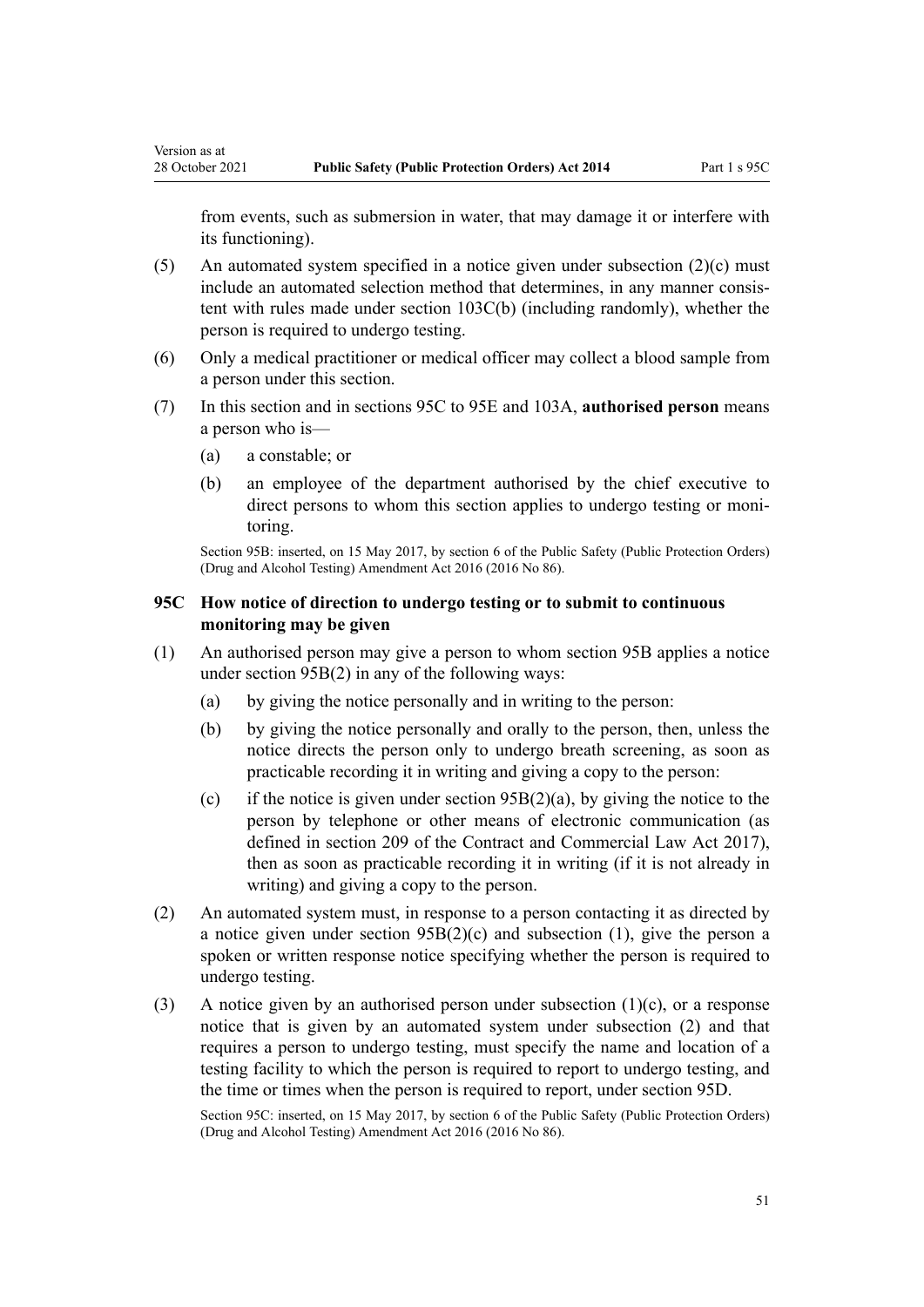### <span id="page-51-0"></span>**95D Where prescribed testing procedure may be carried out**

- (1) An authorised person may require a person to whom [section 95B](#page-49-0) applies to undergo testing at the place where the person is given notice under section 95B(2) personally by the authorised person.
- (2) Subsection (1) applies even if the place where the person is given notice per‐ sonally by the authorised person is—
	- (a) a public place (as defined in [section 2\(1\)](http://legislation.govt.nz/pdflink.aspx?id=DLM53353) of the Summary Offences Act 1981); or
	- (b) a place that is wholly or partly outside a dwelling house, or any other building, at the person's residential address.
- (3) However, a person cannot be required to undergo a prescribed testing proced‐ ure in a place specified in subsection  $(2)(a)$  or (b) if the testing procedure involves the collection of blood or urine.
- (4) A person given notice personally (in writing or orally) by the authorised person may be required by the authorised person, if subsection (3) applies or if it is not reasonably practicable to require the person to undergo testing at the place where the person is given notice, to accompany the authorised person to any other place where it is likely that it will be reasonably practicable for the per‐ son to undergo testing.
- (5) A person given a notice under section  $95C(1)(c)$  or (2) that requires the person to undergo testing is required to report to the testing facility whose name and location are specified in the notice, at the time or times specified, to undergo testing.

Section 95D: inserted, on 15 May 2017, by [section 6](http://legislation.govt.nz/pdflink.aspx?id=DLM7017335) of the Public Safety (Public Protection Orders) (Drug and Alcohol Testing) Amendment Act 2016 (2016 No 86).

## **95E Information obtained from drug and alcohol testing or monitoring**

- (1) Information obtained following a direction under section  $95B(2)$  (from a prescribed testing procedure or a drug or alcohol monitoring device) about a person subject to a protected supervision order with a drug or alcohol requirement—
	- (a) may be used for all or any of the following purposes:
		- (i) verifying compliance by the person with the drug or alcohol requirement:
		- (ii) detecting non-compliance by the person with the drug or alcohol requirement, and providing evidence of that non-compliance:
		- (iii) verifying that the person has not tampered or otherwise interfered with a drug or alcohol monitoring device:
		- (iv) any purpose for which the person has requested to use the infor‐ mation or consented to its use; and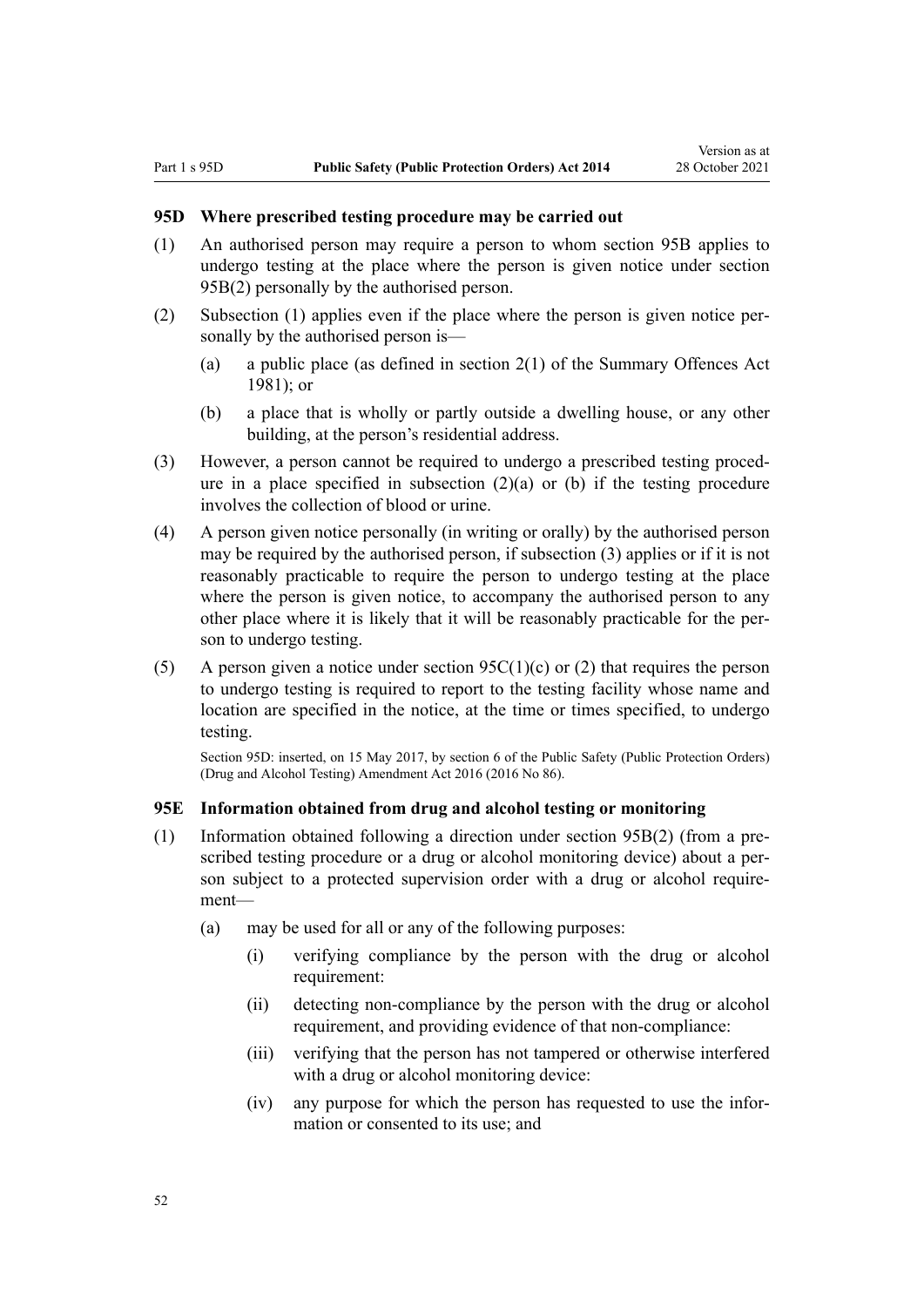- (b) must not, except at the request or with the consent of the person, be used—
	- (i) as evidence that the person committed an offence, other than an offence against [section 103](#page-54-0), [103A,](#page-54-0) or [103B;](#page-55-0) or
	- (ii) for any other purpose not listed in paragraph (a).
- (2) A court may, in the absence of evidence that is available to the court and that is to the contrary effect, presume that any information that an authorised person has certified in writing was obtained from a prescribed testing procedure or a drug or alcohol monitoring device—
	- (a) is accurate; and

<span id="page-52-0"></span>Version as at

(b) was obtained in the manner required by [sections 95B to 95D.](#page-49-0)

Section 95E: inserted, on 15 May 2017, by [section 6](http://legislation.govt.nz/pdflink.aspx?id=DLM7017335) of the Public Safety (Public Protection Orders) (Drug and Alcohol Testing) Amendment Act 2016 (2016 No 86).

### *Variation of requirements*

Heading: inserted, on 15 May 2017, by [section 6](http://legislation.govt.nz/pdflink.aspx?id=DLM7017335) of the Public Safety (Public Protection Orders) (Drug and Alcohol Testing) Amendment Act 2016 (2016 No 86).

### **96 Court may vary requirements of protective supervision order**

- (1) The chief executive or the person subject to a protective supervision order may apply to the court at any time for a variation or the discharge of a requirement of a protective supervision order.
- (2) On a review under [section 99](#page-53-0) or on an application under subsection (1), the court may vary or discharge any requirement forming part of the order.

# **97 Review panel may modify requirements to render them less restrictive**

The review panel may, on an application by the chief executive or the person subject to a protective supervision order, modify a requirement of a protective supervision order, but only if the review panel is satisfied that the modification will render the requirement less restrictive.

### **98 Notification of changes**

If the requirements of a protective supervision order are varied or discharged, the chief executive must give notice of the variation or discharge to—

- (a) the person subject to the protective supervision order:
- (b) the probation officer involved:
- (c) the Police.

Compare: 2002 No 10 [s 107O\(1\)](http://legislation.govt.nz/pdflink.aspx?id=DLM139648)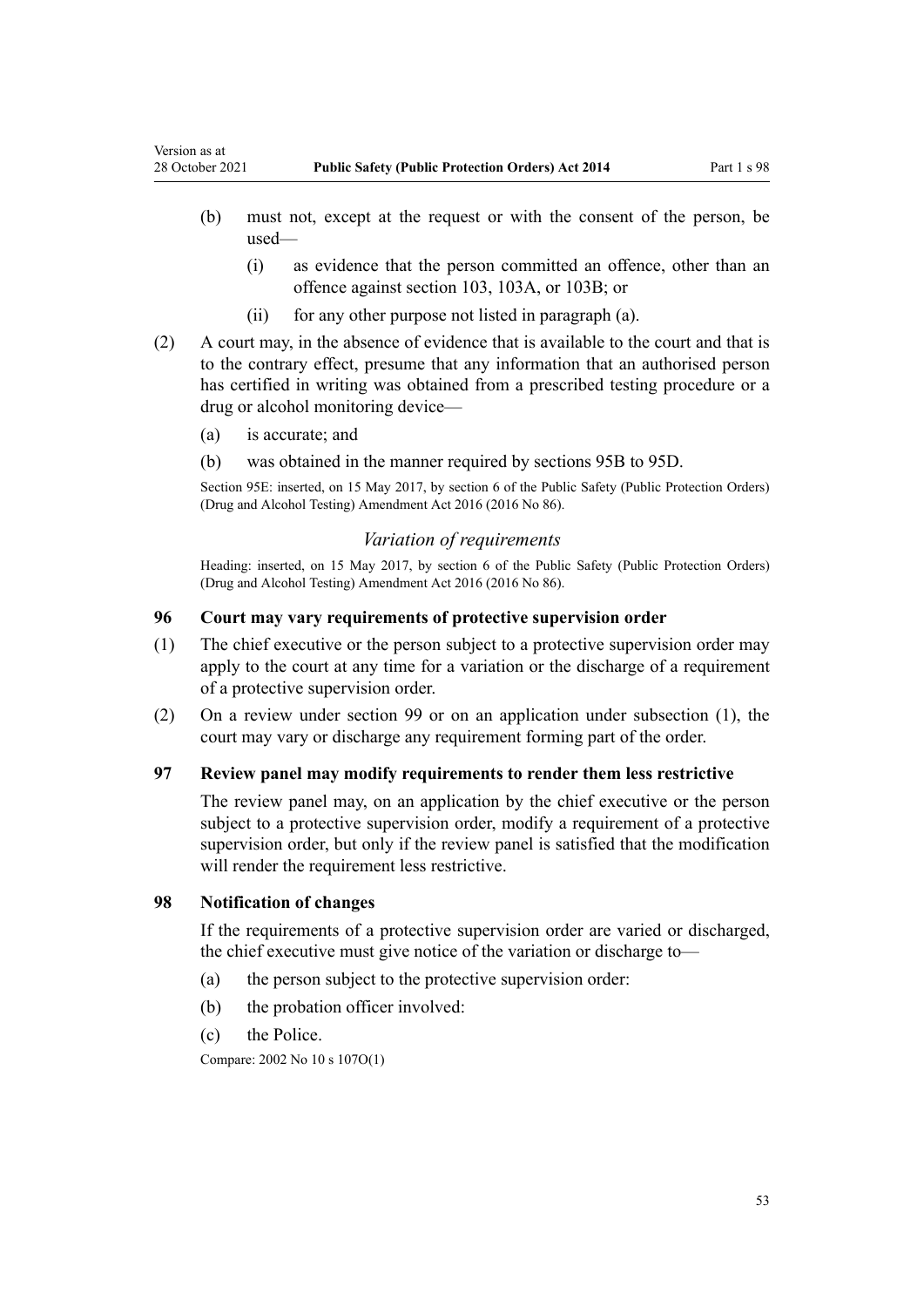#### *Review of order*

<span id="page-53-0"></span>Heading: inserted, on 15 May 2017, by [section 7](http://legislation.govt.nz/pdflink.aspx?id=DLM7017344) of the Public Safety (Public Protection Orders) (Drug and Alcohol Testing) Amendment Act 2016 (2016 No 86).

### **99 Application by chief executive for review of protective supervision order**

- (1) The chief executive must apply to the court for a review of a protective super‐ vision order—
	- (a) within 5 years after the order is made; and
	- (b) then, within 5 years after the first review; and
	- (c) then, at intervals of not more than 10 years.
- (2) The chief executive may apply at any time for a review of the protective super‐ vision order.
- (3) As soon as practicable after an application is made under this section, the chief executive must advise every victim of the person subject to the public protection order that the application has been made.

### **100 Application for review by person subject to protective supervision order**

- (1) A person who is subject to a protective supervision order may, with the leave of the court, apply to the court for a review of the order.
- (2) As soon as practicable after an application is made under this section, the chief executive must advise every victim of the person subject to the protective supervision order that the application has been made.

#### **101 Review of protective supervision order**

- (1) On a review of a protective supervision order, the court must be provided by the chief executive with current reports on the person subject to the order.
- (2) On a review, the court must consider the continuing appropriateness of the requirements included in the protective supervision order and, where the court has jurisdiction under section 102, whether the order should be cancelled.

# **102 Cancellation of protective supervision order**

- (1) On a review or on an application made for the purpose by the chief executive or the person who is subject to a protective supervision order, the court may cancel the order if, during a period of 5 years in which the person has been subject to the order, the person has neither—
	- (a) committed any serious sexual or violent offences; nor
	- (b) breached any requirements included in the order.
- (2) If a protective supervision order is cancelled, the chief executive must give notice of the cancellation to—
	- (a) the person under protective supervision:
	- (b) the probation officer involved: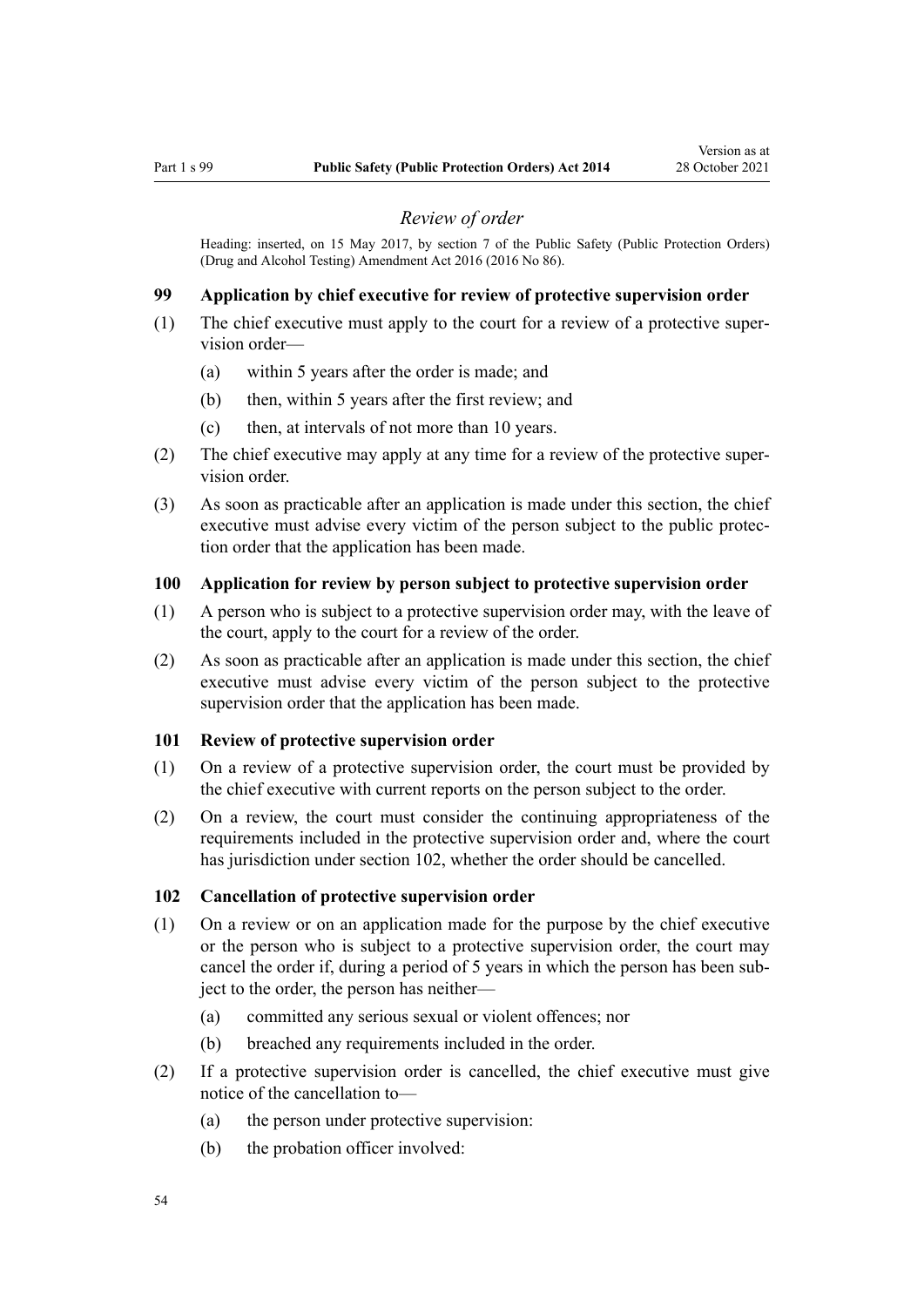- <span id="page-54-0"></span>(c) the Police:
- (d) every victim of the person formerly subject to protective supervision; but the chief executive may withhold notice of a particular matter if disclos‐ ure of the matter would unduly interfere with the privacy of any other person (other than the person formerly subject to protective supervision).

### *Offences*

Heading: inserted, on 15 May 2017, by [section 8](http://legislation.govt.nz/pdflink.aspx?id=DLM7017346) of the Public Safety (Public Protection Orders) (Drug and Alcohol Testing) Amendment Act 2016 (2016 No 86).

#### **103 Offence to breach protective supervision order**

A person who is subject to a protective supervision order and who breaches, without reasonable excuse, any requirements included in that order is liable on conviction to imprisonment for a term not exceeding 2 years.

#### **103A Offences related to drug or alcohol requirements**

- (1) A person who is subject to a protective supervision order with a drug or alcohol requirement commits an offence if the person—
	- (a) refuses or fails, without reasonable excuse,—
		- (i) to undergo a testing procedure when directed to do so under sec[tion 95B\(2\)\(a\)](#page-49-0) and [95D](#page-51-0); or
		- (ii) to submit to continuous monitoring when directed to do so under section  $95B(2)(b)$ ; or
		- (iii) to accompany an authorised person, when required to do so under [section 95D\(4\)](#page-51-0), to a place where it is likely that it will be reasonably practicable for the person subject to the order to undergo test‐ ing; or
		- (iv) to contact a specified automated system when directed to do so under [section 95B\(2\)\(c\)](#page-49-0); or
		- $(v)$  to report, at any time or times when required to do so under sec[tion 95D\(5\)](#page-51-0), to a specified testing facility to undergo testing; or
		- (vi) to undergo a testing procedure when required to do so under sec[tions 95B\(2\)\(c\)](#page-49-0) and [95D;](#page-51-0) or
	- (b) does anything with the intention of diluting or contaminating a bodily sample required under section  $95B(2)(a)$  or (c) for the purposes of a prescribed testing procedure; or
	- (c) tampers with a drug or alcohol monitoring device required under [section](#page-49-0)  $95B(2)(b)$  or does anything with the intention of interfering with the functioning of that device.
- (2) A person who commits an offence against this section is liable on conviction to imprisonment for a term not exceeding 2 years.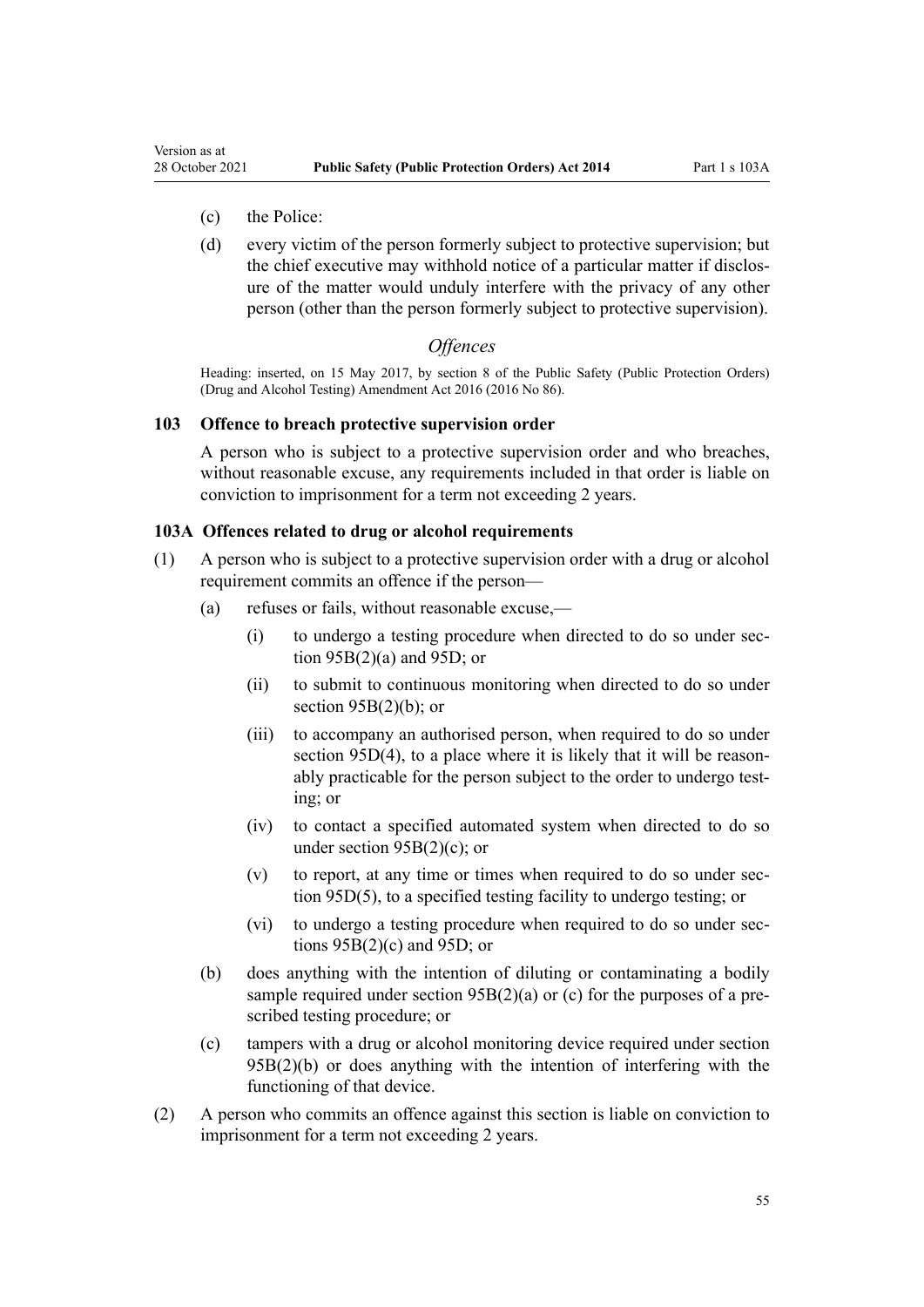<span id="page-55-0"></span>Section 103A: inserted, on 15 May 2017, by [section 9](http://legislation.govt.nz/pdflink.aspx?id=DLM7017348) of the Public Safety (Public Protection Orders) (Drug and Alcohol Testing) Amendment Act 2016 (2016 No 86).

### **103B Offence to refuse authorised person entry to residential address**

- (1) This section applies to a person who is—
	- (a) subject to a protective supervision order with a drug or alcohol require‐ ment; and
	- (b) directed, under section  $95B(2)(b)$ , to submit to continuous monitoring of the person's compliance with the requirement.
- (2) A person to whom this section applies commits an offence if the person refuses or fails, without reasonable excuse, to allow an authorised person to enter the person's residential address for all or any of the following purposes:
	- (a) attaching a drug or alcohol monitoring device to, or removing the device from, the person:
	- (b) servicing or inspecting the device:
	- (c) installing, removing, servicing, or inspecting any equipment necessary for the operation of the device.
- (3) A person who commits an offence against this section is liable on conviction to imprisonment for a term not exceeding 3 months or to a fine not exceeding \$5,000.
- (4) In subsection (2), **authorised person** means any of the following:
	- (a) an authorised person (as defined in [section 95B\(7\)](#page-49-0)) who has produced evidence of that person's identity to the person to whom this section applies:
	- (b) a person accompanying a person described in paragraph (a):
	- (c) a person who—
		- (i) has produced evidence of that person's identity to the person to whom this section applies; and
		- (ii) is authorised in writing by an authorised person (as defined in sec[tion 95B\(7\)\)](#page-49-0) to enter the residential address of the person to whom this section applies for all or any of the following purposes:
			- (A) attaching a drug or alcohol monitoring device to, or removing the device from, the person:
			- (B) servicing or inspecting the device:
			- (C) installing, removing, servicing, or inspecting any equip‐ ment necessary for the operation of the device; and
		- (iii) has produced that written authority to the person to whom this section applies.

Section 103B: inserted, on 15 May 2017, by [section 9](http://legislation.govt.nz/pdflink.aspx?id=DLM7017348) of the Public Safety (Public Protection Orders) (Drug and Alcohol Testing) Amendment Act 2016 (2016 No 86).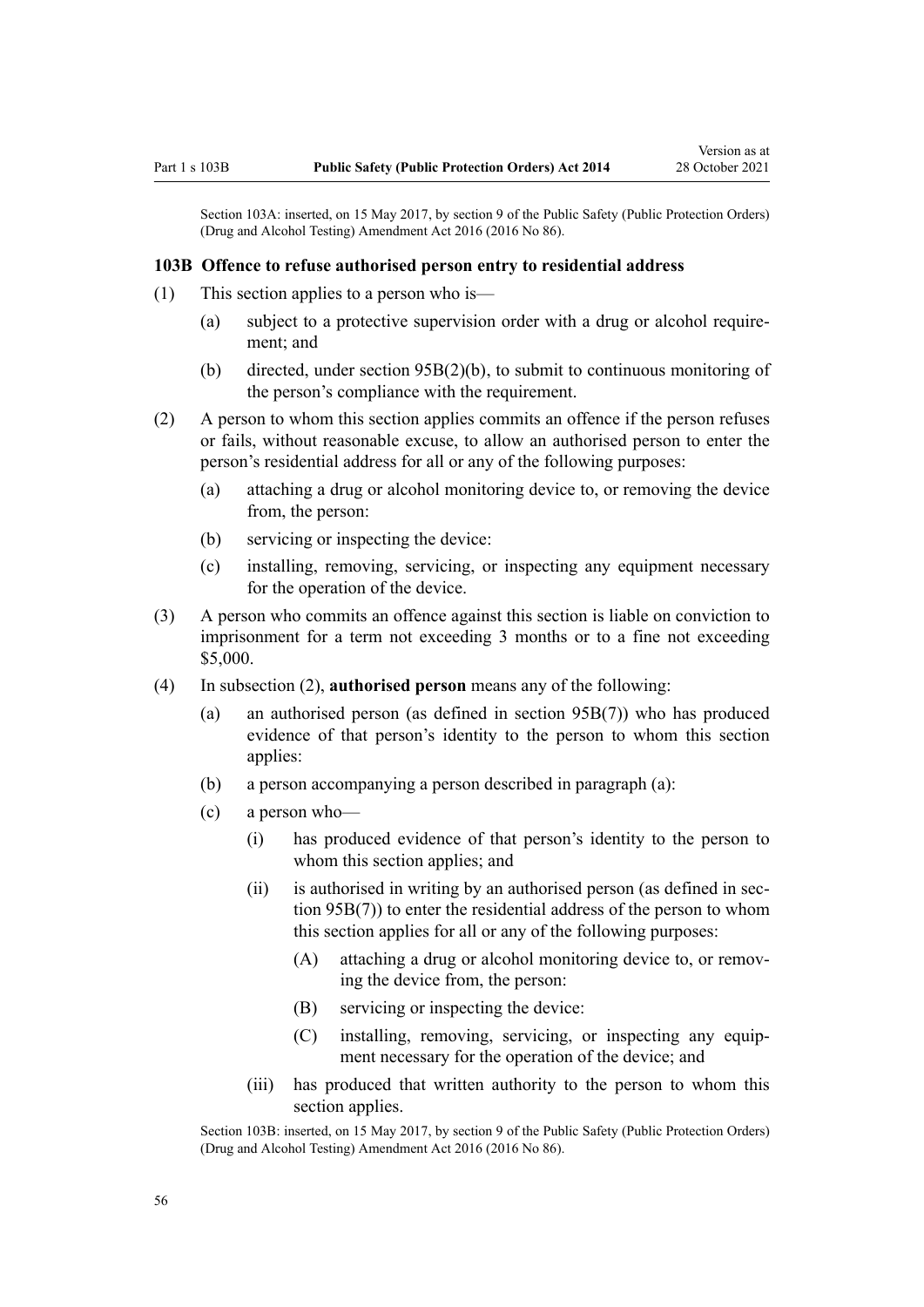#### *Rules*

<span id="page-56-0"></span>Heading: inserted, on 15 May 2017, by [section 9](http://legislation.govt.nz/pdflink.aspx?id=DLM7017348) of the Public Safety (Public Protection Orders) (Drug and Alcohol Testing) Amendment Act 2016 (2016 No 86).

## **103C Rules about testing and monitoring of persons with drug or alcohol requirements**

- (1) The chief executive may make rules for all or any of the following purposes:
	- (a) prescribing, for the purposes of section  $95B(2)(a)$  and (c), 1 or more types of testing procedure that a person to whom section 95B applies may be directed to undergo:
	- (b) specifying how often each of the prescribed testing procedures may be carried out:
	- (c) prohibiting authorised persons from directing a person to whom [section](#page-49-0) [95B](#page-49-0) applies to undergo certain testing procedures if other less intrusive testing procedures are available and are sufficient in the circumstances:
	- (d) prescribing, for the purposes of [section 95B\(2\)\(b\),](#page-49-0) 1 or more types of drug or alcohol monitoring device that may be connected to a person to whom section 95B applies:
	- (e) specifying restrictions as to how often, and for how long,—
		- (i) continuous monitoring may be carried out:
		- (ii) a person may be required to contact an automated system:
	- (f) prescribing, for any 1 or more of the following, minimum levels that must be present in a bodily sample collected from a person in order for the sample to be used as evidence that the person has breached a drug or alcohol requirement:
		- (i) controlled drugs:
		- (ii) psychoactive substances:
		- (iii) alcohol.
- (2) Rules under this section are secondary legislation (*see* [Part 3](http://legislation.govt.nz/pdflink.aspx?id=DLM7298343) of the Legislation Act 2019 for publication requirements).

| Legislation Act 2019 requirements for secondary legislation made under this section |                                                                                                                                                                   |                                      |  |  |
|-------------------------------------------------------------------------------------|-------------------------------------------------------------------------------------------------------------------------------------------------------------------|--------------------------------------|--|--|
| <b>Publication</b>                                                                  | The maker must:                                                                                                                                                   | LA19 ss 73, 74(1)(a),<br>Sch 1 cl 14 |  |  |
|                                                                                     | • publish it in the <i>Gazette</i>                                                                                                                                |                                      |  |  |
|                                                                                     | • publish it on an Internet site that is maintained by or on<br>behalf of the department and that is, so far as practicable,<br>publicly available free of charge |                                      |  |  |
|                                                                                     | • make it available for inspection free of charge                                                                                                                 |                                      |  |  |
|                                                                                     | • make it available for sale at a reasonable price                                                                                                                |                                      |  |  |
| <b>Presentation</b>                                                                 | The Minister must present it to the House of<br>Representatives                                                                                                   | LA19 s 114. Sch 1<br>cl $32(1)(a)$   |  |  |
| <b>Disallowance</b><br>This note is not part of the Act.                            | It may be disallowed by the House of Representatives                                                                                                              | LA19 ss 115, 116                     |  |  |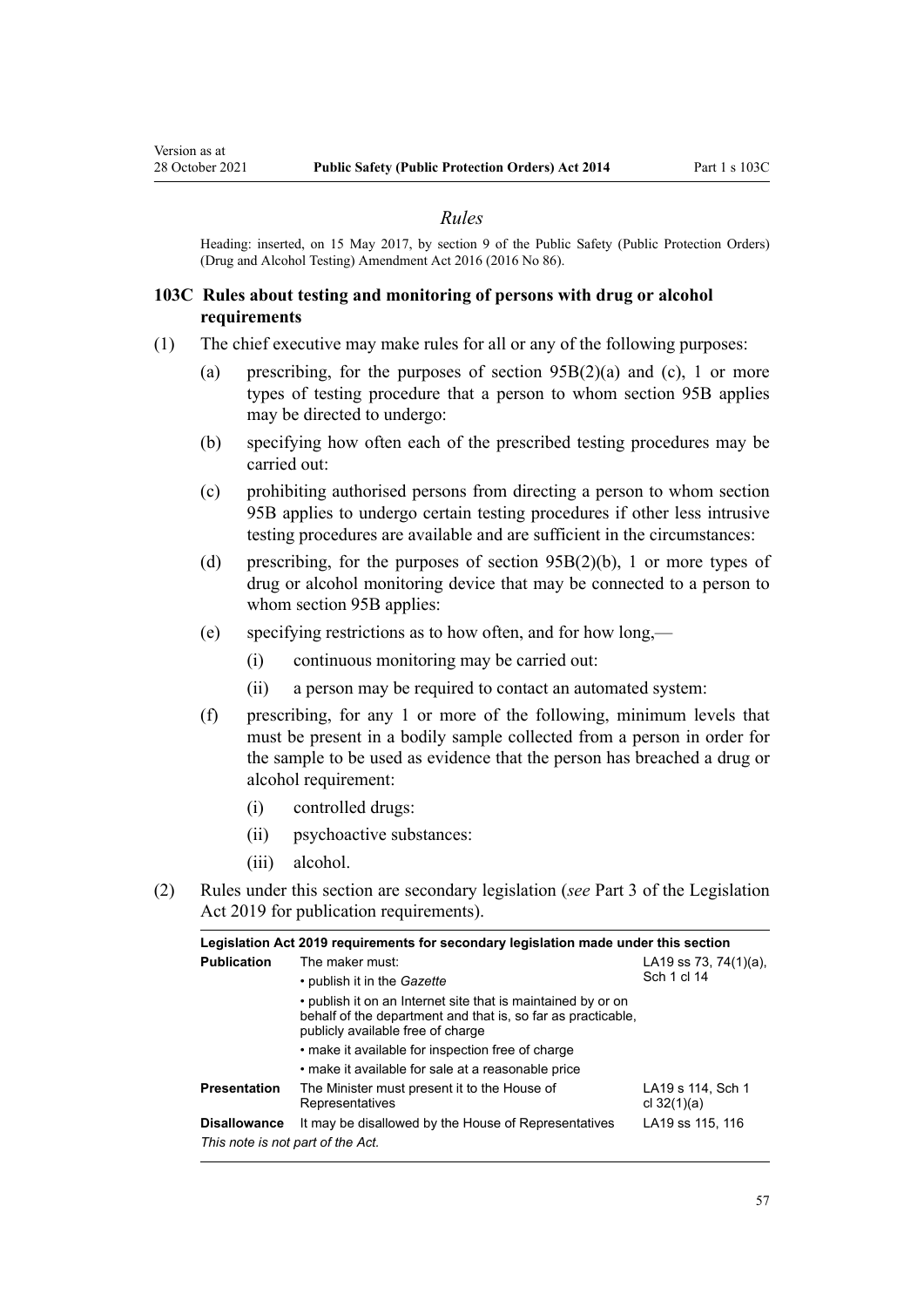Section 103C: inserted, on 15 May 2017, by [section 9](http://legislation.govt.nz/pdflink.aspx?id=DLM7017348) of the Public Safety (Public Protection Orders) (Drug and Alcohol Testing) Amendment Act 2016 (2016 No 86).

Section 103C(1): amended, on 28 October 2021, by [section 3](http://legislation.govt.nz/pdflink.aspx?id=LMS268932) of the Secondary Legislation Act 2021 (2021 No 7).

Section 103C(2): inserted, on 28 October 2021, by [section 3](http://legislation.govt.nz/pdflink.aspx?id=LMS268932) of the Secondary Legislation Act 2021 (2021 No 7).

### **103D Further provisions concerning rules made under section 103C**

- (1) Rules made under [section 103C\(a\)](#page-56-0) may, without limitation, prescribe testing procedures that do all or any of the following:
	- (a) include, as part of the procedure, either or both of the following:
		- (i) breath screening:
		- (ii) the collection and analysis of a bodily sample:
	- (b) require a person to be supervised by another person of the same sex during the collection of a bodily sample required for testing:
	- (c) provide for a person to elect, if the person meets in advance all actual and reasonable costs, to have part of a bodily sample (or 1 bodily sample from a set of samples collected at the same time) independently tested in a manner prescribed in the rules.
- (2) The chief executive may make rules under [section 103C](#page-56-0) only if satisfied that the rules—
	- (a) prescribe testing procedures that are no more intrusive than is reasonably necessary to ensure compliance with a drug or alcohol requirement; and
	- (b) allow for persons with drug or alcohol requirements to be tested no more often than is reasonably necessary to ensure compliance with the requirement; and
	- (c) ensure that persons liable to testing and monitoring are afforded as much privacy and dignity as is reasonably practicable.

### (3) Subsection  $(1)(b)$  overrides subsection  $(2)(c)$ .

Section 103D: inserted, on 15 May 2017, by [section 9](http://legislation.govt.nz/pdflink.aspx?id=DLM7017348) of the Public Safety (Public Protection Orders) (Drug and Alcohol Testing) Amendment Act 2016 (2016 No 86).

### **103E Availability of rules made under section 103C and status under Legislation Act 2012**

*[Repealed]*

Section 103E: repealed, on 28 October 2021, by [section 3](http://legislation.govt.nz/pdflink.aspx?id=LMS268932) of the Secondary Legislation Act 2021 (2021 No 7).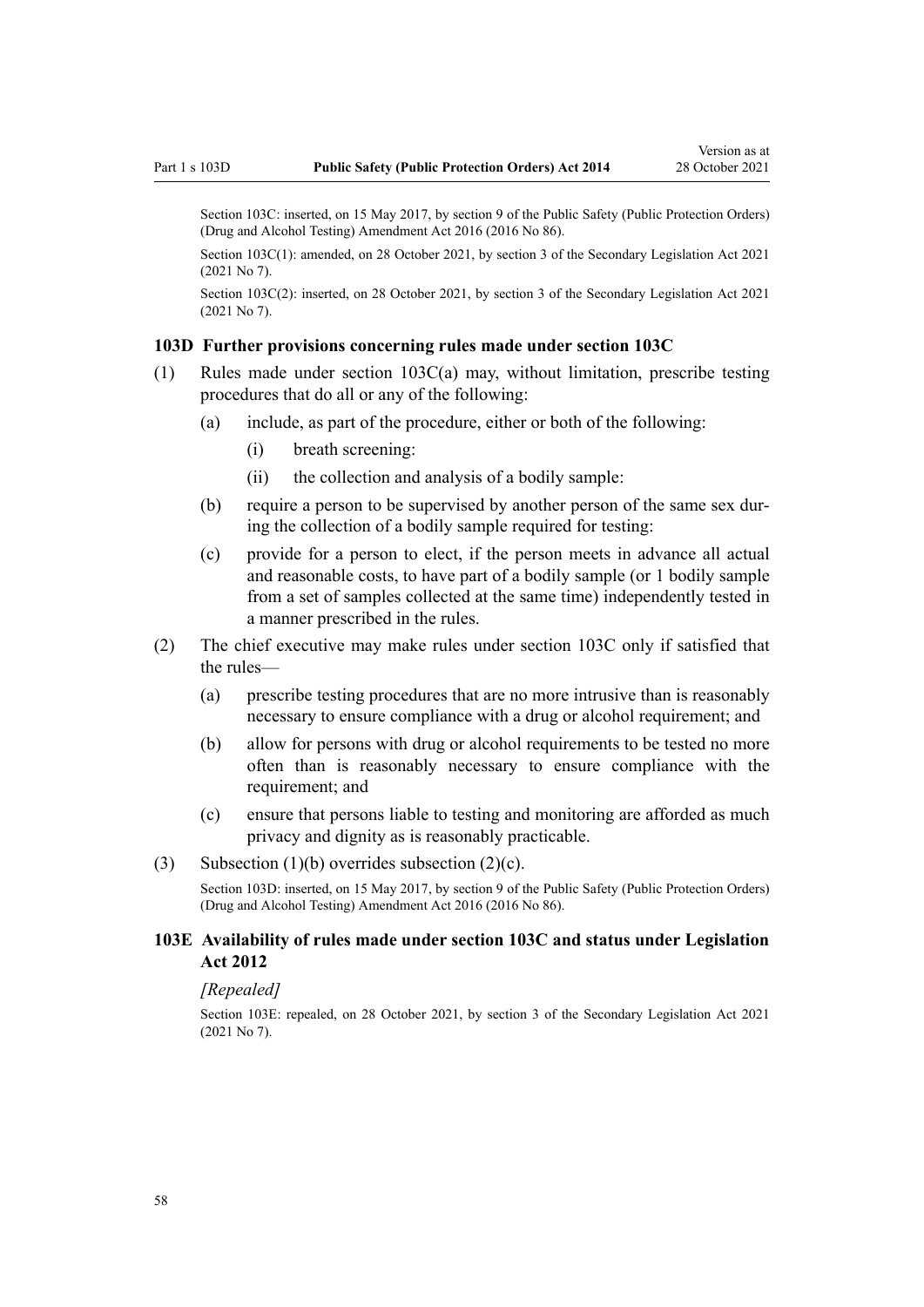# **Part 2**

# <span id="page-58-0"></span>**Procedural, administrative, and miscellaneous matters**

Subpart 1—Procedural matters

*Procedure governing applications to court*

# **104 Applications to be made by originating application**

The following applications must be made by originating application:

- (a) an application for a public protection order or a prison detention order:
- (b) an application for a review of a public protection order, a prison deten‐ tion order, or a protective supervision order:
- (c) an application under [section 96:](#page-52-0)
- (d) an application under [section 102.](#page-53-0)

## **105 Service of applications**

- (1) When the chief executive makes an application to the court under this Act, the person to whom the application relates must be served personally with—
	- (a) a copy of the application; and
	- (b) copies of any affidavits accompanying the application; and
	- (c) a copy of any health assessor's report to be provided to the court; and
	- (d) a notice setting out the respondent's rights and the procedures relating to the application.
- (2) The service must comply with the [High Court Rules 2016](http://legislation.govt.nz/pdflink.aspx?id=DLM6959800) governing personal service.

Section 105(2): amended, on 18 October 2016, by [section 183\(c\)](http://legislation.govt.nz/pdflink.aspx?id=DLM5759564) of the Senior Courts Act 2016 (2016 No 48).

## **106 Respondent who fails to appear may be brought to court**

- (1) If a respondent who has been duly summoned to attend a hearing fails to appear at the hearing, the Judge may issue a warrant for the respondent to be detained and brought before the court.
- (2) The warrant must be directed to every constable.
- (3) The warrant may be executed by any constable.
- (4) For the purposes of executing the warrant, the constable executing it may at any time enter any premises, by force if necessary, if he or she has reasonable grounds to believe that the respondent is on those premises.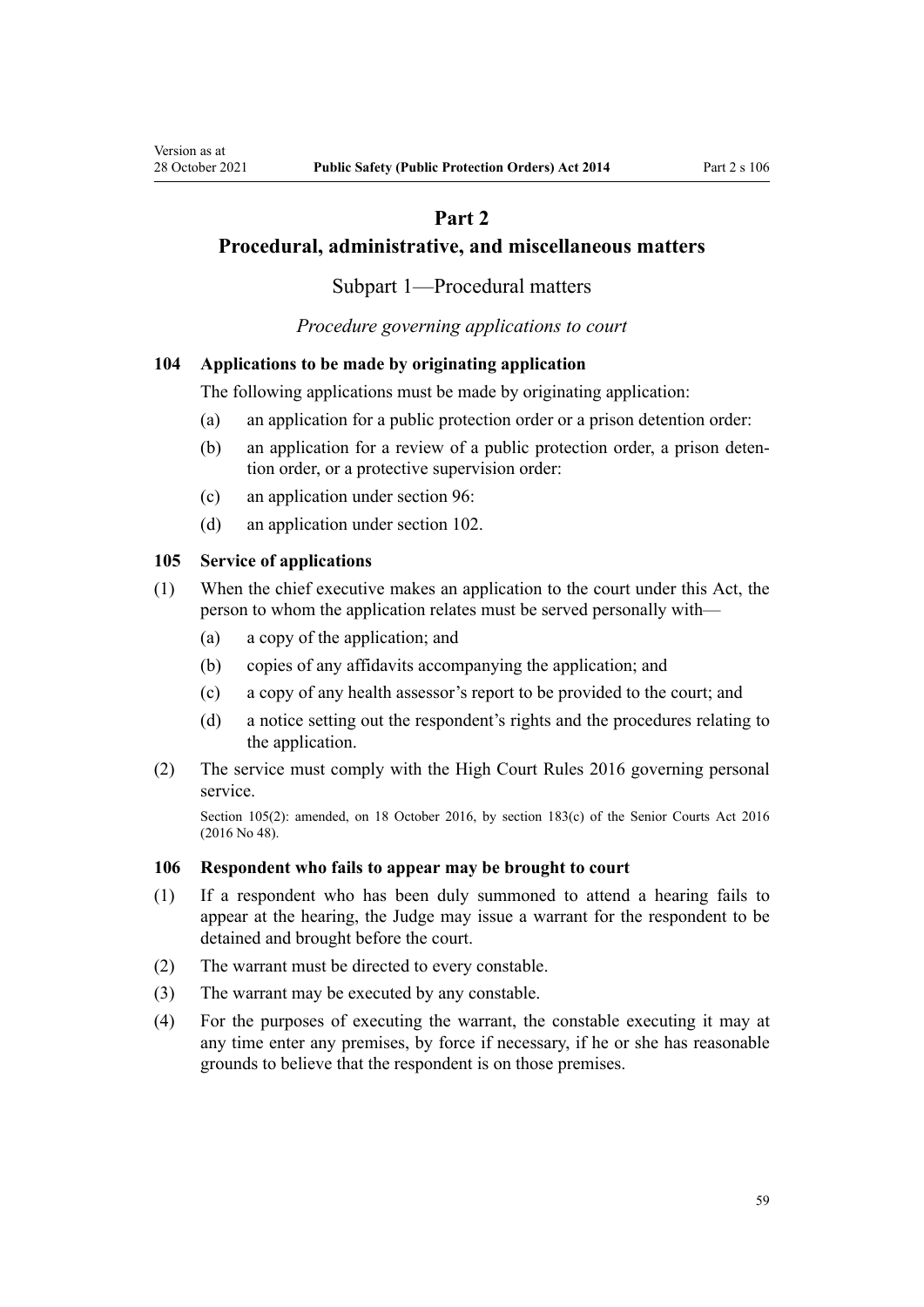# **107 Court may order interim detention of, or interim imposition of conditions on, respondent**

- (1) This section applies when, before an application for a public protection order is finally determined, 1 or more of the following events occur:
	- (a) a respondent is released from detention:
	- (b) a respondent who is subject to an extended supervision order ceases to be subject to conditions of the kind referred to in section  $7(1)(b)$  or (c):
	- (c) the respondent is brought before the court under [section 106](#page-58-0):
	- (d) the court gives a direction under section  $12(2)$ :
	- (e) a respondent to whom section  $7(1)(d)$  applies arrives in New Zealand.
- (2) The court may, on an application by the chief executive, order that, until the application for a public protection order is finally determined, the respondent is to be detained by a person, and in a place, specified in the order.
- (3) When the court makes an order under subsection (2) (an **interim detention order**), the court may suspend that order subject to any conditions that the court thinks fit.
- (4) An order under this section ceases to have effect when the application for a public protection order is finally determined or discontinued.

### **108 Evidence in proceedings under this Act**

- (1) In a proceeding under this Act, a court may receive as evidence any statement, document, information, or matter that it considers relevant, whether or not it would be otherwise admissible in a court of law.
- (2) This section is subject to—
	- (a) [subpart 8](http://legislation.govt.nz/pdflink.aspx?id=DLM393646) of Part 2 of the Evidence Act 2006; and
	- (b) any rule of law governing legal professional privilege.

## **109 Court may determine whether hearings are held in open or closed court**

The court may determine whether to hold any hearing related to a public protection order, prison detention order, or protective supervision order in closed or open court.

#### **110 Court may suppress evidence and submissions**

- (1) The court may make an order forbidding publication of any report or account of the whole or any part of the evidence given or the submissions made in any proceeding under this Act.
- (2) The court may make an order under subsection (1) only if the court is satisfied that publication would be likely to—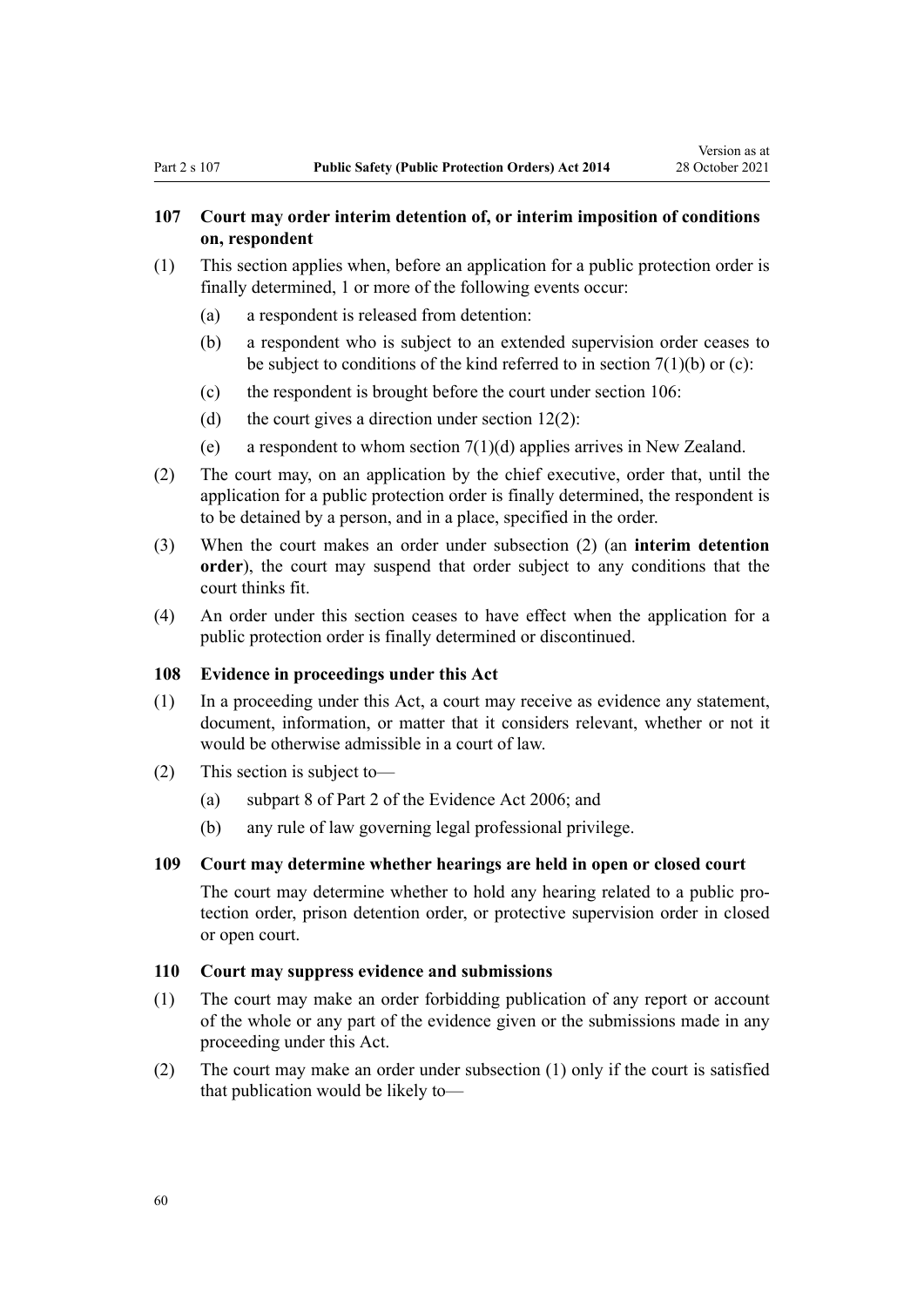- (a) cause undue hardship to any victim (within the general sense of that term and not merely as defined in section 3) of a person subject to an order under this Act or against whom such an order is sought; or
- (b) endanger the safety of any person; or
- (c) lead to the identification of a person whose name is suppressed by order or by law; or
- (d) prejudice the maintenance of the law, including the prevention, investigation, and detection of offences; or
- (e) prejudice the security or defence of New Zealand.

# **111 Suspension of proceedings in certain cases**

- (1) This subsection applies if, while an application for a public protection order is pending, the respondent is detained—
	- (a) in a hospital under the [Mental Health \(Compulsory Assessment and](http://legislation.govt.nz/pdflink.aspx?id=DLM262175) [Treatment\) Act 1992](http://legislation.govt.nz/pdflink.aspx?id=DLM262175); or
	- (b) in a facility under the [Intellectual Disability \(Compulsory Care and](http://legislation.govt.nz/pdflink.aspx?id=DLM224577) [Rehabilitation\) Act 2003;](http://legislation.govt.nz/pdflink.aspx?id=DLM224577) or
	- (c) in a prison otherwise than under this Act.
- (2) If subsection (1) applies, the proceeding on the application for the public pro‐ tection order is suspended until the respondent is no longer detained in the hospital, facility, or prison.

## *Matters governing reviews by review panel*

## **112 Reports to be provided to review panel**

- (1) For the purposes of any review under [section 15](#page-15-0) or [87](#page-45-0), the chief executive must provide the review panel with—
	- (a) a copy of the public protection order made against the person and, where applicable, of the prison detention order and of all reports about the per‐ son that were before the court when either order was made; and
	- (b) a copy of the report on the most recent assessment of the person by a health assessor; and
	- (c) in the case of a resident, the resident's management plan and a report by the manager of that residence; and
	- (d) in the case of a person subject to a prison detention order, a report by the manager of the prison; and
	- (e) in the case of a person currently detained in, or on leave from, a hospital under the [Mental Health \(Compulsory Assessment and Treatment\) Act](http://legislation.govt.nz/pdflink.aspx?id=DLM262175) [1992](http://legislation.govt.nz/pdflink.aspx?id=DLM262175) or a facility under the [Intellectual Disability \(Compulsory Care and](http://legislation.govt.nz/pdflink.aspx?id=DLM224577) [Rehabilitation\) Act 2003](http://legislation.govt.nz/pdflink.aspx?id=DLM224577), a report from the responsible clinician (or the most suitable other health professional to provide such a report) concern-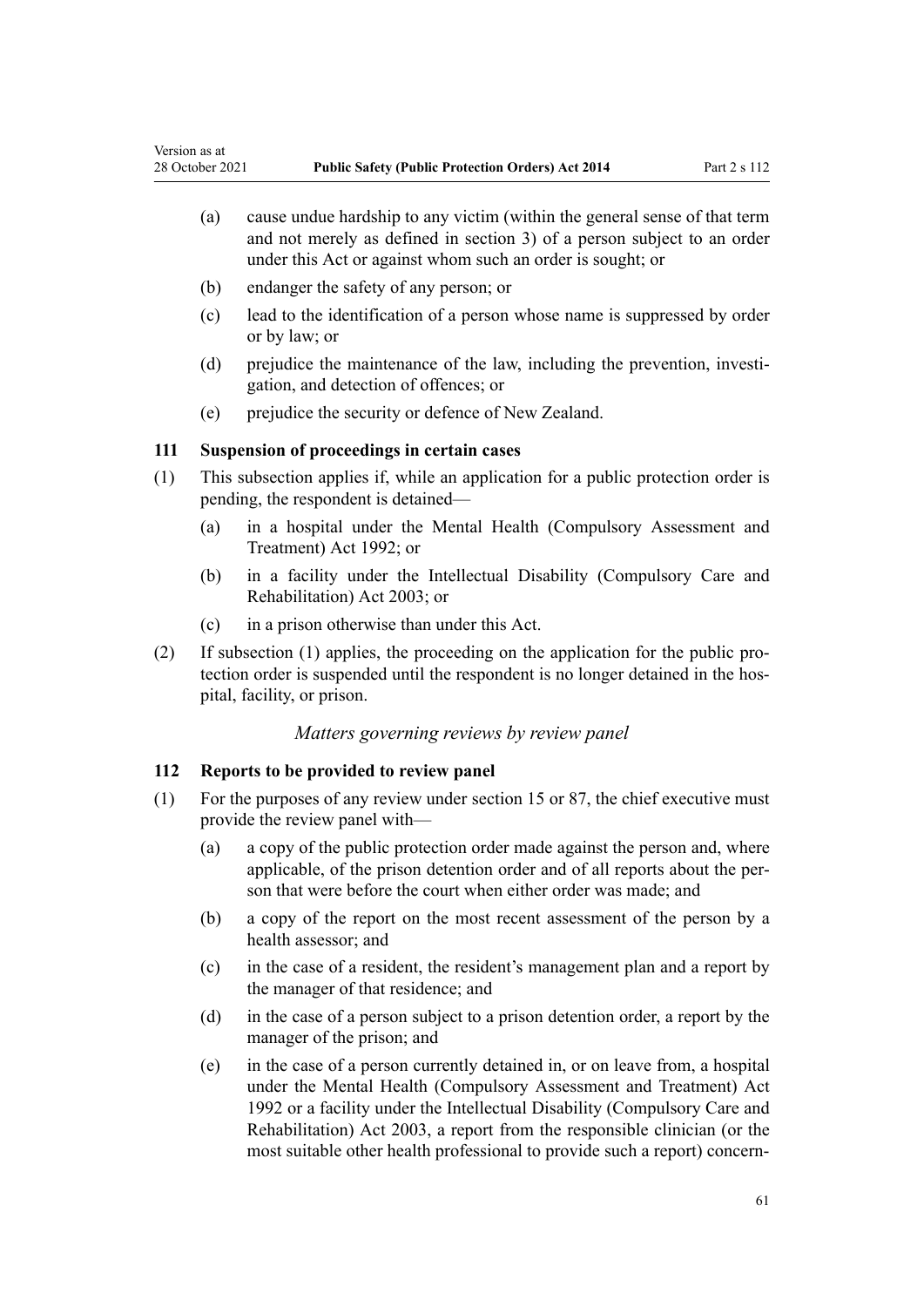ing the person and any care programmes that the hospital has put, or intends to put, in place for the person; and

- (f) any further or supplementary reports requested by the review panel, to be provided by any person, including the chief executive, the manager of the prison or the residence in which the person is detained, and any health assessor.
- (2) The responsible clinician (or other health professional) referred to in subsection (1)(e) must, on request by the chief executive, supply a report on the person to the chief executive.

## **113 Interview of person**

For the purposes of any review under [section 15](#page-15-0) or [87,](#page-45-0) the review panel must interview the person who is subject to a public protection order or prison detention order, unless the person indicates to the review panel that he or she does not wish to be interviewed.

## Subpart 2—Matters relating to management or administration

## **114 Establishment of residences**

- (1) The Minister may, by notice in the *Gazette*, declare any building located in prison precincts or any part of that building and any land adjacent to that building to be a residence.
- (2) Before making a declaration under subsection  $(1)$ , the Minister must be satisfied that the proposed residence will be separate and secure.
- (3) When the notice takes effect, the building or the part of the building and any adjacent land are excluded from the prison and cease to be subject to the [Cor‐](http://legislation.govt.nz/pdflink.aspx?id=DLM294848) [rections Act 2004.](http://legislation.govt.nz/pdflink.aspx?id=DLM294848)
- (4) Despite subsection (3), for the purposes of the Resource Management Act 1991, the land specified in the notice continues to be part of the prison in which it is located and the use of the land as a residence is deemed to be an authorised use under any existing designation or provisions of any plan that applies to the prison under that Act.
- (5) Every notice under this section takes effect from the date specified in the notice.
- (6) The building or the part of the building and any adjacent land declared to be a residence may be described in the notice in any way that is sufficient to identify it.

### **115 Appointment of residence manager**

- (1) For every residence that is not subject to a residence management contract, the chief executive must appoint under the [Public Service Act 2020—](http://legislation.govt.nz/pdflink.aspx?id=LMS106157)
	- (a) a suitable person as the residence manager; and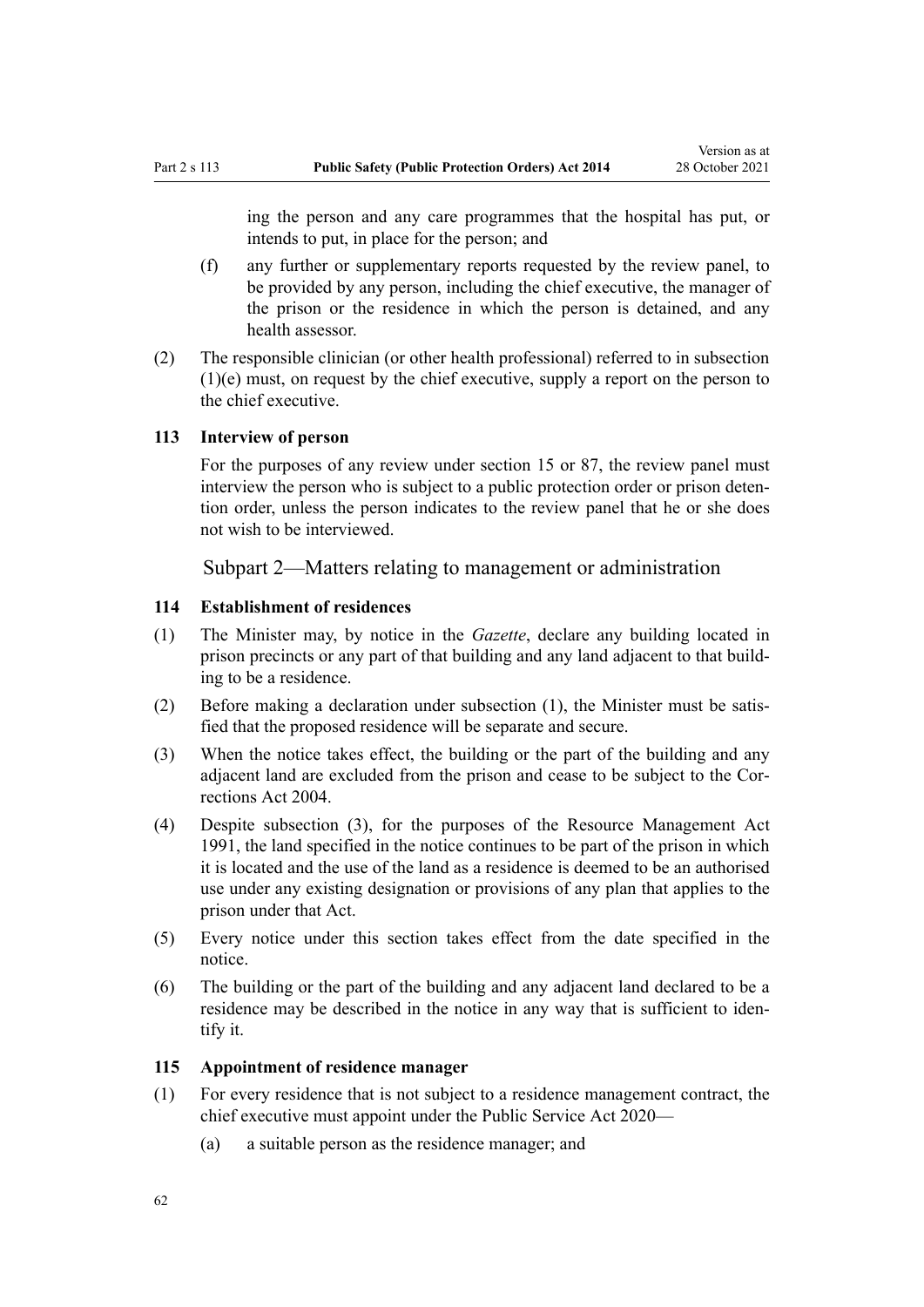- (b) a suitable person as the deputy residence manager; and
- (c) as many other suitable persons as are required as employees for the pur‐ poses of the residence.
- (2) For every residence that is subject to a residence management contract, the contractor must appoint—
	- (a) a suitable person as the residence manager; and
	- (b) a suitable person as the deputy residence manager; and
	- (c) as many other suitable persons as are required as employees for the pur‐ poses of the residence.
- (3) A person must not perform any functions under the [Corrections Act 2004](http://legislation.govt.nz/pdflink.aspx?id=DLM294848) while that person is a residence manager or an employee for the purposes of the resi‐ dence.

Section 115(1): amended, on 7 August 2020, by [section 135](http://legislation.govt.nz/pdflink.aspx?id=LMS176959) of the Public Service Act 2020 (2020 No 40).

### **116 Powers and functions of residence managers**

Version as at

- (1) The residence manager has, in relation to the residence for which the manager is appointed as manager, the following powers and functions:
	- (a) ensuring that the residence operates in accordance with the objective set out in [section 4](#page-11-0) and the principles set out in [section 5:](#page-11-0)
	- (b) ensuring the welfare of residents, staff, and visitors:
	- (c) ensuring the safe custody of residents:
	- (d) making rules for the residence under [section 119:](#page-63-0)
	- (e) protecting the rights of residents and ensuring that any limitation of those rights is lawful:
	- (f) any other powers and functions conferred under this Act or regulations made under this Act or any other enactment.
- (2) On the occurrence from any cause of a vacancy in the office of the residence manager, and in the case of the absence from duty of the person appointed as residence manager (from whatever cause arising), and for so long as any such vacancy or absence continues, the deputy residence manager has and may exercise and perform all of the powers, duties, and functions of the residence man‐ ager.
- (3) A person must not perform any functions under the [Corrections Act 2004](http://legislation.govt.nz/pdflink.aspx?id=DLM294848) while that person is a residence manager or an employee for the purposes of the resi‐ dence.

Compare: 2004 No 50 [s 12](http://legislation.govt.nz/pdflink.aspx?id=DLM295410)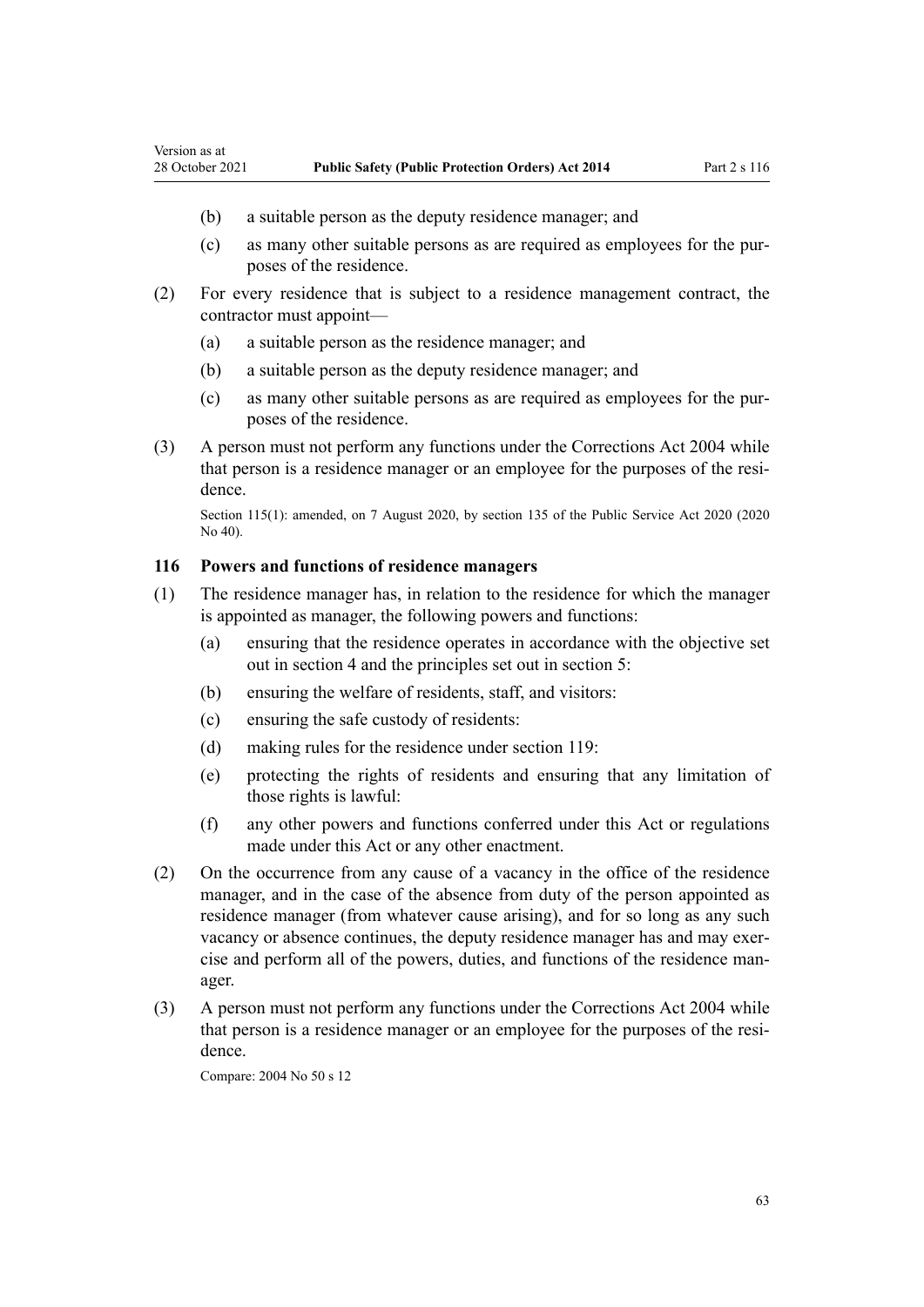### <span id="page-63-0"></span>**117 Manager of residence may delegate powers and functions**

- (1) The residence manager may delegate any of his or her powers or functions, except this power of delegation and the power to make rules under section 119, to a person who is suitably qualified to exercise them.
- (2) The manager must make the delegation in writing and sign it.
- (3) The delegation may be subject to any conditions or limits, or both.
- (4) The manager is not prevented from exercising, or affected in his or her exercise of, any of the delegated powers or functions.
- (5) The delegate may exercise the powers or functions in the same manner and with the same effect as if they had been conferred on the delegate directly by this Act.
- (6) Every person purporting to act under a delegation is, in the absence of proof to the contrary, presumed to be acting in accordance with the terms of the delegation.

## **118 Status of delegations**

- (1) A delegation made under section 117 continues in force according to its tenor until it is revoked.
- (2) If the maker of the delegation ceases to hold office, the delegation continues to have effect as if made by the successor of the office holder.
- (3) The maker of the delegation, or successor, may revoke the delegation at any time by written notice to the delegate.

## **119 Manager may make rules for residence**

- (1) The chief executive may authorise the residence manager to make rules that the manager considers appropriate for the management of the residence and for the conduct and safe custody of the residents.
- (2) An authorisation given by the chief executive under subsection (1) may be sub‐ ject to any conditions or any limitations placed on the scope or subject matter of the rules.
- (3) Rules made under subsection (1) may, without limitation, authorise the man‐ ager to permit residents to possess prohibited items, subject to limits specified in the rules and subject to the manager being satisfied of certain matters specified in the rules concerning the protection of the order of the residence and the health and safety of any person.
- (4) Any rules made under subsection (1) may be revoked at any time by the resi‐ dence manager or the chief executive.
- (5) Any rules made under subsection (1) must not be inconsistent with this Act or any regulations made under this Act.
- (6) Rules under this section are secondary legislation (*see* [Part 3](http://legislation.govt.nz/pdflink.aspx?id=DLM7298343) of the Legislation Act 2019 for publication requirements).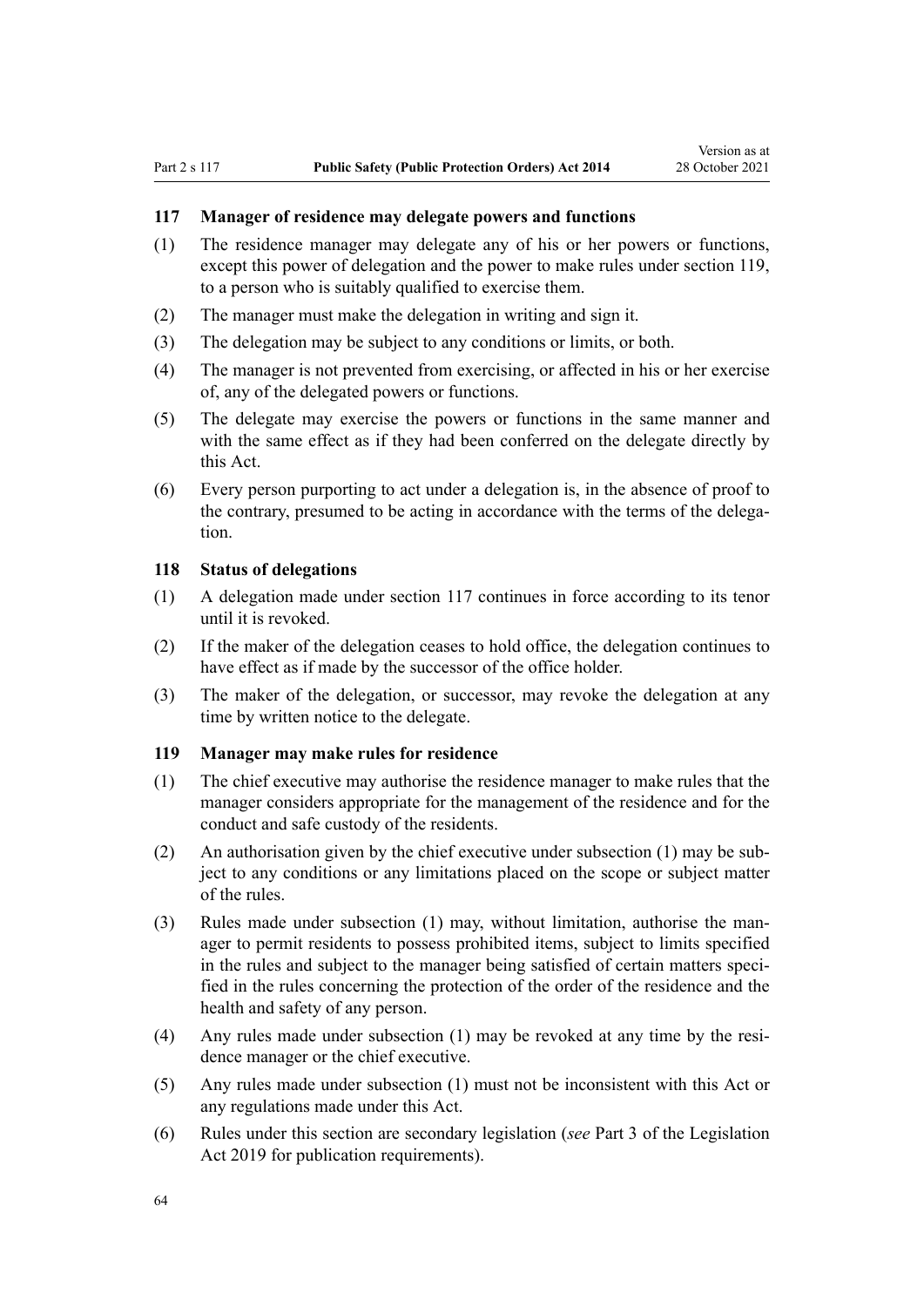(7) Rules made under subsection (1) may regulate the exercise of coercive powers conferred by this Act, but may not confer any additional coercive powers. Compare: 2004 No 50 [s 33](http://legislation.govt.nz/pdflink.aspx?id=DLM295437)

| Legislation Act 2019 requirements for secondary legislation made under this section |                                                                                                                                                                            |                   |  |  |
|-------------------------------------------------------------------------------------|----------------------------------------------------------------------------------------------------------------------------------------------------------------------------|-------------------|--|--|
| <b>Publication</b>                                                                  | It is not required to be published                                                                                                                                         | LA19 s 73(2)      |  |  |
| <b>Presentation</b>                                                                 | It is not required to be presented to the House of<br>Representatives because a transitional exemption applies cl 32(1)(a)<br>under Schedule 1 of the Legislation Act 2019 | LA19 s 114, Sch 1 |  |  |
| <b>Disallowance</b>                                                                 | It may be disallowed by the House of Representatives                                                                                                                       | LA19 ss 115, 116  |  |  |
| This note is not part of the Act.                                                   |                                                                                                                                                                            |                   |  |  |

Section 119(6): replaced on 28 October 2021, by [section 3](http://legislation.govt.nz/pdflink.aspx?id=LMS268932) of the Secondary Legislation Act 2021 (2021 No 7).

### **120 Chief executive may provide guidelines or instructions**

- (1) The chief executive may provide to residence managers and to persons exercis‐ ing powers under [section 73\(1\)](#page-39-0)—
	- (a) guidelines on the exercise of powers under this Act or any regulations made under this Act:
	- (b) instructions or guidelines relating to procedures to be followed or stand‐ ards to be met—
		- (i) in the management of residences:
		- (ii) in providing for the safe custody of residents:
		- (iii) in escorting persons pursuant to directions under [section 73.](#page-39-0)
- (2) The chief executive must ensure that guidelines are provided, under subsection (1), relating to the exercise of coercive powers.
- (3) Guidelines and instructions under this section are secondary legislation (*see* [Part 3](http://legislation.govt.nz/pdflink.aspx?id=DLM7298343) of the Legislation Act 2019 for publication requirements).
- (4) *[Repealed]*

Version as at

Compare: 2003 No 116 [s 148](http://legislation.govt.nz/pdflink.aspx?id=DLM226203)

| Legislation Act 2019 requirements for secondary legislation made under this section |                                                                                                                                                                                                                                                           |                                      |  |  |
|-------------------------------------------------------------------------------------|-----------------------------------------------------------------------------------------------------------------------------------------------------------------------------------------------------------------------------------------------------------|--------------------------------------|--|--|
| <b>Publication</b>                                                                  | The maker must:<br>• publish it on a website maintained by the department<br>• make it available for inspection free of charge at the<br>head office of the department during normal office hours<br>• make it available free of charge, or for sale at a | LA19 ss 73, 74(1)(a),<br>Sch 1 cl 14 |  |  |
|                                                                                     | reasonable price, at the head office of the department<br>during normal office hours                                                                                                                                                                      |                                      |  |  |
| <b>Presentation</b>                                                                 | The Minister must present it to the House of<br>Representatives                                                                                                                                                                                           | LA19 s 114, Sch 1<br>cl $32(1)(a)$   |  |  |
| <b>Disallowance</b><br>This note is not part of the Act.                            | It may be disallowed by the House of Representatives                                                                                                                                                                                                      | LA19 ss 115, 116                     |  |  |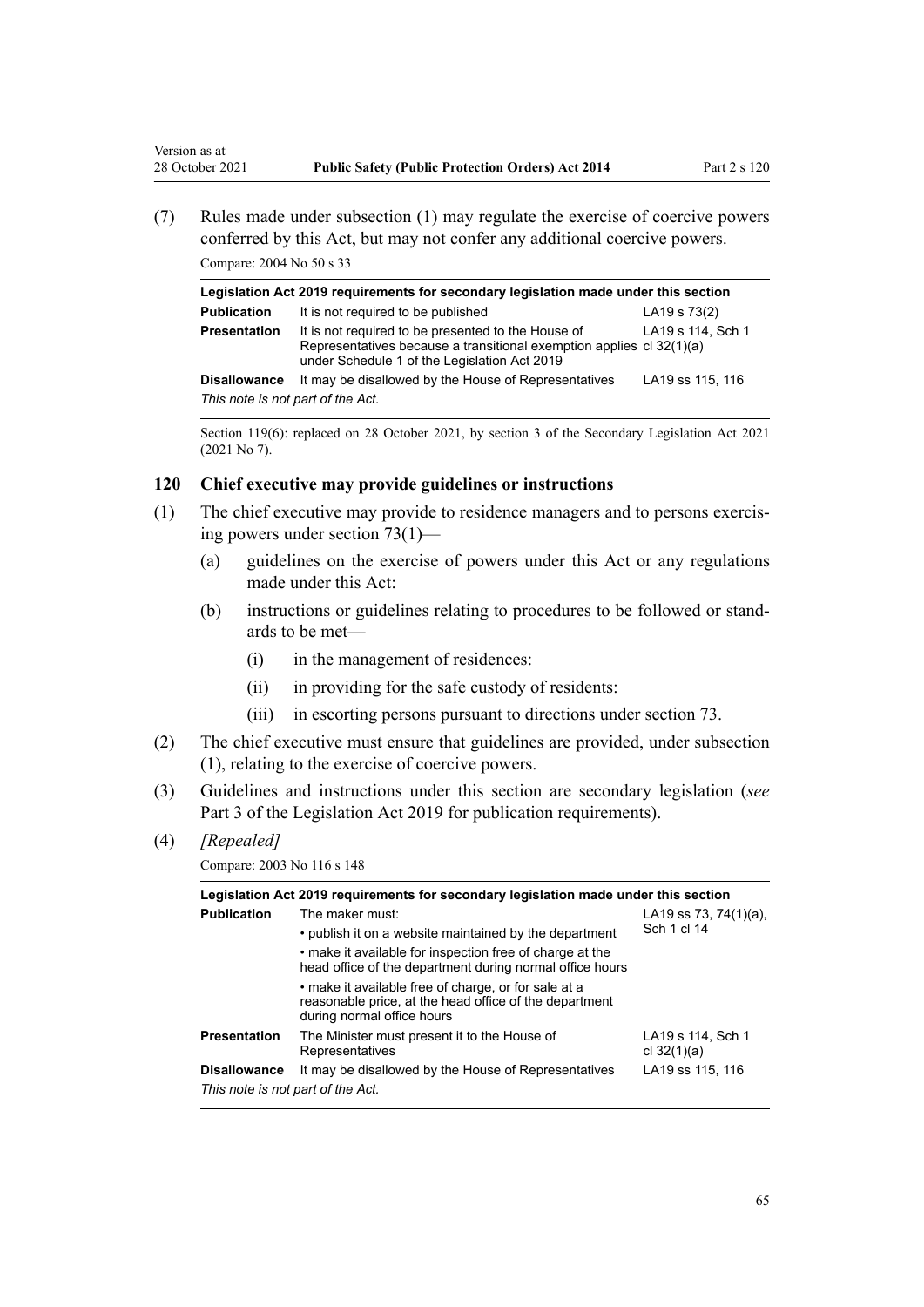Section 120(3): replaced, on 28 October 2021, by [section 3](http://legislation.govt.nz/pdflink.aspx?id=LMS268932) of the Secondary Legislation Act 2021 (2021 No 7).

Section 120(4): repealed, on 28 October 2021, by [section 3](http://legislation.govt.nz/pdflink.aspx?id=LMS268932) of the Secondary Legislation Act 2021 (2021 No 7).

### **121 Matters to be included in annual report of department**

- (1) The department's annual report under [section 43](http://legislation.govt.nz/pdflink.aspx?id=DLM162464) of the Public Finance Act 1989 must state in respect of the year to which the report relates—
	- (a) the number of persons who, at the end of that year, are detained, under this Act, in residences and state, for each person so detained, the number of months for which the person has been detained in a residence:
	- (b) the number of persons who, at the end of that year, are detained, under this Act, in prisons and state, for each person so detained, the number of months for which the person has been detained in prison, and the reasons for that detention:
	- (c) the number of persons who have been released on protective supervision:
	- (d) the number of persons who were on protective supervision and who have again been detained under this Act:
	- (e) the number of times that the chief executive applied to the court, ahead of time and pursuant to a direction of the review panel, for a review of a public protection order:
	- (f) the number of appeals against orders made under this Act, and the outcome of each appeal:
	- (g) the number and nature of any serious incidents involving residents or staff members of residences, or both:
	- (h) the number and nature of any incidents involving the use of significant force or restraints on residents:
	- (i) the number of times seclusion was imposed on residents, and the duration of, and reasons for, each episode of seclusion:
	- (j) the number of times that residents were hospitalised:
	- (k) the number of residents who died:
	- (l) the number of emergencies in residences that required assistance from correction officers:
	- (m) any other matter that the chief executive considers should be included in the annual report.
- (2) The annual report referred to in subsection (1) must also include a report on the activities undertaken by inspectors during the year to which the annual report relates.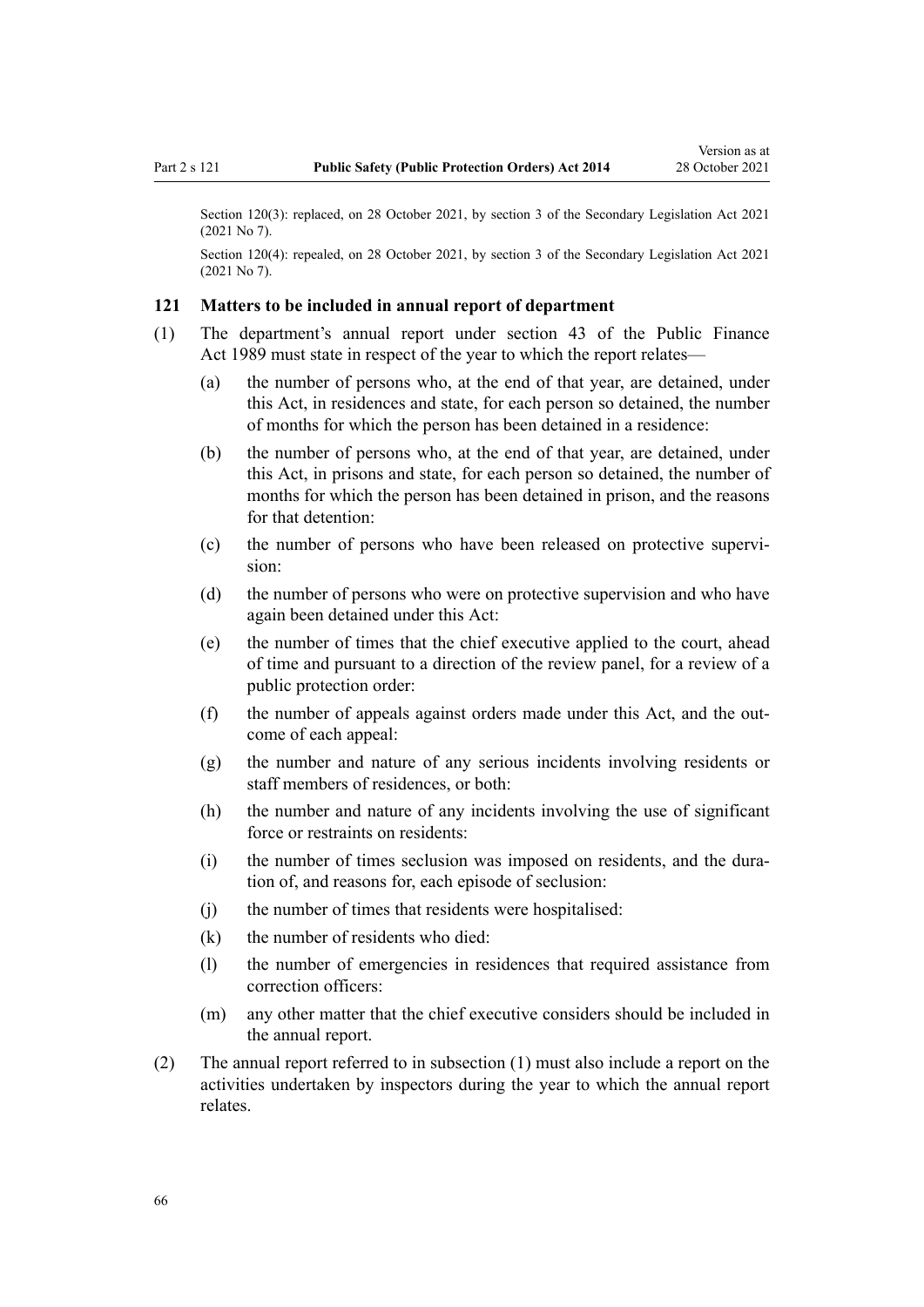### *Review panel*

### **122 Establishment and constitution of review panel**

- (1) A review panel is established.
- (2) The review panel consists of 6 members appointed by the Minister of Justice by written notice.
- (3) The Minister of Justice must nominate 1 member of the review panel as its chairperson and another member of the review panel as its deputy chairperson, and a member so nominated must hold, or have held, office as a High Court Judge or as a District Court Judge.
- (4) Before the Minister of Justice appoints a person as a member, the Minister of Justice must be satisfied that the person has experience and expertise in assessing the potential for individuals to pose a high risk to public safety.
- (5) The review panel must include—
	- (a) at least 2 members who are health assessors; and
	- (b) at least 4 members who have experience in the operation of the New Zealand Parole Board.

## **123 Meetings of review panel**

- (1) The quorum necessary for any meeting of the review panel is 3 members, who must include—
	- (a) the chairperson or deputy chairperson; and
	- (b) 1 health assessor; and
	- (c) 1 member who has experience in the operation of the New Zealand Parole Board and who is not a health assessor.
- (2) The decision of the majority of members in attendance at a meeting is the decision of the review panel.
- (3) At any meeting of the review panel, the review panel may receive and take into consideration whatever information it thinks fit, whether or not the information would be admissible as evidence in a court of law.
- (4) The review panel may regulate its own procedure.

### **124 Term of appointment, and reappointment**

- (1) Every member of the review panel, including the chairperson, must be appoin‐ ted for a term of 3 years or less.
- (2) A member continues in office despite the expiry of his or her term of office until—
	- (a) the member is reappointed; or
	- (b) the member's successor is appointed.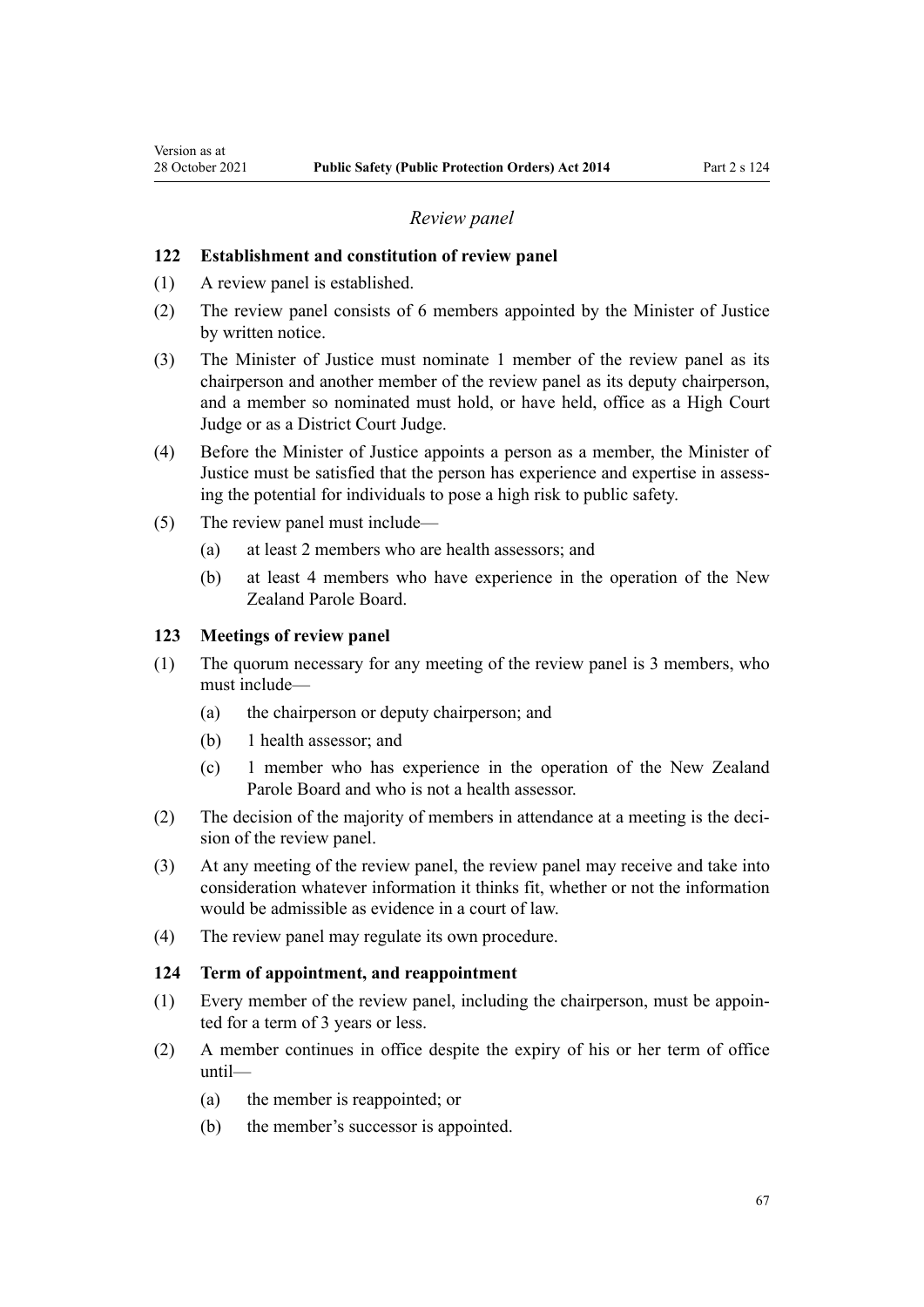- (3) A member who participates in a review that is not complete on the date that he or she ceases to be in office may complete his or her participation in the review after that date and is, for that purpose, deemed to be in office until the review is complete.
- (4) Any member may be reappointed any number of times.
- (5) A member may at any time resign from office by written notice to the Minister of Justice.
- (6) The Minister of Justice may at any time remove a member from office for just cause, and the member is not entitled to compensation for removal. Compare: 2002 No 10 [ss 120](http://legislation.govt.nz/pdflink.aspx?id=DLM140112), [121](http://legislation.govt.nz/pdflink.aspx?id=DLM140113)

## **125 Remuneration and expenses of members**

- (1) The remuneration of any member of the review panel who is a District Court Judge or a Judge of the High Court must, so far as it relates to the Judge's membership of the review panel, be determined by the Remuneration Authority.
- (2) Every other member of the review panel must be paid fees and expenses in accordance with the framework determined by the Government from time to time for the classification and remuneration of statutory and other bodies.
- (3) A person is not employed in the service of the Crown, for the purposes of the [Public Service Act 2020](http://legislation.govt.nz/pdflink.aspx?id=LMS106157) or the [Government Superannuation Fund Act 1956](http://legislation.govt.nz/pdflink.aspx?id=DLM446000), merely as a result of being a member of the review panel.

Compare: 2002 No 10 [s 122](http://legislation.govt.nz/pdflink.aspx?id=DLM140114)

Section 125(3): amended, on 7 August 2020, by [section 135](http://legislation.govt.nz/pdflink.aspx?id=LMS176959) of the Public Service Act 2020 (2020 No 40).

### **126 Immunity of members**

No member of the review panel is personally liable for any act or omission done in pursuance, or intended pursuance, of the panel's functions, unless the act or omission was done in bad faith.

Compare: 2002 No 10 [s 123](http://legislation.govt.nz/pdflink.aspx?id=DLM140115)

# *Appointment of inspectors*

### **127 Inspectors**

- $(1)$  For the purposes of this Act, the chief executive may, by written notice, designate, on any terms and conditions specified in the notice, 1 or more lawyers to be independent inspectors.
- (2) The chief executive must ensure that the number of inspectors appointed under subsection (1) is at all times sufficient for the operation of this Act.
- (3) No lawyer appointed under this section may be otherwise employed or engaged by the department.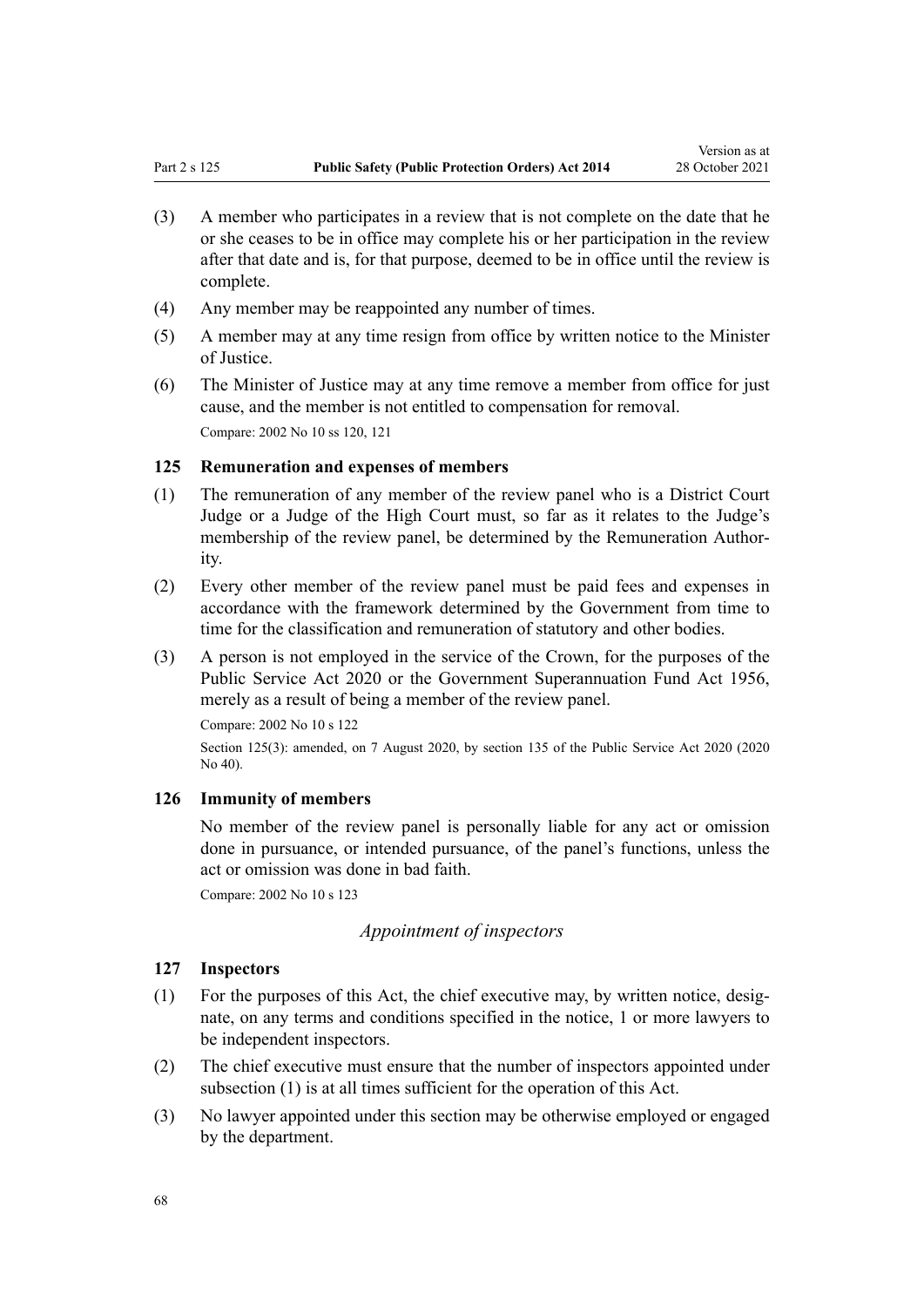(4) The Minister may from time to time, with the concurrence of the Minister of Finance, fix the remuneration of inspectors, either generally or in any particular case, and may, with that concurrence, vary the amount or nature of that remuneration.

Compare: 1992 No 46 [s 94](http://legislation.govt.nz/pdflink.aspx?id=DLM263836)

Version as at

# *Visits by specified office holders*

#### **128 Right of specified office holders to visit residences**

- $(1)$  A specified office holder may, whenever the office holder considers it appropriate, enter a residence and examine it and the condition of the residents, and may inform the residence manager of his or her observations.
- (2) The residence manager must ensure that any observations of a specified office holder are recorded and that a permanent record of those observations is kept at the residence.
- (3) A specified office holder is not entitled, under subsection (1), to communicate with any resident except in relation to—
	- (a) his or her treatment in the residence; or
	- (b) a complaint that the resident makes about that treatment.
- (4) For the purposes of this section, each of the following is a **specified office holder**:
	- (a) a member of Parliament:
	- (b) a Judge or an officer of the High Court or another court:
	- (c) an Ombudsman:
	- (d) the Privacy Commissioner:
	- (e) the Health and Disability Commissioner:
	- (f) a Human Rights Commissioner.

Compare: 2004 No 50 [s 161](http://legislation.govt.nz/pdflink.aspx?id=DLM296545)

## **129 Crimes of Torture Act 1989 not limited**

Nothing in this Act limits the operation of [Part 2](http://legislation.govt.nz/pdflink.aspx?id=DLM192866) of the Crimes of Torture Act 1989.

Compare: 2004 No 50 [s 162A](http://legislation.govt.nz/pdflink.aspx?id=DLM296547)

#### *Residence management contracts*

## **130 Management of residences under contract**

(1) The chief executive may, from time to time, in the name and on behalf of the Crown, enter into a contract with any other person for the management, by that other person, of a residence.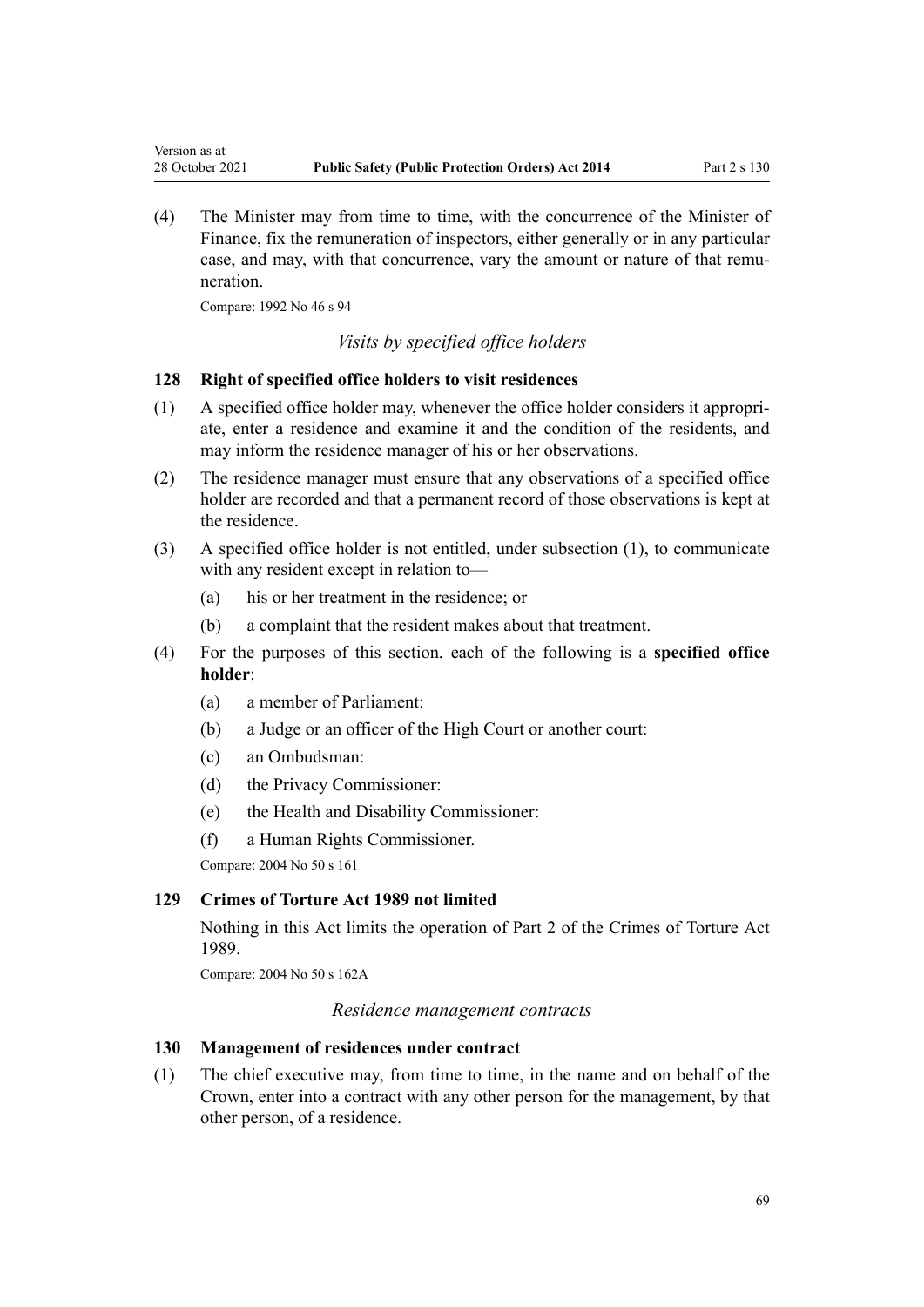- (2) No residence may be managed by a person other than the Crown except under a residence management contract.
- (3) For the purposes of the [Ombudsmen Act 1975](http://legislation.govt.nz/pdflink.aspx?id=DLM430983) and the [Official Information Act](http://legislation.govt.nz/pdflink.aspx?id=DLM64784) [1982](http://legislation.govt.nz/pdflink.aspx?id=DLM64784), every contract residence is to be treated as part of the department. Compare: 2004 No 50 [s 198](http://legislation.govt.nz/pdflink.aspx?id=DLM297118)

### **131 Requirements of residence management contracts**

- (1) Every residence management contract must provide for—
	- (a) objectives and performance standards for the contractor in relation to the management of the residence that are no lower than the standards applic‐ able to residences managed by the department; and
	- (b) objectives and performance standards for the contractor in relation to the management and care of residents in the residence that are no lower than the standards applicable to residents in residences managed by the department; and
	- (c) the appointment or engagement by the contractor of—
		- (i) a suitable person as manager of the residence, which appointment or engagement must be subject to approval by the chief executive; and
		- (ii) sufficient suitable staff members to enable the contractor to carry out the contractor's statutory and contractual obligations in rela‐ tion to the residence.
- (2) Every residence management contract must impose on the contractor, in rela‐ tion to the management of the residence, a duty to comply with—
	- (a) the requirements of this Act, of any regulations made under this Act, and of any instructions or guidelines, in so far as those requirements are applicable to the contract residence; and
	- (b) the requirements of the [New Zealand Bill of Rights Act 1990,](http://legislation.govt.nz/pdflink.aspx?id=DLM224791) as if the residence were a residence managed by the department; and
	- (c) the requirements of the [Public Records Act 2005](http://legislation.govt.nz/pdflink.aspx?id=DLM345528), as if records relating to the residence and to residents in the residence were records created or received by the department; and
	- (d) all relevant international obligations and standards; and
	- (e) the requirements of [sections 73](http://legislation.govt.nz/pdflink.aspx?id=LMS356914) and [74\(2\)](http://legislation.govt.nz/pdflink.aspx?id=LMS219486) of the Public Service Act 2020 (which relate to personnel and equal employment policies), as if the con‐ tractor were the chief executive of a department within the meaning of that Act and as if those requirements applied, not only in respect of employees of a contractor, but in respect of all staff members of a contract residence.

Compare: 2004 No 50 [s 199](http://legislation.govt.nz/pdflink.aspx?id=DLM297119)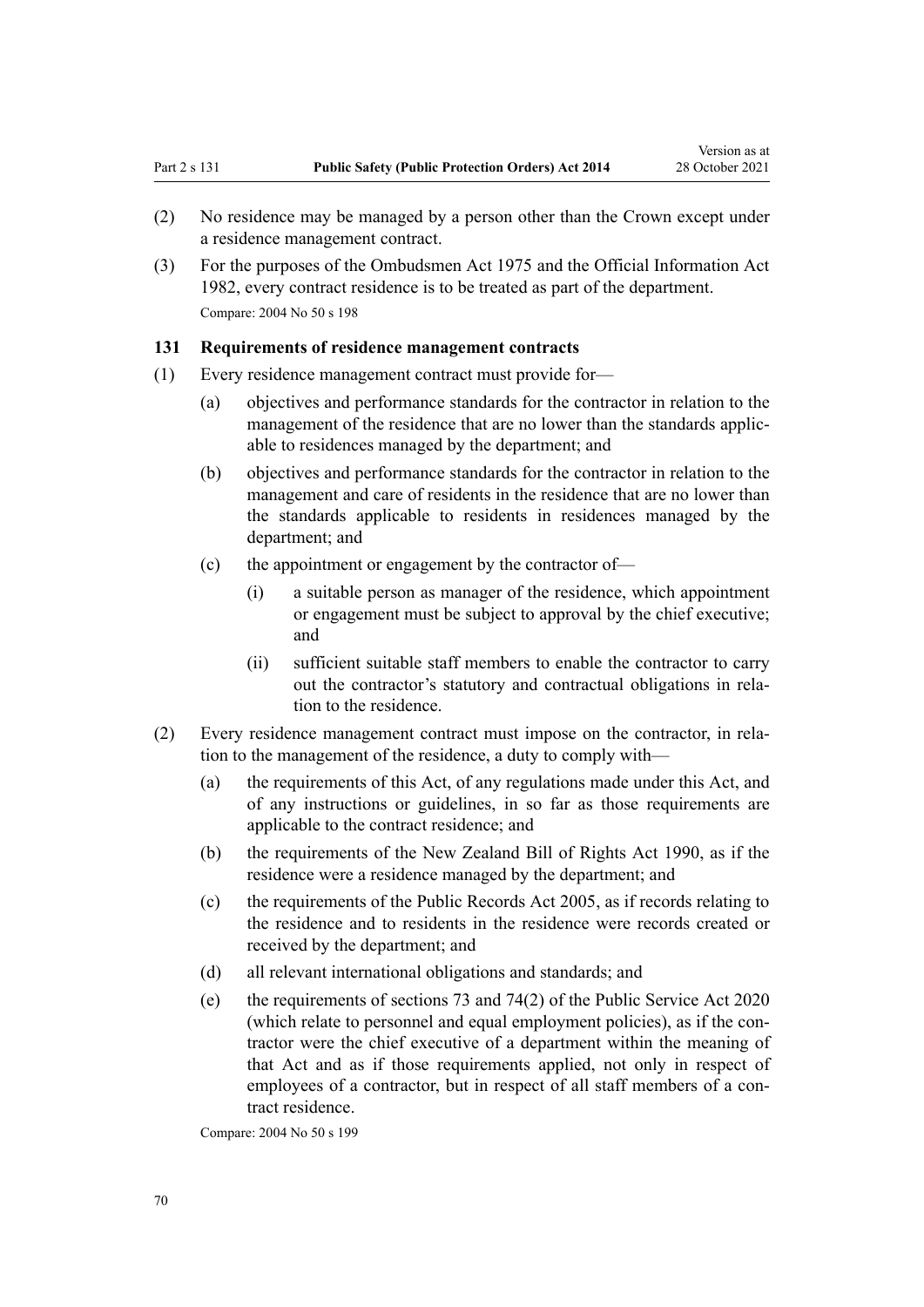Section 131(2)(e): amended, on 7 August 2020, by [section 135](http://legislation.govt.nz/pdflink.aspx?id=LMS176959) of the Public Service Act 2020 (2020) No 40).

### **132 Delegation of powers and functions of contractor**

Without limiting [clauses 2 to 4](http://legislation.govt.nz/pdflink.aspx?id=LMS356992) of Schedule 6 of the Public Service Act 2020, those sections of that Act apply in relation to a contract residence as if—

- (a) the contractor were the chief executive of the department; and
- (b) each staff member of the residence were an employee of the department.

Compare: 2004 No 50 [s 199A](http://legislation.govt.nz/pdflink.aspx?id=DLM2633812)

Section 132: amended, on 7 August 2020, by [section 135](http://legislation.govt.nz/pdflink.aspx?id=LMS176959) of the Public Service Act 2020 (2020 No 40).

### **133 Liability of contractor**

Version as at

- (1) The Crown is entitled to be indemnified by a contractor—
	- (a) against any claim arising out of any act or omission of the contractor, or the contractor's employees or agents, for which the Crown is held liable (in whole or in part); and
	- (b) for any act or omission of the contractor, or the contractor's employees or agents, that results in damage to, or loss of, any property of the Crown.
- (2) For the purposes of determining the liability of the Crown or the contractor for any act or omission of a contractor or a contractor's employees or agents, neither the contractor nor the contractor's employees or agents are to be treated as agents of the Crown.
- (3) This section does not limit any other right to indemnification that may be pro‐ vided in a residence management contract. Compare: 2004 No 50 [s 199B](http://legislation.govt.nz/pdflink.aspx?id=DLM2633813)

# **134 Control of contract residence in emergency**

- (1) This section applies if the chief executive believes, on reasonable grounds,—
	- (a) that either—
		- (i) there exists in respect of any contract residence an emergency affecting the safety or health of the residents or any class or group of residents, or the security of the residence; or
		- (ii) there is an imminent threat of such an emergency; and
	- (b) that the contractor responsible for the management of that residence is unwilling or unable to immediately deal with that emergency or, as the case requires, that threat to the satisfaction of the chief executive.
- (2) If this section applies, the chief executive may take over the management of the contract residence from the contractor for any period that the chief executive considers necessary in order to deal with the emergency or threatened emergency, and for that purpose the chief executive—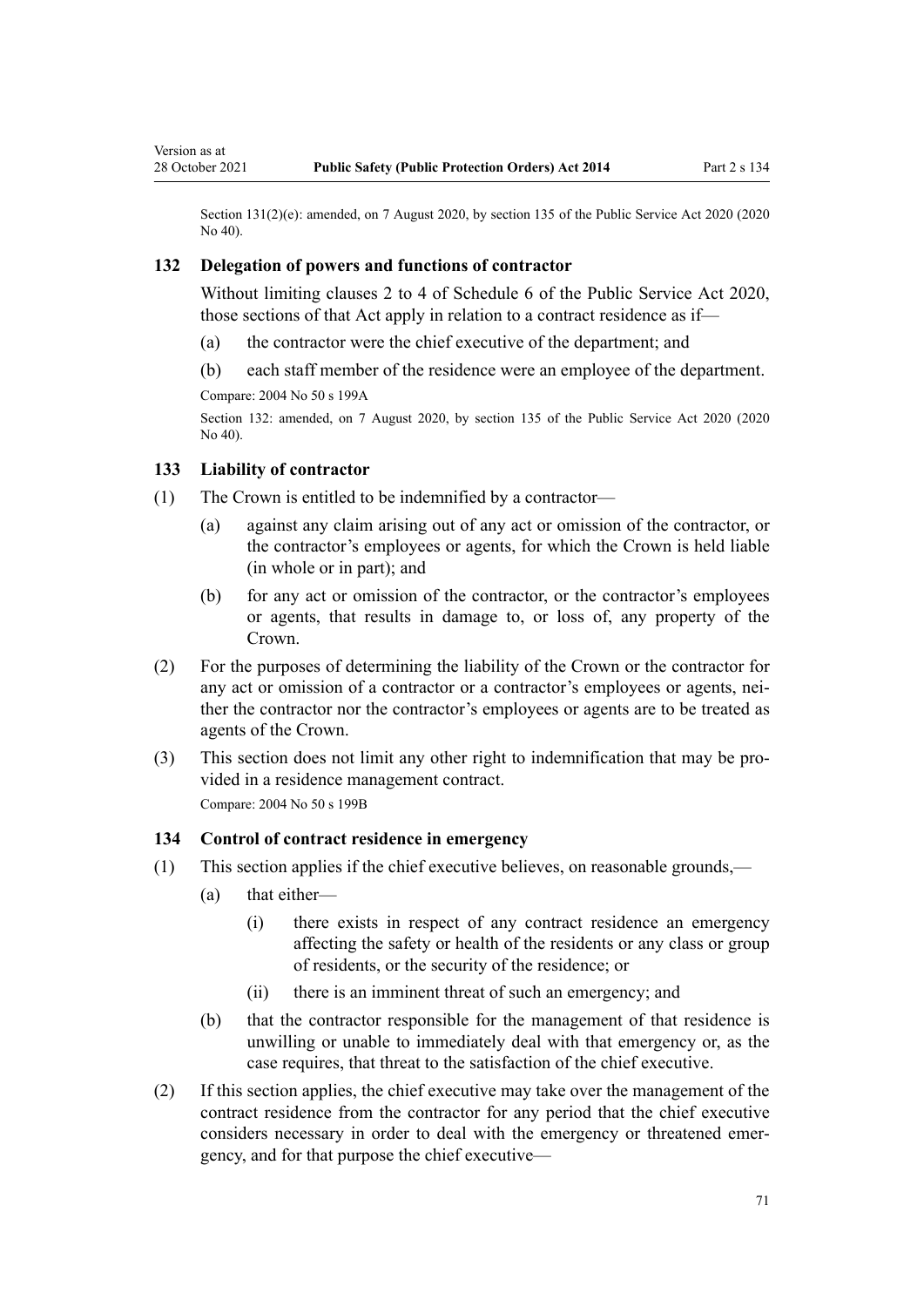- (a) has and may exercise and perform, in respect of the residence, all of the powers, functions, and duties that would otherwise be exercisable or per‐ formed by the contractor:
- (b) has all other powers that are necessary or desirable.
- (3) If the chief executive takes over the management of a contract residence under this section, the chief executive must immediately give written notice to the contractor of that action, and of the reasons for that action.
- (4) Without limiting any other remedy available to the chief executive (whether under the residence management contract or otherwise), if the chief executive acts under subsection (2), then, unless it would be unreasonable or unfair in the circumstances,—
	- (a) the chief executive is entitled to be reimbursed by the contractor for any costs and expenses incurred in taking that action; and
	- (b) those costs and expenses are recoverable as a debt due to the Crown.
- (5) This section applies despite anything in any residence management contract, and nothing in this section limits or affects—
	- (a) any other right or remedy available to the chief executive or the Crown, whether under any residence management contract or otherwise; or
	- (b) any liability of the contractor under the residence management contract or otherwise.
- (6) Neither the chief executive, nor the Crown, nor any other person acting by or under the authority of the chief executive is under any civil or criminal liability for anything the chief executive or any such person may do or fail to do in the course of the exercise or performance or intended exercise or performance of any powers, functions, or duties under this section, unless it is shown that the chief executive or that other person acted, or failed to act, in bad faith. Compare: 2004 No 50 [s 199H](http://legislation.govt.nz/pdflink.aspx?id=DLM2633819)

# **135 Residence management contracts to be presented to House of Representatives**

- (1) Within 12 sitting days after a residence management contract is entered into, the Minister must present a copy of that contract to the House of Representa‐ tives.
- (2) Within 12 sitting days after a residence management contract is varied or renewed, the Minister must present a copy of the terms of that variation or renewal to the House of Representatives. Compare: 2004 No 50 [s 199I](http://legislation.govt.nz/pdflink.aspx?id=DLM2633820)

## **136 Release of resident information to and by contract residences**

(1) For the purposes of enabling the chief executive or any staff member of the department to exercise or perform any of his or her powers, duties, or func‐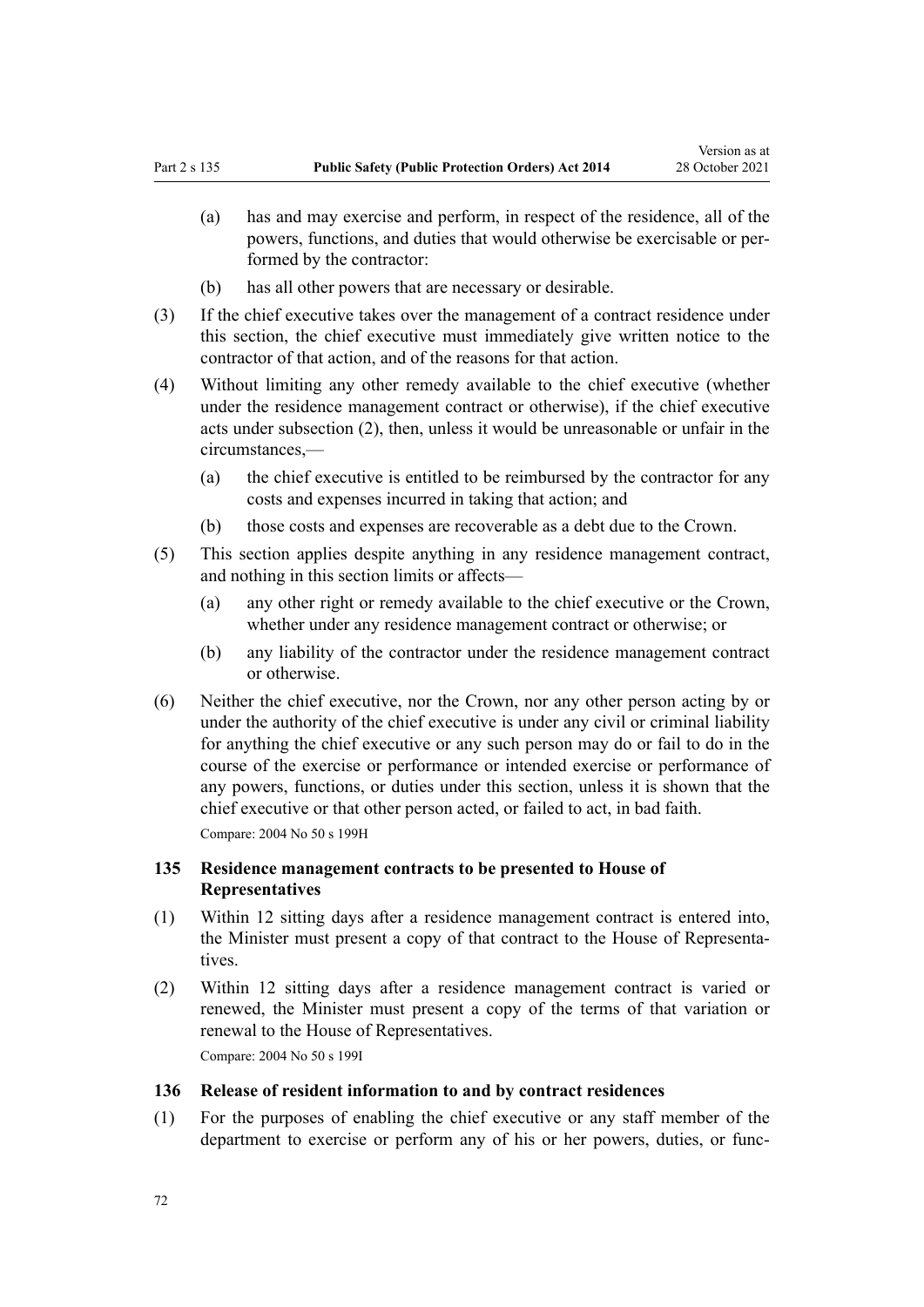tions, the chief executive or any staff member of the department may access any information that is held (or deemed for the purposes of the [Official Infor‐](http://legislation.govt.nz/pdflink.aspx?id=DLM64784) [mation Act 1982](http://legislation.govt.nz/pdflink.aspx?id=DLM64784) to be held) by a contract residence and that relates to that contract residence or to any resident.

- (2) For the purposes of enabling any staff member of a contract residence to exer‐ cise or perform any of his or her powers, duties, or functions, any staff member of a contract residence may have access to any information that is held (or deemed for the purposes of the [Official Information Act 1982](http://legislation.govt.nz/pdflink.aspx?id=DLM64784) to be held) by the department and that relates to any resident.
- (3) If the department is authorised by any enactment to access or to disclose infor‐ mation relating to any resident,—
	- (a) a staff member of a contract residence is authorised to access or disclose that information as if the contract residence were a part of the depart‐ ment; and
	- (b) the chief executive may require the contractor to access or disclose that information.

Compare: 2004 No 50 [s 199J](http://legislation.govt.nz/pdflink.aspx?id=DLM2633821)

## Subpart 3—Miscellaneous matters

### **137 Regulations**

Version as at

- (1) The Governor-General may, by Order in Council, make regulations for all or any of the following purposes:
	- (a) ensuring the good management of residences:
	- (b) ensuring the safe custody of residents:
	- (c) providing for the management, care, treatment, well- being, and rehabilitation of residents or persons subject to prison detention orders, and for their reintegration into the community:
	- (d) providing for any other matters contemplated by this Act, necessary for its administration, or necessary for giving it full effect.
- (2) Regulations under subsection (1) may regulate the exercise of coercive powers conferred by this Act, but may not confer any additional coercive powers.
- (3) Regulations under this section are secondary legislation (*see* [Part 3](http://legislation.govt.nz/pdflink.aspx?id=DLM7298343) of the Legislation Act 2019 for publication requirements).

| Legislation Act 2019 requirements for secondary legislation made under this section |                                                                                                  |                                    |
|-------------------------------------------------------------------------------------|--------------------------------------------------------------------------------------------------|------------------------------------|
| <b>Publication</b>                                                                  | PCO must publish it on the legislation website and notify LA19 s $69(1)(c)$<br>it in the Gazette |                                    |
| <b>Presentation</b>                                                                 | The Minister must present it to the House of<br>Representatives                                  | LA19 s 114, Sch 1<br>cl $32(1)(a)$ |
| <b>Disallowance</b>                                                                 | It may be disallowed by the House of Representatives                                             | LA19 ss 115, 116                   |
| This note is not part of the Act.                                                   |                                                                                                  |                                    |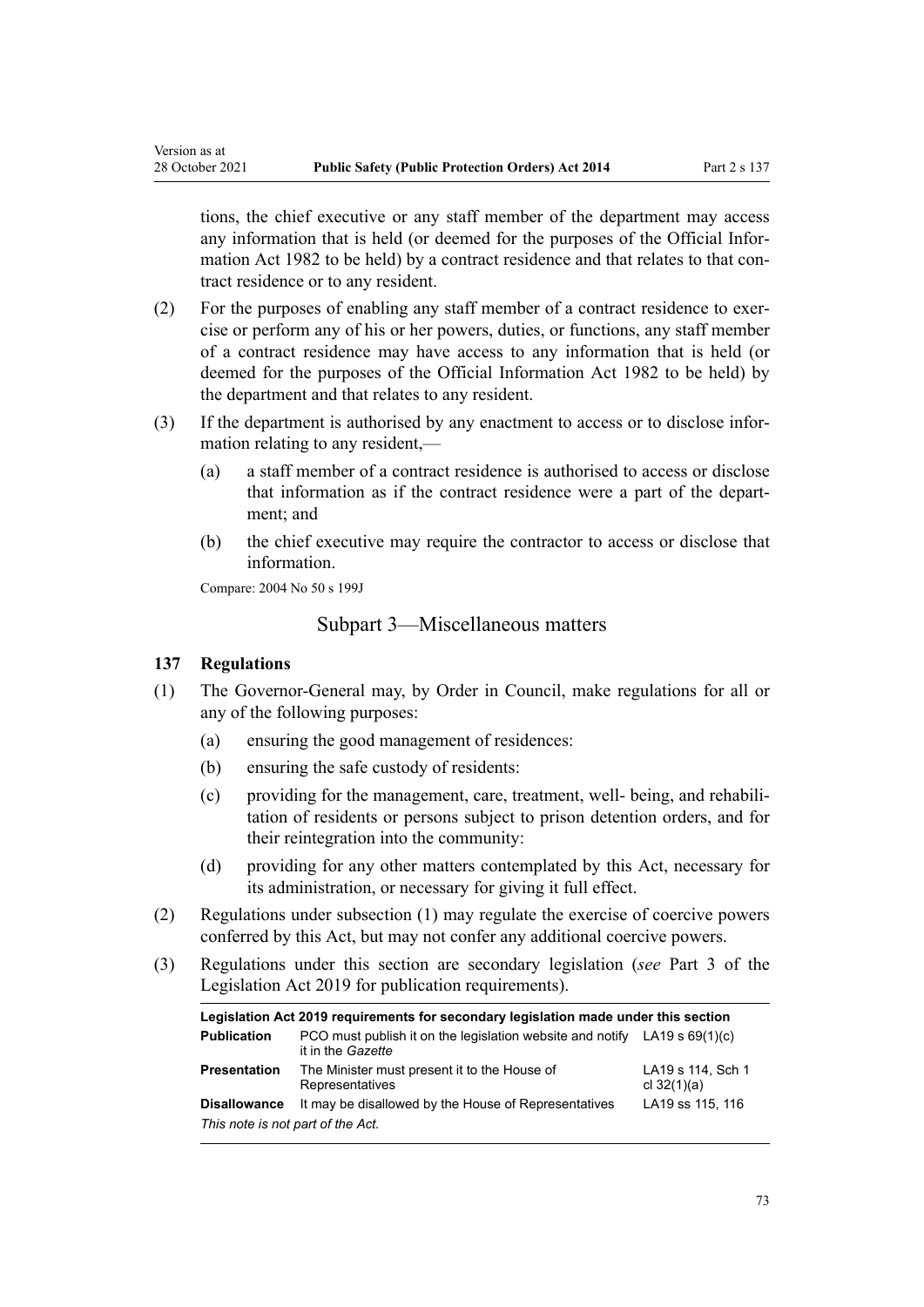Section 137(3): inserted, on 28 October 2021, by [section 3](http://legislation.govt.nz/pdflink.aspx?id=LMS268932) of the Secondary Legislation Act 2021 (2021 No 7).

### **138 Sentence of preventive detention not affected by this Act**

This Act does not affect the imposition of any sentence of preventive detention under the [Sentencing Act 2002](http://legislation.govt.nz/pdflink.aspx?id=DLM135341), and, in considering whether to impose such a sentence, the court must not take into account the jurisdiction conferred by this Act to impose orders on offenders who have served determinate sentences.

### **139 Suspension of orders in certain cases**

- (1) This subsection applies if, while a person is subject to a public protection order, a prison detention order, or a protective supervision order, the person is detained—
	- (a) in a hospital under the [Mental Health \(Compulsory Assessment and](http://legislation.govt.nz/pdflink.aspx?id=DLM262175) [Treatment\) Act 1992](http://legislation.govt.nz/pdflink.aspx?id=DLM262175); or
	- (b) in a facility under the [Intellectual Disability \(Compulsory Care and](http://legislation.govt.nz/pdflink.aspx?id=DLM224577) [Rehabilitation\) Act 2003;](http://legislation.govt.nz/pdflink.aspx?id=DLM224577) or
	- (c) in a prison otherwise than under this Act.
- (2) If subsection (1) applies, the relevant order or orders specified in that subsec‐ tion are suspended until the person is no longer detained in the hospital, facility, or prison.

## **140 Claims by persons subject to orders under this Act not affected by Prisoners' and Victims' Claims Act 2005**

A person is not a person under control or supervision within the meaning of [section 4](http://legislation.govt.nz/pdflink.aspx?id=DLM350828) of the Prisoners' and Victims' Claims Act 2005 merely because the person is, or has at any time been, a resident, a person subject to a prison deten‐ tion order, or a person under protective supervision.

### *Escaping from residence*

#### **141 Amendment to Crimes Act 1961**

- (1) This section amends the [Crimes Act 1961](http://legislation.govt.nz/pdflink.aspx?id=DLM327381).
- (2) After [section 120\(1\)\(ba\),](http://legislation.govt.nz/pdflink.aspx?id=DLM329014) insert:
	- (bb) being subject to a public protection order made under the Public Safety (Public Protection Orders) Act 2014, escapes from the residence in which he or she is required to stay under that Act; or

## *Legal aid*

### **142 Amendment to Legal Services Act 2011**

- (1) This section amends the [Legal Services Act 2011.](http://legislation.govt.nz/pdflink.aspx?id=DLM3142702)
- (2) In [section 4\(1\)](http://legislation.govt.nz/pdflink.aspx?id=DLM3142733), definition of **specified application**, after paragraph (c), insert: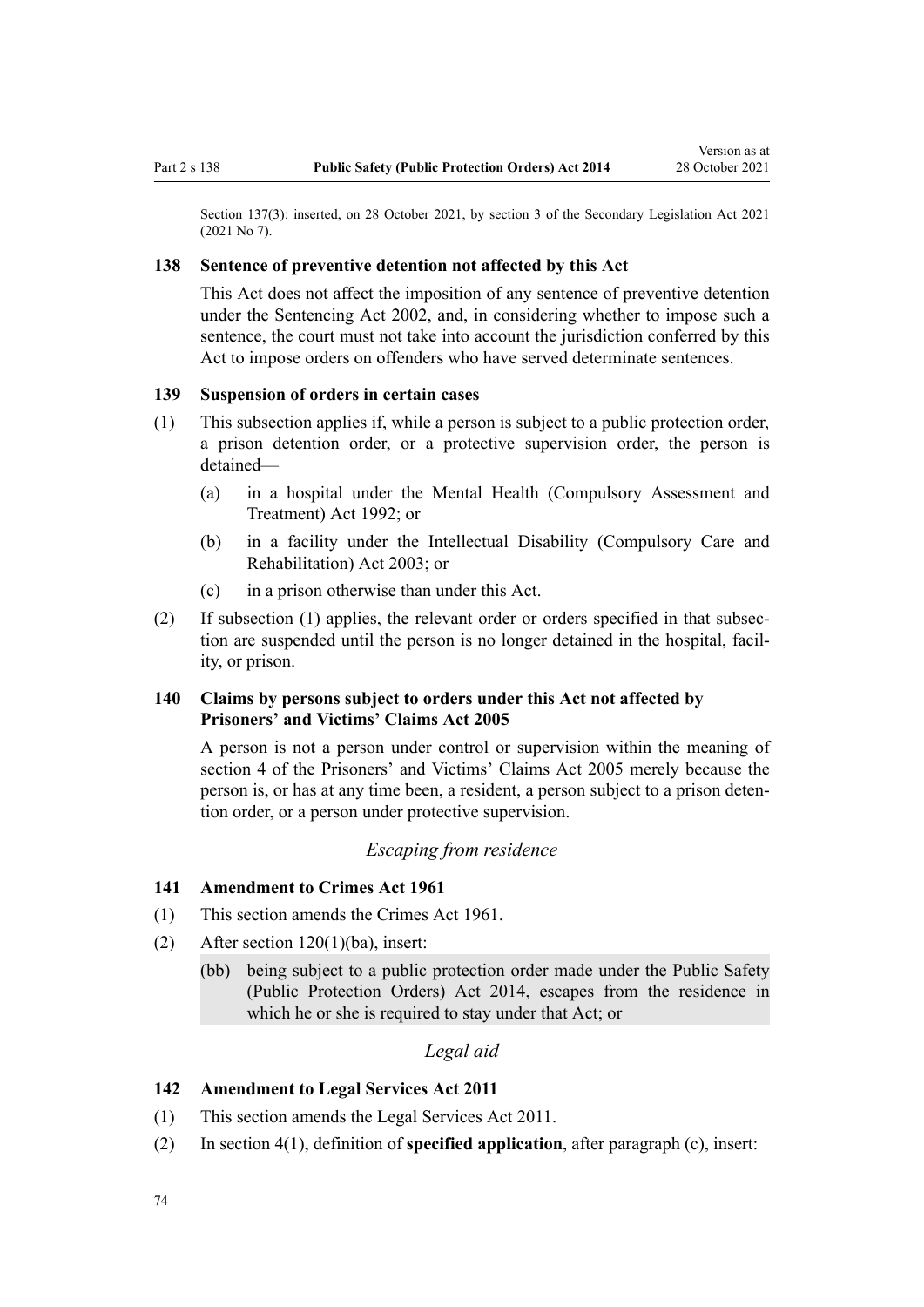(ca) by a person who is a respondent to an application under the Public Safety (Public Protection Orders) Act 2014, or who is subject to an order under that Act, in respect of an application under that Act; or

*Access to protection orders and restraining orders*

### **143 Amendments to Privacy Act 1993**

<span id="page-74-0"></span>Version as at

- (1) This section amends the [Privacy Act 1993](http://legislation.govt.nz/pdflink.aspx?id=DLM296638).
- (2) In [Schedule 5,](http://legislation.govt.nz/pdflink.aspx?id=DLM298798) under the heading "*Police records*", items relating to protection orders and restraining orders, paragraph (d), after "conditions", insert "; or".
- (3) In [Schedule 5,](http://legislation.govt.nz/pdflink.aspx?id=DLM298798) under the heading "*Police records*", items relating to protection orders and restraining orders, after paragraph (d), insert:
	- (e) a public protection order, a prison detention order, or a protective super‐ vision order under the Public Safety (Public Protection Orders) Act 2014
- (4) In [Schedule 5,](http://legislation.govt.nz/pdflink.aspx?id=DLM298798) under the heading "*Police records*", items relating to protection orders and restraining orders, replace "offender's sentence and any post-sentence conditions" with "offender's sentence, any post-sentence conditions, or any order under the Public Safety (Public Protection Orders) Act 2014".

### **144 Consequential amendments**

The Acts specified in the [Schedule](#page-75-0) are amended in the manner indicated in that schedule.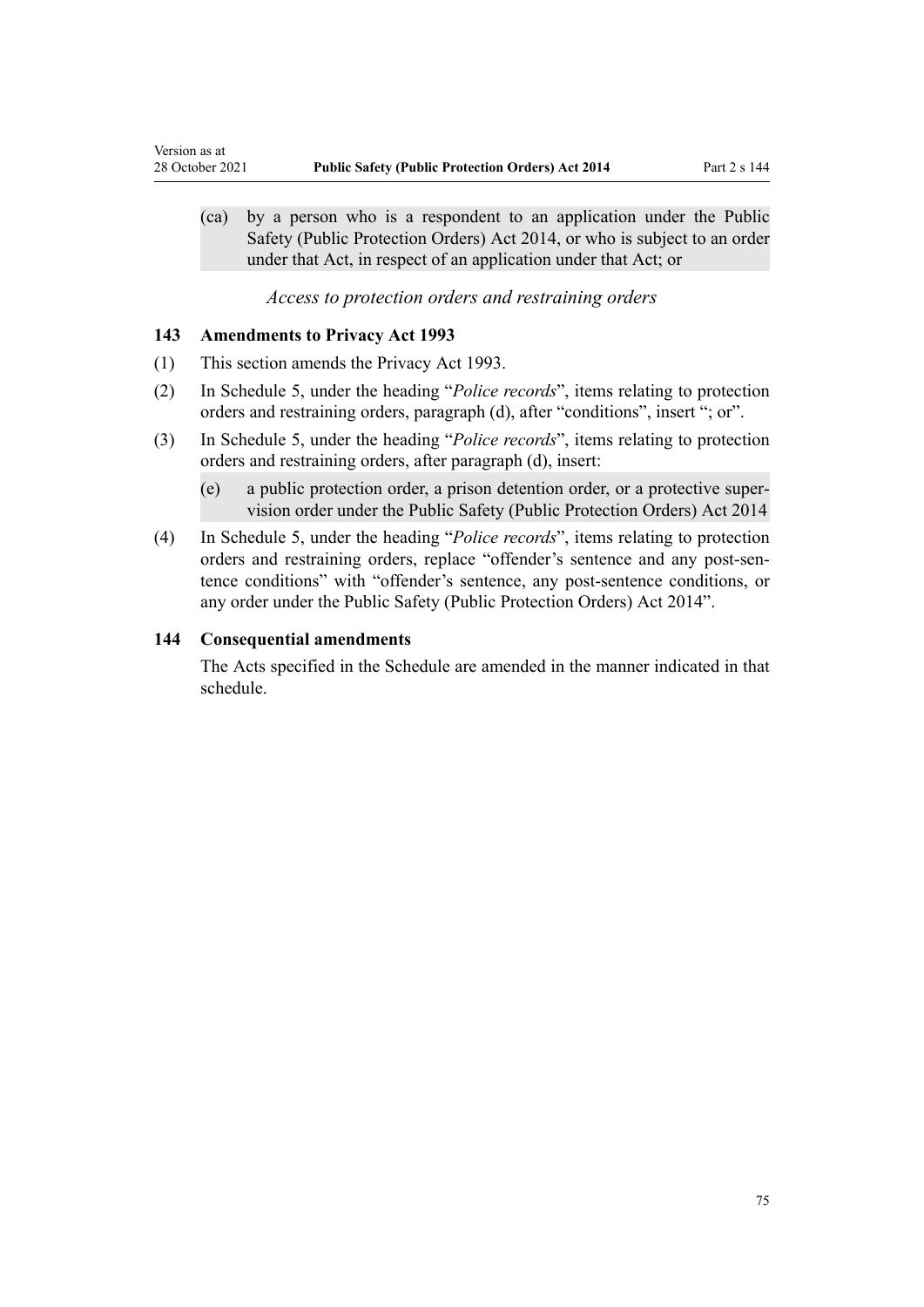# **Schedule Consequential amendments**

[s 144](#page-74-0)

### <span id="page-75-0"></span>**Corrections Act 2004 (2004 No 50)**

After [section 25\(1\)\(ad\)](http://legislation.govt.nz/pdflink.aspx?id=DLM295424), insert:

(ae) to supervise persons released subject to a protective supervision order under the Public Safety (Public Protection Orders) Act 2014 and to ensure that the requirements included in the order are complied with:

After [section 65\(2\)\(ab\),](http://legislation.govt.nz/pdflink.aspx?id=DLM295481) insert:

(ac) a prisoner is the subject of an application for a public protection order under the Public Safety (Public Protection Orders) Act 2014; or

### **Crimes of Torture Act 1989 (1989 No 106)**

In [section 16,](http://legislation.govt.nz/pdflink.aspx?id=DLM192871) definition of **place of detention**, after paragraph (f), insert:

(fa) a residence established under section 114 of the Public Safety (Public Protection Orders) Act 2014:

### **Mental Health (Compulsory Assessment and Treatment) Act 1992 (1992 No 46)**

In [section 45\(1\)](http://legislation.govt.nz/pdflink.aspx?id=DLM263090), definition of **institution**, paragraph (b), after "1966", insert "; and".

In [section 45\(1](http://legislation.govt.nz/pdflink.aspx?id=DLM263090)), definition of **institution**, after paragraph (b), insert:

(c) a residence established under section 114 of the Public Safety (Public Protection Orders) Act 2014

In [section 45\(1\)](http://legislation.govt.nz/pdflink.aspx?id=DLM263090), definition of **superintendent**, paragraph (b), after "that institution", insert "; and".

In [section 45\(1](http://legislation.govt.nz/pdflink.aspx?id=DLM263090)), definition of **superintendent**, after paragraph (b), insert:

(c) in relation to a residence established under section 114 of the Public Safety (Public Protection Orders) Act 2014, means the residence man‐ ager within the meaning of that Act.

In [section 46](http://legislation.govt.nz/pdflink.aspx?id=DLM263406), after "detained in a prison", insert: "or in a residence established under section 114 of the Public Safety (Public Protection Orders) Act 2014".

In section  $47(1)$ , replace "prison" with "prison or, as the case requires, a residence established under section 114 of the Public Safety (Public Protection Orders) Act 2014".

In [section 47\(2\) and \(4](http://legislation.govt.nz/pdflink.aspx?id=DLM263409)), after "prison", insert "or, as the case requires, a residence established under section 114 of the Public Safety (Public Protection Orders) Act 2014".

In section  $47(3)$ , after "prison", insert "or, as the case requires, the residence established under section 114 of the Public Safety (Public Protection Orders) Act 2014".

After section  $48(1)(d)(iii)$ , insert: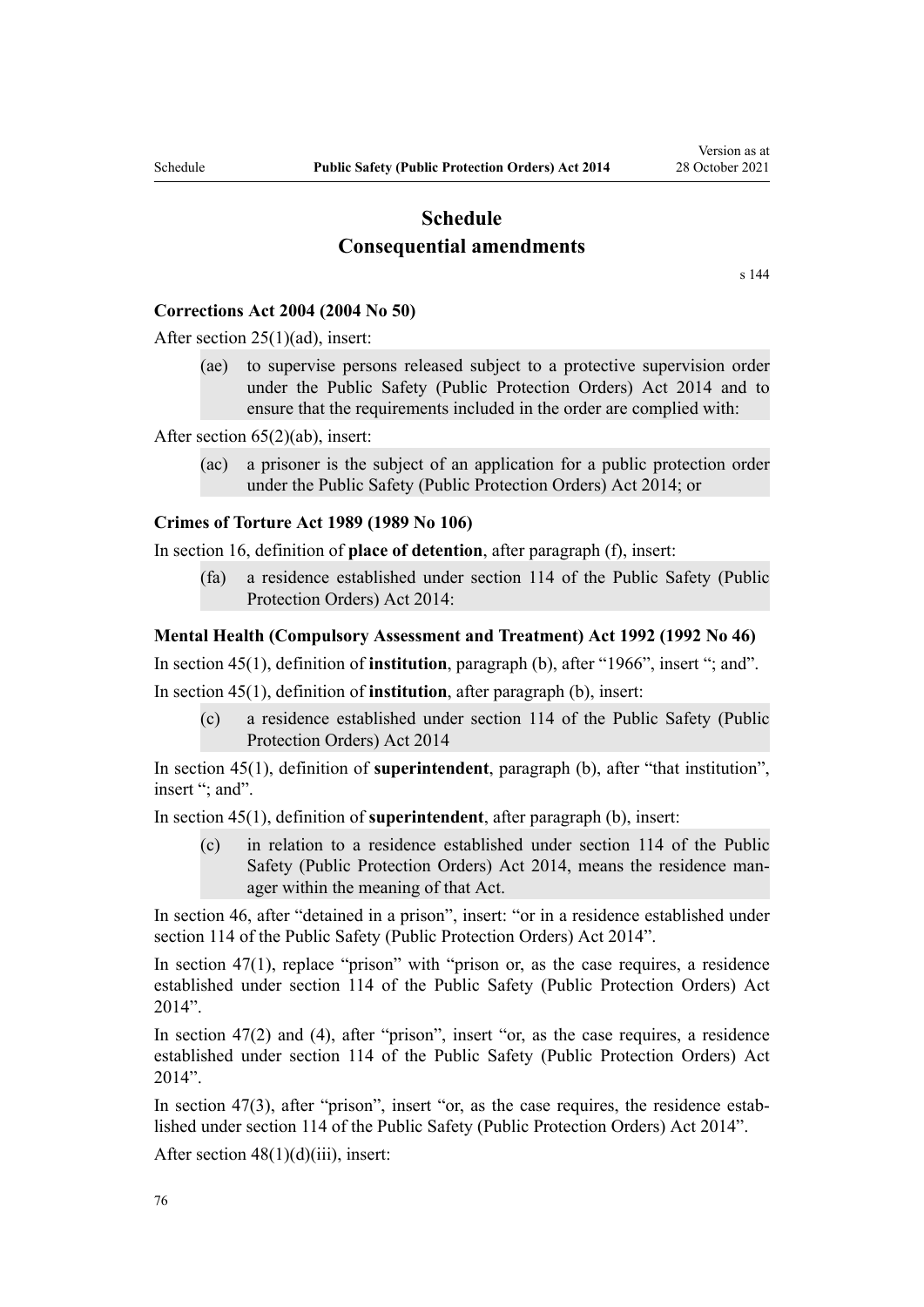## **Mental Health (Compulsory Assessment and Treatment) Act 1992 (1992 No 46)** *—continued*

(iv) in the case of a person subject to a public protection order under the Public Safety (Public Protection Orders) Act 2014, the date on which that order is cancelled.